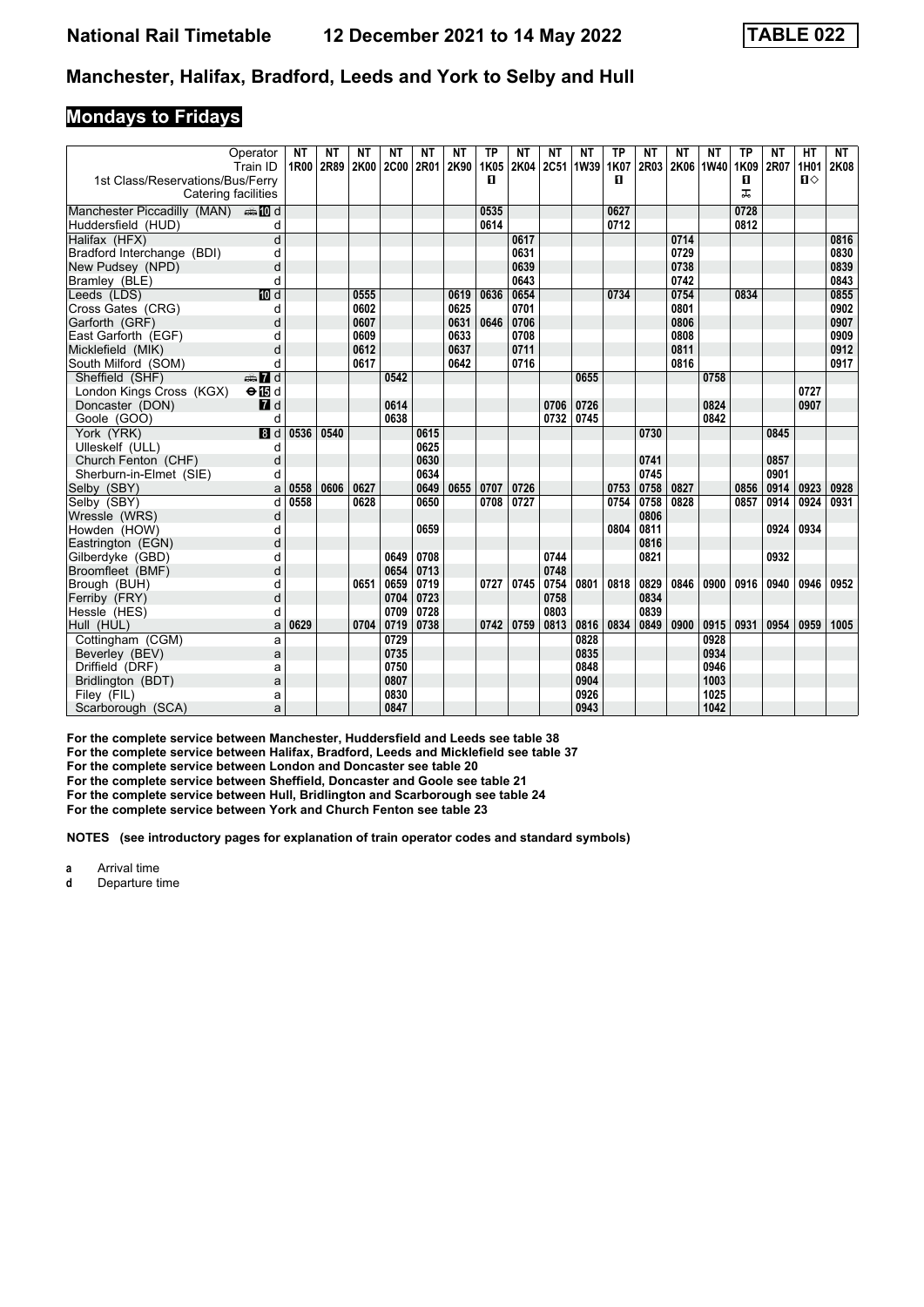# **Mondays to Fridays**

|                                                                           | Operator<br>Train ID | <b>NT</b> | NΤ<br>1W41 2W55 1K11 | <b>TP</b> | NΤ<br>2Y87 | NΤ<br>2R09 | NΤ<br>2K10 | NΤ<br><b>2C57</b> | NΤ<br>1W42 1K13  | <b>TP</b> | NΤ<br>2R91 | NΤ   | NΤ<br>  2K12   1W43   1H02 | НT   | ТP<br>1K15 | NΤ<br>2R13 2K14 | NΤ   | ΝT<br>2C61 | NT<br>1W44 |
|---------------------------------------------------------------------------|----------------------|-----------|----------------------|-----------|------------|------------|------------|-------------------|------------------|-----------|------------|------|----------------------------|------|------------|-----------------|------|------------|------------|
| Days of operation/Notes                                                   |                      |           |                      |           | A          |            |            |                   |                  |           |            |      |                            |      |            |                 |      |            |            |
| 1st Class/Reservations/Bus/Ferry                                          |                      |           |                      | O         |            |            |            |                   |                  | п         |            |      |                            | п⇔   | 0          |                 |      |            |            |
| Catering facilities                                                       |                      |           |                      | ᠼ         |            |            |            |                   |                  | ᠼ         |            |      |                            |      | ᅚ          |                 |      |            |            |
|                                                                           |                      |           |                      | 0830      |            |            |            |                   |                  | 0935      |            |      |                            |      | 1030       |                 |      |            |            |
| Manchester Piccadilly (MAN) $\oplus \blacksquare$ d<br>Huddersfield (HUD) | d                    |           |                      | 0912      |            |            |            |                   |                  | 1012      |            |      |                            |      | 1112       |                 |      |            |            |
| Halifax (HFX)                                                             | d                    |           |                      |           |            |            | 0917       |                   |                  |           |            | 1017 |                            |      |            |                 | 1117 |            |            |
| Bradford Interchange (BDI)                                                | d                    |           |                      |           |            |            | 0931       |                   |                  |           |            | 1031 |                            |      |            |                 | 1131 |            |            |
| New Pudsey (NPD)                                                          | d                    |           |                      |           |            |            | 0939       |                   |                  |           |            | 1039 |                            |      |            |                 | 1140 |            |            |
| Bramley (BLE)                                                             | d                    |           |                      |           |            |            | 0943       |                   |                  |           |            | 1043 |                            |      |            |                 | 1144 |            |            |
| Leeds (LDS)                                                               | <b>ID</b> d          |           |                      | 0934      |            |            | 0954       |                   |                  | 1034      |            | 1054 |                            |      | 1134       |                 | 1154 |            |            |
| Cross Gates (CRG)                                                         | d                    |           |                      |           |            |            | 1001       |                   |                  |           |            | 1101 |                            |      |            |                 | 1201 |            |            |
| Garforth (GRF)                                                            | d                    |           |                      |           |            |            | 1006       |                   |                  |           |            | 1106 |                            |      |            |                 | 1206 |            |            |
| East Garforth (EGF)                                                       | d                    |           |                      |           |            |            | 1008       |                   |                  |           |            | 1108 |                            |      |            |                 | 1208 |            |            |
| Micklefield (MIK)                                                         | d                    |           |                      |           |            |            | 1011       |                   |                  |           |            | 1111 |                            |      |            |                 | 1211 |            |            |
| South Milford (SOM)                                                       | d                    |           |                      |           |            |            | 1016       |                   |                  |           |            | 1116 |                            |      |            |                 | 1216 |            |            |
| Sheffield (SHF)                                                           | $\oplus$ 7 d         | 0856      |                      |           |            |            |            |                   | 0957             |           |            |      | 1057                       |      |            |                 |      |            | 1157       |
| London Kings Cross (KGX)                                                  | $\Theta$ is d        |           |                      |           |            |            |            |                   |                  |           |            |      |                            | 0948 |            |                 |      |            |            |
| Doncaster (DON)                                                           | $\blacksquare$       | 0924      |                      |           |            |            |            | 1005              | 1024             |           |            |      | 1124                       | 1128 |            |                 |      | 1205       | 1224       |
| Goole (GOO)                                                               | d                    | 0942      | 0953                 |           |            |            |            | 1035              | 1047             |           |            |      | 1143                       |      |            |                 |      | 1231       | 1244       |
| York (YRK)                                                                | $\blacksquare$       |           |                      |           | 0915       | 0945       |            |                   |                  |           | 1045       |      |                            |      |            | 1145            |      |            |            |
| Ulleskelf (ULL)                                                           | d                    |           |                      |           | 0925       |            |            |                   |                  |           |            |      |                            |      |            |                 |      |            |            |
| Church Fenton (CHF)                                                       | d                    |           |                      |           | 0929       | 0957       |            |                   |                  |           |            |      |                            |      |            | 1157            |      |            |            |
| Sherburn-in-Elmet (SIE)                                                   | d                    |           |                      |           | 0933       | 1001       |            |                   |                  |           |            |      |                            |      |            | 1201            |      |            |            |
| Selby (SBY)                                                               | a                    |           |                      | 0957      |            | 1014       | 1026       |                   |                  | 1057      | 1114       | 1126 |                            | 1143 | 1157       | 1214            | 1226 |            |            |
| Selby (SBY)                                                               | d                    |           |                      | 0957      |            | 1014       | 1027       |                   |                  | 1057      | 1114       | 1127 |                            | 1143 | 1157       | 1214            | 1227 |            |            |
| Wressle (WRS)                                                             | d                    |           |                      |           |            |            |            |                   |                  |           |            |      |                            |      |            |                 |      |            |            |
| Howden (HOW)                                                              | d                    |           |                      |           |            | 1024       |            |                   |                  |           | 1124       |      |                            | 1153 |            | 1224            |      |            |            |
| Eastrington (EGN)                                                         | d                    |           |                      |           |            |            |            |                   |                  |           |            |      |                            |      |            |                 |      |            |            |
| Gilberdyke (GBD)                                                          | d                    |           | 1002                 |           |            | 1032       |            | 1045              |                  |           | 1132       |      |                            |      |            | 1232            |      | 1245       |            |
| Broomfleet (BMF)                                                          | d                    |           |                      |           |            |            |            |                   |                  |           |            |      |                            |      |            |                 |      |            |            |
| Brough (BUH)                                                              | d                    | 0958      | 1010                 | 1016      |            | 1040       | 1046       | 1053              | 1103             | 1116      | 1140       | 1145 | 1159                       | 1205 | 1216       | 1240            | 1246 | 1253       | 1302       |
| Ferriby (FRY)                                                             | d                    |           | 1015                 |           |            |            |            | 1057              |                  |           |            |      |                            |      |            |                 |      | 1257       |            |
| Hessle (HES)                                                              | d                    |           | 1020                 |           |            |            |            | 1102              |                  |           |            |      |                            |      |            |                 |      | 1302       |            |
| Hull (HUL)                                                                | a                    | 1012      | 1029                 | 1034      |            | 1054       | 1059       | 1111              | 1116             | 1131      | 1154       | 1158 | 1214                       | 1218 | 1231       | 1254            | 1259 | 1312       | 1315       |
| Cottingham (CGM)                                                          | a                    | 1028      |                      |           |            |            |            |                   | $\frac{1129}{2}$ |           |            |      | 1228                       |      |            |                 |      |            | 1328       |
| Beverley (BEV)                                                            | a                    | 1034      |                      |           |            |            |            |                   | 1135             |           |            |      | 1234                       |      |            |                 |      |            | 1334       |
| Driffield (DRF)                                                           | a                    | 1048      |                      |           |            |            |            |                   | 1146             |           |            |      | 1248                       |      |            |                 |      |            | 1346       |
| Bridlington (BDT)                                                         | a                    | 1104      |                      |           |            |            |            |                   | 1203             |           |            |      | 1304                       |      |            |                 |      |            | 1403       |
| Filey (FIL)                                                               | a                    | 1126      |                      |           |            |            |            |                   | 1225             |           |            |      | 1326                       |      |            |                 |      |            | 1425       |
| Scarborough (SCA)                                                         | a                    | 1143      |                      |           |            |            |            |                   | 1242             |           |            |      | 1343                       |      |            |                 |      |            | 1442       |

**NOTES (see introductory pages for explanation of train operator codes and standard symbols)**

**a** Arrival time<br>**d** Departure ti

**d** Departure time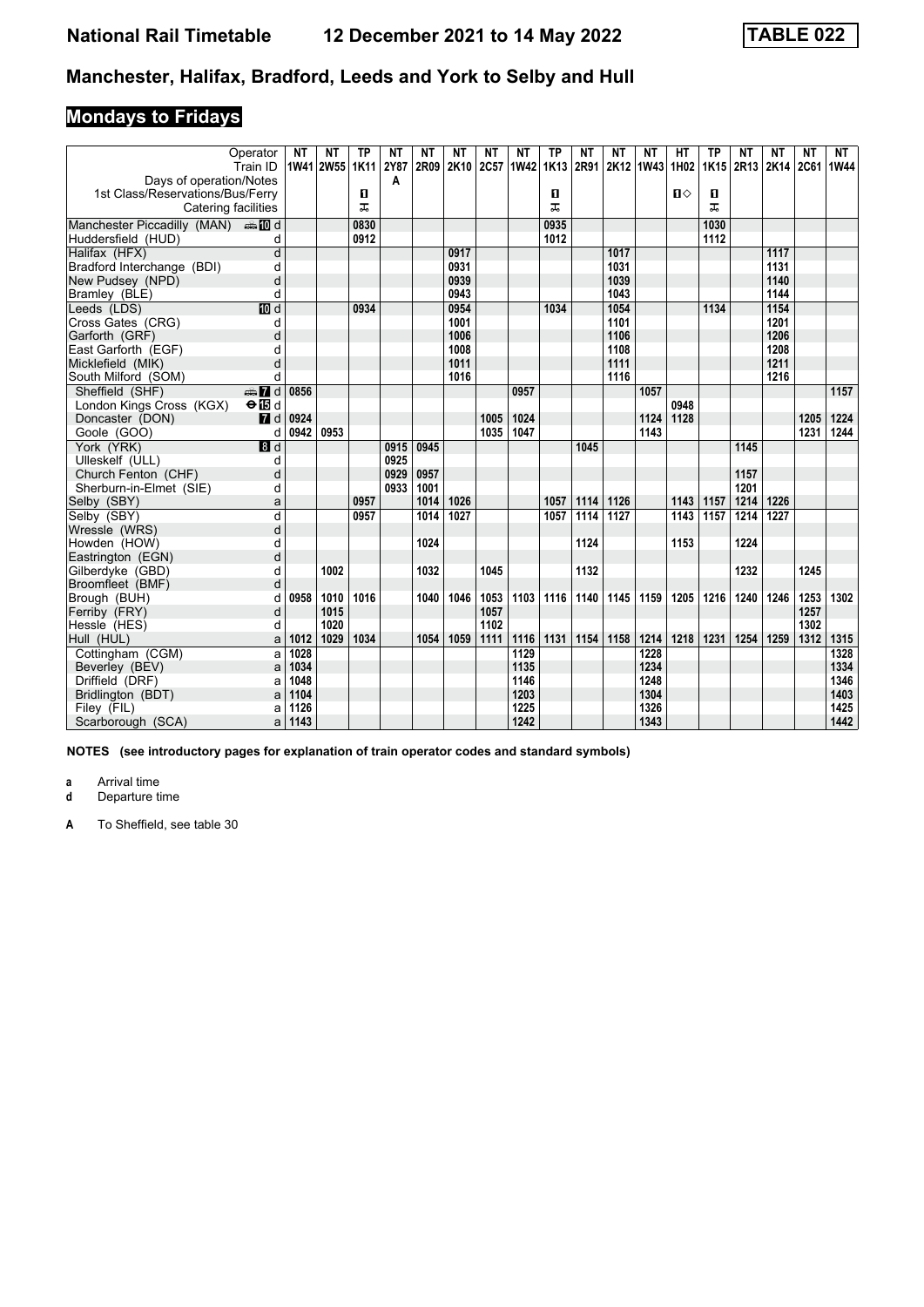# **Mondays to Fridays**

|                                               | Operator                       | ТP   | ΝT   | NΤ   | NΤ   | NΤ                 | HТ   | <b>TP</b> | <b>NT</b> | ΝT   | NΤ   | NΤ        | ТP          | <b>NT</b> | NΤ        | <b>NT</b> | NΤ   | HT           | <b>TP</b>        |
|-----------------------------------------------|--------------------------------|------|------|------|------|--------------------|------|-----------|-----------|------|------|-----------|-------------|-----------|-----------|-----------|------|--------------|------------------|
|                                               | Train ID                       | 1K17 | 2R95 |      |      | 2K16   2C63   1W45 | 1H03 | 1K19      | 2Y89      | 2R17 |      | 2K18 1W46 | <b>1K21</b> | 2R99      | 2K20 2C67 |           | 1W47 | 1H04         | 1K <sub>23</sub> |
| Days of operation/Notes                       |                                |      |      |      |      |                    |      |           | A         |      |      |           |             |           |           |           |      |              |                  |
| 1st Class/Reservations/Bus/Ferry              |                                | D.   |      |      |      |                    | п⇔   | O         |           |      |      |           | п           |           |           |           |      | $\mathbf{u}$ | O                |
| Catering facilities                           |                                | ᠼ    |      |      |      |                    |      | ᠼ         |           |      |      |           | ᠼ           |           |           |           |      |              | ᠼ                |
| Manchester Piccadilly (MAN) $\triangleq 10$ d |                                | 1135 |      |      |      |                    |      | 1235      |           |      |      |           | 1335        |           |           |           |      |              | 1435             |
| Huddersfield (HUD)                            | d                              | 1212 |      |      |      |                    |      | 1312      |           |      |      |           | 1412        |           |           |           |      |              | 1509             |
| Halifax (HFX)                                 | d                              |      |      | 1217 |      |                    |      |           |           |      | 1317 |           |             |           | 1416      |           |      |              |                  |
| Bradford Interchange (BDI)                    | d                              |      |      | 1231 |      |                    |      |           |           |      | 1331 |           |             |           | 1431      |           |      |              |                  |
| New Pudsey (NPD)                              | d                              |      |      | 1240 |      |                    |      |           |           |      | 1340 |           |             |           | 1439      |           |      |              |                  |
| Bramley (BLE)                                 | d                              |      |      | 1244 |      |                    |      |           |           |      | 1344 |           |             |           | 1443      |           |      |              |                  |
| Leeds (LDS)                                   | <b>TO</b> d                    | 1234 |      | 1254 |      |                    |      | 1335      |           |      | 1354 |           | 1434        |           | 1454      |           |      |              | 1533             |
| Cross Gates (CRG)                             | d                              |      |      | 1301 |      |                    |      |           |           |      | 1401 |           |             |           | 1501      |           |      |              |                  |
| Garforth (GRF)                                | d                              |      |      | 1306 |      |                    |      |           |           |      | 1406 |           |             |           | 1506      |           |      |              |                  |
| East Garforth (EGF)                           | d                              |      |      | 1308 |      |                    |      |           |           |      | 1408 |           |             |           | 1508      |           |      |              |                  |
| Micklefield (MIK)                             | d                              |      |      | 1311 |      |                    |      |           |           |      | 1411 |           |             |           | 1511      |           |      |              |                  |
| South Milford (SOM)                           | d                              |      |      | 1316 |      |                    |      |           |           |      | 1416 |           |             |           | 1516      |           |      |              |                  |
| Sheffield (SHF)                               | $\frac{1}{2}$ of $\frac{1}{2}$ |      |      |      |      | 1257               |      |           |           |      |      | 1357      |             |           |           |           | 1457 |              |                  |
| London Kings Cross (KGX)                      | $\Theta$ is d                  |      |      |      |      |                    | 1148 |           |           |      |      |           |             |           |           |           |      | 1348         |                  |
| Doncaster (DON)                               | $I$ d                          |      |      |      | 1305 | 1324               | 1331 |           |           |      |      | 1424      |             |           |           | 1505      | 1524 | 1528         |                  |
| Goole (GOO)                                   | d                              |      |      |      | 1331 | 1343               |      |           |           |      |      | 1444      |             |           |           | 1531      | 1547 |              |                  |
| York (YRK)                                    | $\overline{\mathbf{B}}$ d      |      | 1242 |      |      |                    |      |           | 1315      | 1345 |      |           |             | 1442      |           |           |      |              |                  |
| Ulleskelf (ULL)                               | d                              |      |      |      |      |                    |      |           | 1325      |      |      |           |             |           |           |           |      |              |                  |
| Church Fenton (CHF)                           | d                              |      |      |      |      |                    |      |           | 1330      | 1357 |      |           |             |           |           |           |      |              |                  |
| Sherburn-in-Elmet (SIE)                       | d                              |      |      |      |      |                    |      |           | 1334      | 1401 |      |           |             |           |           |           |      |              |                  |
| Selby (SBY)                                   | a                              | 1257 | 1315 | 1326 |      |                    | 1346 | 1357      |           | 1414 | 1426 |           | 1457        | 1509      | 1526      |           |      | 1543         | 1557             |
| Selby (SBY)                                   | d                              | 1257 | 1315 | 1327 |      |                    | 1346 | 1357      |           | 1415 | 1427 |           | 1457        | 1515      | 1527      |           |      | 1544         | 1557             |
| Wressle (WRS)                                 | d                              |      |      |      |      |                    |      |           |           |      |      |           |             |           |           |           |      |              |                  |
| Howden (HOW)                                  | d                              |      | 1325 |      |      |                    | 1356 |           |           | 1425 |      |           |             | 1525      |           |           |      | 1554         |                  |
| Eastrington (EGN)                             | d                              |      |      |      |      |                    |      |           |           |      |      |           |             |           |           |           |      |              |                  |
| Gilberdyke (GBD)                              | d                              |      | 1333 |      | 1345 |                    |      |           |           | 1432 |      |           |             | 1533      |           | 1544      |      |              |                  |
| Broomfleet (BMF)                              | d                              |      |      |      |      |                    |      |           |           |      |      |           |             |           |           |           |      |              |                  |
| Brough (BUH)                                  | d                              | 1316 | 1341 | 1346 | 1353 | 1400               | 1409 | 1416      |           | 1440 | 1446 | 1501      | 1516        | 1541      | 1546      | 1552      | 1602 | 1607         | 1616             |
| Ferriby (FRY)                                 | d                              |      |      |      | 1357 |                    |      |           |           |      |      |           |             |           |           | 1556      |      |              |                  |
| Hessle (HES)                                  | d                              |      |      |      | 1402 |                    |      |           |           |      |      |           |             |           |           | 1601      |      |              |                  |
| Hull (HUL)                                    | a                              | 1331 | 1355 | 1359 | 1411 | 1414               | 1426 | 1431      |           | 1454 | 1459 | 1515      | 1531        | 1554      | 1559      | 1612      | 1615 | 1626         | 1631             |
| Cottingham (CGM)                              | a                              |      |      |      |      | 1425               |      |           |           |      |      | 1528      |             |           |           |           | 1629 |              |                  |
| Beverley (BEV)                                | a                              |      |      |      |      | 1431               |      |           |           |      |      | 1534      |             |           |           |           | 1635 |              |                  |
| Driffield (DRF)                               | a                              |      |      |      |      | 1445               |      |           |           |      |      | 1546      |             |           |           |           | 1649 |              |                  |
| Bridlington (BDT)                             | a                              |      |      |      |      | 1501               |      |           |           |      |      | 1603      |             |           |           |           | 1704 |              |                  |
| Filey (FIL)                                   | a                              |      |      |      |      | 1525               |      |           |           |      |      | 1625      |             |           |           |           | 1726 |              |                  |
| Scarborough (SCA)                             | a                              |      |      |      |      | 1542               |      |           |           |      |      | 1642      |             |           |           |           | 1743 |              |                  |

**NOTES (see introductory pages for explanation of train operator codes and standard symbols)**

**a** Arrival time<br>**d** Departure ti

**d** Departure time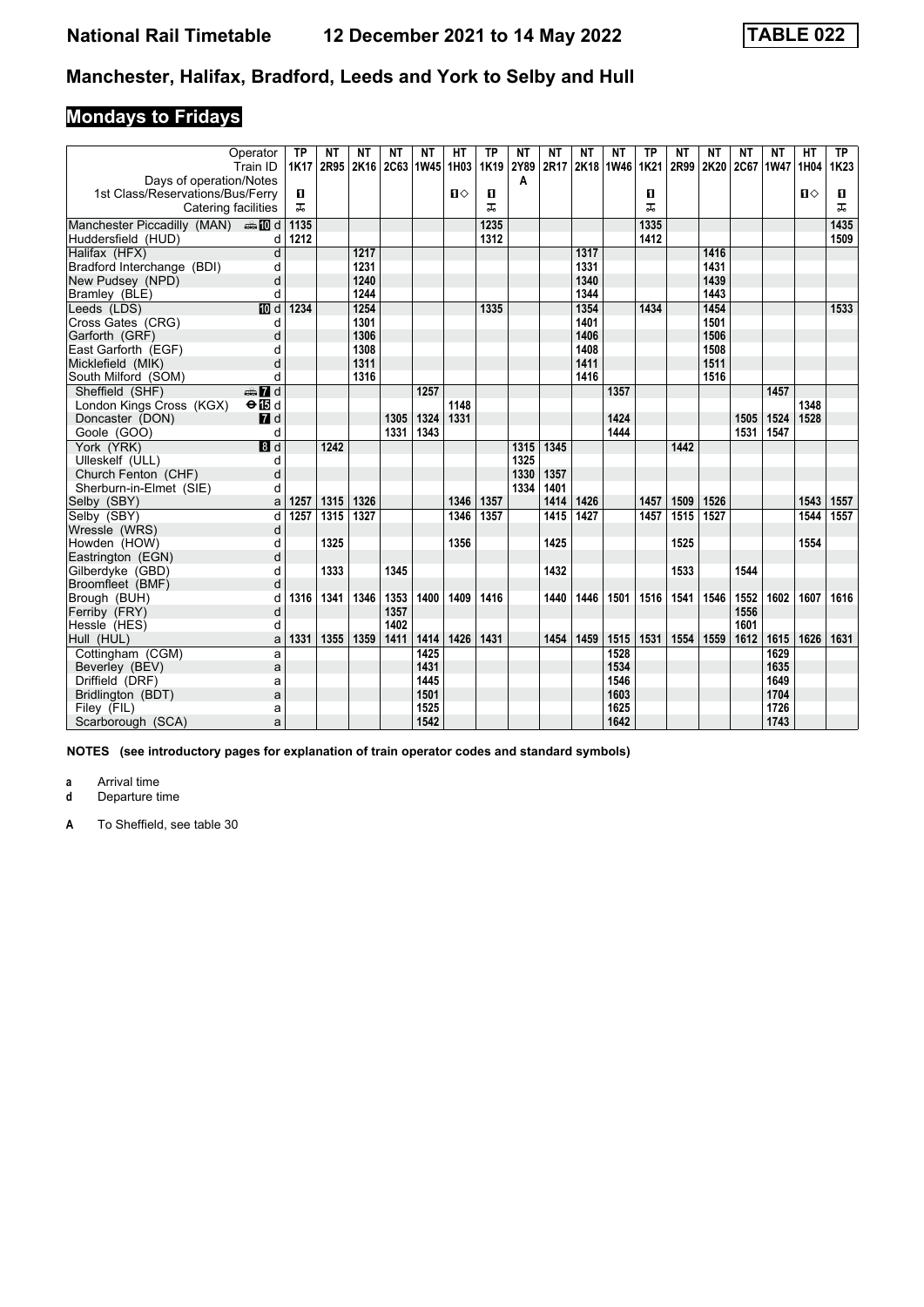# **Mondays to Fridays**

|                                                     | Operator<br>Train ID    | <b>NT</b><br>2R21 | ΝT   | NΤ   | NΤ<br>2K22 2C69 1W48 1K25 | <b>TP</b> | ΝT<br>2R23 | <b>NT</b> | ΝT<br>2K24 1W49 | HТ<br>1H <sub>05</sub> | <b>TP</b><br>1K27 | <b>NT</b><br>2Y91 | NΤ   | NΤ<br>2R25 2K26 2C73 1W50 | NΤ   | <b>NT</b> | <b>TP</b><br>1K29 | <b>NT</b><br>2R27 | GR<br>1H10     |
|-----------------------------------------------------|-------------------------|-------------------|------|------|---------------------------|-----------|------------|-----------|-----------------|------------------------|-------------------|-------------------|------|---------------------------|------|-----------|-------------------|-------------------|----------------|
| Days of operation/Notes                             |                         |                   |      |      |                           |           |            |           |                 |                        |                   | A                 |      |                           |      |           |                   |                   |                |
| 1st Class/Reservations/Bus/Ferry                    |                         |                   |      |      |                           | п         |            |           |                 | п⇔                     | O                 |                   |      |                           |      |           | п                 |                   | $\mathbf{I}$ R |
| Catering facilities                                 |                         |                   |      |      |                           | ᠼ         |            |           |                 |                        | ᠼ                 |                   |      |                           |      |           | ᠼ                 |                   | $\boxtimes$    |
| Manchester Piccadilly (MAN) $\oplus \blacksquare$ d |                         |                   |      |      |                           | 1535      |            |           |                 |                        | 1630              |                   |      |                           |      |           | 1730              |                   |                |
| Huddersfield (HUD)                                  | d                       |                   |      |      |                           | 1612      |            |           |                 |                        | 1712              |                   |      |                           |      |           | 1812              |                   |                |
| Halifax (HFX)                                       | d                       |                   | 1517 |      |                           |           |            | 1617      |                 |                        |                   |                   |      | 1717                      |      |           |                   |                   |                |
| Bradford Interchange (BDI)                          | d                       |                   | 1531 |      |                           |           |            | 1631      |                 |                        |                   |                   |      | 1731                      |      |           |                   |                   |                |
| New Pudsey (NPD)                                    | d                       |                   | 1539 |      |                           |           |            | 1639      |                 |                        |                   |                   |      | 1739                      |      |           |                   |                   |                |
| Bramley (BLE)                                       | d                       |                   | 1543 |      |                           |           |            | 1643      |                 |                        |                   |                   |      | 1743                      |      |           |                   |                   |                |
| Leeds (LDS)                                         | <b>ID</b> d             |                   | 1554 |      |                           | 1634      |            | 1654      |                 |                        | 1734              |                   |      | 1754                      |      |           | 1834              |                   |                |
| Cross Gates (CRG)                                   | d                       |                   | 1601 |      |                           | 1640      |            | 1701      |                 |                        | 1741              |                   |      | 1801                      |      |           | 1840              |                   |                |
| Garforth (GRF)                                      | d                       |                   | 1606 |      |                           | 1645      |            | 1706      |                 |                        | 1745              |                   |      | 1806                      |      |           | 1845              |                   |                |
| East Garforth (EGF)                                 | d                       |                   | 1608 |      |                           |           |            | 1709      |                 |                        |                   |                   |      | 1808                      |      |           |                   |                   |                |
| Micklefield (MIK)                                   | d                       |                   | 1611 |      |                           |           |            | 1712      |                 |                        |                   |                   |      | 1811                      |      |           |                   |                   |                |
| South Milford (SOM)                                 | d                       |                   | 1616 |      |                           |           |            | 1717      |                 |                        |                   |                   |      | 1816                      |      |           |                   |                   |                |
| Sheffield (SHF)                                     | $\oplus \blacksquare$ d |                   |      |      | 1557                      |           |            |           | 1657            |                        |                   |                   |      |                           |      | 1757      |                   |                   |                |
| London Kings Cross (KGX)                            | $\Theta$ is d           |                   |      |      |                           |           |            |           |                 | 1548                   |                   |                   |      |                           |      |           |                   |                   | 1718           |
| Doncaster (DON)                                     | $I$ d                   |                   |      | 1605 | 1625                      |           |            |           | 1726            | 1728                   |                   |                   |      |                           | 1805 | 1826      |                   |                   | 1911           |
| Goole (GOO)                                         | d                       |                   |      | 1631 | 1643                      |           |            |           | 1746            |                        |                   |                   |      |                           | 1831 | 1847      |                   |                   |                |
| York (YRK)                                          | $\blacksquare$          | 1546              |      |      |                           |           | 1644       |           |                 |                        |                   | 1718              | 1745 |                           |      |           |                   | 1845              |                |
| Ulleskelf (ULL)                                     | d                       | 1556              |      |      |                           |           |            |           |                 |                        |                   | 1727              |      |                           |      |           |                   |                   |                |
| Church Fenton (CHF)                                 | d                       | 1600              |      |      |                           |           | 1657       |           |                 |                        |                   | 1732              | 1758 |                           |      |           |                   | 1857              |                |
| Sherburn-in-Elmet (SIE)                             | d                       | 1605              |      |      |                           |           | 1701       |           |                 |                        |                   | 1735              | 1803 |                           |      |           |                   | 1901              |                |
| Selby (SBY)                                         | a                       | 1617              | 1626 |      |                           | 1659      | 1714       | 1727      |                 | 1743                   | 1759              |                   | 1815 | 1826                      |      |           | 1858              | 1914              | 1927           |
| Selby (SBY)                                         | q                       | 1618              | 1627 |      |                           | 1659      | 1714       | 1728      |                 | 1743                   | 1759              |                   | 1816 | 1827                      |      |           | 1859              | 1914              | 1929           |
| Wressle (WRS)                                       | d                       |                   |      |      |                           |           | 1722       |           |                 |                        |                   |                   |      |                           |      |           |                   |                   |                |
| Howden (HOW)                                        | d                       | 1628              |      |      |                           |           | 1727       |           |                 | 1753                   | 1809              |                   | 1826 |                           |      |           |                   | 1924              |                |
| Eastrington (EGN)                                   | d                       |                   |      |      |                           |           |            |           |                 |                        |                   |                   |      |                           |      |           |                   |                   |                |
| Gilberdyke (GBD)                                    | d                       | 1636              |      | 1645 |                           |           | 1735       |           |                 |                        |                   |                   | 1834 |                           | 1845 |           |                   | 1932              |                |
| Broomfleet (BMF)                                    | d                       |                   |      |      |                           |           |            |           |                 |                        |                   |                   |      |                           |      |           |                   |                   |                |
| Brough (BUH)                                        |                         | 1644              | 1648 | 1653 | 1659                      | 1718      | 1743       | 1748      | 1801            | 1807                   | 1822              |                   | 1842 | 1846                      | 1853 | 1904      | 1918              | 1940              | 1950           |
| Ferriby (FRY)                                       | d                       |                   |      | 1657 |                           |           |            |           |                 |                        |                   |                   |      |                           | 1857 |           |                   |                   |                |
| Hessle (HES)                                        | d                       |                   |      | 1702 |                           |           |            |           |                 |                        |                   |                   |      |                           | 1902 |           |                   |                   |                |
| Hull (HUL)                                          | a                       | 1657              | 1701 | 1712 | 1715                      | 1733      | 1756       | 1801      | 1816            | 1824                   | 1837              |                   | 1855 | 1859                      | 1912 | 1917      | 1933              | 1954              | 2005           |
| Cottingham (CGM)                                    | a                       |                   |      |      | 1728                      |           |            |           | 1829            | 1836                   |                   |                   |      |                           |      | 1930      |                   |                   |                |
| Beverley (BEV)                                      | a                       |                   |      |      | 1734                      |           |            |           | 1835            | 1842                   |                   |                   |      |                           |      | 1936      |                   |                   |                |
| Driffield (DRF)                                     | a                       |                   |      |      | 1746                      |           |            |           | 1849            |                        |                   |                   |      |                           |      | 1947      |                   |                   |                |
| Bridlington (BDT)                                   | a                       |                   |      |      | 1803                      |           |            |           | 1904            |                        |                   |                   |      |                           |      | 2004      |                   |                   |                |
| Filey (FIL)                                         | a                       |                   |      |      | 1825                      |           |            |           | 1926            |                        |                   |                   |      |                           |      | 2026      |                   |                   |                |
| Scarborough (SCA)                                   | a                       |                   |      |      | 1842                      |           |            |           | 1943            |                        |                   |                   |      |                           |      | 2043      |                   |                   |                |

**NOTES (see introductory pages for explanation of train operator codes and standard symbols)**

**a** Arrival time<br>**d** Departure ti

**d** Departure time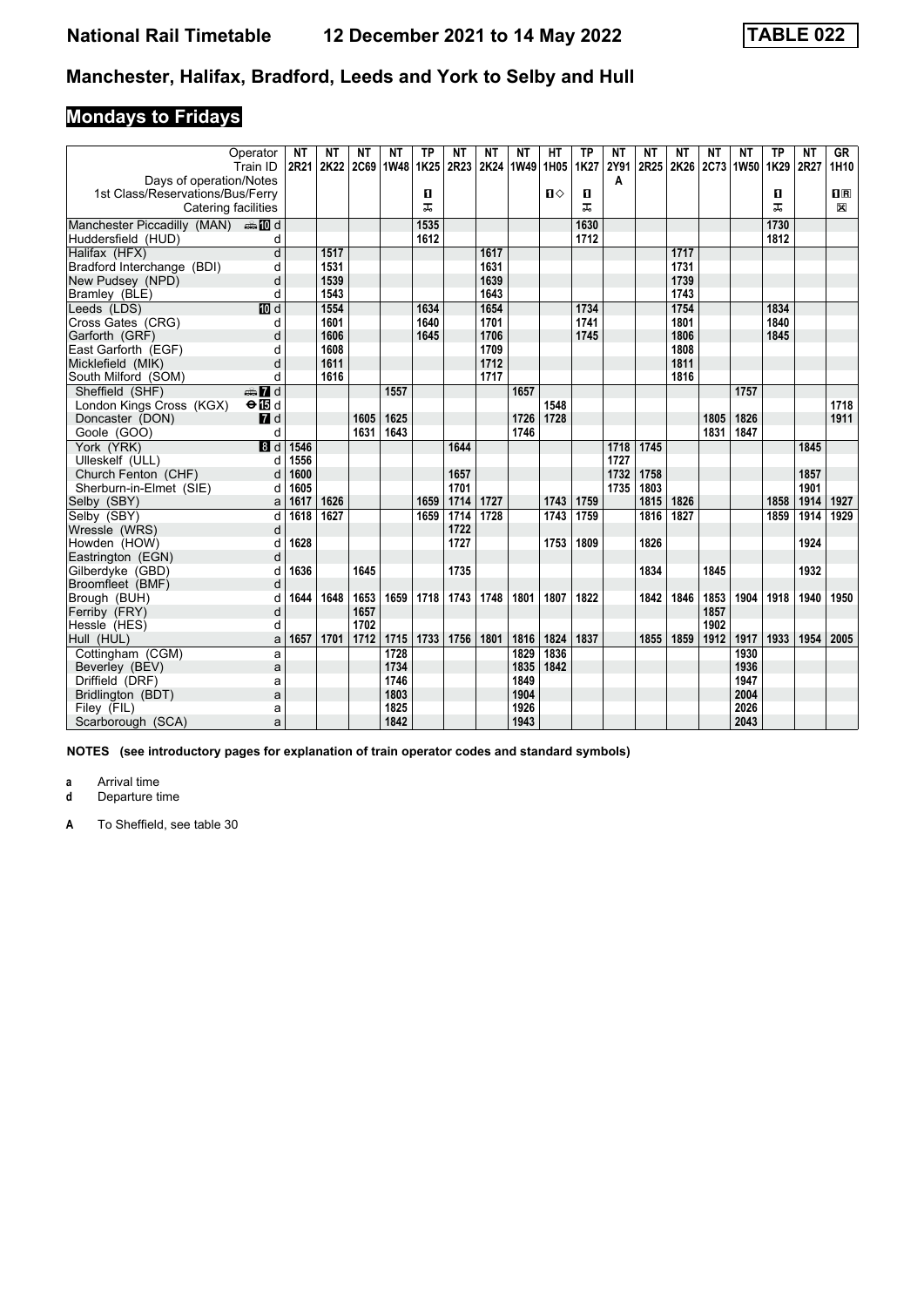# **Mondays to Fridays**

|                                                         | Operator<br>Train ID | NΤ   | NΤ   | NΤ<br>2K28 1W51 2W74 1K31 | ΤP     | <b>NT</b><br>2R29 | ΝT<br>2K30 1H52 | NΤ   | HТ<br>1H06 | <b>TP</b><br>1K33 | ΝT                        | <b>NT</b><br>2K32 1W53 2W77 | <b>NT</b> | <b>TP</b><br>1K35 | <b>NT</b><br>2R31 | HТ<br>1H07 | NΤ<br>2K34 1W54 1K37 | ΝT   | ТP   |
|---------------------------------------------------------|----------------------|------|------|---------------------------|--------|-------------------|-----------------|------|------------|-------------------|---------------------------|-----------------------------|-----------|-------------------|-------------------|------------|----------------------|------|------|
| 1st Class/Reservations/Bus/Ferry<br>Catering facilities |                      |      |      |                           | 0<br>ᅚ |                   |                 |      | п⇔         | п                 |                           |                             |           | п                 |                   | п⇔         |                      |      | п    |
| Manchester Piccadilly (MAN) $\oplus$ 10 d               |                      |      |      |                           | 1830   |                   |                 |      |            | 1930              |                           |                             |           | 2030              |                   |            |                      |      | 2130 |
| Huddersfield (HUD)                                      | d                    |      |      |                           | 1912   |                   |                 |      |            | 2012              |                           |                             |           | 2112              |                   |            |                      |      | 2213 |
| Halifax (HFX)                                           | $\overline{d}$       | 1817 |      |                           |        |                   | 1917            |      |            |                   | 2017                      |                             |           |                   |                   |            | 2117                 |      |      |
| Bradford Interchange (BDI)                              | d                    | 1832 |      |                           |        |                   | 1931            |      |            |                   | 2030                      |                             |           |                   |                   |            | 2131                 |      |      |
| New Pudsey (NPD)                                        | d                    | 1840 |      |                           |        |                   | 1940            |      |            |                   | 2039                      |                             |           |                   |                   |            | 2139                 |      |      |
| Bramley (BLE)                                           | d                    | 1844 |      |                           |        |                   | 1944            |      |            |                   | 2043                      |                             |           |                   |                   |            | 2143                 |      |      |
| Leeds (LDS)                                             | <b>ID</b> d          | 1855 |      |                           | 1934   |                   | 1954            |      |            | 2033              | 2055                      |                             |           | 2134              |                   |            | 2155                 |      | 2237 |
| Cross Gates (CRG)                                       | d                    | 1902 |      |                           |        |                   | 2001            |      |            |                   | 2101                      |                             |           |                   |                   |            | 2201                 |      |      |
| Garforth (GRF)                                          |                      | 1907 |      |                           |        |                   | 2006            |      |            |                   | 2106                      |                             |           |                   |                   |            | 2206                 |      |      |
| East Garforth (EGF)                                     | d                    | 1909 |      |                           |        |                   | 2008            |      |            |                   | 2108                      |                             |           |                   |                   |            | 2208                 |      |      |
| Micklefield (MIK)                                       | d                    | 1912 |      |                           |        |                   | 2011            |      |            |                   | 2112                      |                             |           |                   |                   |            | 2212                 |      |      |
| South Milford (SOM)                                     | d                    | 1917 |      |                           |        |                   | 2016            |      |            |                   | 2116                      |                             |           | 2150              |                   |            | 2216                 |      |      |
| Sheffield (SHF)                                         | <b>⊕M</b> d          |      | 1857 |                           |        |                   |                 | 1957 |            |                   |                           | 2056                        |           |                   |                   |            |                      | 2157 |      |
| London Kings Cross (KGX)                                | $\Theta$ is d        |      |      |                           |        |                   |                 |      | 1848       |                   |                           |                             |           |                   |                   | 2030       |                      |      |      |
| Doncaster (DON)                                         | $\blacksquare$ d     |      | 1924 |                           |        |                   |                 | 2024 | 2028       |                   |                           | 2123                        |           |                   |                   | 2208       |                      | 2225 |      |
| Goole (GOO)                                             | d                    |      | 1942 | 1952                      |        |                   |                 |      |            |                   |                           | 2142                        | 2151      |                   |                   |            |                      | 2244 |      |
| York (YRK)                                              | 8d                   |      |      |                           |        | 1941              |                 |      |            |                   |                           |                             |           |                   | 2144              |            |                      |      |      |
| Ulleskelf (ULL)                                         | d                    |      |      |                           |        |                   |                 |      |            |                   |                           |                             |           |                   |                   |            |                      |      |      |
| Church Fenton (CHF)                                     | d                    |      |      |                           |        | 1953              |                 |      |            |                   |                           |                             |           |                   | 2156              |            |                      |      |      |
| Sherburn-in-Elmet (SIE)                                 | d                    |      |      |                           |        | 1957              |                 |      |            |                   |                           |                             |           |                   | 2200              |            |                      |      |      |
| Selby (SBY)                                             | a                    | 1932 |      |                           | 1957   | 2010              | 2026            | 2041 | 2047       | 2057              | 2127                      |                             |           | 2159              | 2214              | 2223       | 2228                 |      | 2300 |
| Selby (SBY)                                             | d                    | 1935 |      |                           | 1957   | 2011              | 2027            | 2041 | 2049       | 2057              | 2127                      |                             |           | 2200              | 2214              | 2224       | 2232                 |      | 2300 |
| Wressle (WRS)                                           | d                    |      |      |                           |        | 2019              |                 |      |            |                   |                           |                             |           |                   |                   |            |                      |      |      |
| Howden (HOW)                                            | d                    |      |      |                           |        | 2024              |                 |      | 2058       | 2107              |                           |                             |           | 2209              | 2224              | 2234       |                      |      |      |
| Eastrington (EGN)                                       | d                    |      |      |                           |        |                   |                 |      |            |                   |                           |                             |           |                   |                   |            |                      |      |      |
| Gilberdyke (GBD)                                        | d                    |      |      |                           |        | 2032              |                 |      |            |                   |                           |                             | 2204      |                   | 2232              |            |                      | 2254 |      |
| Broomfleet (BMF)                                        | d                    |      |      |                           |        |                   |                 |      |            |                   |                           |                             |           |                   |                   |            |                      |      |      |
| Brough (BUH)                                            | d                    | 1954 | 2000 | 2010                      | 2017   | 2040              | 2046            | 2102 |            |                   | 2110   2120   2147   2157 |                             | 2213      | 2222              | 2240              | 2246       | 2252                 | 2302 | 2319 |
| Ferriby (FRY)                                           | d                    |      |      | 2014                      |        |                   |                 |      |            |                   |                           |                             | 2217      |                   |                   |            |                      |      |      |
| Hessle (HES)                                            | d                    |      |      | 2018                      |        |                   |                 |      |            |                   |                           |                             | 2222      |                   |                   |            |                      |      |      |
| Hull (HUL)                                              | a                    | 2007 | 2013 | 2028                      | 2034   | 2053              | 2059            | 2116 | 2123       | 2135              | 2202                      | 2211                        | 2231      | 2235              | 2253              | 2259       | 2305                 | 2315 | 2334 |
| Cottingham (CGM)                                        | a                    |      |      |                           |        | 2107              |                 |      | 2143       |                   |                           |                             |           |                   |                   |            |                      |      |      |
| Beverley (BEV)                                          | a                    |      |      |                           |        | 2114              |                 |      | 2150       |                   |                           |                             |           |                   |                   |            |                      |      |      |
| Driffield (DRF)                                         | a                    |      |      |                           |        | 2128<br>2145      |                 |      |            |                   |                           |                             |           |                   |                   |            |                      |      |      |
| Bridlington (BDT)                                       | a                    |      |      |                           |        |                   |                 |      |            |                   |                           |                             |           |                   |                   |            |                      |      |      |
| Filey (FIL)                                             | a                    |      |      |                           |        |                   |                 |      |            |                   |                           |                             |           |                   |                   |            |                      |      |      |
| Scarborough (SCA)                                       | a                    |      |      |                           |        |                   |                 |      |            |                   |                           |                             |           |                   |                   |            |                      |      |      |

**NOTES (see introductory pages for explanation of train operator codes and standard symbols)**

**a** Arrival time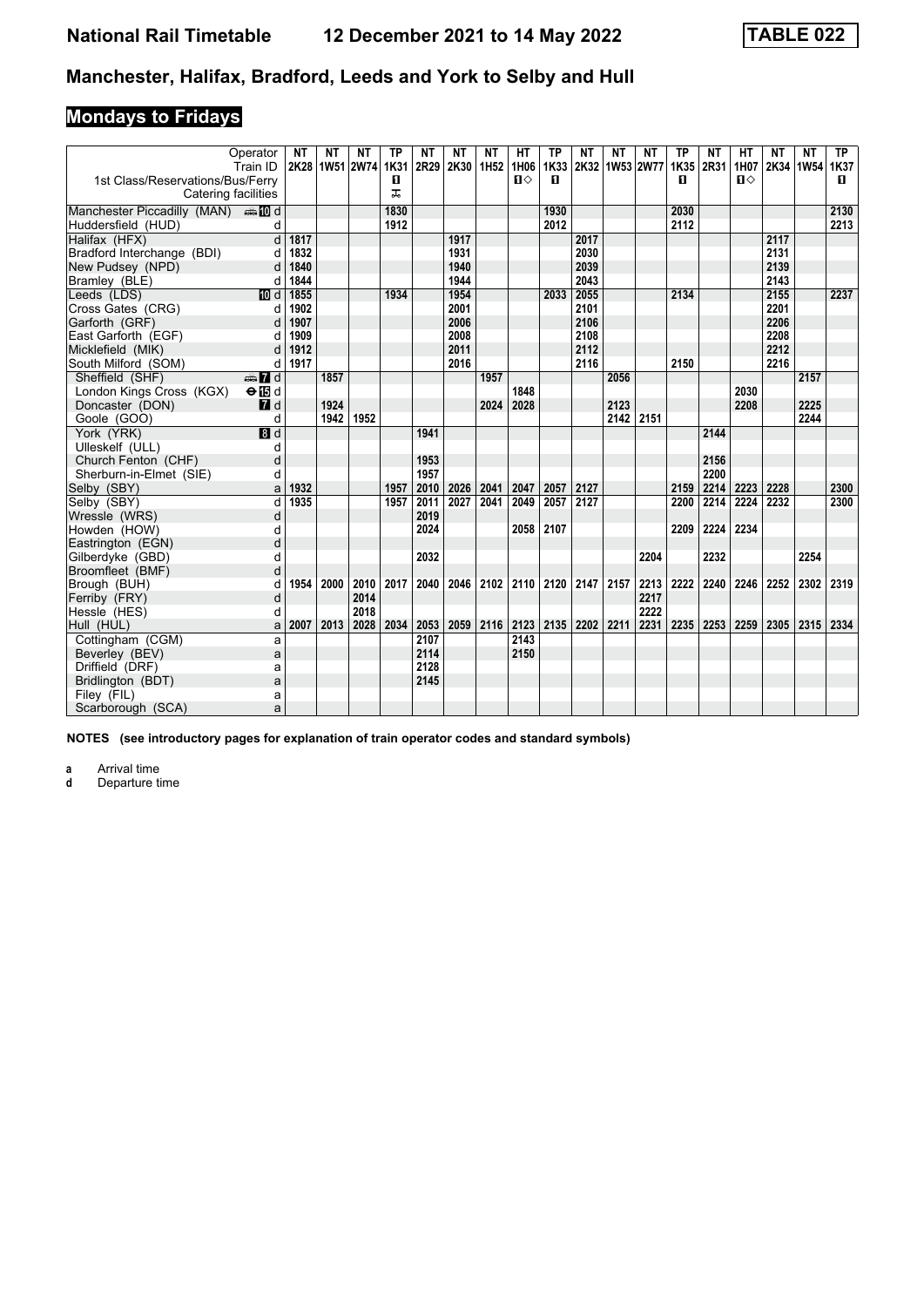# **Mondays to Fridays**

|                             | Operator<br>Train ID | <b>NT</b><br>2R33 | <b>NT</b><br>2K36 | <b>NT</b><br><b>1W55</b> | NΤ<br>2R99 |
|-----------------------------|----------------------|-------------------|-------------------|--------------------------|------------|
| Manchester Piccadilly (MAN) | nnen middi           |                   |                   |                          |            |
| Huddersfield (HUD)          | d                    |                   |                   |                          |            |
| Halifax (HFX)               | d                    |                   | 2221              |                          |            |
| Bradford Interchange (BDI)  | d                    |                   | 2235              |                          |            |
| New Pudsey (NPD)            | d                    |                   | 2243              |                          |            |
| Bramley (BLE)               | d                    |                   | 2247              |                          |            |
| Leeds (LDS)                 | 10 d                 |                   | 2300              |                          |            |
| Cross Gates (CRG)           | d                    |                   | 2306              |                          |            |
| Garforth (GRF)              | d                    |                   | 2311              |                          |            |
| East Garforth (EGF)         | d                    |                   | 2313              |                          |            |
| Micklefield (MIK)           | d                    |                   | 2317              |                          |            |
| South Milford (SOM)         | d                    |                   | 2321              |                          |            |
| Sheffield (SHF)             | d and                |                   |                   | 2300                     |            |
| London Kings Cross (KGX)    | $\Theta$ is d        |                   |                   |                          |            |
| Doncaster (DON)             | $\blacksquare$ d     |                   |                   | 2328                     |            |
| Goole (GOO)                 | d                    |                   |                   | 2347                     |            |
| York (YRK)                  | 8d                   | 2247              |                   |                          | 2319       |
| Ulleskelf (ULL)             | d                    | 2256              |                   |                          |            |
| Church Fenton (CHF)         | d l                  | 2300              |                   |                          |            |
| Sherburn-in-Elmet (SIE)     | d                    | 2304              |                   |                          |            |
| Selby (SBY)                 | a                    | 2317              | 2332              |                          | 2340       |
| Selby (SBY)                 | d                    | 2318              | 2332              |                          |            |
| Wressle (WRS)               | d                    |                   |                   |                          |            |
| Howden (HOW)                | d                    | 2327              |                   |                          |            |
| Eastrington (EGN)           | d                    |                   |                   |                          |            |
| Gilberdyke (GBD)            | d                    | 2334              |                   |                          |            |
| Broomfleet (BMF)            | d                    |                   |                   |                          |            |
| Brough (BUH)                | d                    | 2342              | 2352              | 0002                     |            |
| Ferriby (FRY)               | d                    | 2346              |                   |                          |            |
| Hessle (HES)                | d                    | 2351              |                   |                          |            |
| Hull (HUL)                  | a                    | 0003              | 0005              | 0015                     |            |
| Cottingham (CGM)            | a                    |                   |                   |                          |            |
| Beverley (BEV)              | a                    |                   |                   |                          |            |
| Driffield (DRF)             | a                    |                   |                   |                          |            |
| Bridlington (BDT)           | a                    |                   |                   |                          |            |
| Filey (FIL)                 | a                    |                   |                   |                          |            |
| Scarborough (SCA)           | a                    |                   |                   |                          |            |

**NOTES (see introductory pages for explanation of train operator codes and standard symbols)**

**a** Arrival time<br>**d** Departure t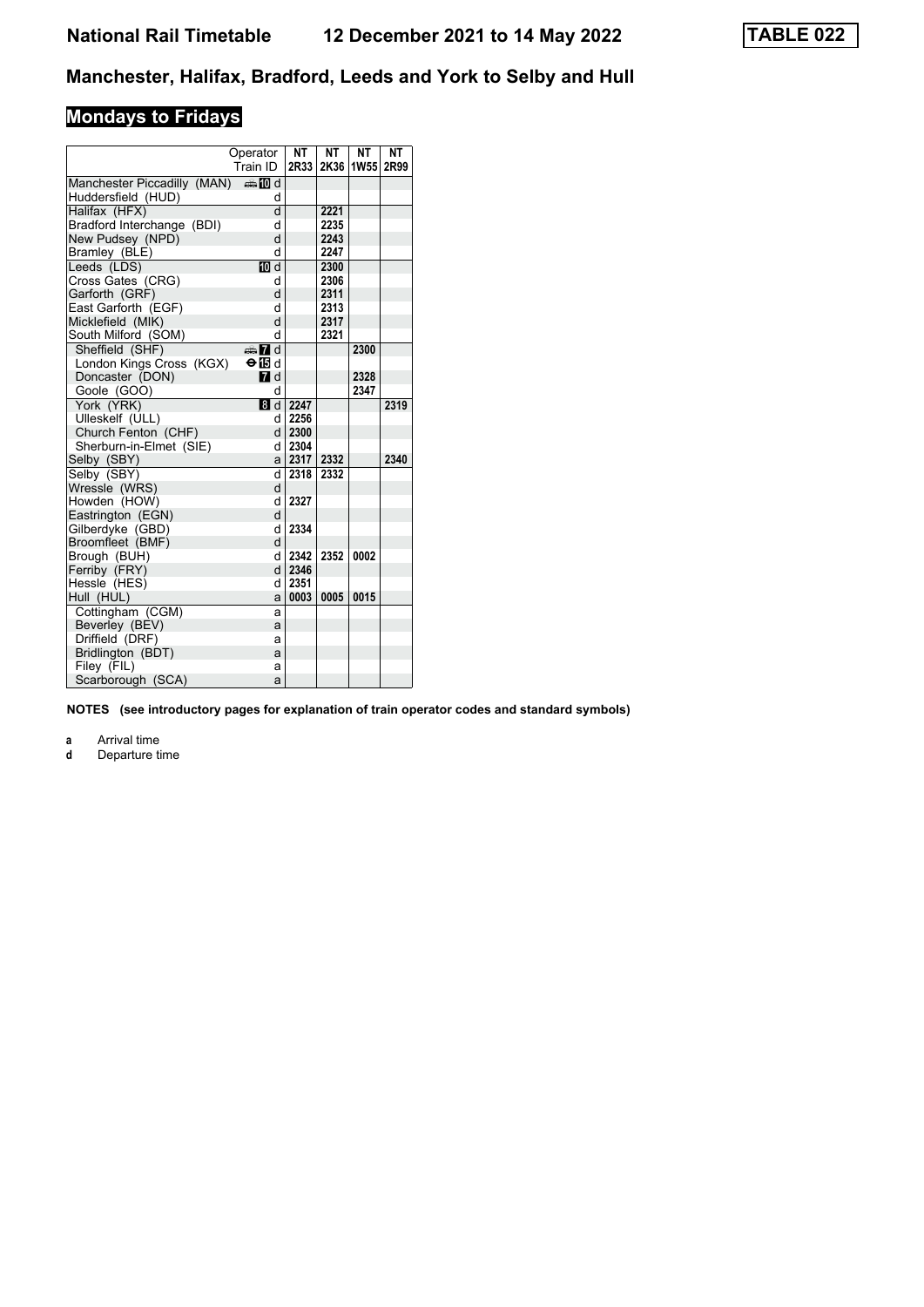# **Saturdays**

|                                                         | Operator                       | <b>NT</b> | NΤ        | <b>NT</b>    | NΤ           | <b>NT</b>    | <b>NT</b>    | <b>TP</b> | <b>NT</b>         | <b>NT</b>    | <b>NT</b>    | <b>TP</b> | <b>NT</b>    | <b>NT</b>      | <b>NT</b>    | <b>TP</b> | <b>NT</b> | <b>HT</b>      | <b>NT</b>    |
|---------------------------------------------------------|--------------------------------|-----------|-----------|--------------|--------------|--------------|--------------|-----------|-------------------|--------------|--------------|-----------|--------------|----------------|--------------|-----------|-----------|----------------|--------------|
|                                                         | Train ID                       |           | 1R00 2R89 | 2K00         | 2C00 2R01    |              | 2K90         | 1K05      | 2K04              |              | 2C51 1W39    | 1K07      |              | 2R03 2K06 1W40 |              | 1K09      | 2R07      | 1H01           | 2K08         |
| 1st Class/Reservations/Bus/Ferry<br>Catering facilities |                                |           |           |              |              |              |              | п         |                   |              |              | п         |              |                |              | 0<br>ᅚ    |           | $\blacksquare$ |              |
| Manchester Piccadilly (MAN) And                         |                                |           |           |              |              |              |              | 0535      |                   |              |              | 0627      |              |                |              | 0728      |           |                |              |
|                                                         |                                |           |           |              |              |              |              | 0614      |                   |              |              | 0712      |              |                |              | 0812      |           |                |              |
| Huddersfield (HUD)<br>Halifax (HFX)                     | d<br>d                         |           |           |              |              |              |              |           | 0617              |              |              |           |              | 0714           |              |           |           |                | 0816         |
|                                                         |                                |           |           |              |              |              |              |           | 0631              |              |              |           |              | 0729           |              |           |           |                | 0830         |
| Bradford Interchange (BDI)<br>New Pudsey (NPD)          | d<br>d                         |           |           |              |              |              |              |           | 0639              |              |              |           |              | 0738           |              |           |           |                | 0839         |
|                                                         | d                              |           |           |              |              |              |              |           | 0643              |              |              |           |              | 0742           |              |           |           |                | 0843         |
| Bramley (BLE)                                           |                                |           |           |              |              |              |              |           |                   |              |              |           |              | 0754           |              |           |           |                |              |
| Leeds (LDS)                                             | 10 d                           |           |           | 0555         |              |              | 0619         | 0636      | 0654<br>0701      |              |              | 0734      |              | 0801           |              | 0834      |           |                | 0855         |
| Cross Gates (CRG)                                       | d                              |           |           | 0602         |              |              | 0625         |           |                   |              |              |           |              |                |              |           |           |                | 0902         |
| Garforth (GRF)                                          | d                              |           |           | 0607<br>0609 |              |              | 0631<br>0633 | 0646      | 0706<br>0708      |              |              |           |              | 0806<br>0808   |              |           |           |                | 0907<br>0909 |
| East Garforth (EGF)                                     | d                              |           |           | 0612         |              |              | 0637         |           |                   |              |              |           |              |                |              |           |           |                |              |
| Micklefield (MIK)                                       | d                              |           |           | 0617         |              |              | 0642         |           | 0711              |              |              |           |              | 0811<br>0816   |              |           |           |                | 0912<br>0917 |
| South Milford (SOM)                                     | d                              |           |           |              |              |              |              |           | 0716              |              |              |           |              |                |              |           |           |                |              |
| Sheffield (SHF)                                         | $\frac{1}{2}$ of $\frac{1}{2}$ |           |           |              | 0542         |              |              |           |                   |              | 0655         |           |              |                | 0757         |           |           | 0727           |              |
| London Kings Cross (KGX)                                | $\Theta$ is d                  |           |           |              |              |              |              |           |                   |              |              |           |              |                |              |           |           |                |              |
| Doncaster (DON)                                         | $\blacksquare$                 |           |           |              | 0614<br>0638 |              |              |           |                   | 0706         | 0726         |           |              |                | 0824         |           |           | 0908           |              |
| Goole (GOO)                                             | d                              |           |           |              |              |              |              |           |                   | 0732         | 0745         |           |              |                | 0842         |           |           |                |              |
| York (YRK)                                              | 8d                             | 0536      | 0540      |              |              | 0615         |              |           |                   |              |              |           | 0730         |                |              |           | 0845      |                |              |
| Ulleskelf (ULL)                                         | d                              |           |           |              |              | 0625         |              |           |                   |              |              |           |              |                |              |           |           |                |              |
| Church Fenton (CHF)                                     | d                              |           |           |              |              | 0630         |              |           |                   |              |              |           | 0742         |                |              |           | 0857      |                |              |
| Sherburn-in-Elmet (SIE)                                 | d                              |           |           |              |              | 0634         |              |           |                   |              |              |           | 0746         |                |              | 0856      | 0901      |                |              |
| Selby (SBY)                                             | a                              | 0558      | 0606      | 0627         |              | 0649         | 0655         | 0707      | 0726              |              |              | 0753      | 0758         | 0827           |              |           | 0914      | 0923           | 0928         |
| Selby (SBY)                                             | d                              | 0558      |           | 0628         |              | 0650         |              | 0708      | $\overline{0727}$ |              |              | 0754      | 0800         | 0828           |              | 0857      | 0914      | 0924           | 0931         |
| Wressle (WRS)                                           | d                              |           |           |              |              |              |              |           |                   |              |              |           | 0808         |                |              |           |           |                |              |
| Howden (HOW)                                            | d                              |           |           |              |              | 0659         |              |           |                   |              |              | 0804      | 0813         |                |              |           | 0924      | 0934           |              |
| Eastrington (EGN)                                       | d                              |           |           |              |              |              |              |           |                   |              |              |           | 0818         |                |              |           |           |                |              |
| Gilberdyke (GBD)                                        | d                              |           |           |              | 0649         | 0708         |              |           |                   | 0744         |              |           | 0823         |                |              |           | 0932      |                |              |
| Broomfleet (BMF)                                        | d                              |           |           |              | 0654         | 0713         |              |           |                   | 0748         |              |           |              |                |              |           |           |                |              |
| Brough (BUH)                                            | d<br>d                         |           |           | 0651         | 0659<br>0704 | 0719<br>0723 |              | 0727      | 0745              | 0754<br>0758 | 0801         | 0818      | 0831<br>0836 | 0846           | 0900         | 0916      | 0940      | 0946           | 0952         |
| Ferriby (FRY)                                           |                                |           |           |              |              | 0728         |              |           |                   | 0803         |              |           | 0840         |                |              |           |           |                |              |
| Hessle (HES)                                            | d                              | 0629      |           | 0704         | 0709<br>0719 | 0738         |              | 0742      | 0759              |              | 0816         | 0834      | 0849         | 0900           | 0915         | 0931      | 0954      | 0959           | 1005         |
| Hull (HUL)                                              | a                              |           |           |              | 0729         |              |              |           |                   | 0813         | 0828         |           |              |                | 0928         |           |           |                |              |
| Cottingham (CGM)                                        | a                              |           |           |              |              |              |              |           |                   |              |              |           |              |                |              |           |           |                |              |
| Beverley (BEV)                                          | a                              |           |           |              | 0735<br>0750 |              |              |           |                   |              | 0835<br>0848 |           |              |                | 0934<br>0946 |           |           |                |              |
| Driffield (DRF)                                         | a                              |           |           |              | 0807         |              |              |           |                   |              | 0904         |           |              |                | 1003         |           |           |                |              |
| Bridlington (BDT)                                       | a                              |           |           |              |              |              |              |           |                   |              |              |           |              |                |              |           |           |                |              |
| Filey (FIL)                                             | а                              |           |           |              | 0830         |              |              |           |                   |              | 0926         |           |              |                | 1025         |           |           |                |              |
| Scarborough (SCA)                                       | a                              |           |           |              | 0847         |              |              |           |                   |              | 0943         |           |              |                | 1042         |           |           |                |              |

**NOTES (see introductory pages for explanation of train operator codes and standard symbols)**

**a** Arrival time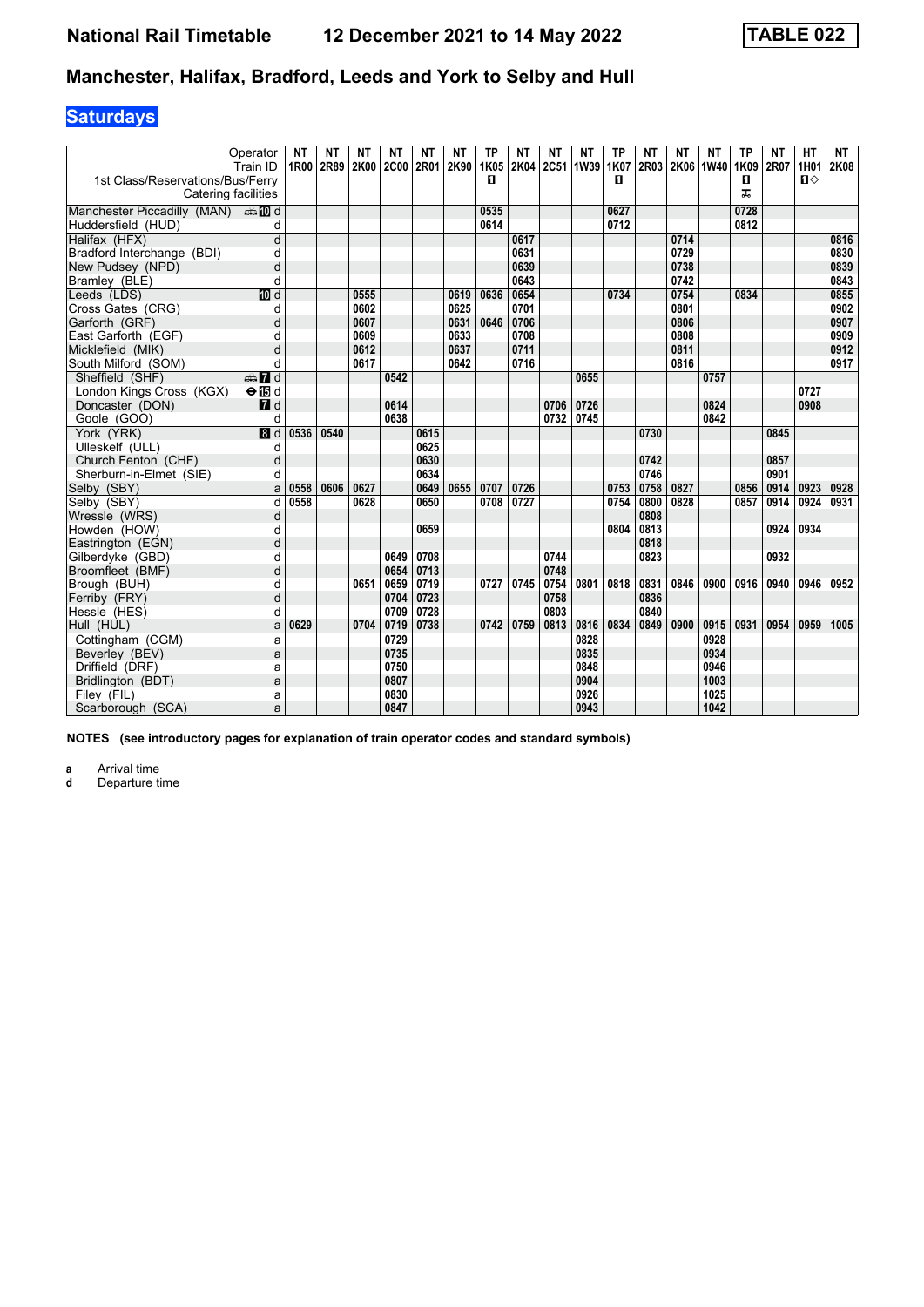# **Saturdays**

| Operator<br>Train ID                                | <b>NT</b> | NΤ<br>1W41 2W55 1K11 | ТP   | NΤ<br>2Y87 | NΤ<br>2R09 | NΤ<br>2K10 | NΤ<br>2C57 | NΤ<br>1W42 1K13 | <b>TP</b> | NΤ<br>2R91 | NΤ   | NΤ<br>2K12 1W43 1H02 | НT   | ТP<br>1K15 | NΤ<br>2R13 | NΤ<br><b>2K14</b> | NΤ<br>2C61 | NΤ<br>1W44 |
|-----------------------------------------------------|-----------|----------------------|------|------------|------------|------------|------------|-----------------|-----------|------------|------|----------------------|------|------------|------------|-------------------|------------|------------|
| Days of operation/Notes                             |           |                      |      | A          |            |            |            |                 |           |            |      |                      |      |            |            |                   |            |            |
| 1st Class/Reservations/Bus/Ferry                    |           |                      | 0    |            |            |            |            |                 | O         |            |      |                      | п⇔   | 0          |            |                   |            |            |
| Catering facilities                                 |           |                      | ᠼ    |            |            |            |            |                 | ᠼ         |            |      |                      |      | ᠼ          |            |                   |            |            |
| Manchester Piccadilly (MAN) $\oplus \blacksquare$ d |           |                      | 0830 |            |            |            |            |                 | 0930      |            |      |                      |      | 1035       |            |                   |            |            |
| Huddersfield (HUD)                                  | d         |                      | 0912 |            |            |            |            |                 | 1012      |            |      |                      |      | 1112       |            |                   |            |            |
| Halifax (HFX)                                       | d         |                      |      |            |            | 0917       |            |                 |           |            | 1017 |                      |      |            |            | 1117              |            |            |
| Bradford Interchange (BDI)                          | d         |                      |      |            |            | 0931       |            |                 |           |            | 1031 |                      |      |            |            | 1131              |            |            |
| New Pudsey (NPD)                                    | d         |                      |      |            |            | 0939       |            |                 |           |            | 1039 |                      |      |            |            | 1140              |            |            |
| Bramley (BLE)                                       | d         |                      |      |            |            | 0943       |            |                 |           |            | 1043 |                      |      |            |            | 1144              |            |            |
| <b>ID</b> d<br>Leeds (LDS)                          |           |                      | 0934 |            |            | 0954       |            |                 | 1034      |            | 1054 |                      |      | 1134       |            | 1154              |            |            |
| Cross Gates (CRG)                                   | d         |                      |      |            |            | 1001       |            |                 |           |            | 1101 |                      |      |            |            | 1201              |            |            |
| Garforth (GRF)                                      | d         |                      |      |            |            | 1006       |            |                 |           |            | 1106 |                      |      |            |            | 1206              |            |            |
| East Garforth (EGF)                                 | d         |                      |      |            |            | 1008       |            |                 |           |            | 1108 |                      |      |            |            | 1208              |            |            |
| Micklefield (MIK)                                   | d         |                      |      |            |            | 1011       |            |                 |           |            | 1111 |                      |      |            |            | 1211              |            |            |
| South Milford (SOM)                                 | d         |                      |      |            |            | 1016       |            |                 |           |            | 1116 |                      |      |            |            | 1216              |            |            |
| Sheffield (SHF)<br>$\oplus$ 7 d                     | 0856      |                      |      |            |            |            |            | 0957            |           |            |      | 1057                 |      |            |            |                   |            | 1157       |
| London Kings Cross (KGX)<br>$\Theta$ is d           |           |                      |      |            |            |            |            |                 |           |            |      |                      | 0948 |            |            |                   |            |            |
| Doncaster (DON)<br>$\blacksquare$                   | 0924      |                      |      |            |            |            | 1005       | 1028            |           |            |      | 1124                 | 1126 |            |            |                   | 1205       | 1224       |
| Goole (GOO)                                         | 0942<br>d | 0953                 |      |            |            |            | 1035       | 1049            |           |            |      | 1143                 |      |            |            |                   | 1231       | 1244       |
| $\blacksquare$<br>York (YRK)                        |           |                      |      | 0915       | 0945       |            |            |                 |           | 1045       |      |                      |      |            | 1145       |                   |            |            |
| Ulleskelf (ULL)                                     | d         |                      |      | 0925       |            |            |            |                 |           |            |      |                      |      |            |            |                   |            |            |
| Church Fenton (CHF)                                 | d         |                      |      | 0929       | 0957       |            |            |                 |           |            |      |                      |      |            | 1157       |                   |            |            |
| Sherburn-in-Elmet (SIE)                             | d         |                      |      | 0933       | 1001       |            |            |                 |           |            |      |                      |      |            | 1201       |                   |            |            |
| Selby (SBY)                                         | a         |                      | 0957 |            | 1014       | 1026       |            |                 | 1057      | 1114       | 1126 |                      | 1143 | 1157       | 1214       | 1226              |            |            |
| Selby (SBY)                                         | d         |                      | 0957 |            | 1014       | 1027       |            |                 | 1057      | 1114       | 1127 |                      | 1143 | 1157       | 1214       | 1227              |            |            |
| Wressle (WRS)                                       | d         |                      |      |            |            |            |            |                 |           |            |      |                      |      |            |            |                   |            |            |
| Howden (HOW)                                        | d         |                      |      |            | 1024       |            |            |                 |           | 1124       |      |                      | 1153 |            | 1224       |                   |            |            |
| Eastrington (EGN)<br>Gilberdyke (GBD)               | d<br>d    | 1002                 |      |            | 1032       |            | 1045       |                 |           | 1132       |      |                      |      |            | 1232       |                   | 1245       |            |
| Broomfleet (BMF)                                    | d         |                      |      |            |            |            |            |                 |           |            |      |                      |      |            |            |                   |            |            |
| Brough (BUH)                                        | 0958<br>d | 1010                 | 1016 |            | 1040       | 1046       | 1053       | 1105            | 1116      | 1140       | 1145 | 1159                 | 1205 | 1216       | 1240       | 1246              | 1253       | 1302       |
| Ferriby (FRY)                                       | d         | 1015                 |      |            |            |            | 1057       |                 |           |            |      |                      |      |            |            |                   | 1257       |            |
| Hessle (HES)                                        | d         | 1020                 |      |            |            |            | 1102       |                 |           |            |      |                      |      |            |            |                   | 1302       |            |
| Hull (HUL)                                          | 1012<br>a | 1029                 | 1034 |            | 1054       | 1059       | 1111       | 1118            | 1131      | 1154       | 1158 | 1214                 | 1218 | 1231       | 1254       | 1259              | 1312       | 1315       |
| Cottingham (CGM)                                    | 1028<br>a |                      |      |            |            |            |            | 1129            |           |            |      | 1228                 |      |            |            |                   |            | 1328       |
| Beverley (BEV)                                      | 1034<br>a |                      |      |            |            |            |            | 1135            |           |            |      | 1234                 |      |            |            |                   |            | 1334       |
| Driffield (DRF)                                     | 1048<br>a |                      |      |            |            |            |            | 1146            |           |            |      | 1248                 |      |            |            |                   |            | 1346       |
| Bridlington (BDT)                                   | 1104<br>a |                      |      |            |            |            |            | 1203            |           |            |      | 1304                 |      |            |            |                   |            | 1403       |
| Filey (FIL)                                         | 1126<br>a |                      |      |            |            |            |            | 1225            |           |            |      | 1326                 |      |            |            |                   |            | 1425       |
| Scarborough (SCA)                                   | 1143<br>a |                      |      |            |            |            |            | 1242            |           |            |      | 1343                 |      |            |            |                   |            | 1442       |

**NOTES (see introductory pages for explanation of train operator codes and standard symbols)**

**a** Arrival time<br>**d** Departure t

**d** Departure time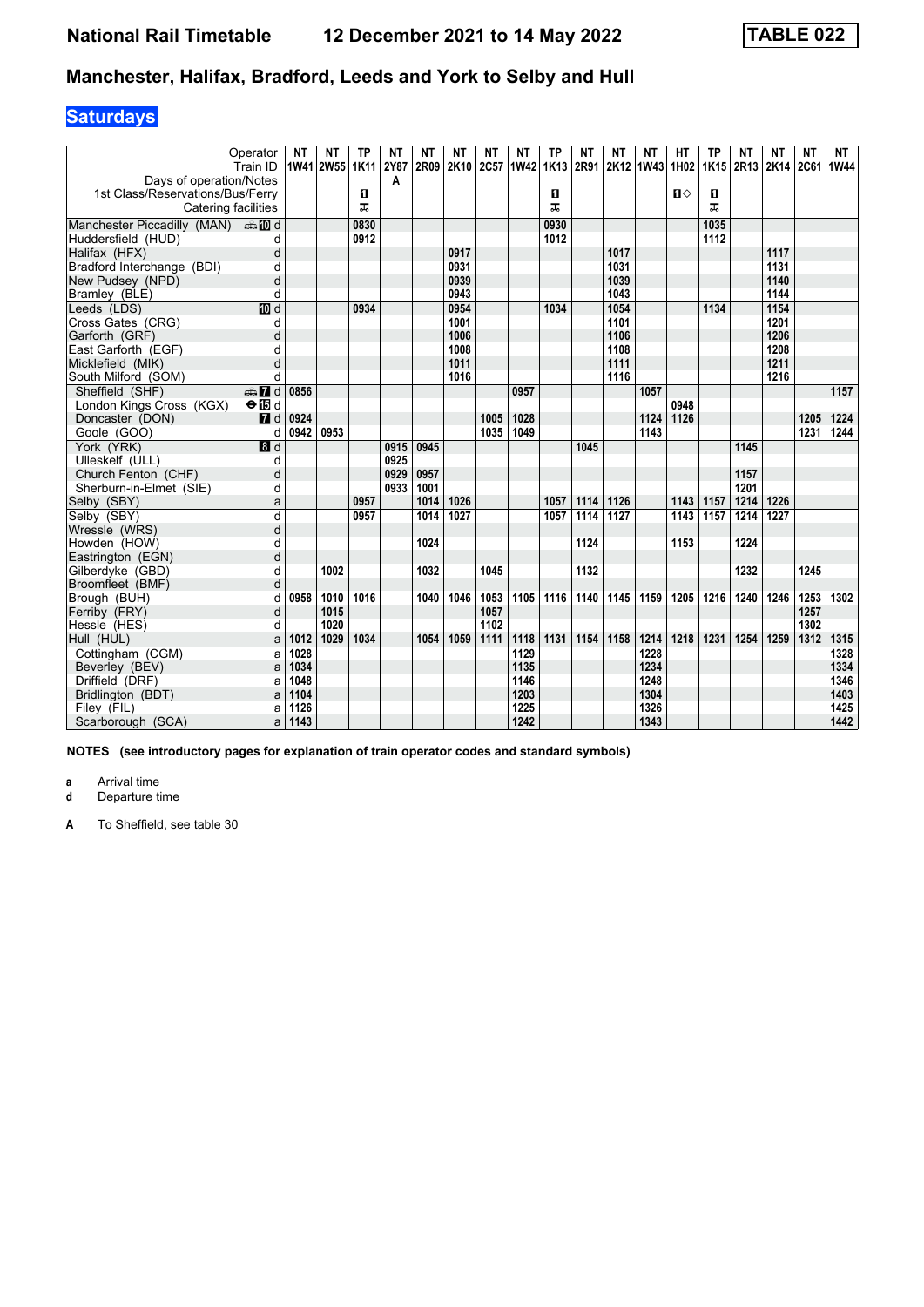# **Saturdays**

|                                    | Operator<br>Train ID    | <b>TP</b><br><b>1K17</b> | NΤ   | NΤ   | NΤ<br>2R95 2K16 2C63 1W45 1H03 1K19 | NΤ   | HТ   | <b>TP</b> | <b>NT</b><br>2Y89 | ΝT<br>2R17 | NΤ   | <b>NT</b><br>2K18 1W46 | ТP<br><b>1K21</b> | <b>NT</b><br>2R99 | NΤ<br>2K20 | <b>NT</b><br>2C67 | NΤ<br><b>1W47</b> | <b>TP</b><br>1K23 | <b>NT</b><br>2R21 |
|------------------------------------|-------------------------|--------------------------|------|------|-------------------------------------|------|------|-----------|-------------------|------------|------|------------------------|-------------------|-------------------|------------|-------------------|-------------------|-------------------|-------------------|
| Days of operation/Notes            |                         |                          |      |      |                                     |      |      |           | A                 |            |      |                        |                   |                   |            |                   |                   |                   |                   |
| 1st Class/Reservations/Bus/Ferry   |                         | D.                       |      |      |                                     |      | п⇔   | O         |                   |            |      |                        | п                 |                   |            |                   |                   | п                 |                   |
| Catering facilities                |                         | ᅚ                        |      |      |                                     |      |      | ᠼ         |                   |            |      |                        | ᅚ                 |                   |            |                   |                   | ᠼ                 |                   |
| Manchester Piccadilly (MAN) = 10 d |                         | 1135                     |      |      |                                     |      |      | 1235      |                   |            |      |                        | 1335              |                   |            |                   |                   | 1435              |                   |
| Huddersfield (HUD)                 | d                       | 1212                     |      |      |                                     |      |      | 1312      |                   |            |      |                        | 1412              |                   |            |                   |                   | 1509              |                   |
| Halifax (HFX)                      | d                       |                          |      | 1217 |                                     |      |      |           |                   |            | 1317 |                        |                   |                   | 1416       |                   |                   |                   |                   |
| Bradford Interchange (BDI)         | d                       |                          |      | 1231 |                                     |      |      |           |                   |            | 1331 |                        |                   |                   | 1431       |                   |                   |                   |                   |
| New Pudsey (NPD)                   | d                       |                          |      | 1240 |                                     |      |      |           |                   |            | 1340 |                        |                   |                   | 1439       |                   |                   |                   |                   |
| Bramley (BLE)                      | d                       |                          |      | 1244 |                                     |      |      |           |                   |            | 1344 |                        |                   |                   | 1443       |                   |                   |                   |                   |
| Leeds (LDS)                        | <b>ID</b> d             | 1234                     |      | 1254 |                                     |      |      | 1335      |                   |            | 1354 |                        | 1434              |                   | 1454       |                   |                   | 1534              |                   |
| Cross Gates (CRG)                  | d                       |                          |      | 1301 |                                     |      |      |           |                   |            | 1401 |                        |                   |                   | 1501       |                   |                   |                   |                   |
| Garforth (GRF)                     | d                       |                          |      | 1306 |                                     |      |      |           |                   |            | 1406 |                        |                   |                   | 1506       |                   |                   |                   |                   |
| East Garforth (EGF)                | d                       |                          |      | 1308 |                                     |      |      |           |                   |            | 1408 |                        |                   |                   | 1508       |                   |                   |                   |                   |
| Micklefield (MIK)                  | d                       |                          |      | 1311 |                                     |      |      |           |                   |            | 1411 |                        |                   |                   | 1511       |                   |                   |                   |                   |
| South Milford (SOM)                | d                       |                          |      | 1316 |                                     |      |      |           |                   |            | 1416 |                        |                   |                   | 1516       |                   |                   |                   |                   |
| Sheffield (SHF)                    | $\oplus \blacksquare$ d |                          |      |      |                                     | 1257 |      |           |                   |            |      | 1357                   |                   |                   |            |                   | 1456              |                   |                   |
| London Kings Cross (KGX)           | $\Theta$ is d           |                          |      |      |                                     |      | 1148 |           |                   |            |      |                        |                   |                   |            |                   |                   |                   |                   |
| Doncaster (DON)                    | 7d                      |                          |      |      | 1305                                | 1324 | 1331 |           |                   |            |      | 1424                   |                   |                   |            | 1505              | 1524              |                   |                   |
| Goole (GOO)                        | d                       |                          |      |      | 1331                                | 1343 |      |           |                   |            |      | 1444                   |                   |                   |            | 1531              | 1547              |                   |                   |
| York (YRK)                         | 3d                      |                          | 1242 |      |                                     |      |      |           | 1315              | 1343       |      |                        |                   | 1442              |            |                   |                   |                   | 1546              |
| Ulleskelf (ULL)                    | d                       |                          |      |      |                                     |      |      |           | 1325              |            |      |                        |                   |                   |            |                   |                   |                   | 1556              |
| Church Fenton (CHF)                | d                       |                          |      |      |                                     |      |      |           | 1329              | 1355       |      |                        |                   |                   |            |                   |                   |                   | 1600              |
| Sherburn-in-Elmet (SIE)            | d                       |                          |      |      |                                     |      |      |           | 1333              | 1359       |      |                        |                   |                   |            |                   |                   |                   | 1605              |
| Selby (SBY)                        | a                       | 1257                     | 1315 | 1326 |                                     |      | 1346 | 1357      |                   | 1412       | 1426 |                        | 1457              | 1509              | 1526       |                   |                   | 1557              | 1617              |
| Selby (SBY)                        | d                       | 1257                     | 1315 | 1327 |                                     |      | 1346 | 1357      |                   | 1413       | 1427 |                        | 1457              | 1515              | 1527       |                   |                   | 1557              | 1618              |
| Wressle (WRS)                      | d                       |                          |      |      |                                     |      |      |           |                   |            |      |                        |                   |                   |            |                   |                   |                   |                   |
| Howden (HOW)                       | d                       |                          | 1325 |      |                                     |      | 1356 |           |                   | 1423       |      |                        |                   | 1525              |            |                   |                   |                   | 1628              |
| Eastrington (EGN)                  | d                       |                          |      |      |                                     |      |      |           |                   |            |      |                        |                   |                   |            |                   |                   |                   |                   |
| Gilberdyke (GBD)                   | d                       |                          | 1333 |      | 1345                                |      |      |           |                   | 1430       |      |                        |                   | 1533              |            | 1544              |                   |                   | 1636              |
| Broomfleet (BMF)                   | d                       |                          |      |      |                                     |      |      |           |                   |            |      |                        |                   |                   |            |                   |                   |                   |                   |
| Brough (BUH)                       | d                       | 1316                     | 1341 | 1346 | 1353                                | 1400 | 1409 | 1416      |                   | 1438       | 1446 | 1501                   | 1516              | 1541              | 1546       | 1552              | 1602              | 1616              | 1644              |
| Ferriby (FRY)                      | d                       |                          |      |      | 1357                                |      |      |           |                   |            |      |                        |                   |                   |            | 1556              |                   |                   |                   |
| Hessle (HES)                       | d                       |                          |      |      | 1402                                |      |      |           |                   |            |      |                        |                   |                   |            | 1601              |                   |                   |                   |
| Hull (HUL)                         | a                       | 1331                     | 1355 | 1359 | 1411                                | 1414 | 1426 | 1431      |                   | 1454       | 1459 | 1515                   | 1531              | 1554              | 1559       | 1612              | 1615              | 1631              | 1657              |
| Cottingham (CGM)                   | a                       |                          |      |      |                                     | 1425 |      |           |                   |            |      | 1528                   |                   |                   |            |                   | 1629              |                   |                   |
| Beverley (BEV)                     | a                       |                          |      |      |                                     | 1431 |      |           |                   |            |      | 1534                   |                   |                   |            |                   | 1635              |                   |                   |
| Driffield (DRF)                    | a                       |                          |      |      |                                     | 1445 |      |           |                   |            |      | 1546                   |                   |                   |            |                   | 1649              |                   |                   |
| Bridlington (BDT)                  | a                       |                          |      |      |                                     | 1501 |      |           |                   |            |      | 1603                   |                   |                   |            |                   | 1704              |                   |                   |
| Filey (FIL)                        | a                       |                          |      |      |                                     | 1525 |      |           |                   |            |      | 1625                   |                   |                   |            |                   | 1726              |                   |                   |
| Scarborough (SCA)                  | a                       |                          |      |      |                                     | 1542 |      |           |                   |            |      | 1642                   |                   |                   |            |                   | 1743              |                   |                   |

**NOTES (see introductory pages for explanation of train operator codes and standard symbols)**

**a** Arrival time<br>**d** Departure t

**d** Departure time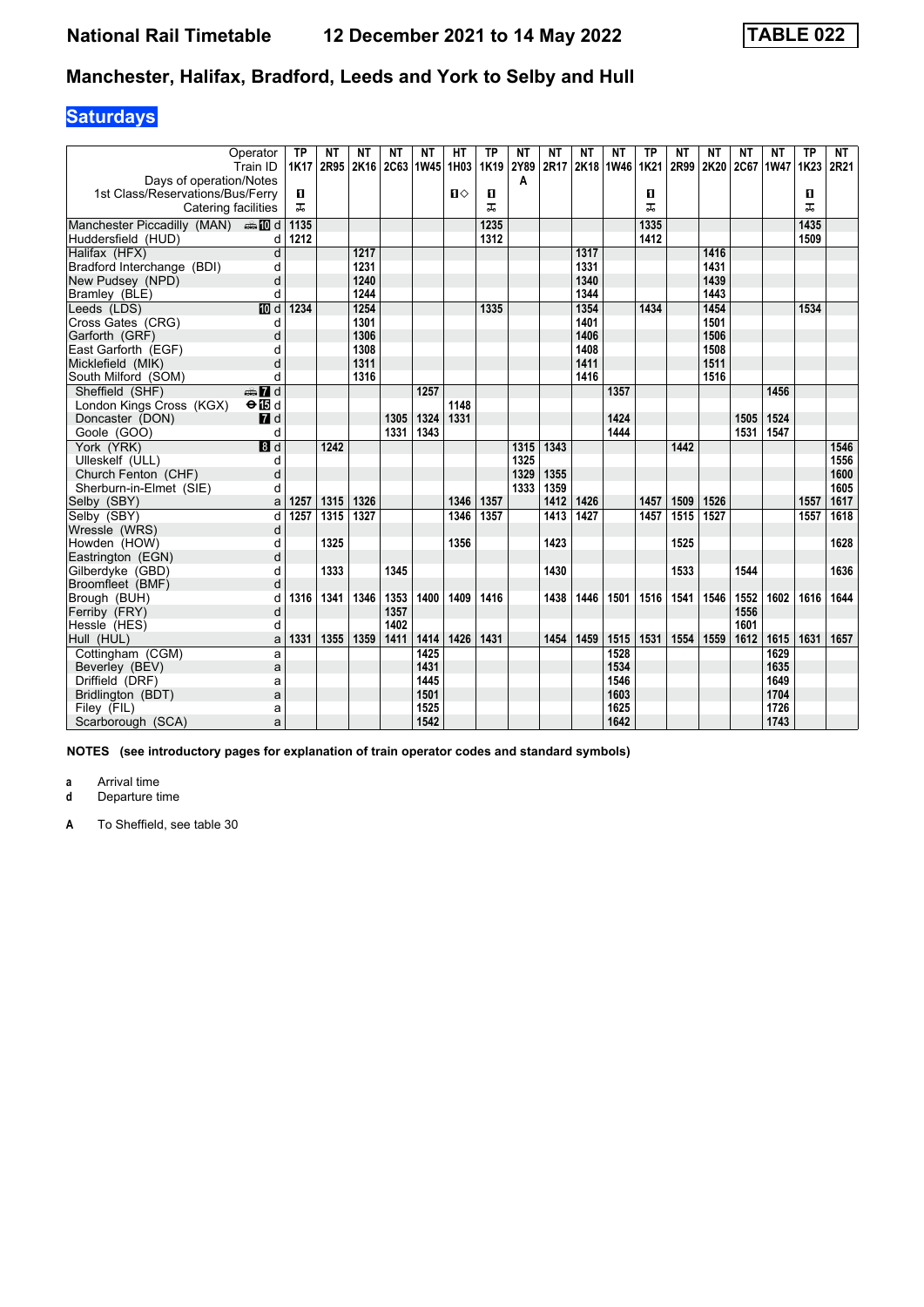# **Saturdays**

|                                                             | Operator                  | <b>NT</b>    | NΤ        | NΤ   | HТ           | <b>TP</b>    | ΝT   | NΤ           | NΤ             | <b>TP</b>    | ΝT   | NΤ   | NΤ           | ΝT   | NΤ             | <b>TP</b>    | <b>NT</b> | <b>GR</b>   | NT           |
|-------------------------------------------------------------|---------------------------|--------------|-----------|------|--------------|--------------|------|--------------|----------------|--------------|------|------|--------------|------|----------------|--------------|-----------|-------------|--------------|
|                                                             | Train ID                  | 2K22         | 2C69 1W48 |      | 1H05         | 1K25         | 2R23 |              | 2K24 1W49 1K27 |              | 2Y91 | 2R25 |              |      | 2K26 2C73 1W50 | 1K29 2R27    |           |             | 1H10 2K28    |
| Days of operation/Notes<br>1st Class/Reservations/Bus/Ferry |                           |              |           |      | $\mathbf{u}$ | п            |      |              |                | O            | A    |      |              |      |                | O            |           | $n_{\rm R}$ |              |
| Catering facilities                                         |                           |              |           |      |              | ᠼ            |      |              |                | ᠼ            |      |      |              |      |                | ᠼ            |           | X           |              |
|                                                             |                           |              |           |      |              |              |      |              |                |              |      |      |              |      |                |              |           |             |              |
| Manchester Piccadilly (MAN) $\oplus \blacksquare$ d         |                           |              |           |      |              | 1535         |      |              |                | 1630         |      |      |              |      |                | 1730         |           |             |              |
| Huddersfield (HUD)                                          | d                         |              |           |      |              | 1612         |      |              |                | 1712         |      |      |              |      |                | 1812         |           |             |              |
| Halifax (HFX)                                               | d                         | 1517         |           |      |              |              |      | 1617         |                |              |      |      | 1717         |      |                |              |           |             | 1817         |
| Bradford Interchange (BDI)                                  | d                         | 1531         |           |      |              |              |      | 1631<br>1639 |                |              |      |      | 1731<br>1739 |      |                |              |           |             | 1832         |
| New Pudsey (NPD)                                            | d                         | 1539<br>1543 |           |      |              |              |      | 1643         |                |              |      |      | 1743         |      |                |              |           |             | 1840<br>1844 |
| Bramley (BLE)                                               | d                         | 1554         |           |      |              |              |      | 1654         |                |              |      |      | 1754         |      |                |              |           |             |              |
| Leeds (LDS)<br>Cross Gates (CRG)                            | <b>TO</b> d               | 1601         |           |      |              | 1634<br>1640 |      | 1701         |                | 1734<br>1741 |      |      | 1801         |      |                | 1834<br>1840 |           |             | 1855<br>1902 |
| Garforth (GRF)                                              | d<br>d                    | 1606         |           |      |              | 1645         |      | 1706         |                | 1745         |      |      | 1806         |      |                | 1845         |           |             | 1907         |
| East Garforth (EGF)                                         |                           | 1608         |           |      |              |              |      | 1709         |                |              |      |      | 1808         |      |                |              |           |             | 1909         |
| Micklefield (MIK)                                           | d                         | 1611         |           |      |              |              |      | 1712         |                |              |      |      | 1811         |      |                |              |           |             | 1912         |
| South Milford (SOM)                                         | d                         | 1616         |           |      |              |              |      | 1717         |                |              |      |      | 1816         |      |                |              |           |             | 1917         |
| Sheffield (SHF)                                             | $\oplus$ 7 d              |              |           | 1557 |              |              |      |              | 1657           |              |      |      |              |      | 1757           |              |           |             |              |
| London Kings Cross (KGX)                                    | $\Theta$ in d             |              |           |      | 1448         |              |      |              |                |              |      |      |              |      |                |              |           | 1718        |              |
| Doncaster (DON)                                             | $\blacksquare$ d          |              | 1605      | 1624 | 1626         |              |      |              | 1726           |              |      |      |              | 1805 | 1826           |              |           | 1911        |              |
| Goole (GOO)                                                 | d                         |              | 1631      | 1643 |              |              |      |              | 1746           |              |      |      |              | 1831 | 1847           |              |           |             |              |
| York (YRK)                                                  | $\overline{\mathbf{B}}$ d |              |           |      |              |              | 1645 |              |                |              | 1718 | 1746 |              |      |                |              | 1845      |             |              |
| Ulleskelf (ULL)                                             | d                         |              |           |      |              |              |      |              |                |              | 1727 |      |              |      |                |              |           |             |              |
| Church Fenton (CHF)                                         | d                         |              |           |      |              |              | 1657 |              |                |              | 1732 | 1758 |              |      |                |              | 1857      |             |              |
| Sherburn-in-Elmet (SIE)                                     | d                         |              |           |      |              |              | 1701 |              |                |              | 1735 | 1803 |              |      |                |              | 1901      |             |              |
| Selby (SBY)                                                 | a                         | 1626         |           |      | 1644         | 1659         | 1714 | 1727         |                | 1759         |      | 1815 | 1826         |      |                | 1858         | 1914      | 1928        | 1933         |
| Selby (SBY)                                                 | d                         | 1627         |           |      | 1645         | 1659         | 1714 | 1728         |                | 1759         |      | 1816 | 1827         |      |                | 1859         | 1914      | 1929        | 1935         |
| Wressle (WRS)                                               | d                         |              |           |      |              |              | 1722 |              |                |              |      |      |              |      |                |              |           |             |              |
| Howden (HOW)                                                | d                         |              |           |      | 1654         |              | 1727 |              |                | 1809         |      | 1826 |              |      |                |              | 1924      |             |              |
| Eastrington (EGN)                                           | d                         |              |           |      |              |              |      |              |                |              |      |      |              |      |                |              |           |             |              |
| Gilberdyke (GBD)                                            | d                         |              | 1645      |      |              |              | 1735 |              |                |              |      | 1834 |              | 1845 |                |              | 1932      |             |              |
| Broomfleet (BMF)                                            | d                         |              |           |      |              |              |      |              |                |              |      |      |              |      |                |              |           |             |              |
| Brough (BUH)                                                | d                         | 1648         | 1653      | 1659 | 1708         | 1718         | 1743 | 1748         | 1801           | 1822         |      | 1842 | 1846         | 1853 | 1904           | 1918         | 1940      | 1950        | 1954         |
| Ferriby (FRY)                                               | d                         |              | 1657      |      |              |              |      |              |                |              |      |      |              | 1857 |                |              |           |             |              |
| Hessle (HES)                                                | d                         |              | 1702      |      |              |              |      |              |                |              |      |      |              | 1902 |                |              |           |             |              |
| Hull (HUL)                                                  | a                         | 1701         | 1712      | 1715 | 1725         | 1733         | 1756 | 1801         | 1816           | 1837         |      | 1855 | 1859         | 1912 | 1917           | 1933         | 1954      | 2006        | 2007         |
| Cottingham (CGM)                                            | a                         |              |           | 1728 |              |              |      |              | 1829           |              |      |      |              |      | 1930           |              |           |             |              |
| Beverley (BEV)                                              | a                         |              |           | 1734 |              |              |      |              | 1835           |              |      |      |              |      | 1936           |              |           |             |              |
| Driffield (DRF)                                             | a                         |              |           | 1746 |              |              |      |              | 1849           |              |      |      |              |      | 1947           |              |           |             |              |
| Bridlington (BDT)                                           | a                         |              |           | 1804 |              |              |      |              | 1905           |              |      |      |              |      | 2004           |              |           |             |              |
| Filey (FIL)                                                 | a                         |              |           | 1826 |              |              |      |              | 1927           |              |      |      |              |      | 2026           |              |           |             |              |
| Scarborough (SCA)                                           | a                         |              |           | 1843 |              |              |      |              | 1944           |              |      |      |              |      | 2043           |              |           |             |              |

**NOTES (see introductory pages for explanation of train operator codes and standard symbols)**

**a** Arrival time<br>**d** Departure t

**d** Departure time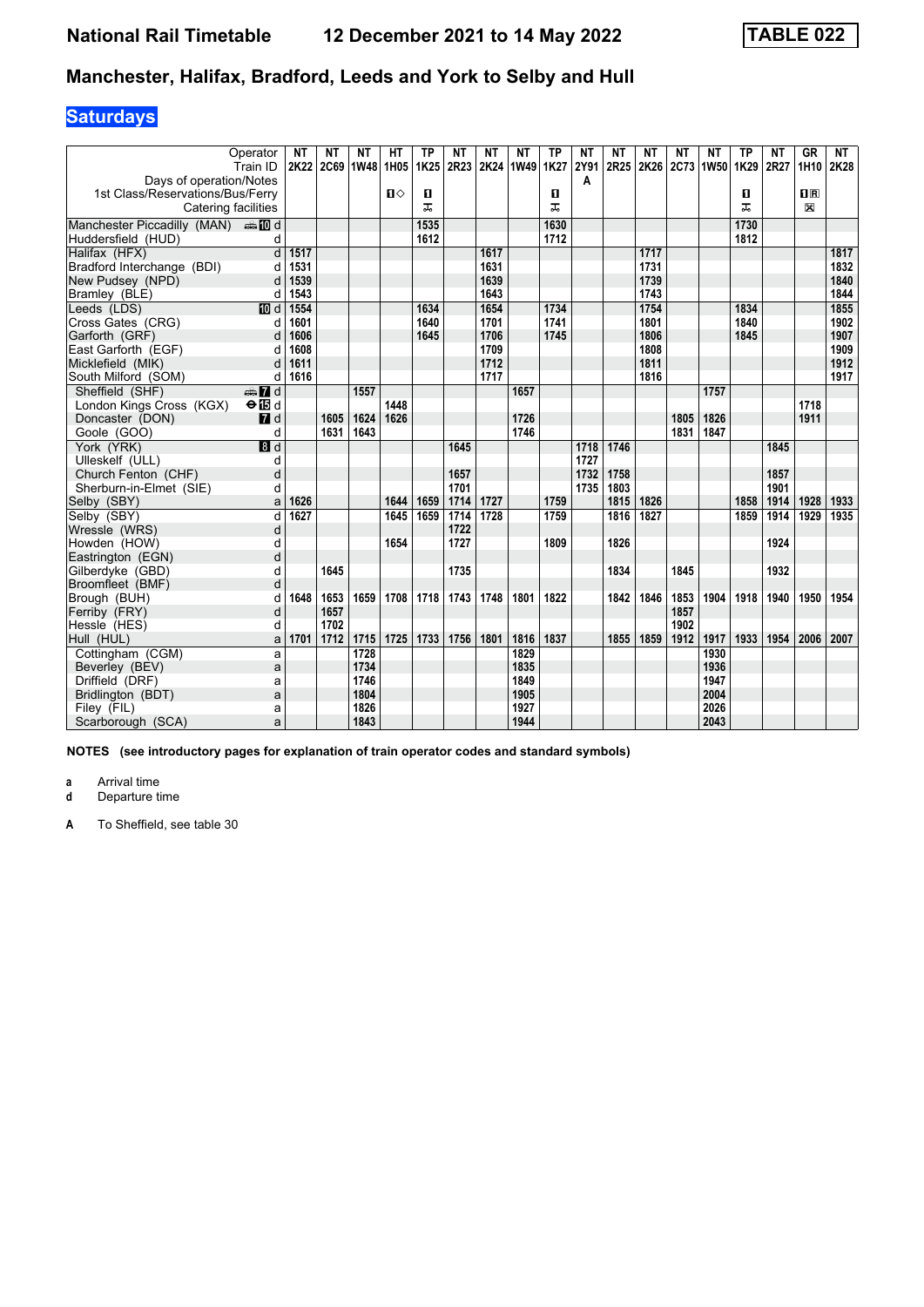# **Saturdays**

|                                           | Operator<br>Train ID      | NΤ   | НΤ<br>1W51 1H06 2W74 | NΤ   | ТP<br>1K31 | NΤ<br>2R29 | <b>NT</b><br>2K30 1H52 | NΤ   | ТP<br>1K33 | ΝT<br>2K32 1W53 | NΤ           | HТ           | <b>NT</b><br>1H08 2W77 | <b>TP</b><br>1K35 | NΤ<br>2R31 | NΤ   | <b>NT</b><br>2K34 1W54 1K37 | ТP   | NT<br>2R33   |
|-------------------------------------------|---------------------------|------|----------------------|------|------------|------------|------------------------|------|------------|-----------------|--------------|--------------|------------------------|-------------------|------------|------|-----------------------------|------|--------------|
| 1st Class/Reservations/Bus/Ferry          |                           |      | $\mathbf{u}$         |      | O          |            |                        |      | п          |                 |              | $\mathbf{u}$ |                        | п                 |            |      |                             | п    |              |
| Catering facilities                       |                           |      |                      |      | ᠼ          |            |                        |      |            |                 |              |              |                        |                   |            |      |                             |      |              |
| Manchester Piccadilly (MAN) $\oplus$ 10 d |                           |      |                      |      | 1830       |            |                        |      | 1930       |                 |              |              |                        | 2030              |            |      |                             | 2130 |              |
| Huddersfield (HUD)                        | d                         |      |                      |      | 1912       |            |                        |      | 2012       |                 |              |              |                        | 2112              |            |      |                             | 2212 |              |
| Halifax (HFX)                             | $\overline{\mathsf{d}}$   |      |                      |      |            |            | 1917                   |      |            | 2017            |              |              |                        |                   |            | 2117 |                             |      |              |
| Bradford Interchange (BDI)                | d                         |      |                      |      |            |            | 1931                   |      |            | 2030            |              |              |                        |                   |            | 2131 |                             |      |              |
| New Pudsey (NPD)                          | d                         |      |                      |      |            |            | 1940                   |      |            | 2039            |              |              |                        |                   |            | 2139 |                             |      |              |
| Bramley (BLE)                             | d                         |      |                      |      |            |            | 1944                   |      |            | 2043            |              |              |                        |                   |            | 2143 |                             |      |              |
| Leeds (LDS)                               | 10d                       |      |                      |      | 1934       |            | 1954                   |      | 2034       | 2054            |              |              |                        | 2134              |            | 2155 |                             | 2237 |              |
| Cross Gates (CRG)                         | d                         |      |                      |      |            |            | 2001                   |      |            | 2101            |              |              |                        |                   |            | 2201 |                             |      |              |
| Garforth (GRF)                            | d                         |      |                      |      |            |            | 2006                   |      |            | 2106            |              |              |                        |                   |            | 2206 |                             |      |              |
| East Garforth (EGF)                       | d                         |      |                      |      |            |            | 2008                   |      |            | 2108            |              |              |                        |                   |            | 2208 |                             |      |              |
| Micklefield (MIK)                         | d                         |      |                      |      |            |            | 2011                   |      |            | 2111            |              |              |                        |                   |            | 2212 |                             |      |              |
| South Milford (SOM)                       | d                         |      |                      |      |            |            | 2016                   |      |            | 2116            |              |              |                        | 2150              |            | 2216 |                             |      |              |
| Sheffield (SHF)                           | $\oplus$ 7 d              | 1856 |                      |      |            |            |                        | 1957 |            |                 | 2057         |              |                        |                   |            |      | 2157                        |      |              |
| London Kings Cross (KGX)                  | $\Theta$ is d             |      | 1748                 |      |            |            |                        |      |            |                 |              | 1948         |                        |                   |            |      |                             |      |              |
| Doncaster (DON)                           | $\blacksquare$ d          | 1923 | 1927                 |      |            |            |                        | 2024 |            |                 | 2124         | 2129         |                        |                   |            |      | 2225                        |      |              |
| Goole (GOO)                               | d                         | 1941 |                      | 1952 |            |            |                        |      |            |                 | 2143         |              | 2151                   |                   |            |      | 2244                        |      |              |
| York (YRK)                                | $\overline{\mathbf{B}}$ d |      |                      |      |            | 1941       |                        |      |            |                 |              |              |                        |                   | 2145       |      |                             |      | 2247         |
| Ulleskelf (ULL)                           | d                         |      |                      |      |            |            |                        |      |            |                 |              |              |                        |                   |            |      |                             |      | 2256         |
| Church Fenton (CHF)                       | d                         |      |                      |      |            | 1953       |                        |      |            |                 |              |              |                        |                   | 2157       |      |                             |      | 2300         |
| Sherburn-in-Elmet (SIE)                   | d                         |      |                      |      |            | 1957       |                        |      |            |                 |              |              |                        |                   | 2201       |      |                             |      | 2304         |
| Selby (SBY)                               | a                         |      | 1943                 |      | 1957       | 2010       | 2026                   | 2041 | 2057       | 2126            |              | 2144         |                        | 2159              | 2214       | 2228 |                             | 2300 | 2317         |
| Selby (SBY)                               | d                         |      | 1943                 |      | 1957       | 2011       | 2027                   | 2041 | 2057       | 2127            |              | 2145         |                        | 2200              | 2214       | 2232 |                             | 2300 | 2318         |
| Wressle (WRS)                             | d                         |      |                      |      |            | 2019       |                        |      |            |                 |              |              |                        |                   |            |      |                             |      |              |
| Howden (HOW)                              | d                         |      | 1953                 |      |            | 2024       |                        |      | 2106       |                 |              | 2154         |                        | 2209              | 2224       |      |                             |      | 2327         |
| Eastrington (EGN)                         | d                         |      |                      |      |            |            |                        |      |            |                 |              |              |                        |                   |            |      |                             |      |              |
| Gilberdyke (GBD)                          | d                         |      |                      |      |            | 2032       |                        |      |            |                 |              |              | 2204                   |                   | 2232       |      | 2254                        |      | 2334         |
| Broomfleet (BMF)                          | d                         |      |                      |      |            |            |                        |      |            |                 |              |              |                        |                   |            |      |                             |      |              |
| Brough (BUH)                              | d                         | 1959 | 2005                 | 2010 | 2017       | 2040       | 2046                   | 2102 | 2119       | 2146            | 2158         | 2206         | 2213                   | 2222              | 2240       | 2252 | 2302                        | 2319 | 2342         |
| Ferriby (FRY)                             | d                         |      |                      | 2014 |            |            |                        |      |            |                 |              |              | 2217                   |                   |            |      |                             |      | 2346         |
| Hessle (HES)                              | d                         |      |                      | 2018 |            |            |                        |      |            |                 |              |              | 2222<br>2231           | 2236              |            |      |                             |      | 2351<br>0003 |
| Hull (HUL)                                | a                         | 2012 | 2018                 | 2028 | 2034       | 2053       | 2059                   | 2115 | 2134       | 2202            | 2213<br>2223 | 2220         |                        |                   | 2253       | 2305 | 2315                        | 2334 |              |
| Cottingham (CGM)                          | a                         |      | 2036                 |      |            |            |                        |      |            |                 | 2229         |              |                        |                   |            |      |                             |      |              |
| Beverley (BEV)                            | a                         |      | 2042                 |      |            |            |                        |      |            |                 | 2244         |              |                        |                   |            |      |                             |      |              |
| Driffield (DRF)                           | a                         |      |                      |      |            |            |                        |      |            |                 | 2301         |              |                        |                   |            |      |                             |      |              |
| Bridlington (BDT)                         | a                         |      |                      |      |            |            |                        |      |            |                 |              |              |                        |                   |            |      |                             |      |              |
| Filey (FIL)                               | a                         |      |                      |      |            |            |                        |      |            |                 |              |              |                        |                   |            |      |                             |      |              |
| Scarborough (SCA)                         | a                         |      |                      |      |            |            |                        |      |            |                 |              |              |                        |                   |            |      |                             |      |              |

**NOTES (see introductory pages for explanation of train operator codes and standard symbols)**

**a** Arrival time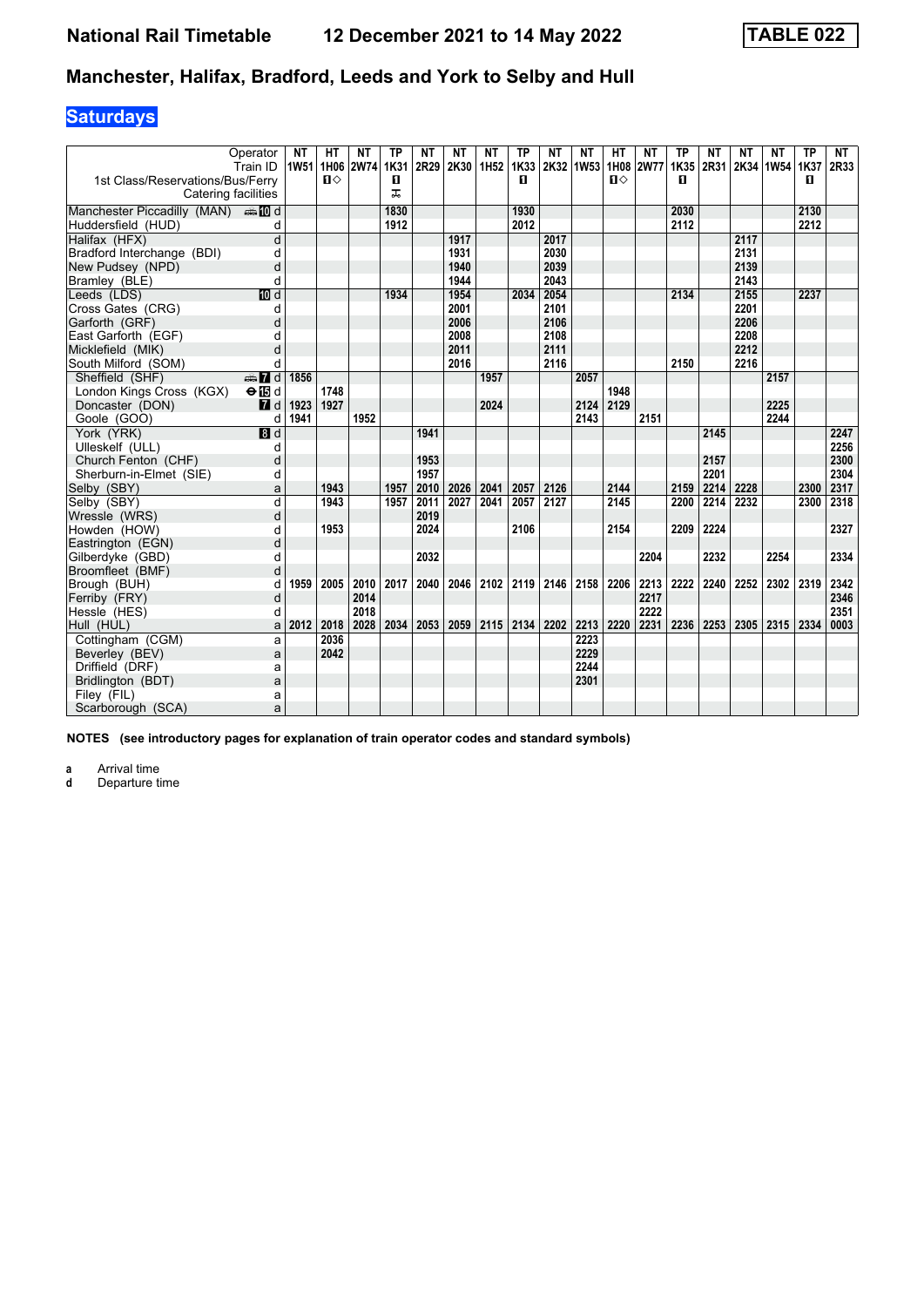# **Saturdays**

|                             | Operator                  | NT        | NΤ          |
|-----------------------------|---------------------------|-----------|-------------|
|                             | Train ID                  | 2K36      | <b>1W55</b> |
| Manchester Piccadilly (MAN) | <b>⊯Md</b>                |           |             |
| Huddersfield (HUD)          | d                         |           |             |
| Halifax (HFX)               |                           | d 2221    |             |
| Bradford Interchange (BDI)  | d                         | 2235      |             |
| New Pudsey (NPD)            | d l                       | 2243      |             |
| Bramley (BLE)               | d                         | 2247      |             |
| Leeds (LDS)                 |                           | TO d 2300 |             |
| Cross Gates (CRG)           |                           | d 2306    |             |
| Garforth (GRF)              |                           | $d$ 2311  |             |
| East Garforth (EGF)         |                           | d 2313    |             |
| Micklefield (MIK)           |                           | d 2317    |             |
| South Milford (SOM)         | d                         | 2321      |             |
| Sheffield (SHF)             | <b>AD</b> d               |           | 2300        |
| London Kings Cross (KGX)    | $\Theta$ is d             |           |             |
| Doncaster (DON)             | $I$ d                     |           | 2328        |
| Goole (GOO)                 | d                         |           | 2347        |
| York (YRK)                  | $\overline{\mathbf{8}}$ d |           |             |
| Ulleskelf (ULL)             | d                         |           |             |
| Church Fenton (CHF)         | d                         |           |             |
| Sherburn-in-Elmet (SIE)     | d                         |           |             |
| Selby (SBY)                 | a                         | 2332      |             |
| Selby (SBY)                 | d                         | 2332      |             |
| Wressle (WRS)               | d                         |           |             |
| Howden (HOW)                | d                         |           |             |
| Eastrington (EGN)           | d                         |           |             |
| Gilberdyke (GBD)            | d                         |           |             |
| Broomfleet (BMF)            | d                         |           |             |
| Brough (BUH)                | d                         | 2352      | 0002        |
| Ferriby (FRY)               | d                         |           |             |
| Hessle (HES)                | d                         |           |             |
| Hull (HUL)                  | a                         | 0005      | 0015        |
| Cottingham (CGM)            | a                         |           |             |
| Beverley (BEV)              | a                         |           |             |
| Driffield (DRF)             | a                         |           |             |
| Bridlington (BDT)           | a                         |           |             |
| Filey (FIL)                 | а                         |           |             |
| Scarborough (SCA)           | a                         |           |             |

**NOTES (see introductory pages for explanation of train operator codes and standard symbols)**

**a** Arrival time<br>**d** Departure t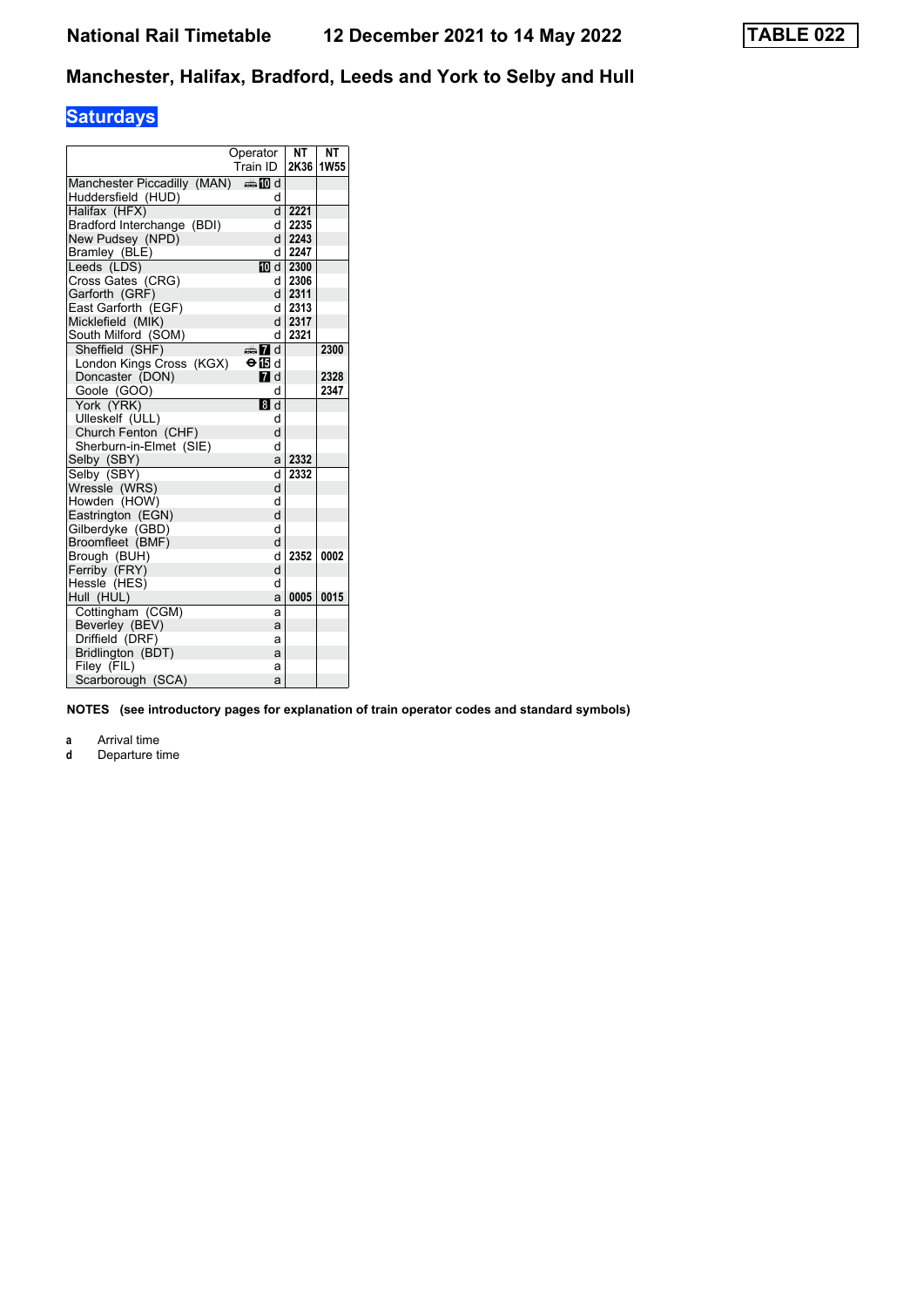### **Sundays** until 9 January 2022

|                                           | Operator<br>Train ID    | <b>TP</b><br>1K09 | ΝT<br>2W55 1W36 1R48 2K00 | <b>NT</b>    | NΤ   | <b>NT</b> | <b>TP</b><br><b>1K11</b> | <b>NT</b><br>1W38 1R50 | NΤ               | <b>NT</b><br>2K04 2C34 | NΤ           | <b>TP</b><br>1K13 | NΤ<br>1W40 1R52 2K08 2C36 | NΤ   | NΤ   | <b>NT</b>    | <b>TP</b><br>1K15 | <b>NT</b><br>1R54 | <b>NT</b><br>2K12 |
|-------------------------------------------|-------------------------|-------------------|---------------------------|--------------|------|-----------|--------------------------|------------------------|------------------|------------------------|--------------|-------------------|---------------------------|------|------|--------------|-------------------|-------------------|-------------------|
| 1st Class/Reservations/Bus/Ferry          |                         | D.                |                           |              |      |           | 0                        |                        |                  |                        |              | 0                 |                           |      |      |              | 0                 |                   |                   |
| Catering facilities                       |                         | ᠼ                 |                           |              |      |           | ᠼ                        |                        |                  |                        |              | ᠼ                 |                           |      |      |              | ᠼ                 |                   |                   |
|                                           |                         |                   |                           |              |      |           |                          |                        |                  |                        |              |                   |                           |      |      |              |                   |                   |                   |
| Manchester Piccadilly (MAN) $\oplus$ 10 d |                         |                   |                           |              |      |           | 0831                     |                        |                  |                        |              | 0927              |                           |      |      |              | 1030              |                   |                   |
| Huddersfield (HUD)                        | d                       |                   |                           |              |      |           | 0912                     |                        |                  |                        |              | 1012              |                           |      |      |              | 1112              |                   |                   |
| Halifax (HFX)                             | $\overline{\mathsf{d}}$ |                   |                           |              |      |           |                          |                        |                  |                        |              |                   |                           |      |      |              |                   |                   |                   |
| Bradford Interchange (BDI)                | d                       |                   |                           |              |      |           |                          |                        |                  |                        |              |                   |                           |      |      |              |                   |                   |                   |
| New Pudsey (NPD)                          | d                       |                   |                           |              |      |           |                          |                        |                  |                        |              |                   |                           |      |      |              |                   |                   |                   |
| Bramley (BLE)                             | d                       |                   |                           |              |      |           |                          |                        |                  |                        |              |                   |                           |      |      |              |                   |                   |                   |
| Leeds (LDS)                               | $\overline{m}$ d        | 0836              |                           |              |      | 0854      | 0934                     |                        |                  | 0955                   |              | 1034              |                           |      | 1055 |              | 1134              |                   | 1155              |
| Cross Gates (CRG)                         | d                       |                   |                           |              |      | 0900      |                          |                        |                  | 1001                   |              |                   |                           |      | 1101 |              |                   |                   | 1201              |
| Garforth (GRF)                            | d                       |                   |                           |              |      | 0906      |                          |                        |                  | 1007                   |              |                   |                           |      | 1107 |              |                   |                   | 1207              |
| East Garforth (EGF)                       | d                       |                   |                           |              |      | 0908      |                          |                        |                  | 1009                   |              |                   |                           |      | 1109 |              |                   |                   | 1209              |
| Micklefield (MIK)                         | d                       |                   |                           |              |      | 0912      |                          |                        |                  | 1013                   |              |                   |                           |      | 1113 |              |                   |                   | 1213              |
| South Milford (SOM)                       | d                       |                   |                           |              |      | 0917      |                          |                        |                  | 1020                   |              |                   |                           |      | 1118 |              |                   |                   | 1218              |
| Sheffield (SHF)                           | $\oplus \blacksquare$ d |                   | 0806                      | 0836         |      |           |                          | 0925                   |                  |                        |              |                   | 1025                      |      |      |              |                   |                   |                   |
| London Kings Cross (KGX)                  | $\Theta$ is d           |                   |                           |              |      |           |                          |                        |                  |                        |              |                   |                           |      |      |              |                   |                   |                   |
| Doncaster (DON)                           | $I$ d                   |                   | 0847                      | 0905         |      |           |                          | 0952                   |                  |                        | 1015         |                   | 1054                      |      |      | 1115         |                   |                   |                   |
| Goole (GOO)                               | d                       |                   | 0912                      | 0924         |      |           |                          | 1011                   |                  |                        | 1040         |                   | 1117                      |      |      | 1140         |                   |                   |                   |
| York (YRK)                                | $\blacksquare$          |                   |                           |              | 0851 |           |                          |                        | 1001             |                        |              |                   |                           | 1049 |      |              |                   | 1152              |                   |
| Ulleskelf (ULL)                           | d                       |                   |                           |              | 0901 |           |                          |                        |                  |                        |              |                   |                           | 1059 |      |              |                   |                   |                   |
| Church Fenton (CHF)                       | d                       |                   |                           |              | 0905 |           |                          |                        |                  |                        |              |                   |                           | 1102 |      |              |                   |                   |                   |
| Sherburn-in-Elmet (SIE)                   | d                       |                   |                           |              | 0909 |           |                          |                        |                  |                        |              |                   |                           | 1106 |      |              |                   |                   |                   |
| Selby (SBY)                               | a                       | 0900              |                           |              | 0921 | 0930      | 1002                     |                        | 1020             | 1032                   |              | 1101              |                           | 1119 | 1130 |              | 1159              | 1211              | 1230              |
| Selby (SBY)                               | d                       | 0900              |                           |              | 0921 |           | $\frac{1002}{ }$         |                        | $\frac{1021}{2}$ |                        |              | 1102              |                           | 1119 |      |              | 1159              | 1213              |                   |
| Wressle (WRS)                             | d                       |                   |                           |              |      |           |                          |                        |                  |                        |              |                   |                           |      |      |              |                   |                   |                   |
| Howden (HOW)                              | d                       |                   |                           |              | 0931 |           |                          |                        | 1029             |                        |              |                   |                           | 1128 |      |              |                   | 1221              |                   |
| Eastrington (EGN)                         | d                       |                   |                           |              |      |           |                          |                        |                  |                        |              |                   |                           |      |      |              |                   |                   |                   |
| Gilberdyke (GBD)                          | d                       |                   | 0922                      |              |      |           |                          |                        |                  |                        | 1049         |                   |                           |      |      | 1149         |                   |                   |                   |
| Broomfleet (BMF)                          | d                       |                   |                           |              |      |           |                          |                        |                  |                        |              |                   |                           |      |      |              |                   |                   |                   |
| Brough (BUH)                              | d                       | 0919              | 0930                      | 0939         | 0944 |           | 1021                     | 1026                   | 1042             |                        | 1057         | 1121              | 1132                      | 1140 |      | 1157         | 1218              | 1234              |                   |
| Ferriby (FRY)                             | d                       |                   | 0935<br>0939              |              |      |           |                          |                        |                  |                        | 1102         |                   |                           |      |      | 1202<br>1206 |                   |                   |                   |
| Hessle (HES)                              | d                       | 0934              | 0949                      | 0952         | 0958 |           | 1034                     | 1040                   | 1055             |                        | 1106<br>1116 | 1135              | 1146                      | 1158 |      | 1215         | 1233              | 1247              |                   |
| Hull (HUL)                                | a                       |                   |                           |              |      |           |                          |                        |                  |                        |              |                   |                           |      |      |              |                   |                   |                   |
| Cottingham (CGM)                          | a                       |                   |                           | 1011         |      |           |                          | 1055                   |                  |                        |              |                   | 1204                      |      |      |              |                   |                   |                   |
| Beverley (BEV)                            | a                       |                   |                           | 1017         |      |           |                          | 1102                   |                  |                        |              |                   | 1211<br>1228              |      |      |              |                   |                   |                   |
| Driffield (DRF)                           | a                       |                   |                           | 1033<br>1051 |      |           |                          | 1117<br>1134           |                  |                        |              |                   | 1246                      |      |      |              |                   |                   |                   |
| Bridlington (BDT)                         | a                       |                   |                           | 1117         |      |           |                          | 1155                   |                  |                        |              |                   | 1317                      |      |      |              |                   |                   |                   |
| Filey (FIL)<br>Scarborough (SCA)          | a                       |                   |                           | 1134         |      |           |                          | 1215                   |                  |                        |              |                   | 1334                      |      |      |              |                   |                   |                   |
|                                           | a                       |                   |                           |              |      |           |                          |                        |                  |                        |              |                   |                           |      |      |              |                   |                   |                   |

**NOTES (see introductory pages for explanation of train operator codes and standard symbols)**

**a** Arrival time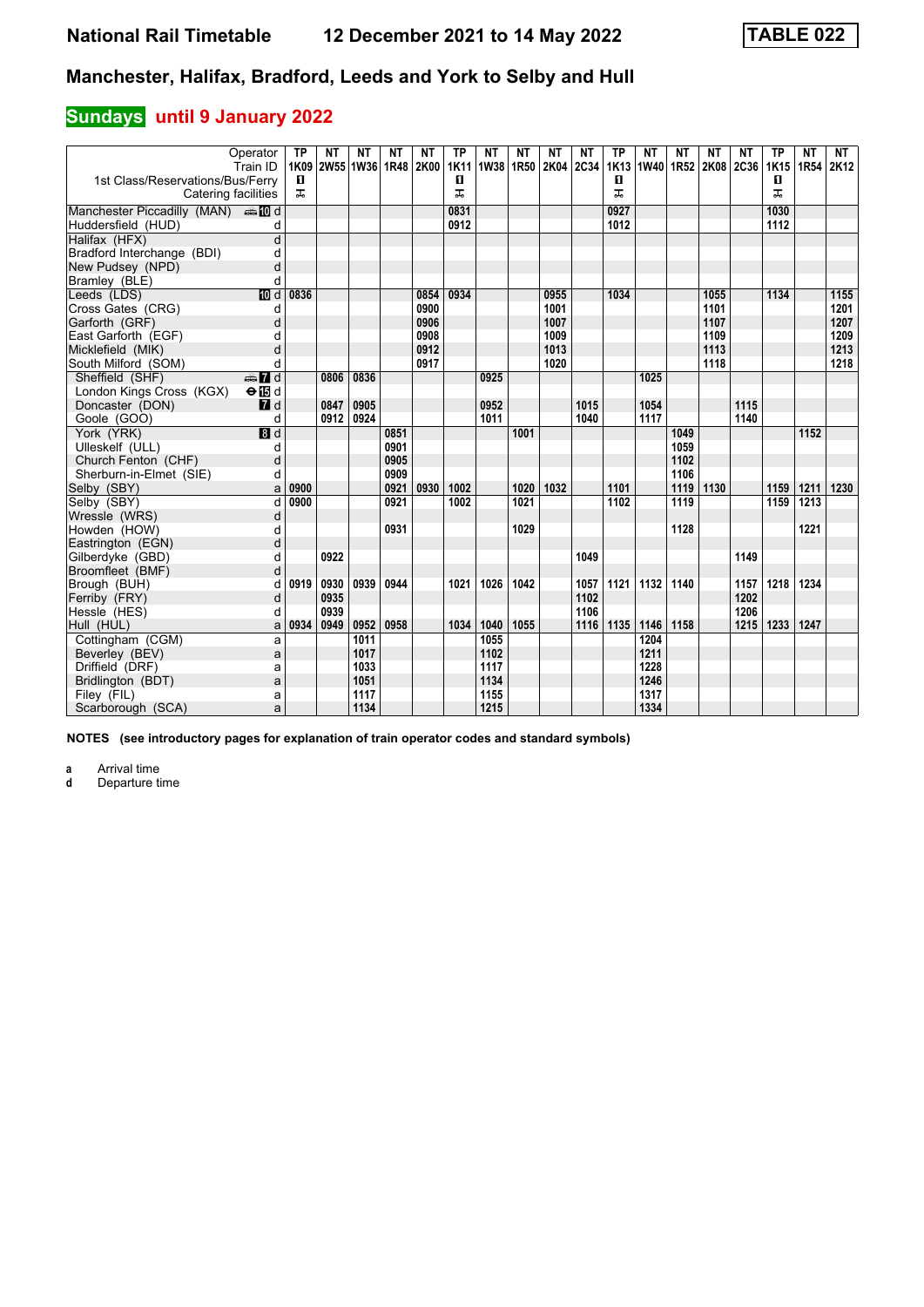### **Sundays** until 9 January 2022

|                                           | Operator<br>Train ID          | <b>NT</b> | NΤ<br>1W42 2C38 1H02 | HТ   | ТP<br><b>1K17</b> | NΤ<br>1W44 1R55 | NΤ   | NΤ<br>2K16 2C40 | <b>NT</b> | <b>TP</b><br>1K19 | NΤ<br>1W46 1R56 | NΤ   | NΤ<br>2K20 2C42 | ΝT   | HТ<br>1H03   | ТP<br>1K21 | NΤ<br>1W48 1R58 | ΝT   | NT<br>2K24 |
|-------------------------------------------|-------------------------------|-----------|----------------------|------|-------------------|-----------------|------|-----------------|-----------|-------------------|-----------------|------|-----------------|------|--------------|------------|-----------------|------|------------|
| 1st Class/Reservations/Bus/Ferry          |                               |           |                      | $\P$ | П                 |                 |      |                 |           | п                 |                 |      |                 |      | $\mathbf{u}$ | п          |                 |      |            |
|                                           | Catering facilities           |           |                      |      | ᅚ                 |                 |      |                 |           | ㅈ                 |                 |      |                 |      |              | ㅈ          |                 |      |            |
| Manchester Piccadilly (MAN) $\oplus$ 10 d |                               |           |                      |      | 1130              |                 |      |                 |           | 1230              |                 |      |                 |      |              | 1330       |                 |      |            |
| Huddersfield (HUD)                        | d                             |           |                      |      | 1212              |                 |      |                 |           | 1312              |                 |      |                 |      |              | 1412       |                 |      |            |
| Halifax (HFX)                             | $\overline{\mathsf{d}}$       |           |                      |      |                   |                 |      |                 |           |                   |                 |      |                 |      |              |            |                 |      |            |
| Bradford Interchange (BDI)                | d                             |           |                      |      |                   |                 |      |                 |           |                   |                 |      |                 |      |              |            |                 |      |            |
| New Pudsey (NPD)                          | d                             |           |                      |      |                   |                 |      |                 |           |                   |                 |      |                 |      |              |            |                 |      |            |
| Bramley (BLE)                             | d                             |           |                      |      |                   |                 |      |                 |           |                   |                 |      |                 |      |              |            |                 |      |            |
| Leeds (LDS)                               | $\overline{m}$ d              |           |                      |      | 1234              |                 |      | 1259            |           | 1334              |                 |      | 1355            |      |              | 1434       |                 |      | 1455       |
| Cross Gates (CRG)                         | d                             |           |                      |      |                   |                 |      |                 |           |                   |                 |      | 1401            |      |              |            |                 |      | 1501       |
| Garforth (GRF)                            | d                             |           |                      |      |                   |                 |      |                 |           |                   |                 |      | 1407            |      |              |            |                 |      | 1507       |
| East Garforth (EGF)                       | d                             |           |                      |      |                   |                 |      |                 |           |                   |                 |      | 1409            |      |              |            |                 |      | 1509       |
| Micklefield (MIK)                         | d                             |           |                      |      |                   |                 |      |                 |           |                   |                 |      | 1413            |      |              |            |                 |      | 1513       |
| South Milford (SOM)                       | d                             |           |                      |      |                   |                 |      | 1313            |           |                   |                 |      | 1418            |      |              |            |                 |      | 1518       |
| Sheffield (SHF)                           | $\frac{1}{2}$ $\frac{1}{2}$ d | 1134      |                      |      |                   | 1225            |      |                 |           |                   | 1324            |      |                 |      |              |            | 1425            |      |            |
| London Kings Cross (KGX)                  | $\Theta$ is d                 |           |                      | 1049 |                   |                 |      |                 |           |                   |                 |      |                 |      | 1248         |            |                 |      |            |
| Doncaster (DON)                           | $I$ d                         | 1203      | 1213                 | 1230 |                   | 1255            |      |                 | 1315      |                   | 1352            |      |                 | 1415 | 1428         |            | 1500            |      |            |
| Goole (GOO)                               | d                             | 1223      | 1238                 |      |                   | 1314            |      |                 | 1340      |                   | 1411            |      |                 | 1440 |              |            | 1519            |      |            |
| York (YRK)                                | 3d                            |           |                      |      |                   |                 | 1250 |                 |           |                   |                 | 1351 |                 |      |              |            |                 | 1455 |            |
| Ulleskelf (ULL)                           | d                             |           |                      |      |                   |                 | 1300 |                 |           |                   |                 |      |                 |      |              |            |                 |      |            |
| Church Fenton (CHF)                       | d                             |           |                      |      |                   |                 | 1304 |                 |           |                   |                 | 1402 |                 |      |              |            |                 |      |            |
| Sherburn-in-Elmet (SIE)                   | d                             |           |                      |      |                   |                 | 1308 |                 |           |                   |                 | 1406 |                 |      |              |            |                 |      |            |
| Selby (SBY)                               | a                             |           |                      | 1244 | 1300              |                 | 1320 | 1326            |           | 1400              |                 | 1419 | 1430            |      | 1443         | 1500       |                 | 1514 | 1530       |
| Selby (SBY)                               | d                             |           |                      | 1245 | 1300              |                 | 1321 |                 |           | 1400              |                 | 1420 |                 |      | 1444         | 1500       |                 | 1516 |            |
| Wressle (WRS)                             | d                             |           |                      |      |                   |                 |      |                 |           |                   |                 |      |                 |      |              |            |                 |      |            |
| Howden (HOW)                              | d                             |           |                      | 1254 |                   |                 | 1329 |                 |           |                   |                 | 1429 |                 |      | 1454         |            |                 | 1524 |            |
| Eastrington (EGN)                         | d                             |           |                      |      |                   |                 |      |                 |           |                   |                 |      |                 |      |              |            |                 |      |            |
| Gilberdyke (GBD)                          | d                             |           | 1247                 |      |                   |                 |      |                 | 1349      |                   |                 |      |                 | 1449 |              |            |                 |      |            |
| Broomfleet (BMF)                          | d                             |           |                      |      |                   |                 |      |                 |           |                   |                 |      |                 |      |              |            |                 |      |            |
| Brough (BUH)                              | d                             | 1240      | 1255                 | 1307 | 1319              | 1329            | 1342 |                 | 1357      | 1419              | 1426            | 1441 |                 | 1457 | 1506         | 1519       | 1534            | 1540 |            |
| Ferriby (FRY)                             | d                             |           | 1300                 |      |                   |                 |      |                 | 1402      |                   |                 |      |                 | 1502 |              |            |                 |      |            |
| Hessle (HES)                              | d                             |           | 1304                 |      |                   |                 |      |                 | 1406      |                   |                 |      |                 | 1506 |              |            |                 |      |            |
| Hull (HUL)                                | a                             | 1254      | 1314                 | 1320 | 1336              | 1342            | 1355 |                 | 1415      | 1434              | 1439            | 1454 |                 | 1515 | 1519         | 1536       | 1548            | 1553 |            |
| Cottingham (CGM)                          | a                             | 1313      |                      |      |                   | 1358            |      |                 |           |                   | 1453            |      |                 |      |              |            | 1607            |      |            |
| Beverley (BEV)                            | a                             | 1320      |                      |      |                   | 1404            |      |                 |           |                   | 1500            |      |                 |      |              |            | 1614            |      |            |
| Driffield (DRF)                           | a                             | 1334      |                      |      |                   | 1421            |      |                 |           |                   | 1517            |      |                 |      |              |            | 1631            |      |            |
| Bridlington (BDT)                         | a                             | 1352      |                      |      |                   | 1439            |      |                 |           |                   | 1535            |      |                 |      |              |            | 1649            |      |            |
| Filey (FIL)                               | a                             | 1416      |                      |      |                   | 1507            |      |                 |           |                   | 1602            |      |                 |      |              |            | 1717            |      |            |
| Scarborough (SCA)                         | a                             | 1433      |                      |      |                   | 1533            |      |                 |           |                   | 1633            |      |                 |      |              |            | 1734            |      |            |

**NOTES (see introductory pages for explanation of train operator codes and standard symbols)**

**a** Arrival time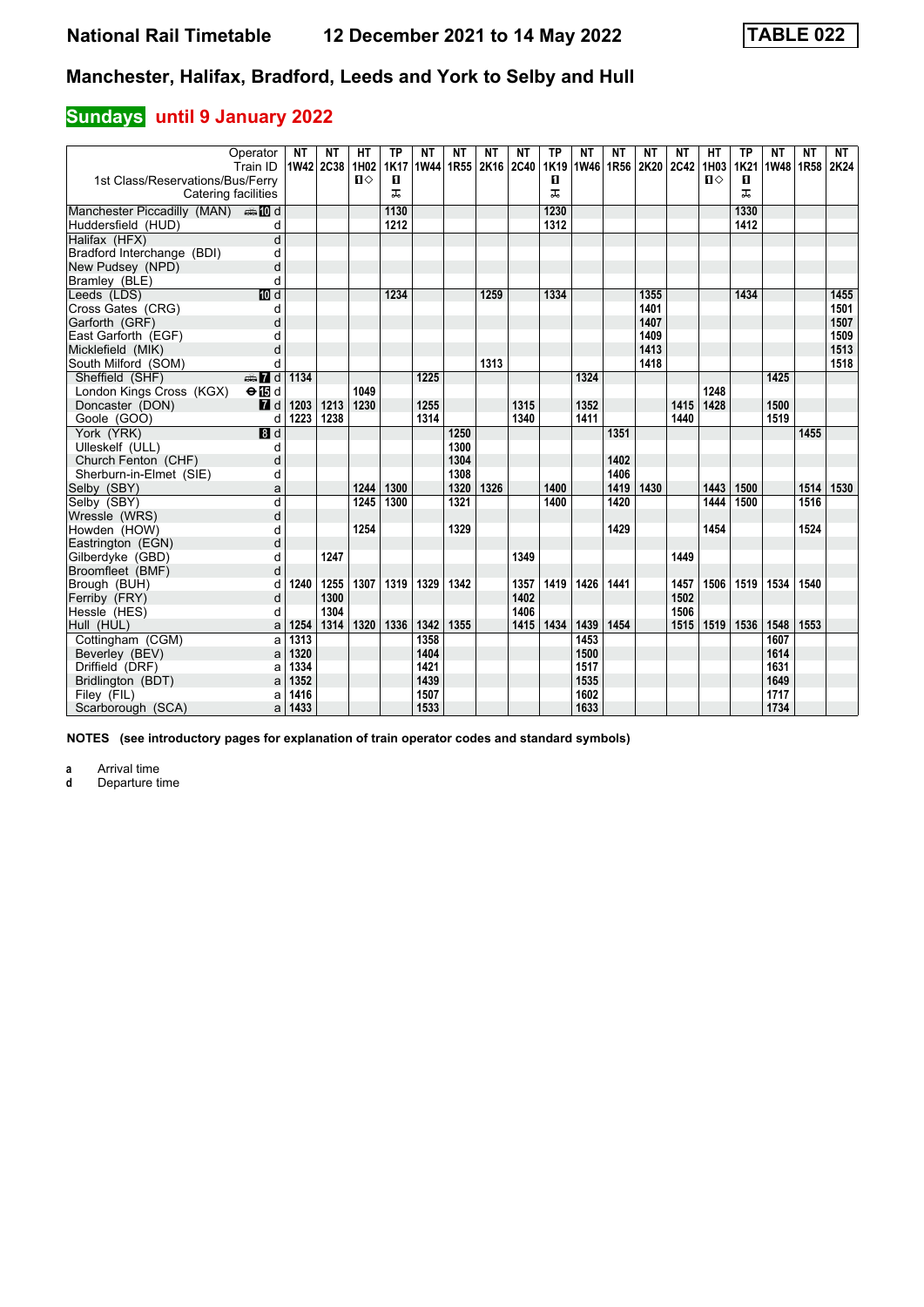### **Sundays** until 9 January 2022

|                                  | Operator<br>Train ID | <b>NT</b><br>2C44 | <b>TP</b><br>1K <sub>23</sub> | <b>NT</b><br> 1W50  1R62  2K28  2C46 | NΤ   | <b>NT</b> | NΤ           | HT<br>1H04   | <b>TP</b><br>1K25 | <b>NT</b><br>1W52 1R64 | NΤ   | <b>NT</b><br>2K32 | <b>NT</b><br><b>2C48</b> | <b>TP</b><br>1K27 | NΤ<br>1R66 1W54 | <b>NT</b>    | HТ<br>1H05 | <b>NT</b><br>2K36 | <b>NT</b><br>2C50 |
|----------------------------------|----------------------|-------------------|-------------------------------|--------------------------------------|------|-----------|--------------|--------------|-------------------|------------------------|------|-------------------|--------------------------|-------------------|-----------------|--------------|------------|-------------------|-------------------|
| 1st Class/Reservations/Bus/Ferry |                      |                   | п                             |                                      |      |           |              | $\mathbf{u}$ | п                 |                        |      |                   |                          | O                 |                 |              | п⇔         |                   |                   |
| Catering facilities              |                      |                   | ᠼ                             |                                      |      |           |              |              | ᠼ                 |                        |      |                   |                          | ᠼ                 |                 |              |            |                   |                   |
| Manchester Piccadilly (MAN) And  |                      |                   | 1430                          |                                      |      |           |              |              | 1530              |                        |      |                   |                          | 1630              |                 |              |            |                   |                   |
| Huddersfield (HUD)               | d                    |                   | 1512                          |                                      |      |           |              |              | 1612              |                        |      |                   |                          | 1712              |                 |              |            |                   |                   |
| Halifax (HFX)                    | d                    |                   |                               |                                      |      |           |              |              |                   |                        |      |                   |                          |                   |                 |              |            |                   |                   |
| Bradford Interchange (BDI)       | d                    |                   |                               |                                      |      |           |              |              |                   |                        |      |                   |                          |                   |                 |              |            |                   |                   |
| New Pudsey (NPD)                 | d                    |                   |                               |                                      |      |           |              |              |                   |                        |      |                   |                          |                   |                 |              |            |                   |                   |
| Bramley (BLE)                    | d                    |                   |                               |                                      |      |           |              |              |                   |                        |      |                   |                          |                   |                 |              |            |                   |                   |
| Leeds (LDS)                      | $\overline{m}$ d     |                   | 1534                          |                                      |      | 1554      |              |              | 1634              |                        |      | 1655              |                          | 1734              |                 |              |            | 1755              |                   |
| Cross Gates (CRG)                | d                    |                   |                               |                                      |      | 1600      |              |              | 1640              |                        |      | 1701              |                          | 1740              |                 |              |            | 1801              |                   |
| Garforth (GRF)                   | d                    |                   |                               |                                      |      | 1606      |              |              | 1645              |                        |      | 1707              |                          | 1745              |                 |              |            | 1807              |                   |
| East Garforth (EGF)              | d                    |                   |                               |                                      |      | 1608      |              |              |                   |                        |      | 1709              |                          |                   |                 |              |            | 1809              |                   |
| Micklefield (MIK)                | d                    |                   |                               |                                      |      | 1612      |              |              |                   |                        |      | 1713              |                          |                   |                 |              |            | 1813              |                   |
| South Milford (SOM)              | d                    |                   |                               |                                      |      | 1617      |              |              |                   |                        |      | 1718              |                          |                   |                 |              |            | 1818              |                   |
| Sheffield (SHF)                  | $\oplus$ 7 d         |                   |                               | 1525                                 |      |           |              |              |                   | 1625                   |      |                   |                          |                   |                 | 1725         |            |                   |                   |
| London Kings Cross (KGX)         | $\Theta$ is d        |                   |                               |                                      |      |           |              | 1448         |                   |                        |      |                   |                          |                   |                 |              | 1627       |                   |                   |
| Doncaster (DON)                  | $\blacksquare$       | 1515              |                               | 1552                                 |      |           | 1615         | 1632         |                   | 1655                   |      |                   | 1715                     |                   |                 | 1802         | 1805       |                   | 1815              |
| Goole (GOO)                      | d                    | 1540              |                               | 1611                                 |      |           | 1640         |              |                   | 1718                   |      |                   | 1740                     |                   |                 | 1824         |            |                   | 1840              |
| York (YRK)                       | $\blacksquare$       |                   |                               |                                      | 1551 |           |              |              |                   |                        | 1651 |                   |                          |                   | 1751            |              |            |                   |                   |
| Ulleskelf (ULL)                  | d                    |                   |                               |                                      | 1600 |           |              |              |                   |                        |      |                   |                          |                   |                 |              |            |                   |                   |
| Church Fenton (CHF)              | d                    |                   |                               |                                      | 1603 |           |              |              |                   |                        | 1702 |                   |                          |                   |                 |              |            |                   |                   |
| Sherburn-in-Elmet (SIE)          | d                    |                   |                               |                                      | 1607 |           |              |              |                   |                        | 1706 |                   |                          |                   |                 |              |            |                   |                   |
| Selby (SBY)                      | a                    |                   | 1600                          |                                      | 1620 | 1629      |              | 1646         | 1700              |                        | 1720 | 1730              |                          | 1800              | 1811            |              | 1821       | 1830              |                   |
| Selby (SBY)                      | d                    |                   | 1600                          |                                      | 1620 |           |              | 1647         | 1700              |                        | 1720 |                   |                          | 1800              | 1812            |              | 1823       |                   |                   |
| Wressle (WRS)                    | d                    |                   |                               |                                      |      |           |              |              |                   |                        |      |                   |                          |                   |                 |              |            |                   |                   |
| Howden (HOW)                     | d                    |                   |                               |                                      | 1629 |           |              | 1656         |                   |                        | 1729 |                   |                          | 1810              | 1820            |              | 1833       |                   |                   |
| Eastrington (EGN)                | d                    |                   |                               |                                      |      |           |              |              |                   |                        |      |                   |                          |                   |                 |              |            |                   |                   |
| Gilberdyke (GBD)                 | d                    | 1549              |                               |                                      |      |           | 1649         |              |                   |                        |      |                   | 1749                     |                   |                 |              |            |                   | 1849              |
| Broomfleet (BMF)                 | d                    |                   |                               |                                      |      |           |              |              |                   |                        |      |                   |                          |                   |                 |              |            |                   |                   |
| Brough (BUH)                     | d                    | 1557              | 1619                          | 1626                                 | 1641 |           | 1657         | 1708         | 1719              | 1734                   | 1741 |                   | 1757                     | 1823              | 1833            | 1839         | 1846       |                   | 1857              |
| Ferriby (FRY)                    | d                    | 1602              |                               |                                      |      |           | 1702<br>1706 |              |                   |                        |      |                   | 1802                     |                   |                 |              |            |                   | 1902              |
| Hessle (HES)                     | d                    | 1606              |                               |                                      |      |           |              |              |                   |                        |      |                   | 1806                     |                   |                 |              |            |                   | 1906<br>1916      |
| Hull (HUL)                       | a                    | 1615              | 1636                          | 1639                                 | 1655 |           | 1715         | 1721         | 1736              | 1748                   | 1754 |                   | 1815                     | 1839              | 1846            | 1852         | 1859       |                   |                   |
| Cottingham (CGM)                 | a                    |                   |                               | 1657<br>1704                         |      |           |              |              |                   | 1806<br>1813           |      |                   |                          |                   |                 | 1913<br>1920 |            |                   |                   |
| Beverley (BEV)                   | a                    |                   |                               | 1722                                 |      |           |              |              |                   | 1830                   |      |                   |                          |                   |                 | 1934         |            |                   |                   |
| Driffield (DRF)                  | a                    |                   |                               | 1740                                 |      |           |              |              |                   | 1848                   |      |                   |                          |                   |                 | 1952         |            |                   |                   |
| Bridlington (BDT)<br>Filey (FIL) | a                    |                   |                               | 1808                                 |      |           |              |              |                   | 1916                   |      |                   |                          |                   |                 | 2016         |            |                   |                   |
| Scarborough (SCA)                | a                    |                   |                               | 1833                                 |      |           |              |              |                   | 1933                   |      |                   |                          |                   |                 | 2033         |            |                   |                   |
|                                  | a                    |                   |                               |                                      |      |           |              |              |                   |                        |      |                   |                          |                   |                 |              |            |                   |                   |

**NOTES (see introductory pages for explanation of train operator codes and standard symbols)**

**a** Arrival time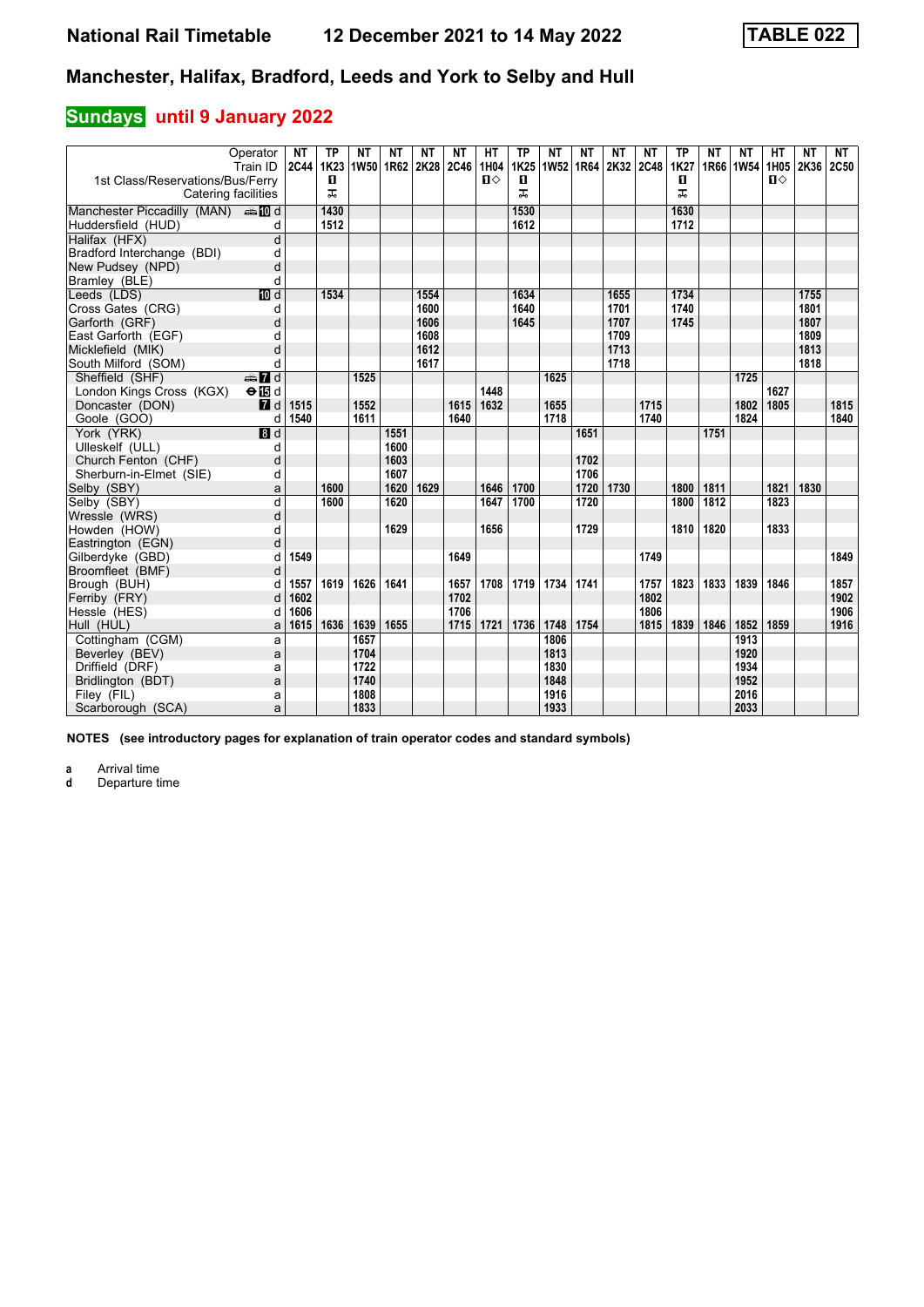#### **Sundays** until 9 January 2022

| Operator<br>Train ID                                |                 | <b>TP</b><br>1K29 | NΤ<br><b>2Y01</b> | <b>NT</b><br>1W56 1R68 | NΤ   | <b>GR</b><br>1H10 2K40 2C52 | ΝT   | NΤ   | HТ<br>1H06   | <b>TP</b><br>1K31 | NΤ<br>1W58 1R70 | NΤ   | NΤ<br>2K44 2C54 | ΝT   | <b>TP</b> | <b>NT</b><br>1K33 1W60 2Y05 | NΤ   | <b>NT</b><br>1R72 | NT<br>2K48 |
|-----------------------------------------------------|-----------------|-------------------|-------------------|------------------------|------|-----------------------------|------|------|--------------|-------------------|-----------------|------|-----------------|------|-----------|-----------------------------|------|-------------------|------------|
| Days of operation/Notes                             |                 |                   | A                 |                        |      |                             |      |      |              |                   |                 |      |                 |      |           |                             | A    |                   |            |
| 1st Class/Reservations/Bus/Ferry                    |                 | $\mathbf{u}$      |                   |                        |      | $\overline{\mathbf{H}}$     |      |      | $\mathbf{u}$ | п                 |                 |      |                 |      | п         |                             |      |                   |            |
| Catering facilities                                 |                 | ᠼ                 |                   |                        |      | X                           |      |      |              | ᠼ                 |                 |      |                 |      |           |                             |      |                   |            |
| Manchester Piccadilly (MAN) $\oplus \blacksquare$ d |                 | 1730              |                   |                        |      |                             |      |      |              | 1830              |                 |      |                 |      | 1930      |                             |      |                   |            |
| Huddersfield (HUD)                                  | d               | 1812              |                   |                        |      |                             |      |      |              | 1912              |                 |      |                 |      | 2012      |                             |      |                   |            |
| Halifax (HFX)                                       | d               |                   |                   |                        |      |                             |      |      |              |                   |                 |      |                 |      |           |                             |      |                   |            |
| Bradford Interchange (BDI)                          | d               |                   |                   |                        |      |                             |      |      |              |                   |                 |      |                 |      |           |                             |      |                   |            |
| New Pudsey (NPD)                                    | d               |                   |                   |                        |      |                             |      |      |              |                   |                 |      |                 |      |           |                             |      |                   |            |
| Bramley (BLE)                                       | d               |                   |                   |                        |      |                             |      |      |              |                   |                 |      |                 |      |           |                             |      |                   |            |
| Leeds (LDS)                                         | <b>TO</b> d     | 1834              |                   |                        |      |                             | 1859 |      |              | 1934              |                 |      | 1955            |      | 2034      |                             |      |                   | 2055       |
| Cross Gates (CRG)                                   | d               | 1840              |                   |                        |      |                             | 1906 |      |              |                   |                 |      | 2001            |      |           |                             |      |                   | 2101       |
| Garforth (GRF)                                      | d               | 1845              |                   |                        |      |                             | 1911 |      |              |                   |                 |      | 2007            |      |           |                             |      |                   | 2107       |
| East Garforth (EGF)                                 | d               |                   |                   |                        |      |                             |      |      |              |                   |                 |      | 2009            |      |           |                             |      |                   | 2109       |
| Micklefield (MIK)                                   | d               |                   |                   |                        |      |                             |      |      |              |                   |                 |      | 2013            |      |           |                             |      |                   | 2113       |
| South Milford (SOM)                                 | d               |                   |                   |                        |      |                             | 1918 |      |              |                   |                 |      | 2018            |      |           |                             |      |                   | 2118       |
| Sheffield (SHF)                                     | $\mathbf{Z}$ d  |                   |                   | 1825                   |      |                             |      |      |              |                   | 1925            |      |                 |      |           | 2026                        |      |                   |            |
| London Kings Cross (KGX)                            | $\Theta$ is d   |                   |                   |                        |      | 1722                        |      |      | 1748         |                   |                 |      |                 |      |           |                             |      |                   |            |
| Doncaster (DON)                                     | $I$ d           |                   |                   | 1852                   |      | 1905                        |      | 1915 | 1929         |                   | 1951            |      |                 | 2015 |           | 2052                        |      |                   |            |
| Goole (GOO)                                         | d               |                   |                   | 1911                   |      |                             |      | 1940 |              |                   | 2011            |      |                 | 2040 |           | 2116                        |      |                   |            |
| York (YRK)                                          | $\overline{8d}$ |                   | 1802              |                        | 1849 |                             |      |      |              |                   |                 | 1955 |                 |      |           |                             | 2048 | 2052              |            |
| Ulleskelf (ULL)                                     | d               |                   | 1811              |                        |      |                             |      |      |              |                   |                 |      |                 |      |           |                             | 2057 |                   |            |
| Church Fenton (CHF)                                 | d               |                   | 1818c             |                        | 1900 |                             |      |      |              |                   |                 |      |                 |      |           |                             | 2102 |                   |            |
| Sherburn-in-Elmet (SIE)                             | d               |                   | 1822              |                        | 1904 |                             |      |      |              |                   |                 |      |                 |      |           |                             | 2105 |                   |            |
| Selby (SBY)                                         | a               | 1900              |                   |                        | 1917 | 1922                        | 1930 |      | 1944         | 2000              |                 | 2014 | 2033            |      | 2058      |                             |      | 2111              | 2130       |
| Selby (SBY)                                         | d               | 1900              |                   |                        | 1918 | 1926                        |      |      | 1945         | 2000              |                 | 2018 |                 |      | 2059      |                             |      | 2114              |            |
| Wressle (WRS)                                       | d               |                   |                   |                        |      |                             |      |      |              |                   |                 |      |                 |      |           |                             |      |                   |            |
| Howden (HOW)                                        | d               |                   |                   |                        | 1927 |                             |      |      | 1954         |                   |                 | 2026 |                 |      | 2108      |                             |      | 2122              |            |
| Eastrington (EGN)                                   | d               |                   |                   |                        |      |                             |      |      |              |                   |                 |      |                 |      |           |                             |      |                   |            |
| Gilberdyke (GBD)                                    | q               |                   |                   |                        |      |                             |      | 1949 |              |                   |                 |      |                 | 2049 |           |                             |      | 2132              |            |
| Broomfleet (BMF)                                    | d               |                   |                   |                        |      |                             |      |      |              |                   |                 |      |                 |      |           |                             |      |                   |            |
| Brough (BUH)                                        | d               | 1919              |                   | 1926                   | 1939 | 1947                        |      | 1957 | 2006         | 2019              | 2025            | 2041 |                 | 2057 | 2121      | 2134                        |      | 2139              |            |
| Ferriby (FRY)                                       | d               |                   |                   |                        |      |                             |      | 2002 |              |                   |                 |      |                 | 2102 |           |                             |      | 2144              |            |
| Hessle (HES)                                        | d               |                   |                   |                        |      |                             |      | 2006 |              |                   |                 |      |                 | 2106 |           |                             |      | 2148              |            |
| Hull (HUL)                                          | a               | 1936              |                   | 1939                   | 1952 | 2002                        |      | 2015 | 2019         | 2034              | 2041            | 2054 |                 | 2115 | 2136      | 2148                        |      | 2157              |            |
| Cottingham (CGM)                                    | a               |                   |                   | 1954                   |      |                             |      |      | 2032         |                   | 2054            |      |                 |      |           |                             |      |                   |            |
| Beverley (BEV)                                      | a               |                   |                   | 2000                   |      |                             |      |      | 2039         |                   | 2101            |      |                 |      |           |                             |      |                   |            |
| Driffield (DRF)                                     | a               |                   |                   | 2015                   |      |                             |      |      |              |                   | 2115            |      |                 |      |           |                             |      |                   |            |
| Bridlington (BDT)                                   | a               |                   |                   | 2033                   |      |                             |      |      |              |                   | 2133            |      |                 |      |           |                             |      |                   |            |
| Filey (FIL)                                         | a               |                   |                   |                        |      |                             |      |      |              |                   |                 |      |                 |      |           |                             |      |                   |            |
| Scarborough (SCA)                                   | a               |                   |                   |                        |      |                             |      |      |              |                   |                 |      |                 |      |           |                             |      |                   |            |

**NOTES (see introductory pages for explanation of train operator codes and standard symbols)**

**a** Arrival time<br>**d** Departure ti

**d** Departure time<br>**c** Arrives 3 minute

Arrives 3 minutes earlier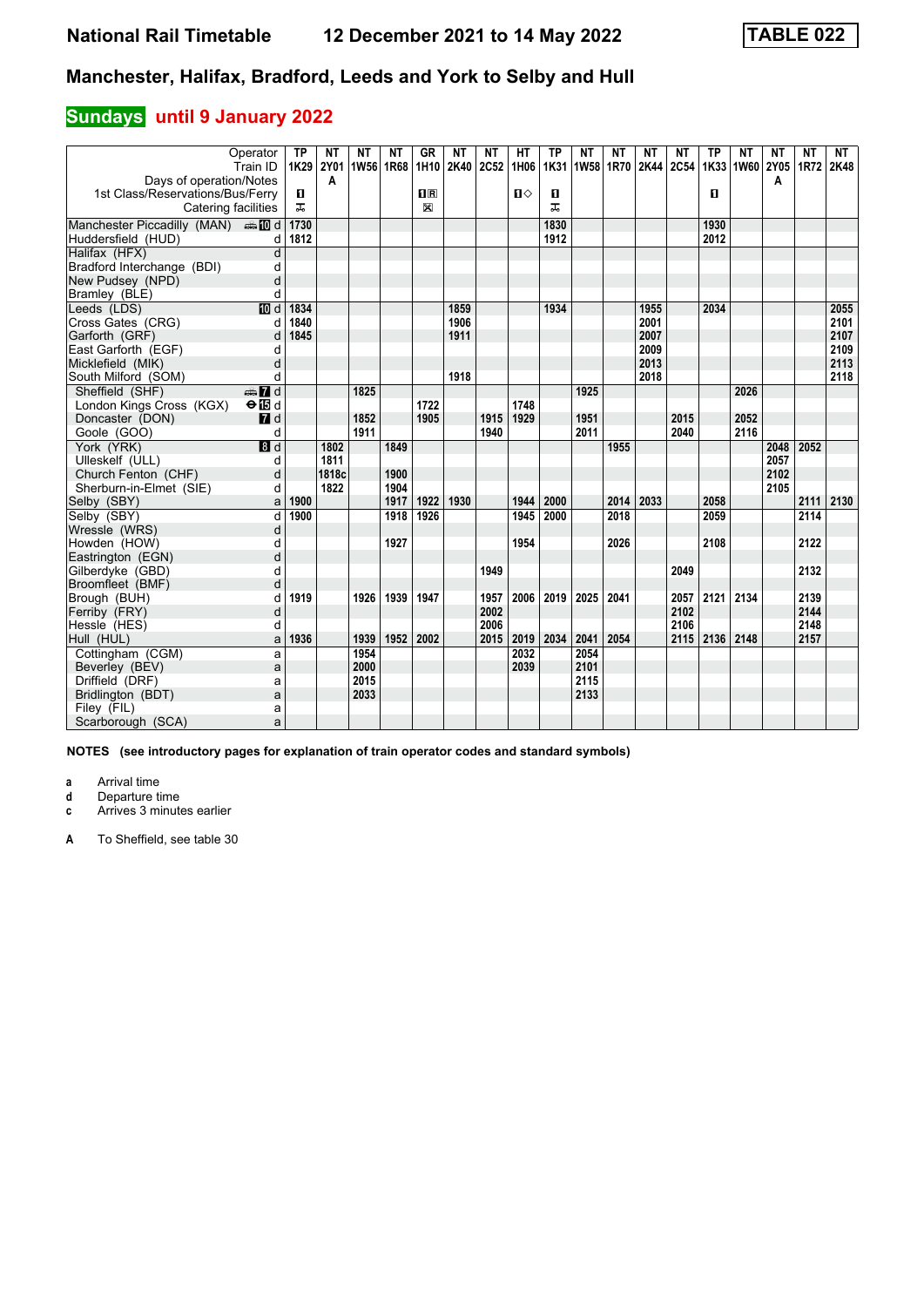# **Sundays** until 9 January 2022

|                                           | Operator<br>Train ID | <b>NT</b><br>2C56 | <b>HT</b><br>1H08 | <b>TP</b> | <b>NT</b><br>1K35 1W62 | <b>NT</b> | <b>NT</b><br>1R74 2K52 2C58 | <b>NT</b> | <b>TP</b><br>1K37 | <b>NT</b><br>1W64 | <b>NT</b><br>2K56 |
|-------------------------------------------|----------------------|-------------------|-------------------|-----------|------------------------|-----------|-----------------------------|-----------|-------------------|-------------------|-------------------|
| 1st Class/Reservations/Bus/Ferry          |                      |                   | $\mathbf{u}$      | п         |                        |           |                             |           | п                 |                   |                   |
| Manchester Piccadilly (MAN) $\oplus$ 10 d |                      |                   |                   | 2030      |                        |           |                             |           | 2127              |                   |                   |
| Huddersfield (HUD)                        | d                    |                   |                   | 2112      |                        |           |                             |           | 2210              |                   |                   |
| Halifax (HFX)                             | $\mathsf{d}$         |                   |                   |           |                        |           |                             |           |                   |                   |                   |
| Bradford Interchange (BDI)                | d                    |                   |                   |           |                        |           |                             |           |                   |                   |                   |
| New Pudsey (NPD)                          | d                    |                   |                   |           |                        |           |                             |           |                   |                   |                   |
| Bramley (BLE)                             | d                    |                   |                   |           |                        |           |                             |           |                   |                   |                   |
| Leeds (LDS)                               | <b>ID</b> d          |                   |                   | 2134      |                        |           | 2155                        |           | 2234              |                   | 2253              |
| Cross Gates (CRG)                         | d                    |                   |                   |           |                        |           | 2201                        |           |                   |                   | 2259              |
| Garforth (GRF)                            | d                    |                   |                   |           |                        |           | 2207                        |           |                   |                   | 2305              |
| East Garforth (EGF)                       | d                    |                   |                   |           |                        |           | 2209                        |           |                   |                   | 2307              |
| Micklefield (MIK)                         | d                    |                   |                   |           |                        |           | 2213                        |           |                   |                   | 2311              |
| South Milford (SOM)                       | d                    |                   |                   | 2150      |                        |           | 2218                        |           |                   |                   | 2316              |
| Sheffield (SHF)                           | $\oplus$ 7 d         |                   |                   |           | 2126                   |           |                             |           |                   | 2225              |                   |
| London Kings Cross (KGX)                  | $\Theta$ is d        |                   | 1952              |           |                        |           |                             |           |                   |                   |                   |
| Doncaster (DON)                           | <b>7</b> d           | 2115              | 2129              |           | 2152                   |           |                             | 2215      |                   | 2252              |                   |
| Goole (GOO)                               | d                    | 2140              |                   |           | 2211                   |           |                             | 2240      |                   | 2317              |                   |
| York (YRK)                                | 8d                   |                   |                   |           |                        | 2151      |                             |           |                   |                   |                   |
| Ulleskelf (ULL)                           | d                    |                   |                   |           |                        | 2200      |                             |           |                   |                   |                   |
| Church Fenton (CHF)                       | d                    |                   |                   |           |                        | 2204      |                             |           |                   |                   |                   |
| Sherburn-in-Elmet (SIE)                   | d                    |                   |                   |           |                        | 2207      |                             |           |                   |                   |                   |
| Selby (SBY)                               | a                    |                   | 2144              | 2159      |                        | 2222      | 2229                        |           | 2303              |                   | 2328              |
| Selby (SBY)                               | d                    |                   | 2145              | 2200      |                        |           |                             |           | 2313              |                   |                   |
| Wressle (WRS)                             | d                    |                   |                   |           |                        |           |                             |           |                   |                   |                   |
| Howden (HOW)                              | d                    |                   | 2155              | 2209      |                        |           |                             |           |                   |                   |                   |
| Eastrington (EGN)                         | d                    |                   |                   |           |                        |           |                             |           |                   |                   |                   |
| Gilberdyke (GBD)                          | d                    | 2149              |                   |           |                        |           |                             | 2249      |                   | 2329              |                   |
| Broomfleet (BMF)                          | d                    |                   |                   |           |                        |           |                             |           |                   |                   |                   |
| Brough (BUH)                              | d                    | 2157              | 2207              | 2222      | 2227                   |           |                             | 2257      | 2332              | 2337              |                   |
| Ferriby (FRY)                             | d                    | 2202              |                   |           |                        |           |                             | 2302      |                   | 2341              |                   |
| Hessle (HES)                              | d                    | 2206              |                   |           |                        |           |                             | 2306      |                   | 2346              |                   |
| Hull (HUL)                                | a                    | 2216              | 2220              | 2237      | 2241                   |           |                             | 2315      | 2347              | 2355              |                   |
| Cottingham (CGM)                          | a                    |                   |                   |           |                        |           |                             |           |                   |                   |                   |
| Beverley (BEV)                            | a                    |                   |                   |           |                        |           |                             |           |                   |                   |                   |
| Driffield (DRF)                           | a                    |                   |                   |           |                        |           |                             |           |                   |                   |                   |
| Bridlington (BDT)                         | a                    |                   |                   |           |                        |           |                             |           |                   |                   |                   |
| Filey (FIL)                               | a                    |                   |                   |           |                        |           |                             |           |                   |                   |                   |
| Scarborough (SCA)                         | a                    |                   |                   |           |                        |           |                             |           |                   |                   |                   |

**NOTES (see introductory pages for explanation of train operator codes and standard symbols)**

**a** Arrival time<br>**d** Departure time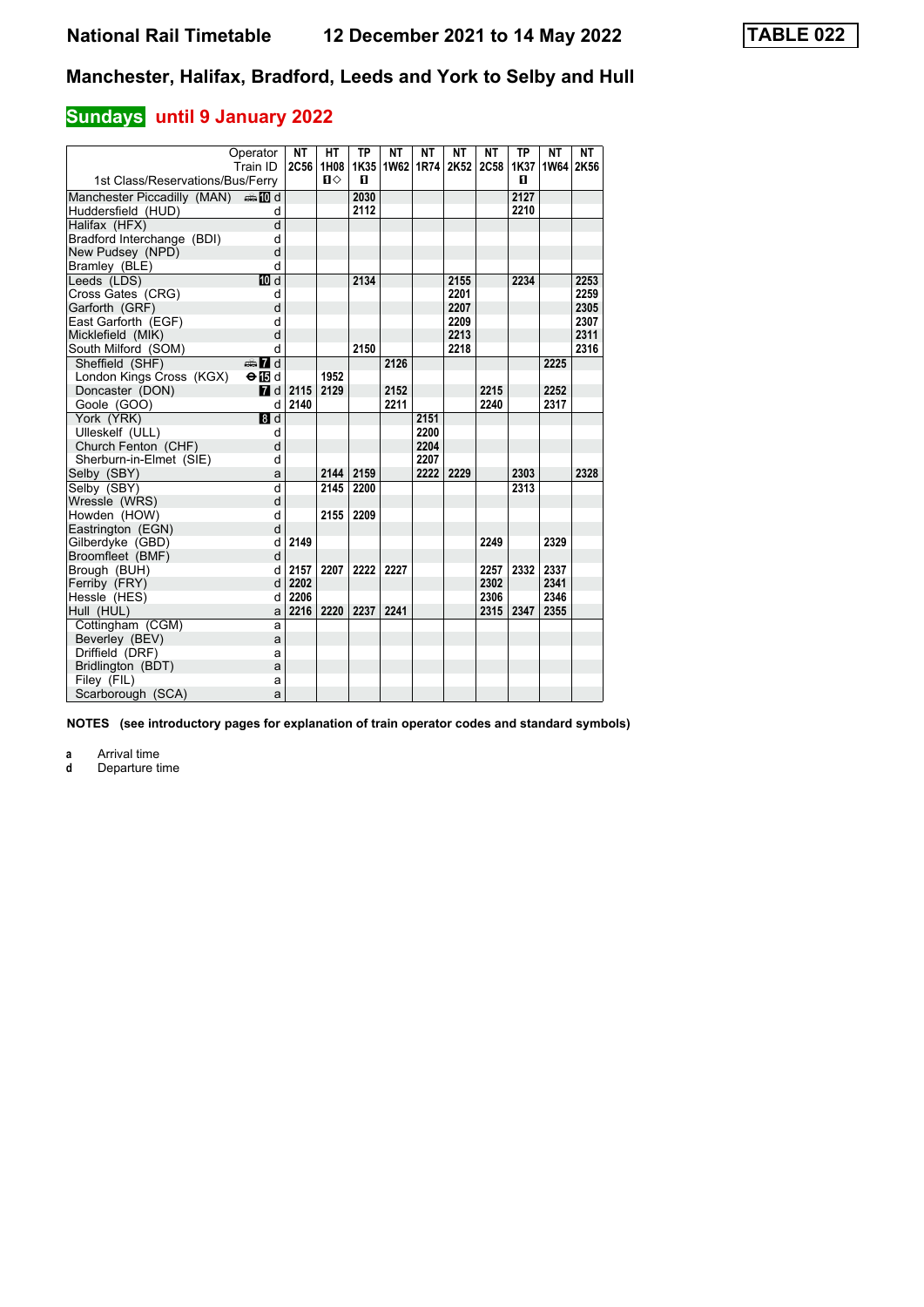# **Sundays** from 16 January

|                                  | Operator                  | <b>TP</b> | NΤ           | <b>NT</b>      | NΤ   | <b>NT</b> | NΤ   | <b>TP</b> | NΤ           | <b>NT</b>      | NΤ   | <b>NT</b>    | NΤ   | <b>TP</b>             | NΤ           | <b>NT</b> | NΤ   | <b>NT</b>      | NT   |
|----------------------------------|---------------------------|-----------|--------------|----------------|------|-----------|------|-----------|--------------|----------------|------|--------------|------|-----------------------|--------------|-----------|------|----------------|------|
| 1st Class/Reservations/Bus/Ferry | Train ID                  | 1K09<br>п |              | 2W55 1W36 1R48 |      | 2K00 2K06 |      | 1K11<br>O |              | 1W38 1R50 2K04 |      | 2C34 2K10    |      | 1K <sub>13</sub><br>0 | 1W40 1R52    |           |      | 2K08 2C36 2K14 |      |
|                                  | Catering facilities       | ᠼ         |              |                |      |           |      | ᠼ         |              |                |      |              |      | ᠼ                     |              |           |      |                |      |
|                                  |                           |           |              |                |      |           |      |           |              |                |      |              |      |                       |              |           |      |                |      |
| Manchester Piccadilly (MAN) And  |                           |           |              |                |      |           |      | 0831      |              |                |      |              |      | 0927                  |              |           |      |                |      |
| Huddersfield (HUD)               | d                         |           |              |                |      |           |      | 0912      |              |                |      |              |      | 1012                  |              |           |      |                |      |
| Halifax (HFX)                    | d                         |           |              |                |      |           |      |           |              |                |      |              |      |                       |              |           |      |                |      |
| Bradford Interchange (BDI)       | d                         |           |              |                |      |           |      |           |              |                |      |              |      |                       |              |           |      |                |      |
| New Pudsey (NPD)                 | d                         |           |              |                |      |           |      |           |              |                |      |              |      |                       |              |           |      |                |      |
| Bramley (BLE)                    | d                         |           |              |                |      |           |      |           |              |                |      |              |      |                       |              |           |      |                |      |
| Leeds (LDS)                      | <b>ID</b> d               | 0836      |              |                |      | 0854      | 0921 | 0934      |              |                | 0955 |              | 1019 | 1034                  |              |           | 1055 |                | 1119 |
| Cross Gates (CRG)                | d                         |           |              |                |      | 0900      | 0927 |           |              |                | 1001 |              | 1025 |                       |              |           | 1101 |                | 1125 |
| Garforth (GRF)                   | d                         |           |              |                |      | 0906      | 0932 |           |              |                | 1007 |              | 1030 |                       |              |           | 1107 |                | 1130 |
| East Garforth (EGF)              | d                         |           |              |                |      | 0908      | 0934 |           |              |                | 1009 |              | 1032 |                       |              |           | 1109 |                | 1132 |
| Micklefield (MIK)                | d                         |           |              |                |      | 0912      | 0938 |           |              |                | 1013 |              | 1036 |                       |              |           | 1113 |                | 1137 |
| South Milford (SOM)              | d                         |           |              |                |      | 0917      |      |           |              |                | 1020 |              |      |                       |              |           | 1118 |                |      |
| Sheffield (SHF)                  | $\oplus$ 7 d              |           | 0806         | 0836           |      |           |      |           | 0925         |                |      |              |      |                       | 1025         |           |      |                |      |
| London Kings Cross (KGX)         | $\Theta$ is d             |           |              |                |      |           |      |           |              |                |      |              |      |                       |              |           |      |                |      |
| Doncaster (DON)                  | $I$ d                     |           | 0847         | 0905           |      |           |      |           | 0952         |                |      | 1015         |      |                       | 1054         |           |      | 1115           |      |
| Goole (GOO)                      | d                         |           | 0912         | 0924           |      |           |      |           | 1011         |                |      | 1040         |      |                       | 1117         |           |      | 1140           |      |
| York (YRK)                       | $\overline{\mathbf{B}}$ d |           |              |                | 0851 |           |      |           |              | 1001           |      |              |      |                       |              | 1041      |      |                |      |
| Ulleskelf (ULL)                  | d                         |           |              |                | 0901 |           |      |           |              |                |      |              |      |                       |              | 1050      |      |                |      |
| Church Fenton (CHF)              | d                         |           |              |                | 0905 |           |      |           |              |                |      |              |      |                       |              | 1055      |      |                |      |
| Sherburn-in-Elmet (SIE)          | d                         |           |              |                | 0909 |           |      |           |              |                |      |              |      |                       |              | 1059      |      |                |      |
| Selby (SBY)                      | a                         | 0900      |              |                | 0921 | 0931      | 0959 | 1002      |              | 1020           | 1032 |              | 1055 | 1101                  |              | 1112      | 1130 |                | 1157 |
| Selby (SBY)                      | d                         | 0900      |              |                | 0921 |           |      | 1002      |              | 1021           |      |              |      | 1102                  |              | 1117      |      |                |      |
| Wressle (WRS)                    | d                         |           |              |                |      |           |      |           |              |                |      |              |      |                       |              |           |      |                |      |
| Howden (HOW)                     | d                         |           |              |                | 0931 |           |      |           |              | 1029           |      |              |      |                       |              | 1126      |      |                |      |
| Eastrington (EGN)                | d                         |           |              |                |      |           |      |           |              |                |      |              |      |                       |              |           |      |                |      |
| Gilberdyke (GBD)                 | d                         |           | 0922         |                |      |           |      |           |              |                |      | 1049         |      |                       |              |           |      | 1149           |      |
| Broomfleet (BMF)                 | d                         |           |              |                |      |           |      |           |              |                |      |              |      |                       |              |           |      |                |      |
| Brough (BUH)                     | d                         | 0919      | 0930         | 0939           | 0944 |           |      | 1021      | 1026         | 1042           |      | 1057         |      | 1121                  | 1132         | 1137      |      | 1157<br>1202   |      |
| Ferriby (FRY)                    | d                         |           | 0935<br>0939 |                |      |           |      |           |              |                |      | 1102<br>1106 |      |                       |              |           |      | 1206           |      |
| Hessle (HES)                     | d                         | 0934      | 0949         | 0952           | 0958 |           |      | 1034      | 1040         | 1055           |      | 1116         |      | 1135                  | 1146         | 1155      |      | 1215           |      |
| Hull (HUL)                       | a                         |           |              | 1011           |      |           |      |           | 1055         |                |      |              |      |                       | 1204         |           |      |                |      |
| Cottingham (CGM)                 | a                         |           |              |                |      |           |      |           |              |                |      |              |      |                       |              |           |      |                |      |
| Beverley (BEV)                   | a                         |           |              | 1017<br>1033   |      |           |      |           | 1102<br>1117 |                |      |              |      |                       | 1211<br>1228 |           |      |                |      |
| Driffield (DRF)                  | a                         |           |              | 1051           |      |           |      |           | 1134         |                |      |              |      |                       | 1246         |           |      |                |      |
| Bridlington (BDT)                | a                         |           |              | 1117           |      |           |      |           | 1155         |                |      |              |      |                       | 1317         |           |      |                |      |
| Filey (FIL)                      | a                         |           |              | 1134           |      |           |      |           | 1215         |                |      |              |      |                       | 1334         |           |      |                |      |
| Scarborough (SCA)                | a                         |           |              |                |      |           |      |           |              |                |      |              |      |                       |              |           |      |                |      |

**NOTES (see introductory pages for explanation of train operator codes and standard symbols)**

**a** Arrival time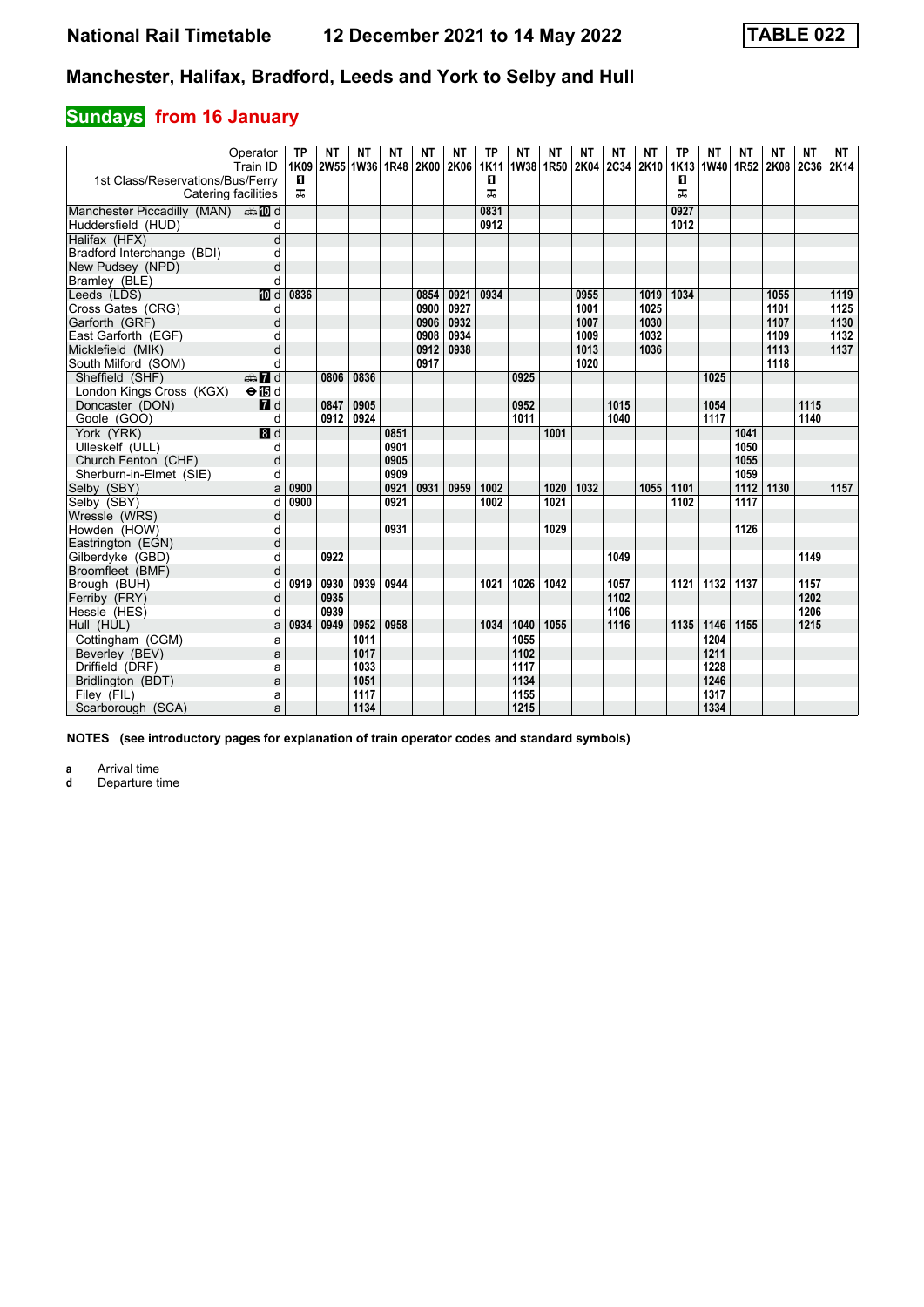# **Sundays** from 16 January

| 1st Class/Reservations/Bus/Ferry            | Operator<br>Train ID      | <b>TP</b><br>1K15<br>п | NΤ<br>1R54 | NΤ   | NΤ<br>2K12 1W42 2C38 | NΤ   | HТ<br>1H02<br>$\P$ | <b>NT</b><br>2K18 | TP<br><b>1K17</b><br>п | <b>NT</b><br>罒 | ΝT   | NΤ<br>1W44 1R55 | NΤ   | ΝT<br>2K16 2C40 2K22 | NΤ   | <b>TP</b><br>1K19<br>п | NΤ<br>1W46 1R56 | <b>NT</b> | NT<br>2K20 |
|---------------------------------------------|---------------------------|------------------------|------------|------|----------------------|------|--------------------|-------------------|------------------------|----------------|------|-----------------|------|----------------------|------|------------------------|-----------------|-----------|------------|
|                                             | Catering facilities       | ᠼ                      |            |      |                      |      |                    |                   | ㅈ                      |                |      |                 |      |                      |      | ㅈ                      |                 |           |            |
| Manchester Piccadilly (MAN) $\oplus \Box$ d |                           | 1030                   |            |      |                      |      |                    |                   | 1130                   |                |      |                 |      |                      |      | 1230                   |                 |           |            |
| Huddersfield (HUD)                          | d                         | 1112                   |            |      |                      |      |                    |                   | 1212                   |                |      |                 |      |                      |      | 1312                   |                 |           |            |
| Halifax (HFX)                               | d                         |                        |            |      |                      |      |                    |                   |                        |                |      |                 |      |                      |      |                        |                 |           |            |
| Bradford Interchange (BDI)                  | d                         |                        |            |      |                      |      |                    |                   |                        |                |      |                 |      |                      |      |                        |                 |           |            |
| New Pudsey (NPD)                            | d                         |                        |            |      |                      |      |                    |                   |                        |                |      |                 |      |                      |      |                        |                 |           |            |
| Bramley (BLE)                               | d                         |                        |            |      |                      |      |                    |                   |                        |                |      |                 |      |                      |      |                        |                 |           |            |
| Leeds (LDS)                                 | III d                     | 1134                   |            | 1155 |                      |      |                    | 1219              | 1234                   |                |      |                 | 1259 |                      | 1318 | 1334                   |                 |           | 1355       |
| Cross Gates (CRG)                           | d                         |                        |            | 1201 |                      |      |                    | 1225              |                        |                |      |                 |      |                      | 1324 |                        |                 |           | 1401       |
| Garforth (GRF)                              | d                         |                        |            | 1207 |                      |      |                    | 1230              |                        |                |      |                 |      |                      | 1329 |                        |                 |           | 1407       |
| East Garforth (EGF)                         | d                         |                        |            | 1209 |                      |      |                    | 1232              |                        |                |      |                 |      |                      | 1331 |                        |                 |           | 1409       |
| Micklefield (MIK)                           | d                         |                        |            | 1213 |                      |      |                    | 1235              |                        |                |      |                 |      |                      | 1335 |                        |                 |           | 1413       |
| South Milford (SOM)                         | d                         |                        |            | 1218 |                      |      |                    |                   |                        |                |      |                 | 1313 |                      |      |                        |                 |           | 1418       |
| Sheffield (SHF)                             | $\mathbf{Z}$ d            |                        |            |      | 1134                 |      |                    |                   |                        |                | 1225 |                 |      |                      |      |                        | 1324            |           |            |
| London Kings Cross (KGX)                    | $\Theta$ is d             |                        |            |      |                      |      | 1049               |                   |                        |                |      |                 |      |                      |      |                        |                 |           |            |
| Doncaster (DON)                             | $\Pi$ d                   |                        |            |      | 1203                 | 1213 | 1230               |                   |                        |                | 1255 |                 |      | 1315                 |      |                        | 1352            |           |            |
| Goole (GOO)                                 | d                         |                        |            |      | 1223                 | 1238 |                    |                   |                        |                | 1314 |                 |      | 1340                 |      |                        | 1411            |           |            |
| York (YRK)                                  | $\overline{\mathbf{B}}$ d |                        | 1152       |      |                      |      |                    |                   |                        | 1158           |      | 1300            |      |                      |      |                        |                 | 1351      |            |
| Ulleskelf (ULL)                             | d                         |                        |            |      |                      |      |                    |                   |                        | 1223           |      |                 |      |                      |      |                        |                 |           |            |
| Church Fenton (CHF)                         | d                         |                        |            |      |                      |      |                    |                   |                        | 1233           |      |                 |      |                      |      |                        |                 | 1402      |            |
| Sherburn-in-Elmet (SIE)                     | d                         |                        |            |      |                      |      |                    |                   |                        | 1240           |      |                 |      |                      |      |                        |                 | 1406      |            |
| Selby (SBY)                                 | a                         | 1159                   | 1212       | 1230 |                      |      | 1244               | 1255              | 1300                   | 1309           |      | 1319            | 1326 |                      | 1355 | 1400                   |                 | 1419      | 1430       |
| Selby (SBY)                                 | d                         | 1159                   | 1213       |      |                      |      | 1245               |                   | 1300                   |                |      | 1321            |      |                      |      | 1400                   |                 | 1420      |            |
| Wressle (WRS)                               | d                         |                        |            |      |                      |      |                    |                   |                        |                |      |                 |      |                      |      |                        |                 |           |            |
| Howden (HOW)                                | d                         |                        | 1221       |      |                      |      | 1254               |                   |                        |                |      | 1329            |      |                      |      |                        |                 | 1429      |            |
| Eastrington (EGN)                           | d                         |                        |            |      |                      |      |                    |                   |                        |                |      |                 |      |                      |      |                        |                 |           |            |
| Gilberdyke (GBD)                            | d                         |                        |            |      |                      | 1247 |                    |                   |                        |                |      |                 |      | 1349                 |      |                        |                 |           |            |
| Broomfleet (BMF)                            | d                         |                        |            |      |                      |      |                    |                   |                        |                |      |                 |      |                      |      |                        |                 |           |            |
| Brough (BUH)                                | d                         | 1218                   | 1234       |      | 1240                 | 1255 | 1307               |                   | 1319                   |                | 1329 | 1342            |      | 1357                 |      | 1419                   | 1426            | 1441      |            |
| Ferriby (FRY)                               | d                         |                        |            |      |                      | 1300 |                    |                   |                        |                |      |                 |      | 1402                 |      |                        |                 |           |            |
| Hessle (HES)                                | d                         |                        |            |      |                      | 1304 |                    |                   |                        |                |      |                 |      | 1406                 |      |                        |                 |           |            |
| Hull (HUL)                                  | a                         | 1233                   | 1247       |      | 1254                 | 1314 | 1320               |                   | 1336                   |                | 1342 | 1355            |      | 1415                 |      | 1434                   | 1439            | 1454      |            |
| Cottingham (CGM)                            | a                         |                        |            |      | 1313                 |      |                    |                   |                        |                | 1358 |                 |      |                      |      |                        | 1453            |           |            |
| Beverley (BEV)                              | a                         |                        |            |      | 1320                 |      |                    |                   |                        |                | 1404 |                 |      |                      |      |                        | 1500            |           |            |
| Driffield (DRF)                             | a                         |                        |            |      | 1334                 |      |                    |                   |                        |                | 1421 |                 |      |                      |      |                        | 1517            |           |            |
| Bridlington (BDT)                           | a                         |                        |            |      | 1352                 |      |                    |                   |                        |                | 1439 |                 |      |                      |      |                        | 1535            |           |            |
| Filey (FIL)                                 | a                         |                        |            |      | 1416                 |      |                    |                   |                        |                | 1507 |                 |      |                      |      |                        | 1602            |           |            |
| Scarborough (SCA)                           | a                         |                        |            |      | 1433                 |      |                    |                   |                        |                | 1533 |                 |      |                      |      |                        | 1633            |           |            |

**NOTES (see introductory pages for explanation of train operator codes and standard symbols)**

**a** Arrival time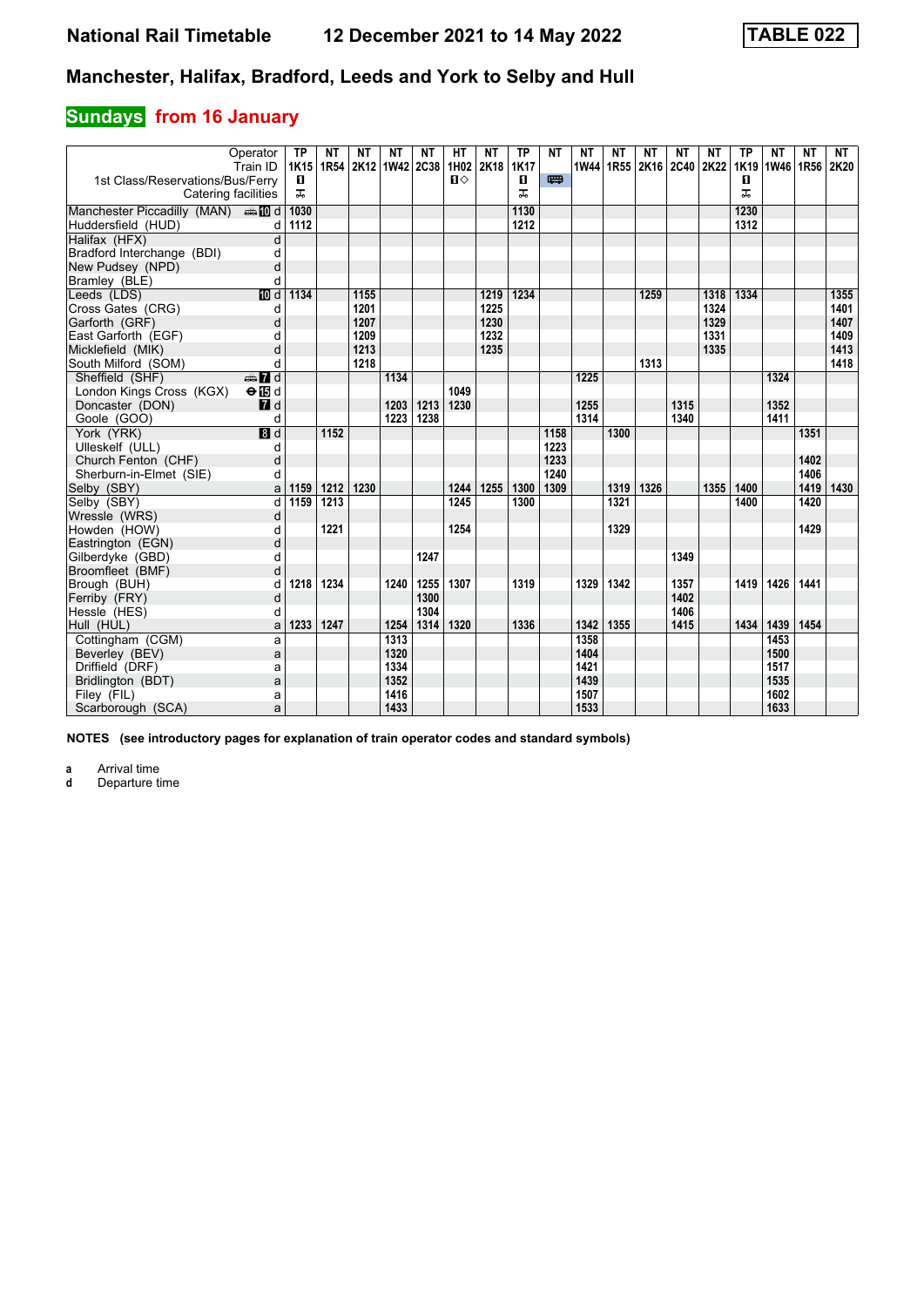# **Sundays** from 16 January

|                                                         | Operator<br>Train ID    | <b>NT</b><br>2C42 1H03 | HТ<br>$\P$ | <b>NT</b><br>2K26 | <b>TP</b><br><b>1K21</b> | <b>NT</b><br>1W48 1R58 | NT   | NΤ<br>2K24 | NΤ   | <b>NT</b><br>2C44 2K30 1K23 | <b>TP</b> | <b>NT</b><br>1W50 | NΤ<br>1R62 2K28 2C46 | ΝT   | NΤ   | <b>HT</b><br>1H04<br>$\mathbf{u}$ | NΤ<br>2K34 | <b>TP</b><br>1K25 | NT<br>1W <sub>52</sub> |
|---------------------------------------------------------|-------------------------|------------------------|------------|-------------------|--------------------------|------------------------|------|------------|------|-----------------------------|-----------|-------------------|----------------------|------|------|-----------------------------------|------------|-------------------|------------------------|
| 1st Class/Reservations/Bus/Ferry<br>Catering facilities |                         |                        |            |                   | п<br>ᅚ                   |                        |      |            |      |                             | п<br>ᅚ    |                   |                      |      |      |                                   |            | п<br>ᠼ            |                        |
| Manchester Piccadilly (MAN) And                         |                         |                        |            |                   | 1330                     |                        |      |            |      |                             | 1430      |                   |                      |      |      |                                   |            | 1530              |                        |
| Huddersfield (HUD)                                      | d                       |                        |            |                   | 1412                     |                        |      |            |      |                             | 1512      |                   |                      |      |      |                                   |            | 1612              |                        |
| Halifax (HFX)                                           | $\overline{\mathsf{d}}$ |                        |            |                   |                          |                        |      |            |      |                             |           |                   |                      |      |      |                                   |            |                   |                        |
| Bradford Interchange (BDI)                              | d                       |                        |            |                   |                          |                        |      |            |      |                             |           |                   |                      |      |      |                                   |            |                   |                        |
| New Pudsey (NPD)                                        | d                       |                        |            |                   |                          |                        |      |            |      |                             |           |                   |                      |      |      |                                   |            |                   |                        |
| Bramley (BLE)                                           | d                       |                        |            |                   |                          |                        |      |            |      |                             |           |                   |                      |      |      |                                   |            |                   |                        |
| Leeds (LDS)                                             | III d                   |                        |            | 1418              | 1434                     |                        |      | 1455       |      | 1518                        | 1534      |                   |                      | 1554 |      |                                   | 1618       | 1634              |                        |
| Cross Gates (CRG)                                       | d                       |                        |            | 1424              |                          |                        |      | 1501       |      | 1524                        |           |                   |                      | 1600 |      |                                   | 1624       | 1640              |                        |
| Garforth (GRF)                                          | d                       |                        |            | 1429              |                          |                        |      | 1507       |      | 1529                        |           |                   |                      | 1606 |      |                                   | 1629       | 1645              |                        |
| East Garforth (EGF)                                     | d                       |                        |            | 1431              |                          |                        |      | 1509       |      | 1531                        |           |                   |                      | 1608 |      |                                   | 1631       |                   |                        |
| Micklefield (MIK)                                       | d                       |                        |            | 1435              |                          |                        |      | 1513       |      | 1535                        |           |                   |                      | 1612 |      |                                   | 1636       |                   |                        |
| South Milford (SOM)                                     | d                       |                        |            |                   |                          |                        |      | 1518       |      |                             |           |                   |                      | 1617 |      |                                   |            |                   |                        |
| Sheffield (SHF)                                         | <b>en</b> d             |                        |            |                   |                          | 1425                   |      |            |      |                             |           | 1525              |                      |      |      |                                   |            |                   | 1625                   |
| London Kings Cross (KGX)                                | $\Theta$ is d           |                        | 1248       |                   |                          |                        |      |            |      |                             |           |                   |                      |      |      | 1448                              |            |                   |                        |
| Doncaster (DON)                                         | 7d                      | 1415                   | 1428       |                   |                          | 1500                   |      |            | 1515 |                             |           | 1552              |                      |      | 1615 | 1632                              |            |                   | 1655                   |
| Goole (GOO)                                             | d                       | 1440                   |            |                   |                          | 1519                   |      |            | 1540 |                             |           | 1611              |                      |      | 1640 |                                   |            |                   | 1718                   |
| York (YRK)                                              | 8d                      |                        |            |                   |                          |                        | 1455 |            |      |                             |           |                   | 1551                 |      |      |                                   |            |                   |                        |
| Ulleskelf (ULL)                                         | d                       |                        |            |                   |                          |                        |      |            |      |                             |           |                   | 1600                 |      |      |                                   |            |                   |                        |
| Church Fenton (CHF)                                     | d                       |                        |            |                   |                          |                        |      |            |      |                             |           |                   | 1604                 |      |      |                                   |            |                   |                        |
| Sherburn-in-Elmet (SIE)                                 | d                       |                        |            |                   |                          |                        |      |            |      |                             |           |                   | 1607                 |      |      |                                   |            |                   |                        |
| Selby (SBY)                                             | a                       |                        | 1443       | 1455              | 1500                     |                        | 1514 | 1530       |      | 1551                        | 1600      |                   | 1620                 | 1629 |      | 1646                              | 1655       | 1700              |                        |
| Selby (SBY)                                             | $\overline{d}$          |                        | 1444       |                   | 1500                     |                        | 1516 |            |      |                             | 1600      |                   | 1620                 |      |      | 1647                              |            | 1700              |                        |
| Wressle (WRS)                                           | d                       |                        |            |                   |                          |                        |      |            |      |                             |           |                   |                      |      |      |                                   |            |                   |                        |
| Howden (HOW)                                            | d                       |                        | 1454       |                   |                          |                        | 1524 |            |      |                             |           |                   | 1629                 |      |      | 1656                              |            |                   |                        |
| Eastrington (EGN)                                       | d                       |                        |            |                   |                          |                        |      |            |      |                             |           |                   |                      |      |      |                                   |            |                   |                        |
| Gilberdyke (GBD)                                        | d                       | 1449                   |            |                   |                          |                        |      |            | 1549 |                             |           |                   |                      |      | 1649 |                                   |            |                   |                        |
| Broomfleet (BMF)                                        | d                       |                        |            |                   |                          |                        |      |            |      |                             |           |                   |                      |      |      |                                   |            |                   |                        |
| Brough (BUH)                                            | d                       | 1457                   | 1506       |                   | 1519                     | 1534                   | 1540 |            | 1557 |                             | 1619      | 1626              | 1641                 |      | 1657 | 1708                              |            | 1719              | 1734                   |
| Ferriby (FRY)                                           | d                       | 1502                   |            |                   |                          |                        |      |            | 1602 |                             |           |                   |                      |      | 1702 |                                   |            |                   |                        |
| Hessle (HES)                                            | d                       | 1506                   |            |                   |                          |                        |      |            | 1606 |                             |           |                   |                      |      | 1706 |                                   |            |                   |                        |
| Hull (HUL)                                              | a                       | 1515                   | 1519       |                   | 1536                     | 1548                   | 1553 |            | 1615 |                             | 1636      | 1639              | 1655                 |      | 1715 | 1721                              |            | 1736              | 1748                   |
| Cottingham (CGM)                                        | a                       |                        |            |                   |                          | 1607                   |      |            |      |                             |           | 1657              |                      |      |      |                                   |            |                   | 1806                   |
| Beverley (BEV)                                          | a                       |                        |            |                   |                          | 1614                   |      |            |      |                             |           | 1704              |                      |      |      |                                   |            |                   | 1813                   |
| Driffield (DRF)                                         | a                       |                        |            |                   |                          | 1631                   |      |            |      |                             |           | 1722              |                      |      |      |                                   |            |                   | 1830                   |
| Bridlington (BDT)                                       | a                       |                        |            |                   |                          | 1649                   |      |            |      |                             |           | 1740              |                      |      |      |                                   |            |                   | 1848                   |
| Filey (FIL)                                             | a                       |                        |            |                   |                          | 1717                   |      |            |      |                             |           | 1808              |                      |      |      |                                   |            |                   | 1916                   |
| Scarborough (SCA)                                       | a                       |                        |            |                   |                          | 1734                   |      |            |      |                             |           | 1833              |                      |      |      |                                   |            |                   | 1933                   |

**NOTES (see introductory pages for explanation of train operator codes and standard symbols)**

**a** Arrival time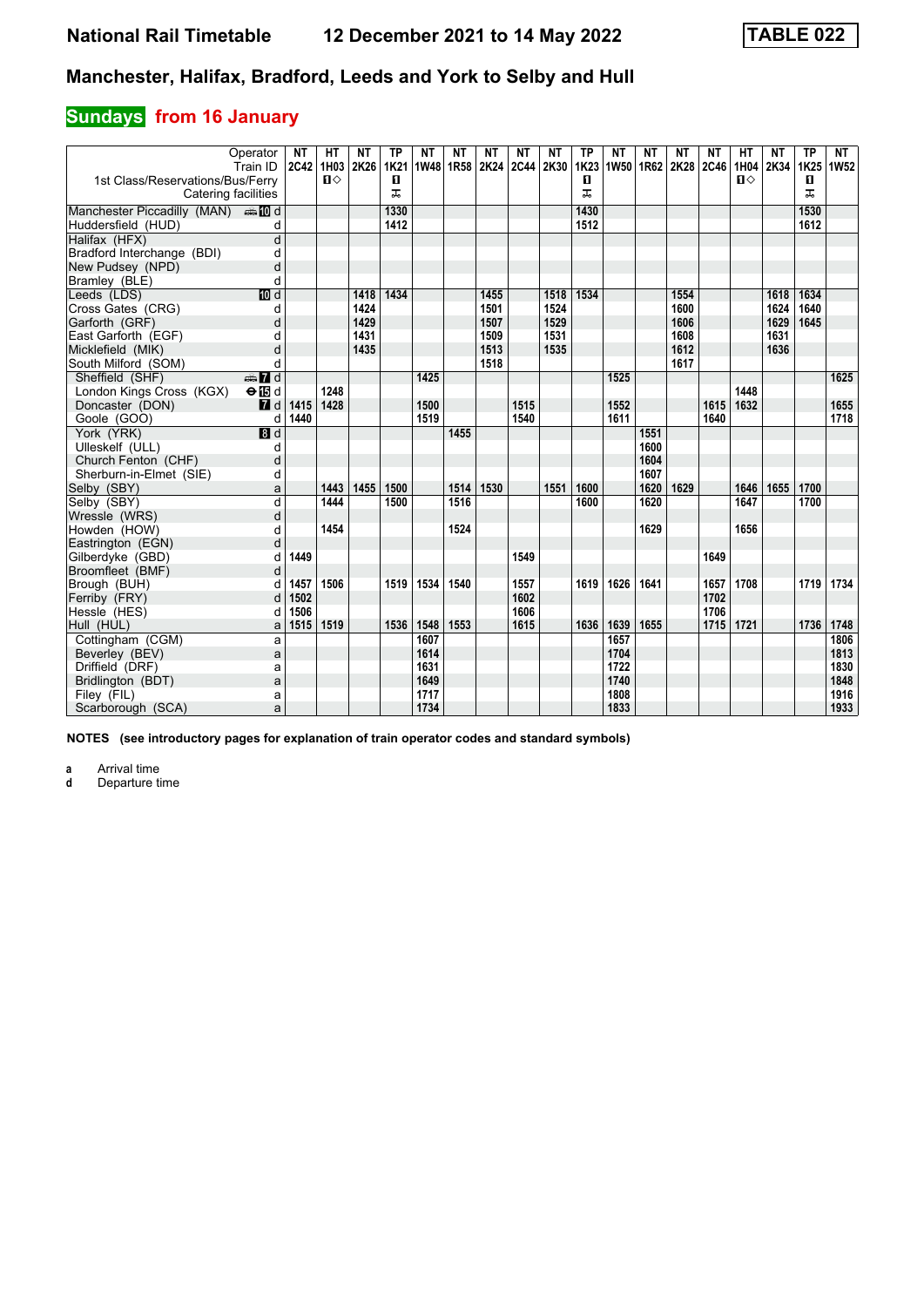# **Sundays** from 16 January

| Operator<br>Train ID                                    | NΤ<br>1R64 | NΤ<br>2K32 2C48 2K38 | NΤ   | NΤ   | <b>TP</b><br>1K27 | NΤ<br>1W54 | HТ<br>1H05     | NΤ<br>1R66 2K36 | NΤ   | NΤ   | ΝT   | NΤ<br>2C50 2K42 | <b>TP</b><br>1K29 | ΝT<br>1W56 1R68 | <b>NT</b> | GR<br>1H10       | NΤ<br>2K40 | NT<br>2C52 |
|---------------------------------------------------------|------------|----------------------|------|------|-------------------|------------|----------------|-----------------|------|------|------|-----------------|-------------------|-----------------|-----------|------------------|------------|------------|
| 1st Class/Reservations/Bus/Ferry<br>Catering facilities |            |                      |      |      | 0<br>ᠼ            |            | $\blacksquare$ |                 |      | 罒    |      |                 | 0<br>ᠼ            |                 |           | $n_{\rm R}$<br>X |            |            |
| Manchester Piccadilly (MAN) And                         |            |                      |      |      | 1630              |            |                |                 |      |      |      |                 | 1730              |                 |           |                  |            |            |
| Huddersfield (HUD)<br>d                                 |            |                      |      |      | 1712              |            |                |                 |      |      |      |                 | 1812              |                 |           |                  |            |            |
| $\overline{\mathsf{d}}$<br>Halifax (HFX)                |            |                      |      |      |                   |            |                |                 |      |      |      |                 |                   |                 |           |                  |            |            |
| Bradford Interchange (BDI)<br>d                         |            |                      |      |      |                   |            |                |                 |      |      |      |                 |                   |                 |           |                  |            |            |
| d<br>New Pudsey (NPD)                                   |            |                      |      |      |                   |            |                |                 |      |      |      |                 |                   |                 |           |                  |            |            |
| d<br>Bramley (BLE)                                      |            |                      |      |      |                   |            |                |                 |      |      |      |                 |                   |                 |           |                  |            |            |
| 10 d<br>Leeds (LDS)                                     |            | 1655                 |      | 1719 | 1734              |            |                |                 | 1755 |      |      | 1819            | 1834              |                 |           |                  | 1859       |            |
| Cross Gates (CRG)<br>d                                  |            | 1701                 |      | 1725 | 1740              |            |                |                 | 1801 |      |      | 1825            | 1840              |                 |           |                  | 1906       |            |
| Garforth (GRF)<br>d                                     |            | 1707                 |      | 1730 | 1745              |            |                |                 | 1807 |      |      | 1830            | 1845              |                 |           |                  | 1911       |            |
| East Garforth (EGF)<br>d                                |            | 1709                 |      | 1732 |                   |            |                |                 | 1809 |      |      | 1832            |                   |                 |           |                  |            |            |
| Micklefield (MIK)<br>d                                  |            | 1713                 |      | 1736 |                   |            |                |                 | 1813 |      |      | 1836            |                   |                 |           |                  |            |            |
| South Milford (SOM)<br>d                                |            | 1718                 |      |      |                   |            |                |                 | 1818 |      |      |                 |                   |                 |           |                  | 1918       |            |
| $\frac{1}{2}$ $\frac{1}{2}$ d<br>Sheffield (SHF)        |            |                      |      |      |                   | 1725       |                |                 |      |      |      |                 |                   | 1825            |           |                  |            |            |
| London Kings Cross (KGX)<br>$\Theta$ is d               |            |                      |      |      |                   |            | 1627           |                 |      |      |      |                 |                   |                 |           | 1722             |            |            |
| $I$ d<br>Doncaster (DON)                                |            |                      | 1715 |      |                   | 1802       | 1805           |                 |      |      | 1815 |                 |                   | 1852            |           | 1905             |            | 1915       |
| Goole (GOO)<br>d                                        |            |                      | 1740 |      |                   | 1824       |                |                 |      |      | 1840 |                 |                   | 1911            |           |                  |            | 1940       |
| $\overline{\mathbf{B}}$ d<br>York (YRK)                 | 1653       |                      |      |      |                   |            |                | 1754            |      | 1748 |      |                 |                   |                 | 1840      |                  |            |            |
| Ulleskelf (ULL)<br>d                                    |            |                      |      |      |                   |            |                | 1804            |      |      |      |                 |                   |                 |           |                  |            |            |
| Church Fenton (CHF)<br>d                                | 1705       |                      |      |      |                   |            |                | 1808            |      | 1818 |      |                 |                   |                 |           |                  |            |            |
| Sherburn-in-Elmet (SIE)<br>d                            | 1709       |                      |      |      |                   |            |                | 1812            |      | 1825 |      |                 |                   |                 |           |                  |            |            |
| Selby (SBY)<br>a                                        | 1723       | 1730                 |      | 1755 | 1800              |            | 1821           | 1827            | 1832 | 1854 |      | 1855            | 1900              |                 | 1904      | 1922             | 1930       |            |
| Selby (SBY)<br>d                                        | 1723       |                      |      |      | 1800              |            | 1823           | 1831            |      |      |      |                 | 1900              |                 | 1906      | 1926             |            |            |
| Wressle (WRS)<br>d                                      |            |                      |      |      |                   |            |                |                 |      |      |      |                 |                   |                 |           |                  |            |            |
| Howden (HOW)<br>d                                       | 1732       |                      |      |      | 1810              |            | 1833           | 1841            |      |      |      |                 |                   |                 | 1915      |                  |            |            |
| Eastrington (EGN)<br>d                                  |            |                      |      |      |                   |            |                |                 |      |      |      |                 |                   |                 |           |                  |            | 1949       |
| Gilberdyke (GBD)<br>d<br>Broomfleet (BMF)<br>d          |            |                      | 1749 |      |                   |            |                |                 |      |      | 1849 |                 |                   |                 |           |                  |            |            |
| Brough (BUH)<br>d                                       | 1744       |                      | 1757 |      | 1823              | 1839       | 1846           | 1852            |      |      | 1857 |                 | 1919              | 1926            | 1928      | 1947             |            | 1957       |
| Ferriby (FRY)<br>d                                      |            |                      | 1802 |      |                   |            |                |                 |      |      | 1902 |                 |                   |                 |           |                  |            | 2002       |
| Hessle (HES)<br>d                                       |            |                      | 1806 |      |                   |            |                |                 |      |      | 1906 |                 |                   |                 |           |                  |            | 2006       |
| Hull (HUL)<br>a                                         | 1757       |                      | 1815 |      | 1839              | 1852       | 1859           | 1906            |      |      | 1916 |                 | 1936              | 1939            | 1941      | 2002             |            | 2015       |
| Cottingham (CGM)<br>a                                   |            |                      |      |      |                   | 1913       |                |                 |      |      |      |                 |                   | 1954            |           |                  |            |            |
| Beverley (BEV)<br>a                                     |            |                      |      |      |                   | 1920       |                |                 |      |      |      |                 |                   | 2000            |           |                  |            |            |
| Driffield (DRF)<br>a                                    |            |                      |      |      |                   | 1934       |                |                 |      |      |      |                 |                   | 2015            |           |                  |            |            |
| a<br>Bridlington (BDT)                                  |            |                      |      |      |                   | 1952       |                |                 |      |      |      |                 |                   | 2033            |           |                  |            |            |
| Filey (FIL)<br>a                                        |            |                      |      |      |                   | 2016       |                |                 |      |      |      |                 |                   |                 |           |                  |            |            |
| Scarborough (SCA)<br>a                                  |            |                      |      |      |                   | 2033       |                |                 |      |      |      |                 |                   |                 |           |                  |            |            |

**NOTES (see introductory pages for explanation of train operator codes and standard symbols)**

**a** Arrival time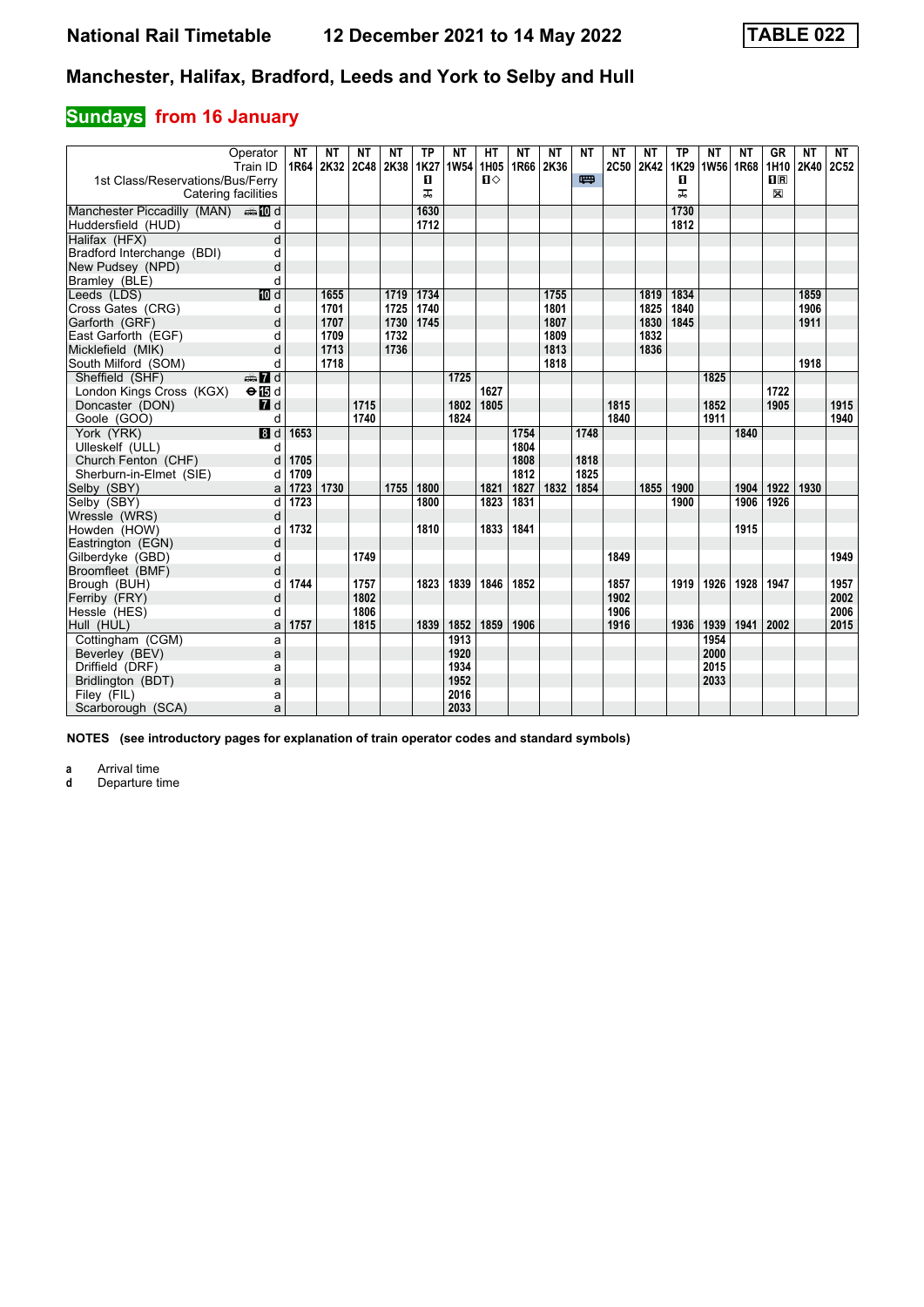# **Sundays** from 16 January

|                                           | Operator<br>Train ID | <b>HT</b><br>1H06 | NΤ<br>2K46 | <b>TP</b><br>1K31 | NΤ<br>1W58 1R70 | NΤ   | NΤ<br>2K44 | NΤ<br>2C54 | NΤ<br>2K50 | <b>TP</b> | NΤ<br>1K33 1W60 1R72 | NΤ   | NΤ<br><b>2K48</b> | NΤ<br>2C56 | HТ<br>1H08   | <b>NT</b><br>2K54 | TP<br>1K35        | <b>NT</b><br>2Y05 | NT<br>1W62 |
|-------------------------------------------|----------------------|-------------------|------------|-------------------|-----------------|------|------------|------------|------------|-----------|----------------------|------|-------------------|------------|--------------|-------------------|-------------------|-------------------|------------|
| Days of operation/Notes                   |                      |                   |            |                   |                 |      |            |            |            |           |                      |      |                   |            |              |                   |                   | A                 |            |
| 1st Class/Reservations/Bus/Ferry          |                      | $\mathbf{u}$      |            | 0                 |                 |      |            |            |            | O         |                      |      |                   |            | $\mathbf{u}$ |                   | п                 |                   |            |
| Catering facilities                       |                      |                   |            | ᅚ                 |                 |      |            |            |            |           |                      |      |                   |            |              |                   |                   |                   |            |
| Manchester Piccadilly (MAN) $\oplus$ 10 d |                      |                   |            | 1830              |                 |      |            |            |            | 1930      |                      |      |                   |            |              |                   | 2030              |                   |            |
| Huddersfield (HUD)                        | d                    |                   |            | 1912              |                 |      |            |            |            | 2012      |                      |      |                   |            |              |                   | 2112              |                   |            |
| Halifax (HFX)                             | d                    |                   |            |                   |                 |      |            |            |            |           |                      |      |                   |            |              |                   |                   |                   |            |
| Bradford Interchange (BDI)                | d                    |                   |            |                   |                 |      |            |            |            |           |                      |      |                   |            |              |                   |                   |                   |            |
| New Pudsey (NPD)                          | d                    |                   |            |                   |                 |      |            |            |            |           |                      |      |                   |            |              |                   |                   |                   |            |
| Bramley (BLE)                             | d                    |                   |            |                   |                 |      |            |            |            |           |                      |      |                   |            |              |                   |                   |                   |            |
| Leeds (LDS)                               | <b>ID</b> d          |                   | 1919       | 1934              |                 |      | 1955       |            | 2019       | 2034      |                      |      | 2055              |            |              | 2119              | $\overline{2134}$ |                   |            |
| Cross Gates (CRG)                         | d                    |                   | 1925       |                   |                 |      | 2001       |            | 2025       |           |                      |      | 2101              |            |              | 2125              |                   |                   |            |
| Garforth (GRF)                            | d                    |                   | 1930       |                   |                 |      | 2007       |            | 2030       |           |                      |      | 2107              |            |              | 2129              |                   |                   |            |
| East Garforth (EGF)                       | d                    |                   | 1932       |                   |                 |      | 2009       |            | 2032       |           |                      |      | 2109              |            |              | 2131              |                   |                   |            |
| Micklefield (MIK)                         | d                    |                   | 1936       |                   |                 |      | 2013       |            | 2036       |           |                      |      | 2113              |            |              | 2136              |                   |                   |            |
| South Milford (SOM)                       | d                    |                   |            |                   |                 |      | 2018       |            |            |           |                      |      | 2118              |            |              |                   | 2150              |                   |            |
| Sheffield (SHF)                           | $\oplus$ 7 d         |                   |            |                   | 1925            |      |            |            |            |           | 2026                 |      |                   |            |              |                   |                   |                   | 2126       |
| London Kings Cross (KGX)                  | $\Theta$ is d        | 1748              |            |                   |                 |      |            |            |            |           |                      |      |                   |            | 1952         |                   |                   |                   |            |
| Doncaster (DON)                           | $\blacksquare$ d     | 1929              |            |                   | 1951            |      |            | 2015       |            |           | 2052                 |      |                   | 2115       | 2129         |                   |                   |                   | 2152       |
| Goole (GOO)                               | d                    |                   |            |                   | 2011            |      |            | 2040       |            |           | 2116                 |      |                   | 2140       |              |                   |                   |                   | 2211       |
| York (YRK)                                | 3d                   |                   |            |                   |                 | 1955 |            |            |            |           |                      | 2052 |                   |            |              |                   |                   | 2109              |            |
| Ulleskelf (ULL)                           | d                    |                   |            |                   |                 |      |            |            |            |           |                      |      |                   |            |              |                   |                   | 2119              |            |
| Church Fenton (CHF)                       | d                    |                   |            |                   |                 |      |            |            |            |           |                      |      |                   |            |              |                   |                   | 2123              |            |
| Sherburn-in-Elmet (SIE)                   | d                    |                   |            |                   |                 |      |            |            |            |           |                      |      |                   |            |              |                   |                   | 2127              |            |
| Selby (SBY)                               | a                    | 1944              | 1955       | 2000              |                 | 2014 | 2033       |            | 2055       | 2058      |                      | 2111 | 2130              |            | 2144         | 2155              | 2159              |                   |            |
| Selby (SBY)                               | d                    | 1945              |            | 2000              |                 | 2018 |            |            |            | 2059      |                      | 2114 |                   |            | 2145         |                   | 2200              |                   |            |
| Wressle (WRS)                             | d                    |                   |            |                   |                 |      |            |            |            |           |                      |      |                   |            |              |                   |                   |                   |            |
| Howden (HOW)                              | d                    | 1954              |            |                   |                 | 2026 |            |            |            | 2108      |                      | 2122 |                   |            | 2155         |                   | 2209              |                   |            |
| Eastrington (EGN)                         | d                    |                   |            |                   |                 |      |            |            |            |           |                      |      |                   |            |              |                   |                   |                   |            |
| Gilberdyke (GBD)                          | d                    |                   |            |                   |                 |      |            | 2049       |            |           |                      | 2132 |                   | 2149       |              |                   |                   |                   |            |
| Broomfleet (BMF)                          | d                    |                   |            |                   |                 |      |            |            |            |           |                      |      |                   |            |              |                   |                   |                   |            |
| Brough (BUH)                              |                      | 2006              |            | 2019              | 2025            | 2041 |            | 2057       |            | 2121      | 2134                 | 2139 |                   | 2157       | 2207         |                   | 2222              |                   | 2227       |
| Ferriby (FRY)                             | d                    |                   |            |                   |                 |      |            | 2102       |            |           |                      | 2144 |                   | 2202       |              |                   |                   |                   |            |
| Hessle (HES)                              | d                    |                   |            |                   |                 |      |            | 2106       |            |           |                      | 2148 |                   | 2206       |              |                   |                   |                   |            |
| Hull (HUL)                                | a                    | 2019              |            | 2034              | 2041            | 2054 |            | 2115       |            | 2136      | 2148                 | 2157 |                   | 2216       | 2220         |                   | 2237              |                   | 2241       |
| Cottingham (CGM)                          | a                    | 2032              |            |                   | 2054            |      |            |            |            |           |                      |      |                   |            |              |                   |                   |                   |            |
| Beverley (BEV)                            | a                    | 2039              |            |                   | 2101            |      |            |            |            |           |                      |      |                   |            |              |                   |                   |                   |            |
| Driffield (DRF)                           | a                    |                   |            |                   | 2115            |      |            |            |            |           |                      |      |                   |            |              |                   |                   |                   |            |
| Bridlington (BDT)                         | a                    |                   |            |                   | 2133            |      |            |            |            |           |                      |      |                   |            |              |                   |                   |                   |            |
| Filey (FIL)                               | a                    |                   |            |                   |                 |      |            |            |            |           |                      |      |                   |            |              |                   |                   |                   |            |
| Scarborough (SCA)                         | a                    |                   |            |                   |                 |      |            |            |            |           |                      |      |                   |            |              |                   |                   |                   |            |

**NOTES (see introductory pages for explanation of train operator codes and standard symbols)**

**a** Arrival time<br>**d** Departure t

**d** Departure time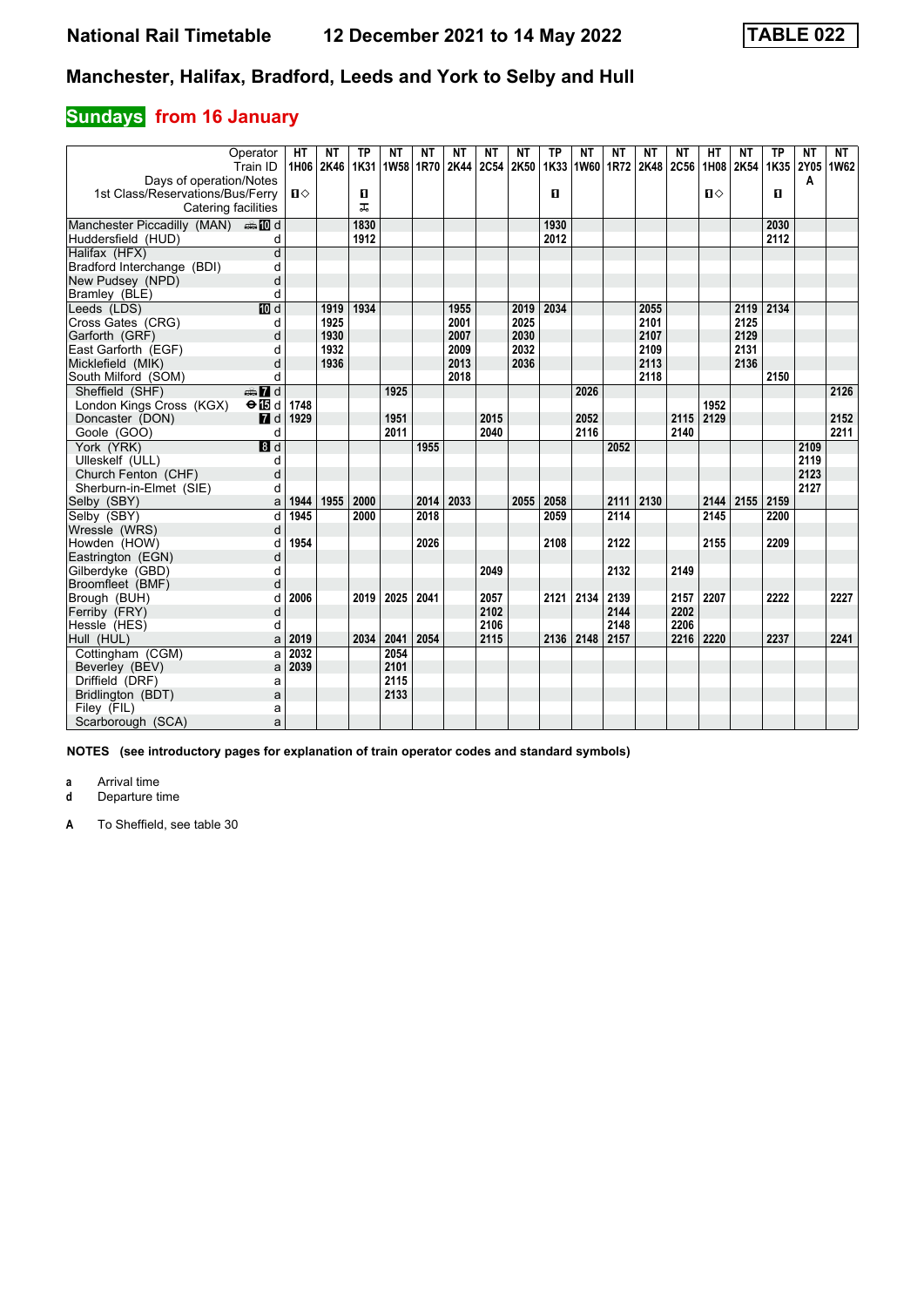#### **Sundays** from 16 January

|                                           | Operator<br>Train ID | NT<br>1R74                   | <b>NT</b><br>2K52 | <b>NT</b><br><b>2C58</b> | <b>TP</b><br>1K37 | <b>NT</b><br>1W64 | <b>NT</b><br>2K56 |
|-------------------------------------------|----------------------|------------------------------|-------------------|--------------------------|-------------------|-------------------|-------------------|
| 1st Class/Reservations/Bus/Ferry          |                      |                              |                   |                          | п                 |                   |                   |
| Manchester Piccadilly (MAN) $\oplus$ 10 d |                      |                              |                   |                          | 2127              |                   |                   |
| Huddersfield (HUD)                        | d                    |                              |                   |                          | 2210              |                   |                   |
| Halifax (HFX)                             | d                    |                              |                   |                          |                   |                   |                   |
| Bradford Interchange (BDI)                | d                    |                              |                   |                          |                   |                   |                   |
| New Pudsey (NPD)                          | d                    |                              |                   |                          |                   |                   |                   |
| Bramley (BLE)                             | d                    |                              |                   |                          |                   |                   |                   |
| Leeds (LDS)                               | 10 d                 |                              | 2155              |                          | 2234              |                   | 2253              |
| Cross Gates (CRG)                         | d                    |                              | 2201              |                          |                   |                   | 2259              |
| Garforth (GRF)                            | d                    |                              | 2207              |                          |                   |                   | 2305              |
| East Garforth (EGF)                       | d                    |                              | 2209              |                          |                   |                   | 2307              |
| Micklefield (MIK)                         | d                    |                              | 2213              |                          |                   |                   | 2311              |
| South Milford (SOM)                       | d                    |                              | 2218              |                          |                   |                   | 2316              |
| Sheffield (SHF)                           | $\oplus$ 7 d         |                              |                   |                          |                   | 2225              |                   |
| London Kings Cross (KGX)                  | $\Theta$ in d        |                              |                   |                          |                   |                   |                   |
| Doncaster (DON)                           | $\blacksquare$ d     |                              |                   | 2215                     |                   | 2252              |                   |
| Goole (GOO)                               | d                    |                              |                   | 2240                     |                   | 2317              |                   |
| York (YRK)                                |                      | $\boxed{8}$ d $\boxed{2151}$ |                   |                          |                   |                   |                   |
| Ulleskelf (ULL)                           | d l                  | 2200                         |                   |                          |                   |                   |                   |
| Church Fenton (CHF)                       |                      | d 2204                       |                   |                          |                   |                   |                   |
| Sherburn-in-Elmet (SIE)                   | d                    | 2207                         |                   |                          |                   |                   |                   |
| Selby (SBY)                               | a                    | 2222                         | 2229              |                          | 2303              |                   | 2328              |
| Selby (SBY)                               | d                    |                              |                   |                          | 2313              |                   |                   |
| Wressle (WRS)                             | d                    |                              |                   |                          |                   |                   |                   |
| Howden (HOW)                              | d                    |                              |                   |                          |                   |                   |                   |
| Eastrington (EGN)                         | d                    |                              |                   |                          |                   |                   |                   |
| Gilberdyke (GBD)                          | d                    |                              |                   | 2249                     |                   | 2329              |                   |
| Broomfleet (BMF)                          | d                    |                              |                   |                          |                   |                   |                   |
| Brough (BUH)                              | d                    |                              |                   | 2257                     | 2332              | 2337              |                   |
| Ferriby (FRY)                             | d                    |                              |                   | 2302                     |                   | 2341              |                   |
| Hessle (HES)                              | d                    |                              |                   | 2306                     |                   | 2346              |                   |
| Hull (HUL)                                | a                    |                              |                   | 2315                     | 2347              | 2355              |                   |
| Cottingham (CGM)                          | a                    |                              |                   |                          |                   |                   |                   |
| Beverley (BEV)                            | a                    |                              |                   |                          |                   |                   |                   |
| Driffield (DRF)                           | а                    |                              |                   |                          |                   |                   |                   |
| Bridlington (BDT)                         | a                    |                              |                   |                          |                   |                   |                   |
| Filey (FIL)                               | a                    |                              |                   |                          |                   |                   |                   |
| Scarborough (SCA)                         | a                    |                              |                   |                          |                   |                   |                   |

**NOTES (see introductory pages for explanation of train operator codes and standard symbols)**

**a** Arrival time<br>**d** Departure time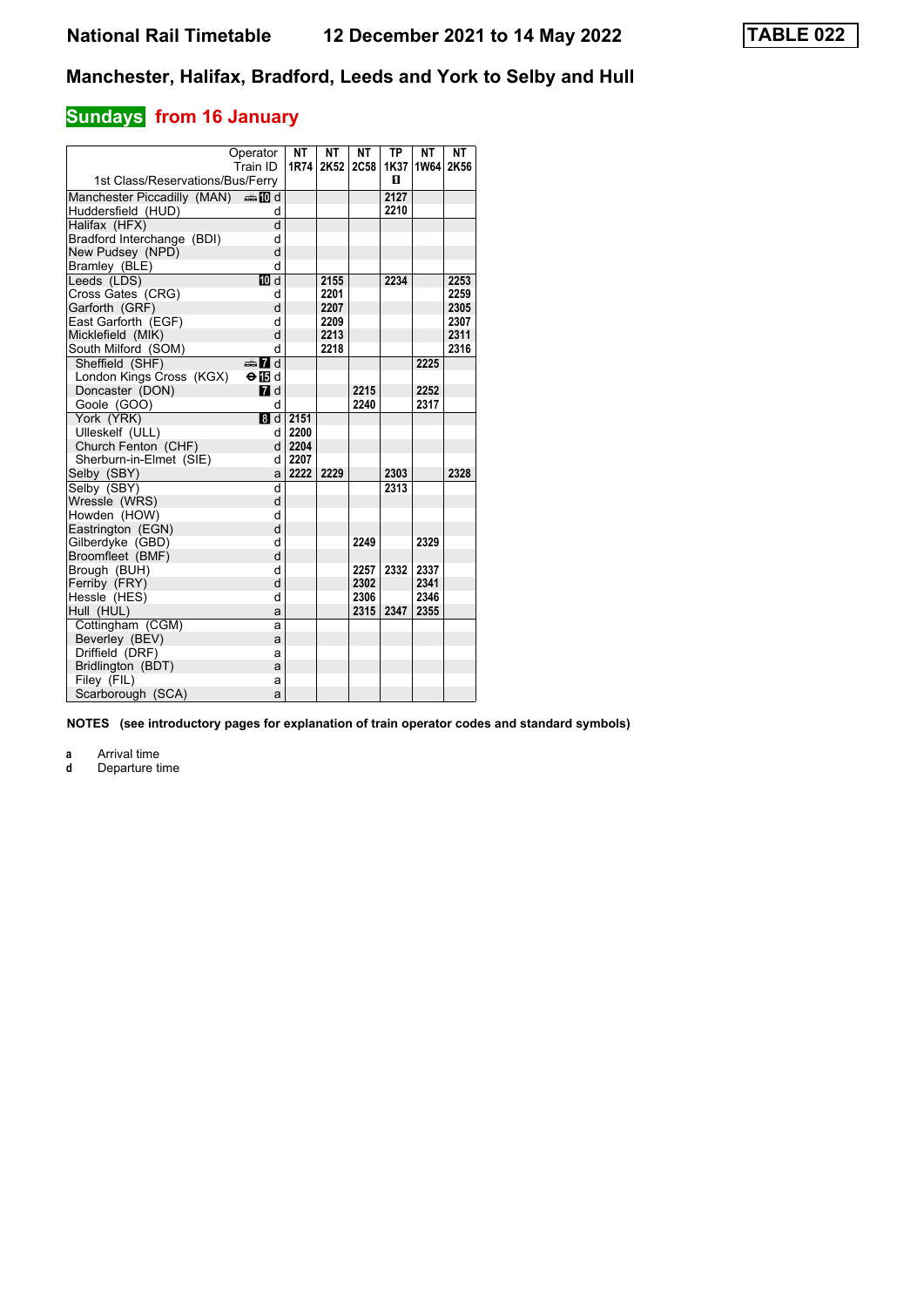# **Mondays to Fridays**

| Operator<br>Train ID                      | NΤ<br>1J39 | NΤ<br>2C52 | NΤ<br>2K03 | NΤ<br>2R34 | <b>TP</b><br>1K06 | NΤ<br>2K05 | NΤ<br>2R98 | HТ<br>1A91 | <b>NT</b><br><b>1J40</b> | NΤ<br>2K97 | GR<br>1A12  | TP<br>1K08 | ΝT<br>2K07 | NΤ<br><b>1J41</b> | NΤ<br>2R50 | NΤ<br><b>2Y70</b> | <b>NT</b><br>2K99 | NT<br>2R00 |
|-------------------------------------------|------------|------------|------------|------------|-------------------|------------|------------|------------|--------------------------|------------|-------------|------------|------------|-------------------|------------|-------------------|-------------------|------------|
| Days of operation/Notes                   |            |            |            |            |                   |            |            |            |                          |            |             |            |            |                   |            | Е                 |                   |            |
| 1st Class/Reservations/Bus/Ferry          |            |            |            |            | $\blacksquare$    |            |            | ப⇔         |                          |            | $n_{\rm R}$ | O          |            |                   |            |                   |                   |            |
| Catering facilities                       |            |            |            |            |                   |            |            |            |                          |            | X           | ᠼ          |            |                   |            |                   |                   |            |
| Scarborough (SCA)                         | d          |            |            |            |                   |            |            |            |                          |            |             |            |            |                   |            |                   |                   |            |
| Filey (FIL)                               | d          |            |            |            |                   |            |            |            |                          |            |             |            |            |                   |            |                   |                   |            |
| Bridlington (BDT)                         | d          |            |            |            |                   |            |            |            |                          |            |             |            |            |                   |            |                   |                   |            |
| Driffield (DRF)                           | d          |            |            |            |                   |            |            |            |                          |            |             |            |            |                   |            |                   |                   |            |
| Beverley (BEV)                            | d          |            |            |            |                   |            |            | 0604       |                          |            |             |            |            | 0703              |            |                   |                   |            |
| Cottingham (CGM)                          | d          |            |            |            |                   |            |            | 0610       |                          |            |             |            |            | 0709              |            |                   |                   |            |
| Hull (HUL)                                | 0519<br>d  | 0530       |            | 0545       | 0604              | 0610       | 0619       | 0625       | 0631                     |            | 0658        | 0705       | 0717       | 0721              |            |                   |                   | 0750       |
| Hessle (HES)                              | d          | 0537       |            |            |                   |            |            |            |                          |            |             |            |            |                   |            |                   |                   |            |
| Ferriby (FRY)                             | d          | 0542       |            |            |                   |            |            |            |                          |            |             |            |            |                   |            |                   |                   |            |
| Brough (BUH)                              | 0531<br>d  | 0547       |            | 0557       | 0616              | 0622       | 0630       | 0637       | 0643                     |            | 0711        | 0717       | 0729       | 0733              |            |                   |                   | 0802       |
| Broomfleet (BMF)                          | d          |            |            |            |                   |            |            |            |                          |            |             |            |            |                   |            |                   |                   |            |
| Gilberdyke (GBD)                          | 0539<br>d  |            |            | 0605       |                   |            | 0638       |            |                          |            |             |            |            | 0741              |            |                   |                   | 0809       |
| Eastrington (EGN)                         | d          |            |            | 0609       |                   |            |            |            |                          |            |             |            |            |                   |            |                   |                   | 0813       |
| Howden (HOW)                              | d          |            |            | 0614       |                   |            | 0645       | 0650       |                          |            |             | 0729       |            |                   |            |                   |                   | 0818       |
| Wressle (WRS)                             | d          |            |            | 0618       |                   |            |            |            |                          |            |             |            |            |                   |            |                   |                   |            |
| Selby (SBY)                               | a          |            |            | 0627       | 0636              | 0643       | 0656       | 0700       |                          |            | 0732        | 0739       | 0749       |                   |            |                   |                   | 0829       |
| Selby (SBY)                               | d          |            | 0546       | 0627       | 0637              | 0645       | 0657       | 0701       |                          | 0727       | 0734        | 0740       | 0750       |                   | 0756       |                   | 0827              | 0830       |
| Sherburn-in-Elmet (SIE)                   | d          |            |            | 0641       |                   |            | 0710       |            |                          |            |             |            |            |                   | 0809       | 0827              |                   | 0843       |
| Church Fenton (CHF)                       | d          |            |            | 0645       |                   |            | 0715       |            |                          |            |             |            |            |                   | 0814       | 0831              |                   | 0847       |
| Ulleskelf (ULL)                           | d          |            |            |            |                   |            | 0719       |            |                          |            |             |            |            |                   | 0818       | 0836              |                   |            |
| York (YRK)<br>8a                          |            |            |            | 0659       |                   |            | 0732       |            |                          |            |             |            |            |                   | 0829       | 0849              |                   | 0859       |
| Goole (GOO)                               | 0550<br>a  | 0601       |            |            |                   |            |            |            | 0658                     |            |             |            |            | 0748              |            |                   |                   |            |
| Doncaster (DON)<br>$\mathbf{z}$ a         | 0612       | 0629       |            |            |                   |            |            | 0717       | 0719                     |            | 0753        |            |            | 0818              |            |                   |                   |            |
| London Kings Cross (KGX)<br>$\Theta$ is a |            |            |            |            |                   |            |            | 0914       |                          |            | 0954        |            |            |                   |            |                   |                   |            |
| Sheffield (SHF)<br><del>⊯</del> 7a        | 0642       |            |            |            |                   |            |            |            | 0746                     |            |             |            |            | 0848              |            |                   |                   |            |
| South Milford (SOM)                       | d          |            | 0557       |            |                   | 0658       |            |            |                          | 0738       |             |            | 0802       |                   |            |                   | 0838              |            |
| Micklefield (MIK)                         | d          |            | 0603       |            |                   | 0704       |            |            |                          | 0744       |             |            | 0809       |                   |            |                   | 0845              |            |
| East Garforth (EGF)                       | d          |            | 0608       |            |                   | 0709       |            |            |                          | 0748       |             |            |            |                   |            |                   | 0849              |            |
| Garforth (GRF)                            | d          |            | 0610       |            | 0652              | 0711       |            |            |                          |            |             | 0755       | 0814       |                   |            |                   |                   |            |
| Cross Gates (CRG)                         | d          |            | 0615       |            | 0657              | 0716       |            |            |                          | 0753       |             |            |            |                   |            |                   | 0854              |            |
| <b>M</b> a<br>Leeds (LDS)                 |            |            | 0624       |            | 0704              | 0724       |            |            |                          | 0802       |             | 0804       | 0825       |                   |            |                   | 0901              |            |
| Bramley (BLE)                             | a          |            | 0635       |            |                   | 0735       |            |            |                          |            |             |            | 0835       |                   |            |                   |                   |            |
| New Pudsey (NPD)                          | a          |            | 0639       |            |                   | 0739       |            |            |                          |            |             |            | 0839       |                   |            |                   |                   |            |
| Bradford Interchange (BDI)                | a          |            | 0648       |            |                   | 0748       |            |            |                          |            |             |            | 0848       |                   |            |                   |                   |            |
| Halifax (HFX)                             | a          |            | 0703       |            |                   | 0804       |            |            |                          |            |             |            | 0903       |                   |            |                   |                   |            |
| Huddersfield (HUD)                        | a          |            |            |            | 0724              |            |            |            |                          |            |             | 0824       |            |                   |            |                   |                   |            |
| Manchester Piccadilly (MAN)<br>⊯⇒ 100 a   |            |            |            |            | 0814              |            |            |            |                          |            |             | 0914       |            |                   |            |                   |                   |            |

**NOTES (see introductory pages for explanation of train operator codes and standard symbols)**

**a** Arrival time<br>**d** Departure ti

**d** Departure time

**E** From Sheffield, see table 30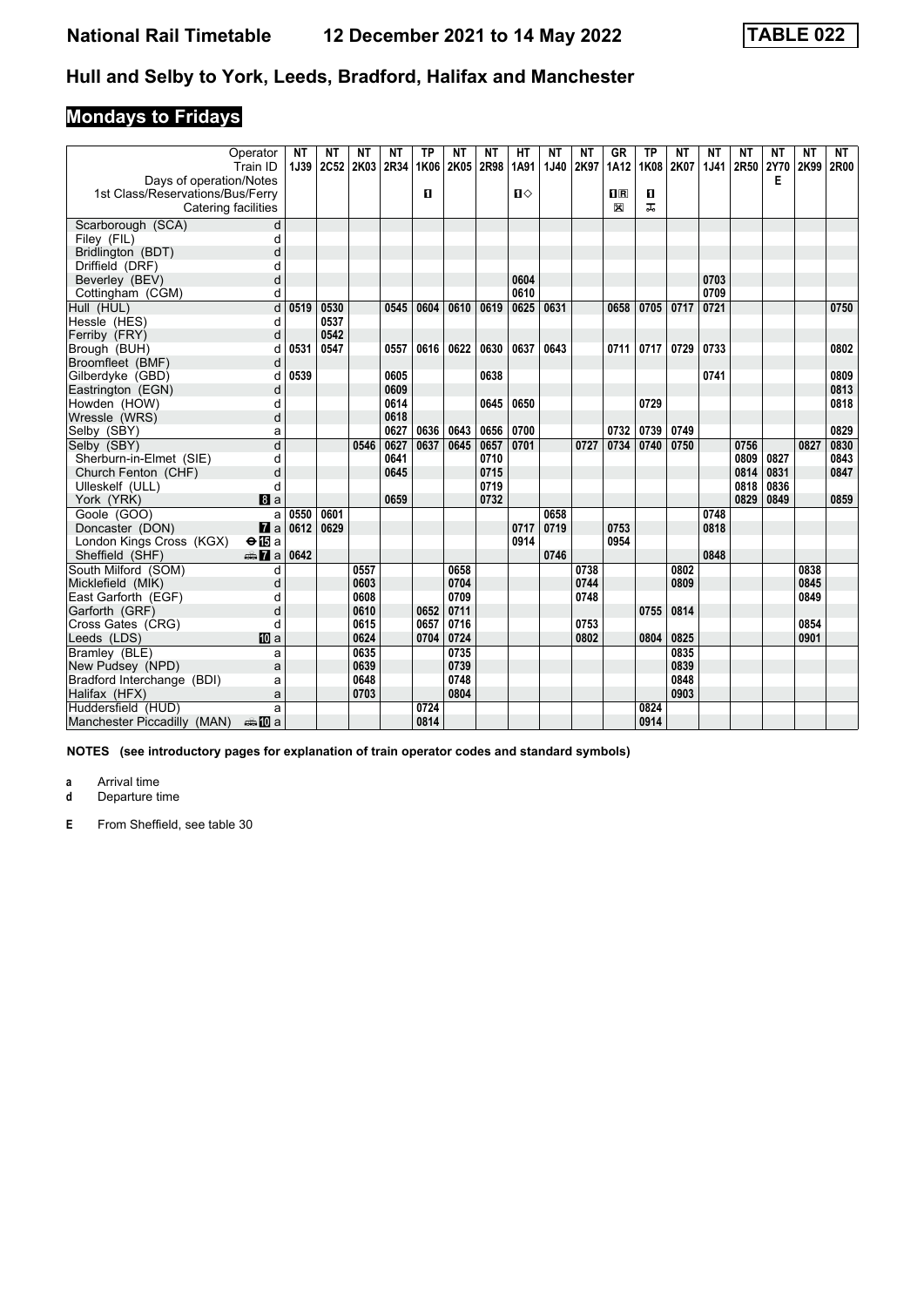# **Mondays to Fridays**

|                                  | Operator<br>Train ID  | NΤ   | ТP<br>2C81 1K10 | NΤ<br>2K09 | HТ<br>1A92   | NΤ<br><b>1J42</b> | NΤ<br>2R02 2C54 | NΤ   | ТP   | NΤ<br>1K12 2K11 | NΤ<br>1J43 | NΤ<br>2R04 | ТP<br><b>1K14</b> | ΝT<br>2K13 | NΤ<br>1J44 | <b>HT</b><br>1A93 | NΤ<br>2R06 2C58 1K16 | ΝT   | TP.  |
|----------------------------------|-----------------------|------|-----------------|------------|--------------|-------------------|-----------------|------|------|-----------------|------------|------------|-------------------|------------|------------|-------------------|----------------------|------|------|
| 1st Class/Reservations/Bus/Ferry |                       |      | п               |            | $\mathbf{n}$ |                   |                 |      | п    |                 |            |            | п                 |            |            | $\Pi$             |                      |      | П.   |
| Scarborough (SCA)                | d                     |      |                 |            |              | 0653              |                 |      |      |                 |            | 0815       |                   |            | 0900       |                   |                      |      |      |
| Filey (FIL)                      | d                     |      |                 |            |              | 0708              |                 |      |      |                 |            | 0830       |                   |            | 0915       |                   |                      |      |      |
| Bridlington (BDT)                | d                     |      |                 |            |              | 0734              | 0759            |      |      |                 | 0839       | 0853       |                   |            | 0939       |                   |                      |      |      |
| Driffield (DRF)                  | d                     |      |                 |            |              | 0750              | 0814            |      |      |                 | 0852       | 0908       |                   |            | 0952       |                   |                      |      |      |
| Beverley (BEV)                   | d                     |      |                 |            | 0753         | 0805              | 0831            |      |      |                 | 0905       | 0923       |                   |            | 1006       |                   |                      |      |      |
| Cottingham (CGM)                 | d                     |      |                 |            | 0759         | 0811              | 0837            |      |      |                 | 0911       | 0929       |                   |            | 1012       |                   |                      |      |      |
| Hull (HUL)                       | d                     | 0753 | 0807            | 0815       | 0824         | 0828              | 0850            | 0853 | 0908 | 0915            | 0925       | 0949       | 1008              | 1015       | 1025       | 1033              | 1050                 | 1053 | 1106 |
| Hessle (HES)                     | d                     | 0800 |                 |            |              |                   |                 | 0900 |      |                 |            |            |                   |            |            |                   |                      | 1100 |      |
| Ferriby (FRY)                    | d                     | 0805 |                 |            |              |                   |                 | 0905 |      |                 |            |            |                   |            |            |                   |                      | 1105 |      |
| Brough (BUH)                     | d                     | 0810 | 0819            | 0827       | 0836         | 0841              | 0902            | 0910 | 0920 | 0927            | 0937       | 1001       | 1020              | 1027       | 1037       | 1045              | 1102                 | 1110 | 1118 |
| Broomfleet (BMF)                 | d                     | 0815 |                 |            |              |                   |                 |      |      |                 |            |            |                   |            |            |                   |                      |      |      |
| Gilberdyke (GBD)                 | d                     | 0820 |                 |            |              |                   | 0909            | 0918 |      |                 |            | 1009       |                   |            |            |                   | 1109                 | 1117 |      |
| Eastrington (EGN)                | d                     |      |                 |            |              |                   |                 |      |      |                 |            |            |                   |            |            |                   | 1113                 |      |      |
| Howden (HOW)                     | d                     |      |                 |            | 0848         |                   | 0916            |      |      |                 |            | 1016       |                   |            |            | 1057              | 1118                 |      |      |
| Wressle (WRS)                    | d                     |      |                 |            |              |                   | 0921            |      |      |                 |            |            |                   |            |            |                   |                      |      |      |
| Selby (SBY)                      | a                     |      | 0838            | 0847       | 0858         |                   | 0929            |      | 0939 | 0947            |            | 1026       | 1039              | 1047       |            | 1107              | 1129                 |      | 1137 |
| Selby (SBY)                      | d                     |      | 0840            | 0848       | 0901         |                   | 0930            |      | 0940 | 0948            |            | 1027       | 1040              | 1048       |            | 1108              | $\frac{1129}{2}$     |      | 1138 |
| Sherburn-in-Elmet (SIE)          | q                     |      |                 |            |              |                   | 0943            |      |      |                 |            | 1040       |                   |            |            |                   | 1141                 |      |      |
| Church Fenton (CHF)              | d                     |      |                 |            |              |                   | 0948            |      |      |                 |            | 1045       |                   |            |            |                   | 1145                 |      |      |
| Ulleskelf (ULL)                  | d                     |      |                 |            |              |                   |                 |      |      |                 |            | 1049       |                   |            |            |                   |                      |      |      |
| York (YRK)                       | a                     |      |                 |            |              |                   | 1002            |      |      |                 |            | 1101       |                   |            |            |                   | 1202                 |      |      |
| Goole (GOO)                      | a                     | 0828 |                 |            |              | 0856              |                 | 0928 |      |                 | 0954       |            |                   |            | 1054       |                   |                      | 1128 |      |
| Doncaster (DON)                  | $\mathbf{z}$          | 0857 |                 |            | 0917         | 0919              |                 | 1000 |      |                 | 1019       |            |                   |            | 1119       | 1122              |                      | 1157 |      |
| London Kings Cross (KGX)         | $\Theta$ is a         |      |                 |            | 1108         |                   |                 |      |      |                 |            |            |                   |            |            | 1307              |                      |      |      |
| Sheffield (SHF)                  | $\oplus \mathbf{Z}$ a |      |                 |            |              | 0949              |                 |      |      |                 | 1048       |            |                   |            | 1148       |                   |                      |      |      |
| South Milford (SOM)              | d                     |      |                 | 0859       |              |                   |                 |      |      | 0959            |            |            |                   | 1059       |            |                   |                      |      |      |
| Micklefield (MIK)                | d                     |      |                 | 0906       |              |                   |                 |      |      | 1005            |            |            |                   | 1105       |            |                   |                      |      |      |
| East Garforth (EGF)              | d                     |      |                 | 0910       |              |                   |                 |      |      | 1009            |            |            |                   | 1109       |            |                   |                      |      |      |
| Garforth (GRF)                   | d                     |      | 0855            | 0913       |              |                   |                 |      |      | 1012            |            |            |                   | 1112       |            |                   |                      |      |      |
| Cross Gates (CRG)                | d                     |      |                 | 0917       |              |                   |                 |      |      | 1016            |            |            |                   | 1116       |            |                   |                      |      |      |
| Leeds (LDS)                      | <b>M</b> a            |      | 0904            | 0924       |              |                   |                 |      | 1003 | 1024            |            |            | 1103              | 1124       |            |                   |                      |      | 1204 |
| Bramley (BLE)                    | a                     |      |                 | 0935       |              |                   |                 |      |      | 1035            |            |            |                   | 1135       |            |                   |                      |      |      |
| New Pudsey (NPD)                 | a                     |      |                 | 0939       |              |                   |                 |      |      | 1039            |            |            |                   | 1139       |            |                   |                      |      |      |
| Bradford Interchange (BDI)       | a                     |      |                 | 0948       |              |                   |                 |      |      | 1048            |            |            |                   | 1148       |            |                   |                      |      |      |
| Halifax (HFX)                    | a                     |      |                 | 1003       |              |                   |                 |      |      | 1103            |            |            |                   | 1203       |            |                   |                      |      |      |
| Huddersfield (HUD)               | a                     |      | 0924            |            |              |                   |                 |      | 1024 |                 |            |            | 1124              |            |            |                   |                      |      | 1224 |
| Manchester Piccadilly (MAN)      | ⊯MDa                  |      | 1007            |            |              |                   |                 |      | 1104 |                 |            |            | 1204              |            |            |                   |                      |      | 1304 |

**NOTES (see introductory pages for explanation of train operator codes and standard symbols)**

**a** Arrival time<br>**d** Departure time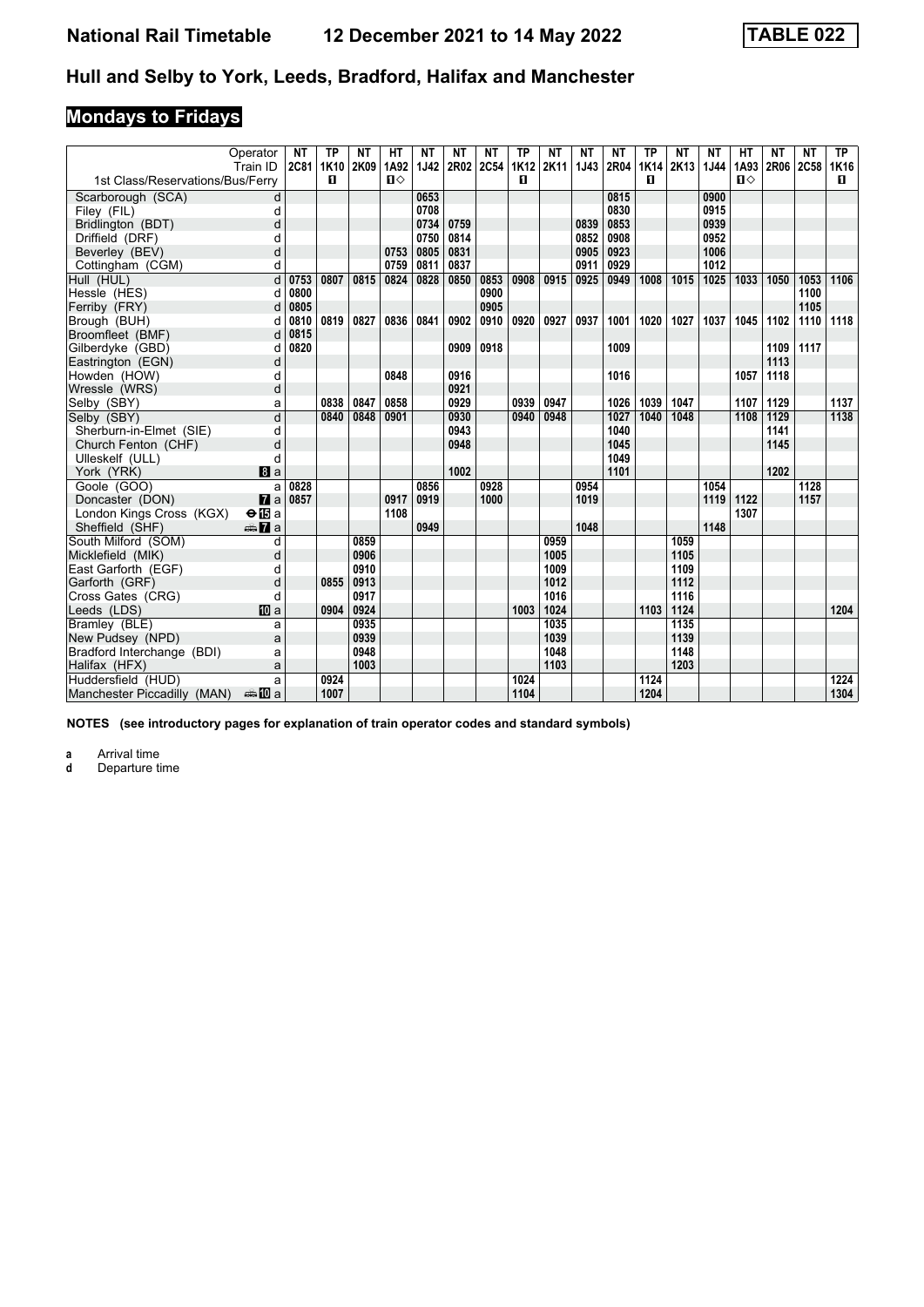# **Mondays to Fridays**

|                                  | Operator<br>Train ID  | <b>NT</b><br>2K15 | NΤ<br>1J45 | <b>NT</b><br>2R90 | NΤ<br><b>2C60</b> | <b>TP</b><br><b>1K18</b> | NΤ<br>2K17 | <b>NT</b><br>1J46 | HT<br>1A94   | <b>NT</b><br>2Y74 | NΤ<br>2R10 | <b>TP</b><br>1K20 | <b>NT</b><br>2K19 | <b>NT</b><br><b>1J47</b> | <b>NT</b><br>2R98 2C64 | <b>NT</b> | <b>TP</b><br>1K22 | <b>NT</b><br>2K21 | <b>NT</b><br>1J48 |
|----------------------------------|-----------------------|-------------------|------------|-------------------|-------------------|--------------------------|------------|-------------------|--------------|-------------------|------------|-------------------|-------------------|--------------------------|------------------------|-----------|-------------------|-------------------|-------------------|
| Days of operation/Notes          |                       |                   |            |                   |                   |                          |            |                   |              | Е                 |            |                   |                   |                          |                        |           |                   |                   |                   |
| 1st Class/Reservations/Bus/Ferry |                       |                   |            |                   |                   | $\mathbf{u}$             |            |                   | $\mathbf{u}$ |                   |            | п                 |                   |                          |                        |           | п                 |                   |                   |
|                                  | d                     |                   | 1000       |                   |                   |                          |            | 1100              |              |                   |            |                   |                   | 1200                     |                        |           |                   |                   | 1300              |
| Scarborough (SCA)<br>Filey (FIL) | d                     |                   | 1015       |                   |                   |                          |            | 1115              |              |                   |            |                   |                   | 1215                     |                        |           |                   |                   | 1315              |
| Bridlington (BDT)                | d                     |                   | 1039       |                   |                   |                          |            | 1139              |              |                   |            |                   |                   | 1239                     |                        |           |                   |                   | 1340              |
| Driffield (DRF)                  | d                     |                   | 1054       |                   |                   |                          |            | 1152              |              |                   |            |                   |                   | 1254                     |                        |           |                   |                   | 1353              |
| Beverley (BEV)                   | d                     |                   | 1106       |                   |                   |                          |            | 1206              |              |                   |            |                   |                   | 1306                     |                        |           |                   |                   | 1408              |
| Cottingham (CGM)                 | d                     |                   | 1112       |                   |                   |                          |            | 1212              |              |                   |            |                   |                   | 1312                     |                        |           |                   |                   | 1414              |
| Hull (HUL)                       | d                     | 1115              | 1125       | 1150              | 1153              | 1206                     | 1215       | 1225              | 1233         |                   | 1250       | 1308              | 1315              | 1325                     | 1346                   | 1353      | 1407              | 1415              | 1426              |
| Hessle (HES)                     | d                     |                   |            |                   | 1200              |                          |            |                   |              |                   |            |                   |                   |                          |                        | 1400      |                   |                   |                   |
| Ferriby (FRY)                    | d                     |                   |            |                   | 1205              |                          |            |                   |              |                   |            |                   |                   |                          |                        | 1405      |                   |                   |                   |
| Brough (BUH)                     | d                     | 1127              | 1137       | 1202              | 1210              | 1220                     | 1227       | 1238              | 1245         |                   | 1302       | 1320              | 1327              | 1337                     | 1358                   | 1410      | 1420              | 1427              | 1438              |
| Broomfleet (BMF)                 | d                     |                   |            |                   | 1215              |                          |            |                   |              |                   |            |                   |                   |                          |                        | 1415      |                   |                   |                   |
| Gilberdyke (GBD)                 | d                     |                   |            | 1209              | 1220              |                          |            |                   |              |                   | 1309       |                   |                   |                          | 1405                   | 1420      |                   |                   |                   |
| Eastrington (EGN)                | d                     |                   |            |                   |                   |                          |            |                   |              |                   |            |                   |                   |                          |                        |           |                   |                   |                   |
| Howden (HOW)                     | d                     |                   |            | 1216              |                   |                          |            |                   | 1257         |                   | 1316       |                   |                   |                          | 1412                   |           |                   |                   |                   |
| Wressle (WRS)                    | d                     |                   |            |                   |                   |                          |            |                   |              |                   | 1321       |                   |                   |                          |                        |           |                   |                   |                   |
| Selby (SBY)                      | a                     | 1147              |            | 1227              |                   | 1240                     | 1247       |                   | 1307         |                   | 1329       | 1339              | 1347              |                          | 1423                   |           | 1439              | 1448              |                   |
| Selby (SBY)                      | d                     | 1148              |            | 1227              |                   | 1241                     | 1248       |                   | 1308         |                   | 1330       | 1340              | 1348              |                          | 1423                   |           | 1440              | 1449              |                   |
| Sherburn-in-Elmet (SIE)          | d                     |                   |            |                   |                   |                          |            |                   |              | 1242              | 1341       |                   |                   |                          |                        |           |                   |                   |                   |
| Church Fenton (CHF)              | d                     |                   |            |                   |                   |                          |            |                   |              | 1248              | 1346       |                   |                   |                          |                        |           |                   |                   |                   |
| Ulleskelf (ULL)                  | d                     |                   |            |                   |                   |                          |            |                   |              | 1252              |            |                   |                   |                          |                        |           |                   |                   |                   |
| York (YRK)                       | a                     |                   |            | 1248              |                   |                          |            |                   |              | 1303              | 1400       |                   |                   |                          | 1444                   |           |                   |                   |                   |
| Goole (GOO)                      | a                     |                   | 1154       |                   | 1228              |                          |            | 1254              |              |                   |            |                   |                   | 1354                     |                        | 1428      |                   |                   | 1454              |
| Doncaster (DON)                  | $\mathbf{z}$ a        |                   | 1219       |                   | 1257              |                          |            | 1319              | 1323         |                   |            |                   |                   | 1419                     |                        | 1457      |                   |                   | 1519              |
| London Kings Cross (KGX)         | $\Theta$ is a         |                   |            |                   |                   |                          |            |                   | 1508         |                   |            |                   |                   |                          |                        |           |                   |                   |                   |
| Sheffield (SHF)                  | <b><del>€</del></b> a |                   | 1249       |                   |                   |                          |            | 1348              |              |                   |            |                   |                   | 1448                     |                        |           |                   |                   | 1548              |
| South Milford (SOM)              | d                     | 1159              |            |                   |                   |                          | 1259       |                   |              |                   |            |                   | 1359              |                          |                        |           |                   | 1500              |                   |
| Micklefield (MIK)                | d                     | 1205              |            |                   |                   |                          | 1305       |                   |              |                   |            |                   | 1405              |                          |                        |           |                   | 1505              |                   |
| East Garforth (EGF)              | d                     | 1209              |            |                   |                   |                          | 1309       |                   |              |                   |            |                   | 1409              |                          |                        |           |                   | 1509              |                   |
| Garforth (GRF)                   | d                     | 1212              |            |                   |                   |                          | 1312       |                   |              |                   |            |                   | 1412              |                          |                        |           |                   | 1512              |                   |
| Cross Gates (CRG)                | d                     | 1216              |            |                   |                   |                          | 1316       |                   |              |                   |            |                   | 1416              |                          |                        |           |                   | 1516              |                   |
| Leeds (LDS)                      | <b>ID</b> a           | 1224              |            |                   |                   | 1305                     | 1324       |                   |              |                   |            | 1403              | 1424              |                          |                        |           | 1503              | 1524              |                   |
| Bramley (BLE)                    | a                     | 1235              |            |                   |                   |                          | 1335       |                   |              |                   |            |                   | 1435              |                          |                        |           |                   | 1535              |                   |
| New Pudsey (NPD)                 | a                     | 1239              |            |                   |                   |                          | 1339       |                   |              |                   |            |                   | 1439              |                          |                        |           |                   | 1539              |                   |
| Bradford Interchange (BDI)       | a                     | 1248              |            |                   |                   |                          | 1348       |                   |              |                   |            |                   | 1448              |                          |                        |           |                   | 1548              |                   |
| Halifax (HFX)                    | a                     | 1303              |            |                   |                   |                          | 1404       |                   |              |                   |            |                   | 1506              |                          |                        |           |                   | 1605              |                   |
| Huddersfield (HUD)               | a                     |                   |            |                   |                   | 1324                     |            |                   |              |                   |            | 1424              |                   |                          |                        |           | 1524              |                   |                   |
| Manchester Piccadilly (MAN)      | anna mainm            |                   |            |                   |                   | 1404                     |            |                   |              |                   |            | 1504              |                   |                          |                        |           | 1614              |                   |                   |

**NOTES (see introductory pages for explanation of train operator codes and standard symbols)**

**a** Arrival time

**d** Departure time

**E** From Sheffield, see table 30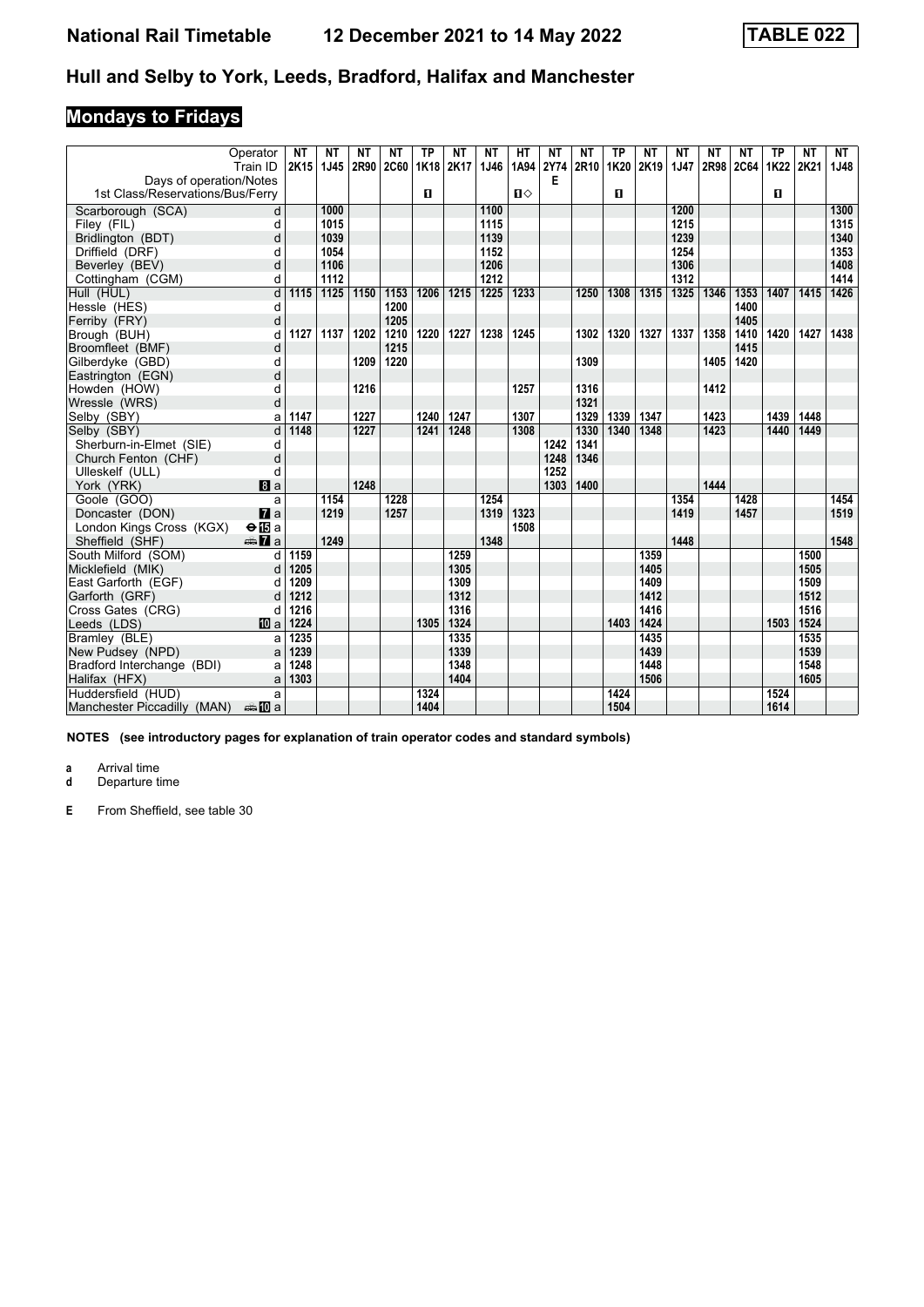# **Mondays to Fridays**

|                                  | Operator               | <b>NT</b> | NΤ   | <b>NT</b>                | <b>TP</b> | <b>HT</b>    | ΝT        | <b>NT</b> | <b>NT</b>   | <b>TP</b>      | <b>NT</b> | <b>NT</b>   | <b>NT</b> | <b>NT</b> | <b>NT</b> | <b>TP</b> | HT           | <b>NT</b> | <b>NT</b>   |
|----------------------------------|------------------------|-----------|------|--------------------------|-----------|--------------|-----------|-----------|-------------|----------------|-----------|-------------|-----------|-----------|-----------|-----------|--------------|-----------|-------------|
|                                  | Train ID               |           |      | 2C66 2R14 2C66 1K24      |           |              | 1A95 2K23 | 1J49      | <b>2R92</b> |                | 1K26 2K25 | <b>1J50</b> | 2Y76      | 2R18 2C70 |           | 1K28      | 1A96 2K27    |           | <b>1J51</b> |
| Days of operation/Notes          |                        |           |      |                          |           |              |           |           |             |                |           |             | Е         |           |           |           |              |           |             |
| 1st Class/Reservations/Bus/Ferry |                        |           |      |                          | п         | $\mathbf{u}$ |           |           |             | $\blacksquare$ |           |             |           |           |           | п         | $\mathbf{u}$ |           |             |
| Scarborough (SCA)                | d                      |           |      |                          |           |              |           | 1400      |             |                |           | 1500        |           |           |           |           |              |           | 1600        |
| Filey (FIL)                      | d                      |           |      |                          |           |              |           | 1415      |             |                |           | 1515        |           |           |           |           |              |           | 1615        |
| Bridlington (BDT)                | d                      |           |      |                          |           |              |           | 1439      |             |                |           | 1539        |           |           |           |           |              |           | 1639        |
| Driffield (DRF)                  | d                      |           |      |                          |           |              |           | 1454      |             |                |           | 1552        |           |           |           |           |              |           | 1654        |
| Beverley (BEV)                   | d                      |           |      |                          |           |              |           | 1506      |             |                |           | 1606        |           |           |           |           |              |           | 1706        |
| Cottingham (CGM)                 | d                      |           |      |                          |           |              |           | 1512      |             |                |           | 1612        |           |           |           |           |              |           | 1712        |
| Hull (HUL)                       | d                      | 1442      | 1450 |                          | 1503      | 1508         | 1516      | 1525      | 1550        | 1608           | 1615      | 1625        |           | 1650      | 1653      | 1703      | 1708         | 1715      | 1725        |
| Hessle (HES)                     | d                      | 1450      |      | $\overline{\phantom{0}}$ |           |              |           |           |             |                |           |             |           |           | 1700      |           |              |           |             |
| Ferriby (FRY)                    | d                      | 1502c     |      | 1502c                    |           |              |           |           |             |                |           |             |           |           | 1705      |           |              |           |             |
| Brough (BUH)                     | d                      | ↳         | 1502 | 1508                     | 1515      | 1520         | 1528      | 1537      | 1602        | 1620           | 1627      | 1637        |           | 1702      | 1710      | 1715      | 1721         | 1727      | 1737        |
| Broomfleet (BMF)                 | d                      |           |      |                          |           |              |           |           |             |                |           |             |           |           |           |           |              |           |             |
| Gilberdyke (GBD)                 | d                      |           | 1509 | 1516                     |           |              |           |           | 1609        |                |           |             |           | 1710      | 1718      |           |              |           |             |
| Eastrington (EGN)                | d                      |           |      |                          |           |              |           |           |             |                |           |             |           | 1714      |           |           |              |           |             |
| Howden (HOW)                     | d                      |           | 1516 |                          |           | 1532         |           |           | 1616        |                |           |             |           | 1719      |           |           | 1733         |           |             |
| Wressle (WRS)                    | d                      |           |      |                          |           |              |           |           |             |                |           |             |           |           |           |           |              |           |             |
| Selby (SBY)                      | a                      |           | 1527 |                          | 1534      | 1542         | 1548      |           | 1627        | 1639           | 1647      |             |           | 1729      |           | 1737      | 1744         | 1748      |             |
| Selby (SBY)                      | d                      |           | 1527 |                          | 1536      | 1543         | 1549      |           | 1627        | 1640           | 1648      |             |           | 1730      |           | 1737      | 1745         | 1749      |             |
| Sherburn-in-Elmet (SIE)          | d                      |           | 1541 |                          |           |              |           |           |             |                |           |             | 1640      | 1743      |           |           |              |           |             |
| Church Fenton (CHF)              | d                      |           | 1545 |                          |           |              |           |           |             |                |           |             | 1644      | 1748      |           |           |              |           |             |
| Ulleskelf (ULL)                  | d                      |           | 1549 |                          |           |              |           |           |             |                |           |             | 1648      |           |           |           |              |           |             |
| York (YRK)                       | a                      |           | 1602 |                          |           |              |           |           | 1650        |                |           |             | 1704      | 1801      |           |           |              |           |             |
| Goole (GOO)                      | a                      |           |      | 1527                     |           |              |           | 1554      |             |                |           | 1654        |           |           | 1728      |           |              |           | 1754        |
| Doncaster (DON)                  | $\mathbf{z}$ a         |           |      | 1557                     |           | 1603         |           | 1619      |             |                |           | 1718        |           |           | 1757      |           | 1802         |           | 1819        |
| London Kings Cross (KGX)         | $\Theta$ is a          |           |      |                          |           | 1746         |           |           |             |                |           |             |           |           |           |           | 1946         |           |             |
| Sheffield (SHF)                  | <b><del>€</del></b> a  |           |      |                          |           |              |           | 1649      |             |                |           | 1748        |           |           |           |           |              |           | 1848        |
| South Milford (SOM)              | d                      |           |      |                          |           |              | 1559      |           |             |                | 1659      |             |           |           |           |           |              | 1759      |             |
| Micklefield (MIK)                | d                      |           |      |                          |           |              | 1605      |           |             |                | 1705      |             |           |           |           |           |              | 1805      |             |
| East Garforth (EGF)              | d                      |           |      |                          |           |              | 1609      |           |             |                | 1709      |             |           |           |           |           |              | 1809      |             |
| Garforth (GRF)                   | d                      |           |      |                          |           |              | 1611      |           |             |                | 1712      |             |           |           |           |           |              | 1812      |             |
| Cross Gates (CRG)                | d                      |           |      |                          |           |              | 1616      |           |             |                | 1716      |             |           |           |           |           |              | 1816      |             |
| Leeds (LDS)                      | <b>四</b> a             |           |      |                          | 1603      |              | 1624      |           |             | 1703           | 1724      |             |           |           |           | 1803      |              | 1824      |             |
| Bramley (BLE)                    | a                      |           |      |                          |           |              | 1635      |           |             |                | 1736      |             |           |           |           |           |              | 1835      |             |
| New Pudsey (NPD)                 | a                      |           |      |                          |           |              | 1639      |           |             |                | 1741      |             |           |           |           |           |              | 1839      |             |
| Bradford Interchange (BDI)       | a                      |           |      |                          |           |              | 1648      |           |             |                | 1750      |             |           |           |           |           |              | 1848      |             |
| Halifax (HFX)                    | a                      |           |      |                          |           |              | 1703      |           |             |                | 1805      |             |           |           |           |           |              | 1903      |             |
| Huddersfield (HUD)               | a                      |           |      |                          | 1624      |              |           |           |             | 1724           |           |             |           |           |           | 1824      |              |           |             |
| Manchester Piccadilly (MAN)      | dana <mark>an</mark> ⊡ |           |      |                          | 1714      |              |           |           |             | 1811           |           |             |           |           |           | 1914      |              |           |             |

**NOTES (see introductory pages for explanation of train operator codes and standard symbols)**

**a** Arrival time

**d** Departure time<br>**c** Arrives 8 minute

Arrives 8 minutes earlier

**E** From Sheffield, see table 30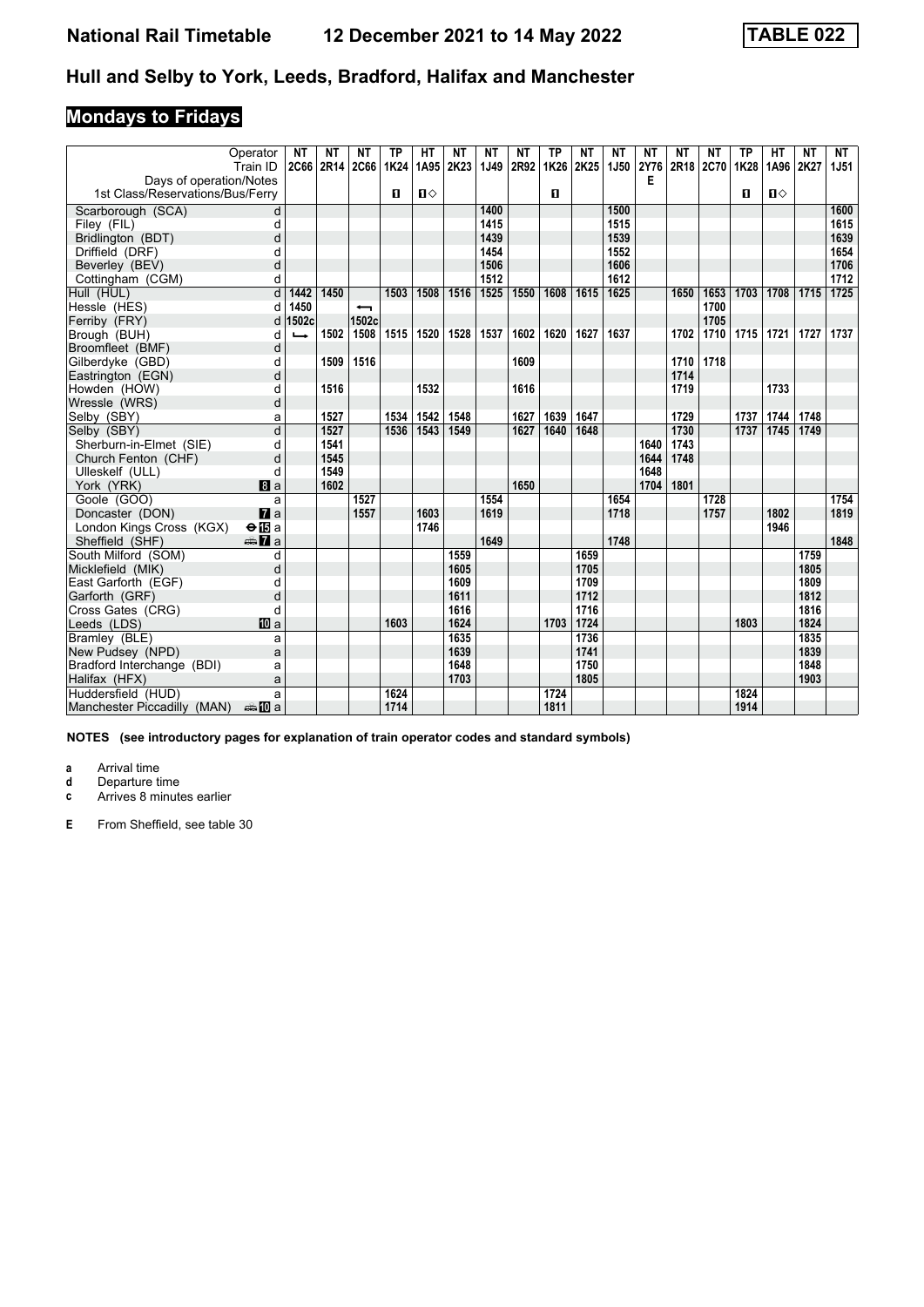# **Mondays to Fridays**

|                                  | Operator<br>Train ID  | <b>NT</b><br>2C72 | NΤ<br>2R20 | TP<br>1K30 | NΤ<br>2K29 | <b>NT</b><br><b>1J52</b> | ΝT<br>2R22 | <b>TP</b><br>1K32 | HТ<br>1A97 | ΝT<br>2K31 | ΝT<br><b>1J53</b> | NΤ<br>2R26 | NΤ<br><b>2C79</b> | <b>TP</b><br>1K34 | NΤ<br>2K33 | <b>NT</b><br>1H <sub>54</sub> | GR<br>1J10              | <b>NT</b><br><b>2C78</b> | <b>NT</b><br>2R28 |
|----------------------------------|-----------------------|-------------------|------------|------------|------------|--------------------------|------------|-------------------|------------|------------|-------------------|------------|-------------------|-------------------|------------|-------------------------------|-------------------------|--------------------------|-------------------|
| Days of operation/Notes          |                       |                   |            |            |            |                          |            |                   |            |            |                   |            |                   | Α                 |            |                               |                         |                          |                   |
| 1st Class/Reservations/Bus/Ferry |                       |                   |            | O          |            |                          |            | 0                 | Ⅱ♦         |            |                   |            |                   | п                 |            |                               | $\overline{\mathbf{R}}$ |                          |                   |
| Catering facilities              |                       |                   |            |            |            |                          |            |                   |            |            |                   |            |                   |                   |            |                               | $\mathbb{X}$            |                          |                   |
| Scarborough (SCA)                | d                     |                   |            |            |            | 1700                     |            |                   |            |            | 1800              |            |                   |                   |            | 1900                          |                         |                          |                   |
| Filey (FIL)                      | d                     |                   |            |            |            | 1715                     |            |                   |            |            | 1815              |            |                   |                   |            | 1915                          |                         |                          |                   |
| Bridlington (BDT)                | d                     |                   |            |            |            | 1740                     |            |                   |            |            | 1840              |            |                   |                   |            | 1941                          |                         |                          |                   |
| Driffield (DRF)                  | d                     |                   |            |            |            | 1753                     |            |                   |            |            | 1856              |            |                   |                   |            | 1954                          |                         |                          |                   |
| Beverley (BEV)                   | d                     |                   |            |            |            | 1807                     |            |                   |            |            | 1908              |            |                   |                   |            | 2006                          |                         |                          |                   |
| Cottingham (CGM)                 | d                     |                   |            |            |            | 1813                     |            |                   |            |            | 1914              |            |                   |                   |            | 2012                          |                         |                          |                   |
| Hull (HUL)                       | d                     | 1740              | 1750       | 1808       | 1815       | 1825                     | 1850       | 1903              | 1908       | 1915       | 1925              | 1950       | 1955              | 2008              | 2015       | 2023                          | 2029                    | 2042                     | 2050              |
| Hessle (HES)                     | d                     | 1747              | 1757       |            |            |                          |            |                   |            |            |                   |            | 2002              |                   |            |                               |                         | 2049                     | 2057              |
| Ferriby (FRY)                    | d                     | 1752              | 1802       |            |            |                          |            |                   |            |            |                   |            | 2007              |                   |            |                               |                         | 2053                     | 2102              |
| Brough (BUH)                     | d                     | 1757              | 1807       | 1820       | 1827       | 1837                     | 1902       | 1915              | 1920       | 1927       | 1937              | 2002       | 2012              | 2020              | 2027       | 2035                          | 2043                    | 2058                     | 2107              |
| Broomfleet (BMF)                 | d                     | 1802              |            |            |            |                          |            |                   |            |            |                   |            |                   |                   |            |                               |                         |                          |                   |
| Gilberdyke (GBD)                 | d                     | 1807              | 1814       |            |            |                          | 1909       |                   |            |            |                   | 2009       | 2019              |                   |            |                               |                         | 2106                     | 2114              |
| Eastrington (EGN)                | d                     |                   |            |            |            |                          |            |                   |            |            |                   |            |                   |                   |            |                               |                         |                          |                   |
| Howden (HOW)                     | d                     |                   | 1821       |            |            |                          | 1916       |                   | 1934       |            |                   | 2016       |                   |                   |            |                               |                         |                          | 2121              |
| Wressle (WRS)                    | d                     |                   |            |            |            |                          | 1921       |                   |            |            |                   |            |                   |                   |            |                               |                         |                          |                   |
| Selby (SBY)                      | a                     |                   | 1832       | 1839       | 1847       |                          | 1929       | 1937              | 1943       | 1949       |                   | 2027       |                   | 2040              | 2047       | 2055                          | 2103                    |                          | 2132              |
| Selby (SBY)                      | d                     |                   | 1832       | 1840       | 1848       |                          | 1931       | 1938              | 1945       | 1950       |                   | 2027       |                   | 2041              | 2048       | 2055                          | 2105                    |                          | 2132              |
| Sherburn-in-Elmet (SIE)          | d                     |                   | 1846       |            |            |                          | 1944       |                   |            |            |                   | 2041       |                   |                   |            |                               |                         |                          | 2146              |
| Church Fenton (CHF)              | d                     |                   | 1850       |            |            |                          | 1949       |                   |            |            |                   | 2045       |                   |                   |            |                               |                         |                          | 2150              |
| Ulleskelf (ULL)                  | d                     |                   |            |            |            |                          |            |                   |            |            |                   |            |                   |                   |            |                               |                         |                          |                   |
| York (YRK)                       | 8a                    |                   | 1905       |            |            |                          | 2001       |                   |            |            |                   | 2102       |                   |                   |            |                               |                         |                          | 2204              |
| Goole (GOO)                      | a                     | 1818              |            |            |            | 1854                     |            |                   |            |            | 1954              |            | 2029              |                   |            |                               |                         | 2115                     |                   |
| Doncaster (DON)                  | $\mathbf{z}$ a        | 1848              |            |            |            | 1918                     |            |                   | 2003       |            | 2019              |            | 2058              |                   |            | 2114                          | 2123                    | 2144                     |                   |
| London Kings Cross (KGX)         | $\Theta$ is a         |                   |            |            |            |                          |            |                   | 2147       |            |                   |            |                   |                   |            |                               |                         |                          |                   |
| Sheffield (SHF)                  | <b><del>€</del></b> a |                   |            |            |            | 1949                     |            |                   |            |            | 2048              |            |                   |                   |            | 2143                          |                         |                          |                   |
| South Milford (SOM)              | d                     |                   |            |            | 1859       |                          |            |                   |            | 1959       |                   |            |                   |                   | 2059       |                               |                         |                          |                   |
| Micklefield (MIK)                | d                     |                   |            |            | 1905       |                          |            |                   |            | 2005       |                   |            |                   |                   | 2105       |                               |                         |                          |                   |
| East Garforth (EGF)              | d                     |                   |            |            | 1909       |                          |            |                   |            | 2009       |                   |            |                   |                   | 2109       |                               |                         |                          |                   |
| Garforth (GRF)                   | d                     |                   |            |            | 1912       |                          |            |                   |            | 2012       |                   |            |                   |                   | 2112       |                               |                         |                          |                   |
| Cross Gates (CRG)                | d                     |                   |            |            | 1916       |                          |            |                   |            | 2016       |                   |            |                   |                   | 2116       |                               |                         |                          |                   |
| Leeds (LDS)                      | <b>ID</b> a           |                   |            | 1904       | 1924       |                          |            | 2003              |            | 2024       |                   |            |                   | 2103              | 2124       |                               |                         |                          |                   |
| Bramley (BLE)                    | a                     |                   |            |            | 1935       |                          |            |                   |            | 2035       |                   |            |                   |                   | 2135       |                               |                         |                          |                   |
| New Pudsey (NPD)                 | a                     |                   |            |            | 1939       |                          |            |                   |            | 2039       |                   |            |                   |                   | 2139       |                               |                         |                          |                   |
| Bradford Interchange (BDI)       | a                     |                   |            |            | 1948       |                          |            |                   |            | 2048       |                   |            |                   |                   | 2148       |                               |                         |                          |                   |
| Halifax (HFX)                    | a                     |                   |            |            | 2003       |                          |            |                   |            | 2103       |                   |            |                   |                   | 2203       |                               |                         |                          |                   |
| Huddersfield (HUD)               | a                     |                   |            | 1924       |            |                          |            | 2024              |            |            |                   |            |                   | 2126              |            |                               |                         |                          |                   |
| Manchester Piccadilly (MAN)      | anna ¶Da              |                   |            | 2012       |            |                          |            | 2113              |            |            |                   |            |                   | 2212              |            |                               |                         |                          |                   |

**NOTES (see introductory pages for explanation of train operator codes and standard symbols)**

**a** Arrival time<br>**d** Departure ti

**d** Departure time

**A** Also calls at Dewsbury 211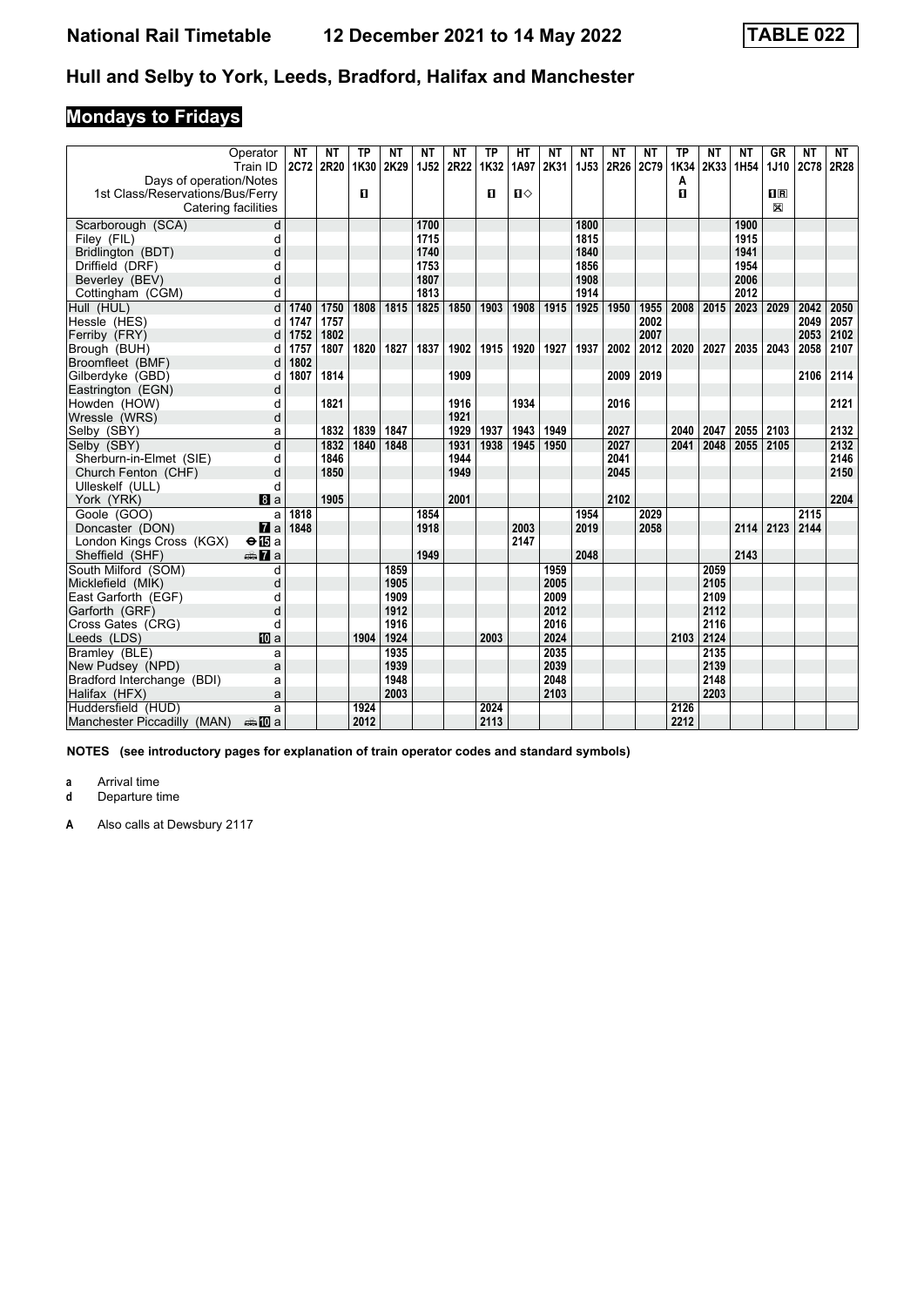# **Mondays to Fridays**

| Operator                                                    | TP        | ΝT   | NΤ          | NΤ   | <b>TP</b> | NΤ   | NΤ        | NΤ   | <b>NT</b> | NΤ   | NΤ          |
|-------------------------------------------------------------|-----------|------|-------------|------|-----------|------|-----------|------|-----------|------|-------------|
| Train ID                                                    | 1K36<br>B | 2K35 | <b>1J55</b> | 2R30 | 1K38      |      | 2K37<br>D | 2K93 | 2R96      | 1J96 | <b>2C80</b> |
| Days of operation/Notes<br>1st Class/Reservations/Bus/Ferry | п         |      |             |      | C<br>п    | 四    |           |      |           |      |             |
|                                                             |           |      |             |      |           |      |           |      |           |      |             |
| Scarborough (SCA)<br>d                                      |           |      | 2000        |      |           |      |           |      |           |      |             |
| Filey (FIL)<br>d                                            |           |      | 2015        |      |           |      |           |      |           |      |             |
| d<br>Bridlington (BDT)                                      |           |      | 2040        |      |           |      |           |      |           |      |             |
| Driffield (DRF)<br>d                                        |           |      | 2056        |      |           |      |           |      |           |      |             |
| d<br>Beverley (BEV)                                         |           |      | 2108        |      |           |      |           |      |           |      |             |
| d<br>Cottingham (CGM)                                       |           |      | 2114        |      |           |      |           |      |           |      |             |
| d<br>Hull (HUL)                                             | 2107      | 2115 | 2126        | 2150 | 2208      |      | 2215      | 2231 |           | 2245 | 2251        |
| Hessle (HES)<br>d                                           |           |      |             | 2157 |           |      |           |      |           |      | 2258        |
| Ferriby (FRY)<br>d                                          |           |      |             | 2202 |           |      |           |      |           |      | 2302        |
| Brough (BUH)<br>d                                           | 2120      | 2127 | 2138        | 2207 | 2220      |      | 2227      | 2243 |           | 2257 | 2307        |
| Broomfleet (BMF)<br>d                                       |           |      |             |      |           |      |           |      |           |      |             |
| Gilberdyke (GBD)<br>d                                       |           |      |             | 2214 |           |      |           |      |           | 2304 | 2314        |
| d<br>Eastrington (EGN)                                      |           |      |             |      |           |      |           |      |           |      |             |
| Howden (HOW)<br>d                                           |           |      |             | 2221 |           |      |           | 2255 |           |      |             |
| Wressle (WRS)<br>d                                          |           |      |             |      |           |      |           |      |           |      |             |
| Selby (SBY)<br>a                                            | 2139      | 2147 |             | 2232 | 2239      |      | 2247      | 2306 |           |      |             |
| d<br>Selby (SBY)                                            | 2140      | 2148 |             | 2232 | 2240      | 2243 | 2248      | 2306 | 2345      |      |             |
| Sherburn-in-Elmet (SIE)<br>d                                |           |      |             |      |           | 2313 |           |      |           |      |             |
| Church Fenton (CHF)<br>d                                    |           |      |             |      |           | 2320 |           |      |           |      |             |
| d<br>Ulleskelf (ULL)                                        |           |      |             |      |           |      |           |      |           |      |             |
| York (YRK)<br><b>B</b> a                                    |           |      |             | 2257 |           | 2350 |           |      | 0008      |      |             |
| Goole (GOO)<br>a                                            |           |      | 2153        |      |           |      |           |      |           | 2312 | 2322        |
| Doncaster (DON)<br>$\mathbf{z}$                             |           |      | 2215        |      |           |      |           |      |           | 2339 | 2348        |
| London Kings Cross (KGX)<br>$\Theta$ is a                   |           |      |             |      |           |      |           |      |           |      |             |
| Sheffield (SHF)<br><del>⊯</del> ∎a                          |           |      | 2245        |      |           |      |           |      |           | 0017 |             |
| South Milford (SOM)<br>d                                    |           | 2159 |             |      |           |      | 2259      | 2317 |           |      |             |
| Micklefield (MIK)<br>d                                      |           | 2205 |             |      |           |      | 2305      | 2325 |           |      |             |
| East Garforth (EGF)<br>d                                    |           | 2209 |             |      |           |      | 2309      | 2329 |           |      |             |
| Garforth (GRF)<br>d                                         |           | 2212 |             |      |           |      | 2312      | 2331 |           |      |             |
| d<br>Cross Gates (CRG)                                      |           | 2216 |             |      |           |      | 2316      | 2336 |           |      |             |
| Leeds (LDS)<br><b>ID</b> a                                  | 2203      | 2224 |             |      | 2303      |      | 2324      | 2344 |           |      |             |
| Bramley (BLE)<br>a                                          |           | 2235 |             |      |           |      | 2335      |      |           |      |             |
| New Pudsey (NPD)<br>a                                       |           | 2240 |             |      |           |      | 2339      |      |           |      |             |
| Bradford Interchange (BDI)<br>a                             |           | 2249 |             |      |           |      | 2348      |      |           |      |             |
| Halifax (HFX)<br>a                                          |           | 2304 |             |      |           |      | 0005      |      |           |      |             |
| Huddersfield (HUD)<br>a                                     | 2224      |      |             |      | 2325      |      |           |      |           |      |             |
| Manchester Piccadilly (MAN)<br>dannan ma                    | 2308      |      |             |      | 0011      |      |           |      |           |      |             |

**NOTES (see introductory pages for explanation of train operator codes and standard symbols)**

**a** Arrival time

- **B** Also calls at Dewsbury 2215
- **&** Also calls at Dewsbury 2315
- **D** Also calls at Low Moor 235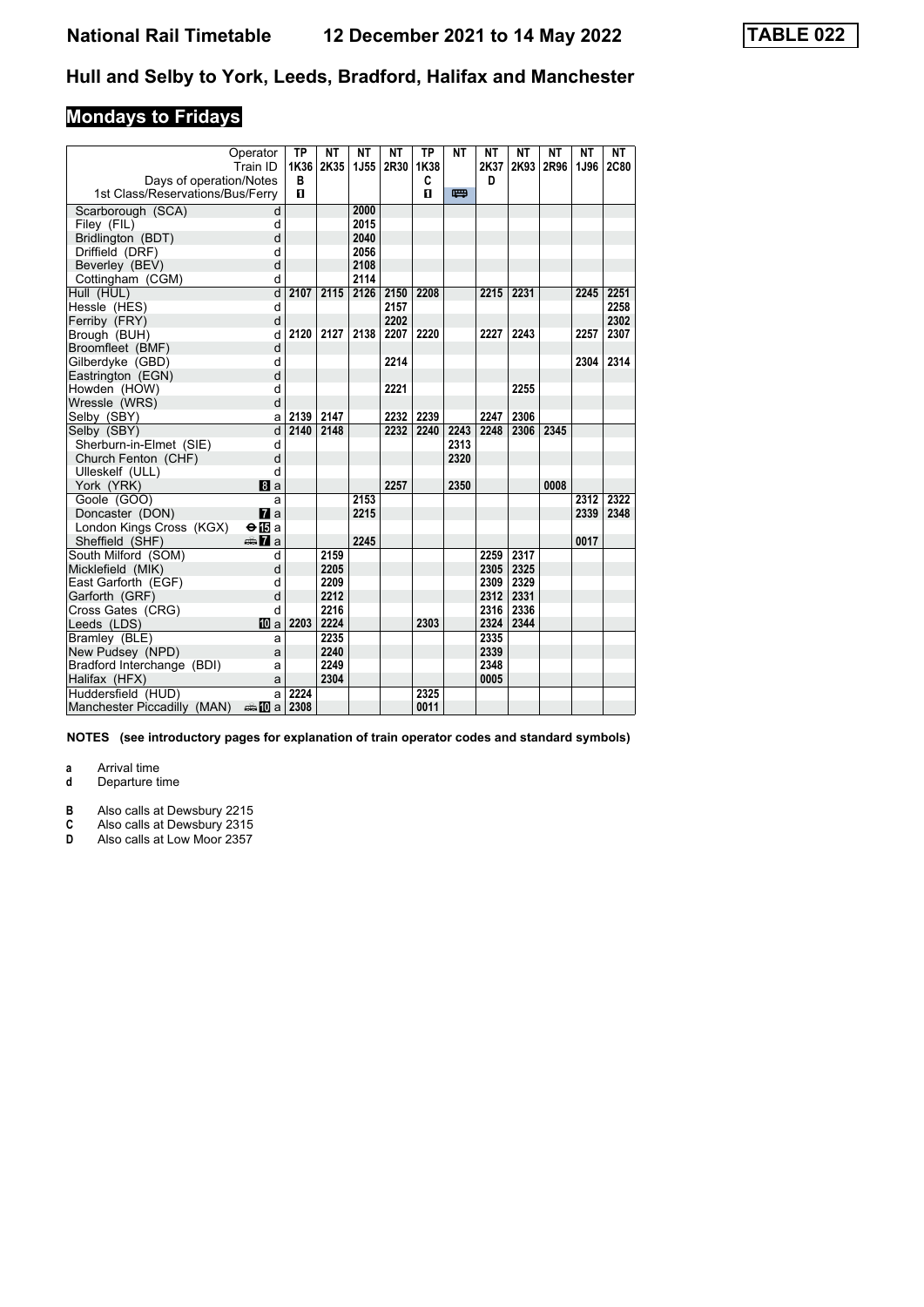# **Saturdays**

| Operator                                  | <b>NT</b> | NΤ   | NΤ   | NΤ   | ТP   | ΝT   | HТ           | NΤ   | NΤ   | NΤ   | GR                      | ТP   | ΝT   | NΤ          | NΤ   | NΤ          | NΤ   | NT   |
|-------------------------------------------|-----------|------|------|------|------|------|--------------|------|------|------|-------------------------|------|------|-------------|------|-------------|------|------|
| Train ID                                  | 1J39      | 2C52 | 2K03 | 2R34 | 1K06 | 2K05 | 1A91         | 2R38 | 1J40 | 2K97 | 1A12                    | 1K08 | 2K07 | <b>1J41</b> | 2R50 | <b>2Y70</b> | 2K99 | 2R00 |
| Days of operation/Notes                   |           |      |      |      |      |      |              |      |      |      |                         |      |      |             |      | D           |      |      |
| 1st Class/Reservations/Bus/Ferry          |           |      |      |      | п    |      | $\mathbf{u}$ |      |      |      | $\overline{\mathbf{H}}$ | O    |      |             |      |             |      |      |
| Catering facilities                       |           |      |      |      |      |      |              |      |      |      | X                       | ᠼ    |      |             |      |             |      |      |
| Scarborough (SCA)<br>d                    |           |      |      |      |      |      |              |      |      |      |                         |      |      |             |      |             |      |      |
| Filey (FIL)<br>d                          |           |      |      |      |      |      |              |      |      |      |                         |      |      |             |      |             |      |      |
| Bridlington (BDT)<br>d                    |           |      |      |      |      |      |              |      |      |      |                         |      |      |             |      |             |      |      |
| Driffield (DRF)<br>d                      |           |      |      |      |      |      |              |      |      |      |                         |      |      |             |      |             |      |      |
| d<br>Beverley (BEV)                       |           |      |      |      |      |      | 0557         |      |      |      |                         |      |      | 0703        |      |             |      |      |
| Cottingham (CGM)<br>d                     |           |      |      |      |      |      | 0603         |      |      |      |                         |      |      | 0709        |      |             |      |      |
| d<br>Hull (HUL)                           | 0519      | 0530 |      | 0545 | 0604 | 0610 | 0617         | 0622 | 0631 |      | 0658                    | 0705 | 0717 | 0721        |      |             |      | 0750 |
| Hessle (HES)<br>d                         |           | 0537 |      |      |      |      |              |      |      |      |                         |      |      |             |      |             |      |      |
| Ferriby (FRY)<br>d                        |           | 0542 |      |      |      |      |              |      |      |      |                         |      |      |             |      |             |      |      |
| Brough (BUH)<br>d                         | 0531      | 0547 |      | 0557 | 0616 | 0622 | 0629         | 0633 | 0643 |      | 0712                    | 0717 | 0729 | 0733        |      |             |      | 0802 |
| Broomfleet (BMF)<br>d                     |           |      |      |      |      |      |              |      |      |      |                         |      |      |             |      |             |      |      |
| Gilberdyke (GBD)<br>d                     | 0539      |      |      | 0605 |      |      |              | 0641 |      |      |                         |      |      | 0741        |      |             |      | 0809 |
| Eastrington (EGN)<br>d                    |           |      |      | 0609 |      |      |              |      |      |      |                         |      |      |             |      |             |      | 0813 |
| Howden (HOW)<br>d                         |           |      |      | 0614 |      |      | 0641         | 0648 |      |      |                         | 0729 |      |             |      |             |      | 0818 |
| Wressle (WRS)<br>d                        |           |      |      | 0618 |      |      |              |      |      |      |                         |      |      |             |      |             |      |      |
| Selby (SBY)<br>a                          |           |      |      | 0627 | 0636 | 0643 | 0651         | 0658 |      |      | 0732                    | 0739 | 0749 |             |      |             |      | 0829 |
| d<br>Selby (SBY)                          |           |      | 0546 | 0627 | 0637 | 0645 | 0652         | 0659 |      | 0727 | 0735                    | 0740 | 0750 |             | 0756 |             | 0825 | 0830 |
| Sherburn-in-Elmet (SIE)<br>d              |           |      |      | 0641 |      |      |              | 0712 |      |      |                         |      |      |             | 0808 | 0827        |      | 0843 |
| Church Fenton (CHF)<br>d                  |           |      |      | 0645 |      |      |              | 0716 |      |      |                         |      |      |             | 0813 | 0831        |      | 0847 |
| Ulleskelf (ULL)<br>d                      |           |      |      |      |      |      |              | 0720 |      |      |                         |      |      |             | 0817 | 0836        |      |      |
| York (YRK)<br>8a                          |           |      |      | 0659 |      |      |              | 0731 |      |      |                         |      |      |             | 0828 | 0849        |      | 0902 |
| Goole (GOO)<br>a                          | 0550      | 0601 |      |      |      |      |              |      | 0658 |      |                         |      |      | 0748        |      |             |      |      |
| Doncaster (DON)<br>$\mathbf{z}$ a         | 0612      | 0629 |      |      |      |      | 0708         |      | 0719 |      | 0753                    |      |      | 0818        |      |             |      |      |
| $\Theta$ is a<br>London Kings Cross (KGX) |           |      |      |      |      |      | 0847         |      |      |      | 0947                    |      |      |             |      |             |      |      |
| Sheffield (SHF)<br>dan <b>7</b> a         | 0642      |      |      |      |      |      |              |      | 0746 |      |                         |      |      | 0848        |      |             |      |      |
| South Milford (SOM)<br>d                  |           |      | 0557 |      |      | 0658 |              |      |      | 0738 |                         |      | 0803 |             |      |             | 0837 |      |
| Micklefield (MIK)<br>d                    |           |      | 0603 |      |      | 0704 |              |      |      | 0744 |                         |      | 0809 |             |      |             | 0845 |      |
| East Garforth (EGF)<br>d                  |           |      | 0608 |      |      | 0709 |              |      |      | 0748 |                         |      |      |             |      |             | 0849 |      |
| Garforth (GRF)<br>d                       |           |      | 0610 |      | 0652 | 0711 |              |      |      |      |                         | 0755 | 0814 |             |      |             |      |      |
| Cross Gates (CRG)<br>d                    |           |      | 0615 |      | 0657 | 0716 |              |      |      | 0753 |                         |      |      |             |      |             | 0854 |      |
| <b>ID</b> a<br>Leeds (LDS)                |           |      | 0624 |      | 0704 | 0724 |              |      |      | 0802 |                         | 0804 | 0825 |             |      |             | 0901 |      |
| Bramley (BLE)<br>a                        |           |      | 0635 |      |      | 0735 |              |      |      |      |                         |      | 0835 |             |      |             |      |      |
| New Pudsey (NPD)<br>a                     |           |      | 0639 |      |      | 0739 |              |      |      |      |                         |      | 0839 |             |      |             |      |      |
| Bradford Interchange (BDI)<br>a           |           |      | 0648 |      |      | 0748 |              |      |      |      |                         |      | 0848 |             |      |             |      |      |
| Halifax (HFX)<br>a                        |           |      | 0703 |      |      | 0804 |              |      |      |      |                         |      | 0903 |             |      |             |      |      |
| Huddersfield (HUD)<br>a                   |           |      |      |      | 0724 |      |              |      |      |      |                         | 0824 |      |             |      |             |      |      |
| Manchester Piccadilly (MAN)<br>anno ma    |           |      |      |      | 0813 |      |              |      |      |      |                         | 0914 |      |             |      |             |      |      |

**NOTES (see introductory pages for explanation of train operator codes and standard symbols)**

**a** Arrival time<br>**d** Departure t

**d** Departure time

**D** From Sheffield, see table 30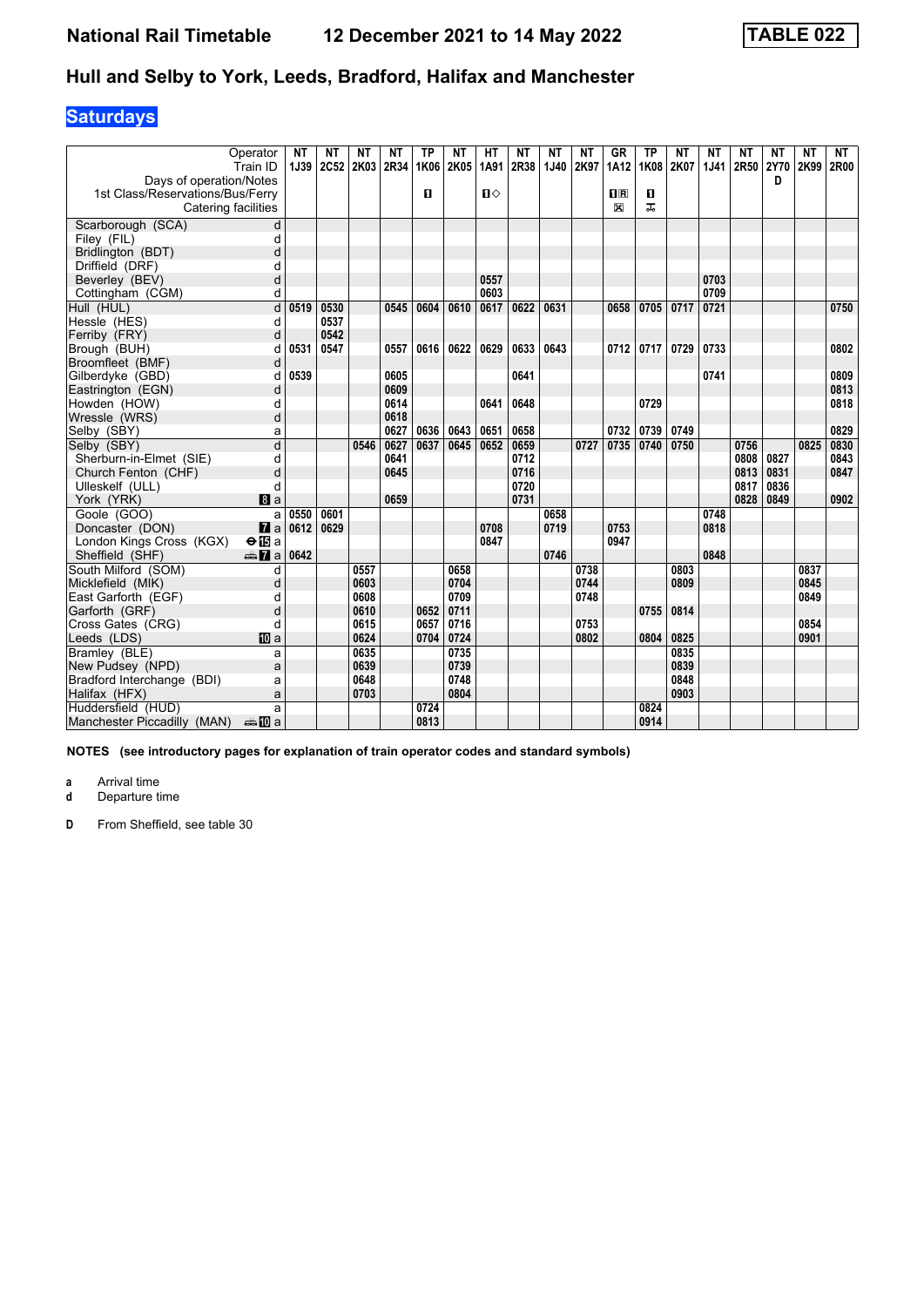# **Saturdays**

|                                  | Operator<br>Train ID  | <b>NT</b><br>2C81 | ТP<br>1K10 | ΝT<br>2K09 | HТ<br>1A92 | NΤ<br>1J42 | NΤ<br>2R02 | NΤ<br><b>2C54</b> | TP<br>1K12 | ΝT<br>2K11 | NΤ<br>1J43 | NΤ<br>2R04 | TP<br><b>1K14</b> | ΝT<br>2K13 | <b>NT</b><br>1J44 | HТ<br>1A93 | NΤ<br>2R06 | ΝT<br>2C58 | TP<br>1K16 |
|----------------------------------|-----------------------|-------------------|------------|------------|------------|------------|------------|-------------------|------------|------------|------------|------------|-------------------|------------|-------------------|------------|------------|------------|------------|
| 1st Class/Reservations/Bus/Ferry |                       |                   | п          |            | $\Pi$      |            |            |                   | п          |            |            |            | п                 |            |                   | $\Pi$      |            |            | п          |
| Scarborough (SCA)                | d                     |                   |            |            |            | 0653       |            |                   |            |            |            | 0815       |                   |            | 0900              |            |            |            |            |
| Filey (FIL)                      | d                     |                   |            |            |            | 0708       |            |                   |            |            |            | 0830       |                   |            | 0915              |            |            |            |            |
| Bridlington (BDT)                | d                     |                   |            |            |            | 0734       | 0759       |                   |            |            | 0839       | 0853       |                   |            | 0939              |            |            |            |            |
| Driffield (DRF)                  | d                     |                   |            |            |            | 0750       | 0814       |                   |            |            | 0852       | 0908       |                   |            | 0952              |            |            |            |            |
| Beverley (BEV)                   | d                     |                   |            |            |            | 0805       | 0831       |                   |            |            | 0905       | 0923       |                   |            | 1006              |            |            |            |            |
| Cottingham (CGM)                 | d                     |                   |            |            |            | 0811       | 0837       |                   |            |            | 0911       | 0929       |                   |            | 1012              |            |            |            |            |
| Hull (HUL)                       | d                     | 0753              | 0807       | 0815       | 0824       | 0828       | 0850       | 0853              | 0908       | 0915       | 0925       | 0949       | 1008              | 1015       | 1025              | 1033       | 1050       | 1053       | 1106       |
| Hessle (HES)                     | d                     | 0800              |            |            |            |            |            | 0900              |            |            |            |            |                   |            |                   |            |            | 1100       |            |
| Ferriby (FRY)                    | d                     | 0805              |            |            |            |            |            | 0905              |            |            |            |            |                   |            |                   |            |            | 1105       |            |
| Brough (BUH)                     | d                     | 0810              | 0819       | 0827       | 0836       | 0841       | 0902       | 0910              | 0920       | 0927       | 0937       | 1001       | 1020              | 1027       | 1037              | 1045       | 1102       | 1110       | 1118       |
| Broomfleet (BMF)                 |                       | 0815              |            |            |            |            |            |                   |            |            |            |            |                   |            |                   |            |            |            |            |
| Gilberdyke (GBD)                 | d                     | 0820              |            |            |            |            | 0909       | 0918              |            |            |            | 1009       |                   |            |                   |            | 1109       | 1117       |            |
| Eastrington (EGN)                | d                     |                   |            |            |            |            |            |                   |            |            |            |            |                   |            |                   |            | 1113       |            |            |
| Howden (HOW)                     | d                     |                   |            |            | 0848       |            | 0916       |                   |            |            |            | 1016       |                   |            |                   | 1057       | 1118       |            |            |
| Wressle (WRS)                    | d                     |                   |            |            |            |            | 0921       |                   |            |            |            |            |                   |            |                   |            |            |            |            |
| Selby (SBY)                      | a                     |                   | 0838       | 0847       | 0858       |            | 0929       |                   | 0939       | 0947       |            | 1026       | 1039              | 1047       |                   | 1107       | 1129       |            | 1137       |
| Selby (SBY)                      | d                     |                   | 0840       | 0848       | 0901       |            | 0930       |                   | 0940       | 0948       |            | 1027       | 1040              | 1048       |                   | 1108       | 1129       |            | 1138       |
| Sherburn-in-Elmet (SIE)          | d                     |                   |            |            |            |            | 0943       |                   |            |            |            | 1040       |                   |            |                   |            | 1141       |            |            |
| Church Fenton (CHF)              | d                     |                   |            |            |            |            | 0948       |                   |            |            |            | 1045       |                   |            |                   |            | 1145       |            |            |
| Ulleskelf (ULL)                  | d                     |                   |            |            |            |            |            |                   |            |            |            | 1049       |                   |            |                   |            |            |            |            |
| York (YRK)                       | $\mathbf{B}$ a        |                   |            |            |            |            | 1002       |                   |            |            |            | 1101       |                   |            |                   |            | 1202       |            |            |
| Goole (GOO)                      | a                     | 0828              |            |            |            | 0856       |            | 0928              |            |            | 0954       |            |                   |            | 1054              |            |            | 1128       |            |
| Doncaster (DON)                  | $\mathbf{z}$ a        | 0857              |            |            | 0924       | 0919       |            | 1000              |            |            | 1019       |            |                   |            | 1119              | 1123       |            | 1157       |            |
| London Kings Cross (KGX)         | $\Theta$ is a         |                   |            |            | 1107       |            |            |                   |            |            |            |            |                   |            |                   | 1307       |            |            |            |
| Sheffield (SHF)                  | nna <mark>7</mark> a  |                   |            |            |            | 0948       |            |                   |            |            | 1048       |            |                   |            | 1148              |            |            |            |            |
| South Milford (SOM)              | d                     |                   |            | 0859       |            |            |            |                   |            | 0959       |            |            |                   | 1059       |                   |            |            |            |            |
| Micklefield (MIK)                | d                     |                   |            | 0906       |            |            |            |                   |            | 1005       |            |            |                   | 1105       |                   |            |            |            |            |
| East Garforth (EGF)              | d                     |                   |            | 0910       |            |            |            |                   |            | 1009       |            |            |                   | 1109       |                   |            |            |            |            |
| Garforth (GRF)                   | d                     |                   | 0855       | 0913       |            |            |            |                   |            | 1012       |            |            |                   | 1112       |                   |            |            |            |            |
| Cross Gates (CRG)                | d                     |                   |            | 0917       |            |            |            |                   |            | 1016       |            |            |                   | 1116       |                   |            |            |            |            |
| Leeds (LDS)                      | <b>ID</b> a           |                   | 0904       | 0924       |            |            |            |                   | 1003       | 1024       |            |            | 1103              | 1124       |                   |            |            |            | 1204       |
| Bramley (BLE)                    | a                     |                   |            | 0935       |            |            |            |                   |            | 1035       |            |            |                   | 1135       |                   |            |            |            |            |
| New Pudsey (NPD)                 | a                     |                   |            | 0939       |            |            |            |                   |            | 1039       |            |            |                   | 1139       |                   |            |            |            |            |
| Bradford Interchange (BDI)       | a                     |                   |            | 0948       |            |            |            |                   |            | 1048       |            |            |                   | 1148       |                   |            |            |            |            |
| Halifax (HFX)                    | a                     |                   |            | 1003       |            |            |            |                   |            | 1103       |            |            |                   | 1203       |                   |            |            |            |            |
| Huddersfield (HUD)               | a                     |                   | 0924       |            |            |            |            |                   | 1024       |            |            |            | 1124              |            |                   |            |            |            | 1224       |
| Manchester Piccadilly (MAN)      | dana <mark>ana</mark> |                   | 1004       |            |            |            |            |                   | 1104       |            |            |            | 1204              |            |                   |            |            |            | 1304       |

**NOTES (see introductory pages for explanation of train operator codes and standard symbols)**

**a** Arrival time<br>**d** Departure time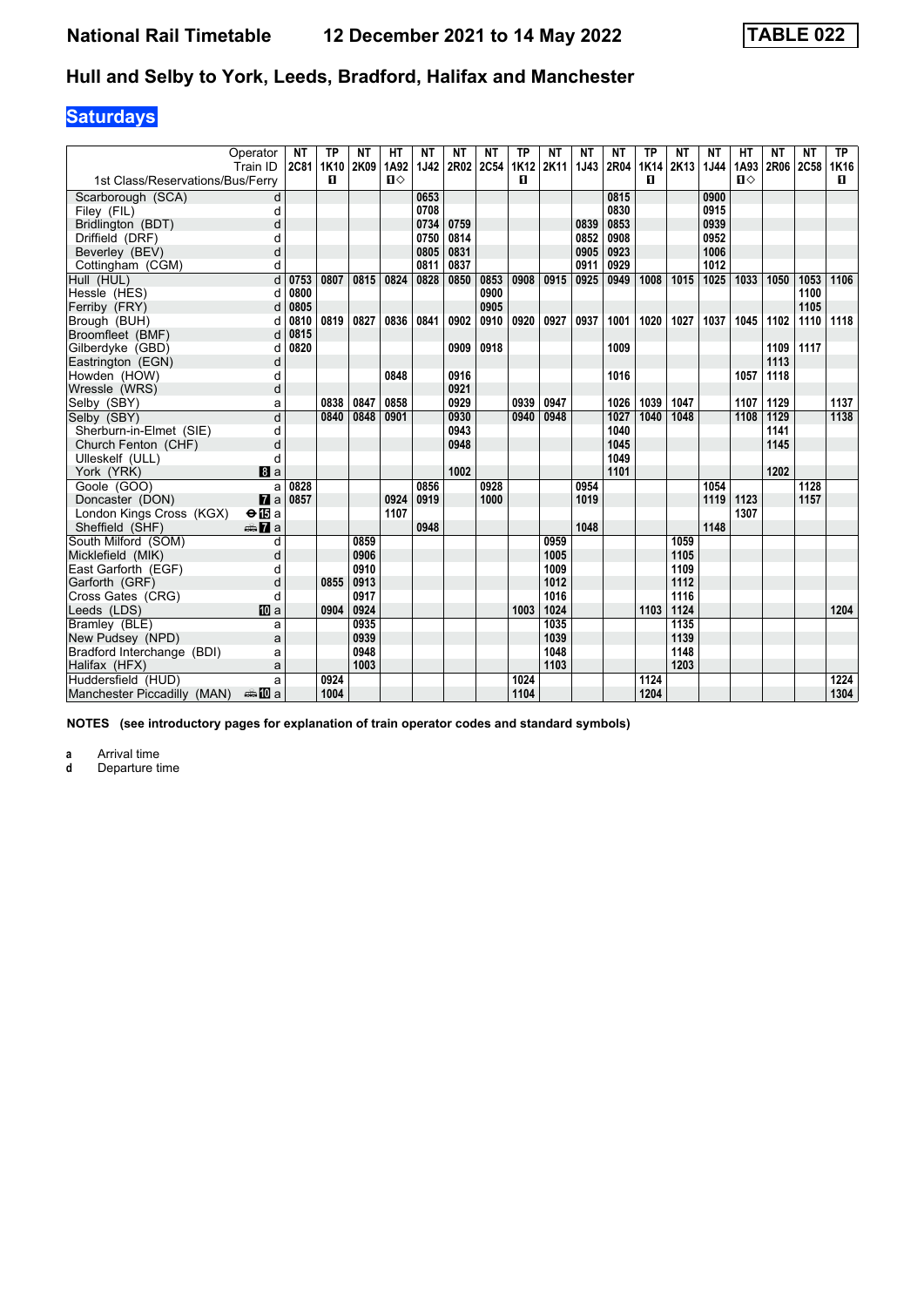# **Saturdays**

|                                  | Operator              | <b>NT</b> | NΤ   | <b>NT</b> | NΤ          | <b>TP</b> | <b>NT</b> | <b>NT</b> | <b>NT</b> | <b>NT</b> | <b>TP</b> | <b>NT</b> | NΤ   | <b>HT</b> | <b>NT</b> | <b>NT</b> | <b>TP</b> | <b>NT</b> | <b>NT</b> |
|----------------------------------|-----------------------|-----------|------|-----------|-------------|-----------|-----------|-----------|-----------|-----------|-----------|-----------|------|-----------|-----------|-----------|-----------|-----------|-----------|
|                                  | Train ID              | 2K15      | 1J45 | 2R90      | <b>2C60</b> | 1K18      | 2K17      | 1J46      | 2Y74      | 2R10      | 1K20      | 2K19      | 1J47 | 1A94      | 2R98 2C64 |           | 1K22 2K21 |           | 1J48      |
| Days of operation/Notes          |                       |           |      |           |             |           |           |           | D         |           |           |           |      |           |           |           |           |           |           |
| 1st Class/Reservations/Bus/Ferry |                       |           |      |           |             | п         |           |           |           |           | п         |           |      | $\P$      |           |           | О         |           |           |
| Scarborough (SCA)                | d                     |           | 1000 |           |             |           |           | 1100      |           |           |           |           | 1200 |           |           |           |           |           | 1300      |
| Filey (FIL)                      | d                     |           | 1015 |           |             |           |           | 1115      |           |           |           |           | 1215 |           |           |           |           |           | 1315      |
| Bridlington (BDT)                | d                     |           | 1039 |           |             |           |           | 1139      |           |           |           |           | 1239 |           |           |           |           |           | 1340      |
| Driffield (DRF)                  | d                     |           | 1054 |           |             |           |           | 1152      |           |           |           |           | 1254 |           |           |           |           |           | 1353      |
| Beverley (BEV)                   | d                     |           | 1106 |           |             |           |           | 1206      |           |           |           |           | 1306 |           |           |           |           |           | 1408      |
| Cottingham (CGM)                 | d                     |           | 1112 |           |             |           |           | 1212      |           |           |           |           | 1312 |           |           |           |           |           | 1414      |
| Hull (HUL)                       | d                     | 1115      | 1125 | 1150      | 1153        | 1208      | 1215      | 1225      |           | 1250      | 1308      | 1315      | 1325 | 1330      | 1346      | 1353      | 1407      | 1415      | 1426      |
| Hessle (HES)                     | d                     |           |      |           | 1200        |           |           |           |           |           |           |           |      |           |           | 1400      |           |           |           |
| Ferriby (FRY)                    | d                     |           |      |           | 1205        |           |           |           |           |           |           |           |      |           |           | 1405      |           |           |           |
| Brough (BUH)                     | d                     | 1127      | 1137 | 1202      | 1210        | 1220      | 1227      | 1238      |           | 1302      | 1320      | 1327      | 1337 | 1342      | 1358      | 1410      | 1420      | 1427      | 1438      |
| Broomfleet (BMF)                 | d                     |           |      |           | 1215        |           |           |           |           |           |           |           |      |           |           | 1415      |           |           |           |
| Gilberdyke (GBD)                 | d                     |           |      | 1209      | 1220        |           |           |           |           | 1309      |           |           |      |           | 1405      | 1420      |           |           |           |
| Eastrington (EGN)                | d                     |           |      |           |             |           |           |           |           |           |           |           |      |           |           |           |           |           |           |
| Howden (HOW)                     | d                     |           |      | 1216      |             |           |           |           |           | 1316      |           |           |      | 1355      | 1412      |           |           |           |           |
| Wressle (WRS)                    | d                     |           |      |           |             |           |           |           |           | 1321      |           |           |      |           |           |           |           |           |           |
| Selby (SBY)                      | a                     | 1147      |      | 1227      |             | 1240      | 1247      |           |           | 1329      | 1339      | 1347      |      | 1405      | 1423      |           | 1439      | 1448      |           |
| Selby (SBY)                      | d                     | 1148      |      | 1227      |             | 1241      | 1248      |           |           | 1330      | 1340      | 1348      |      | 1408      | 1423      |           | 1440      | 1449      |           |
| Sherburn-in-Elmet (SIE)          | d                     |           |      |           |             |           |           |           | 1236      | 1341      |           |           |      |           |           |           |           |           |           |
| Church Fenton (CHF)              | d                     |           |      |           |             |           |           |           | 1240      | 1346      |           |           |      |           |           |           |           |           |           |
| Ulleskelf (ULL)                  | d                     |           |      |           |             |           |           |           | 1245      |           |           |           |      |           |           |           |           |           |           |
| York (YRK)                       | $\blacksquare$ a      |           |      | 1248      |             |           |           |           | 1258      | 1400      |           |           |      |           | 1444      |           |           |           |           |
| Goole (GOO)                      | a                     |           | 1154 |           | 1228        |           |           | 1254      |           |           |           |           | 1354 |           |           | 1428      |           |           | 1454      |
| Doncaster (DON)                  | $\mathbf{z}$          |           | 1219 |           | 1257        |           |           | 1319      |           |           |           |           | 1419 | 1424      |           | 1457      |           |           | 1519      |
| London Kings Cross (KGX)         | $\Theta$ <b>i</b> B a |           |      |           |             |           |           |           |           |           |           |           |      | 1608      |           |           |           |           |           |
| Sheffield (SHF)                  | <b><del>€</del></b> a |           | 1248 |           |             |           |           | 1348      |           |           |           |           | 1448 |           |           |           |           |           | 1548      |
| South Milford (SOM)              | d                     | 1159      |      |           |             |           | 1259      |           |           |           |           | 1359      |      |           |           |           |           | 1500      |           |
| Micklefield (MIK)                | d                     | 1205      |      |           |             |           | 1305      |           |           |           |           | 1405      |      |           |           |           |           | 1505      |           |
| East Garforth (EGF)              | d                     | 1209      |      |           |             |           | 1309      |           |           |           |           | 1409      |      |           |           |           |           | 1509      |           |
| Garforth (GRF)                   | d                     | 1212      |      |           |             |           | 1312      |           |           |           |           | 1412      |      |           |           |           |           | 1512      |           |
| Cross Gates (CRG)                | d                     | 1216      |      |           |             |           | 1316      |           |           |           |           | 1416      |      |           |           |           |           | 1516      |           |
| Leeds (LDS)                      | <b>ID</b> a           | 1224      |      |           |             | 1304      | 1324      |           |           |           | 1403      | 1424      |      |           |           |           | 1503      | 1524      |           |
| Bramley (BLE)                    | a                     | 1235      |      |           |             |           | 1335      |           |           |           |           | 1435      |      |           |           |           |           | 1535      |           |
| New Pudsey (NPD)                 | a                     | 1239      |      |           |             |           | 1339      |           |           |           |           | 1439      |      |           |           |           |           | 1539      |           |
| Bradford Interchange (BDI)       | a                     | 1248      |      |           |             |           | 1348      |           |           |           |           | 1448      |      |           |           |           |           | 1548      |           |
| Halifax (HFX)                    | a                     | 1303      |      |           |             |           | 1404      |           |           |           |           | 1506      |      |           |           |           |           | 1605      |           |
| Huddersfield (HUD)               | a                     |           |      |           |             | 1325      |           |           |           |           | 1424      |           |      |           |           |           | 1524      |           |           |
| Manchester Piccadilly (MAN)      | anna mainm            |           |      |           |             | 1404      |           |           |           |           | 1504      |           |      |           |           |           | 1604      |           |           |

**NOTES (see introductory pages for explanation of train operator codes and standard symbols)**

**a** Arrival time

**d** Departure time

**D** From Sheffield, see table 30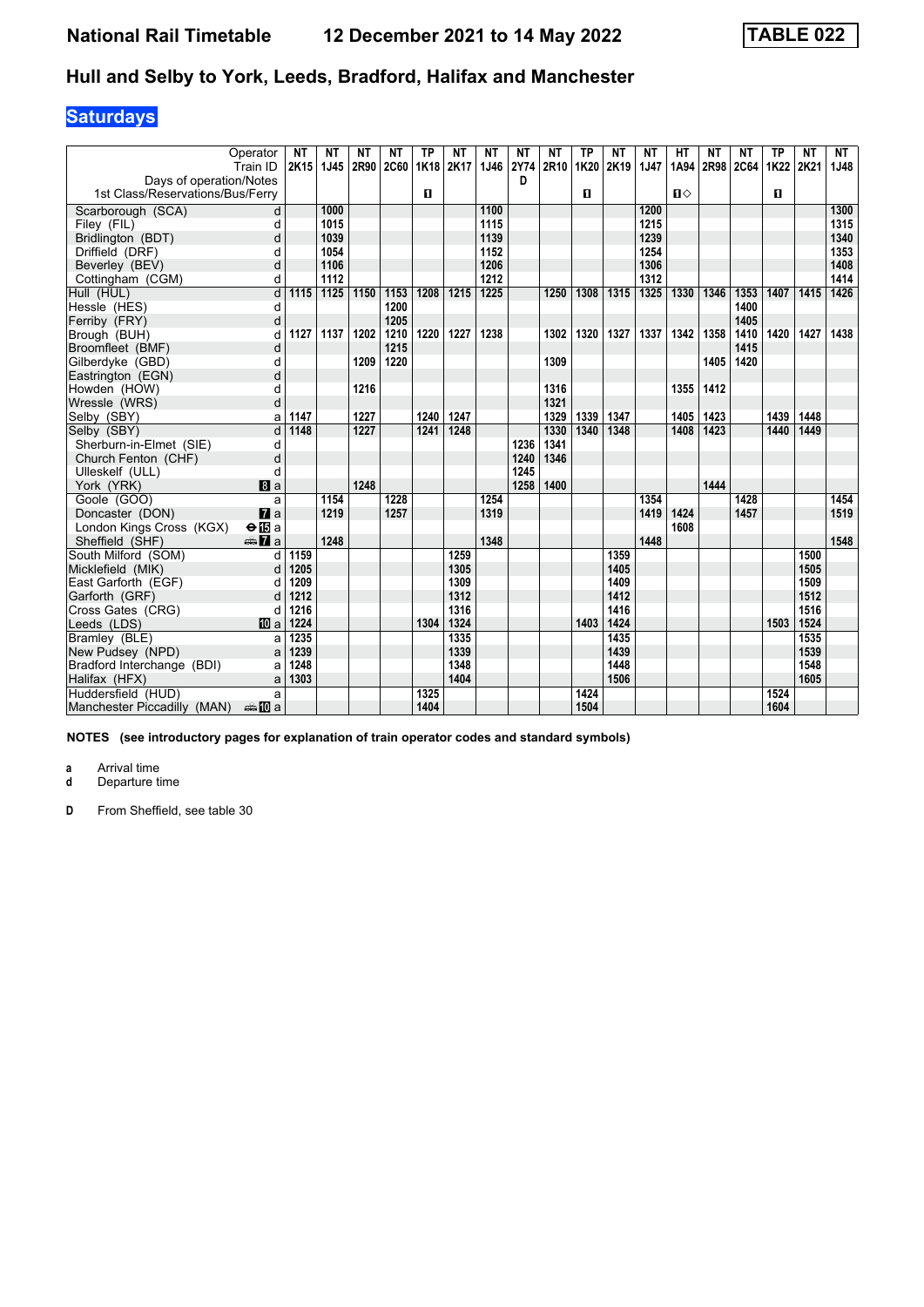# **Saturdays**

|                                  | Operator               | NΤ            | NΤ   | NΤ                       | ΤР   | NΤ   | NT   | HТ   | NΤ   | <b>TP</b> | NΤ   | NΤ          | NT          | NΤ   | NT          | <b>TP</b> | NT   | NΤ          | <b>NT</b> |
|----------------------------------|------------------------|---------------|------|--------------------------|------|------|------|------|------|-----------|------|-------------|-------------|------|-------------|-----------|------|-------------|-----------|
|                                  | Train ID               | <b>2C66</b>   | 2R14 | <b>2C66</b>              | 1K24 | 2K23 | 1J49 | 1A95 | 2R92 | 1K26      | 2K25 | <b>1J50</b> | <b>2Y76</b> | 2R18 | <b>2C70</b> | 1K28      | 2K27 | <b>1J51</b> | 2C72      |
| Davs of operation/Notes          |                        |               |      |                          |      |      |      |      |      |           |      |             | D           |      |             |           |      |             |           |
| 1st Class/Reservations/Bus/Ferry |                        |               |      |                          | п    |      |      | $\P$ |      | O         |      |             |             |      |             | O         |      |             |           |
| Scarborough (SCA)                | d                      |               |      |                          |      |      | 1400 |      |      |           |      | 1500        |             |      |             |           |      | 1600        |           |
| Filey (FIL)                      | d                      |               |      |                          |      |      | 1415 |      |      |           |      | 1515        |             |      |             |           |      | 1615        |           |
| Bridlington (BDT)                | d                      |               |      |                          |      |      | 1439 |      |      |           |      | 1539        |             |      |             |           |      | 1639        |           |
| Driffield (DRF)                  | d                      |               |      |                          |      |      | 1454 |      |      |           |      | 1552        |             |      |             |           |      | 1654        |           |
| Beverley (BEV)                   | d                      |               |      |                          |      |      | 1506 |      |      |           |      | 1606        |             |      |             |           |      | 1706        |           |
| Cottingham (CGM)                 | d                      |               |      |                          |      |      | 1512 |      |      |           |      | 1612        |             |      |             |           |      | 1712        |           |
| Hull (HUL)                       | d                      | 1442          | 1450 |                          | 1508 | 1515 | 1525 | 1531 | 1550 | 1608      | 1615 | 1625        |             | 1650 | 1653        | 1708      | 1715 | 1725        | 1740      |
| Hessle (HES)                     | d                      | 1450          |      | $\overline{\phantom{0}}$ |      |      |      |      |      |           |      |             |             |      | 1700        |           |      |             | 1747      |
| Ferriby (FRY)                    | d                      | 1502c         |      | 1502c                    |      |      |      |      |      |           |      |             |             |      | 1705        |           |      |             | 1752      |
| Brough (BUH)                     | d                      | $\rightarrow$ | 1502 | 1508                     | 1520 | 1527 | 1537 | 1543 | 1602 | 1620      | 1627 | 1637        |             | 1702 | 1710        | 1720      | 1727 | 1737        | 1757      |
| Broomfleet (BMF)                 | d                      |               |      |                          |      |      |      |      |      |           |      |             |             |      |             |           |      |             | 1802      |
| Gilberdyke (GBD)                 | d                      |               | 1509 | 1516                     |      |      |      |      | 1609 |           |      |             |             | 1710 | 1718        |           |      |             | 1807      |
| Eastrington (EGN)                | d                      |               |      |                          |      |      |      |      |      |           |      |             |             | 1714 |             |           |      |             |           |
| Howden (HOW)                     | d                      |               | 1516 |                          |      |      |      | 1555 | 1616 |           |      |             |             | 1719 |             |           |      |             |           |
| Wressle (WRS)                    | d                      |               |      |                          |      |      |      |      |      |           |      |             |             |      |             |           |      |             |           |
| Selby (SBY)                      | a                      |               | 1527 |                          | 1539 | 1546 |      | 1605 | 1627 | 1639      | 1647 |             |             | 1729 |             | 1739      | 1748 |             |           |
| Selby (SBY)                      | d                      |               | 1527 |                          | 1540 | 1547 |      | 1606 | 1627 | 1640      | 1648 |             |             | 1730 |             | 1740      | 1749 |             |           |
| Sherburn-in-Elmet (SIE)          | d                      |               | 1541 |                          |      |      |      |      |      |           |      |             | 1639        | 1743 |             |           |      |             |           |
| Church Fenton (CHF)              | d                      |               | 1545 |                          |      |      |      |      |      |           |      |             | 1643        | 1748 |             |           |      |             |           |
| Ulleskelf (ULL)                  | d                      |               | 1549 |                          |      |      |      |      |      |           |      |             | 1647        |      |             |           |      |             |           |
| York (YRK)                       | <b>B</b> a             |               | 1602 |                          |      |      |      |      | 1649 |           |      |             | 1658        | 1801 |             |           |      |             |           |
| Goole (GOO)                      | a                      |               |      | 1527                     |      |      | 1554 |      |      |           |      | 1654        |             |      | 1728        |           |      | 1754        | 1818      |
| Doncaster (DON)                  | $\mathbf{z}$           |               |      | 1557                     |      |      | 1619 | 1623 |      |           |      | 1718        |             |      | 1757        |           |      | 1819        | 1848      |
| London Kings Cross (KGX)         | $\Theta$ <b>i</b> B a  |               |      |                          |      |      |      | 1808 |      |           |      |             |             |      |             |           |      |             |           |
| Sheffield (SHF)                  | <b><del>€</del></b> 7a |               |      |                          |      |      | 1649 |      |      |           |      | 1748        |             |      |             |           |      | 1848        |           |
| South Milford (SOM)              | d                      |               |      |                          |      | 1558 |      |      |      |           | 1659 |             |             |      |             |           | 1759 |             |           |
| Micklefield (MIK)                | d                      |               |      |                          |      | 1605 |      |      |      |           | 1705 |             |             |      |             |           | 1805 |             |           |
| East Garforth (EGF)              | d                      |               |      |                          |      | 1609 |      |      |      |           | 1709 |             |             |      |             |           | 1809 |             |           |
| Garforth (GRF)                   | d                      |               |      |                          |      | 1612 |      |      |      |           | 1712 |             |             |      |             |           | 1812 |             |           |
| Cross Gates (CRG)                | d                      |               |      |                          |      | 1616 |      |      |      |           | 1716 |             |             |      |             |           | 1816 |             |           |
| Leeds (LDS)                      | <b>四</b> a             |               |      |                          | 1603 | 1624 |      |      |      | 1703      | 1724 |             |             |      |             | 1803      | 1824 |             |           |
| Bramley (BLE)                    | a                      |               |      |                          |      | 1635 |      |      |      |           | 1735 |             |             |      |             |           | 1835 |             |           |
| New Pudsey (NPD)                 | a                      |               |      |                          |      | 1639 |      |      |      |           | 1739 |             |             |      |             |           | 1839 |             |           |
| Bradford Interchange (BDI)       | a                      |               |      |                          |      | 1648 |      |      |      |           | 1748 |             |             |      |             |           | 1848 |             |           |
| Halifax (HFX)                    | a                      |               |      |                          |      | 1704 |      |      |      |           | 1805 |             |             |      |             |           | 1903 |             |           |
| Huddersfield (HUD)               | a                      |               |      |                          | 1624 |      |      |      |      | 1724      |      |             |             |      |             | 1824      |      |             |           |
| Manchester Piccadilly (MAN)      | anno ma                |               |      |                          | 1714 |      |      |      |      | 1811      |      |             |             |      |             | 1911      |      |             |           |

**NOTES (see introductory pages for explanation of train operator codes and standard symbols)**

**a** Arrival time

**d** Departure time<br>**c** Arrives 8 minute

Arrives 8 minutes earlier

**D** From Sheffield, see table 30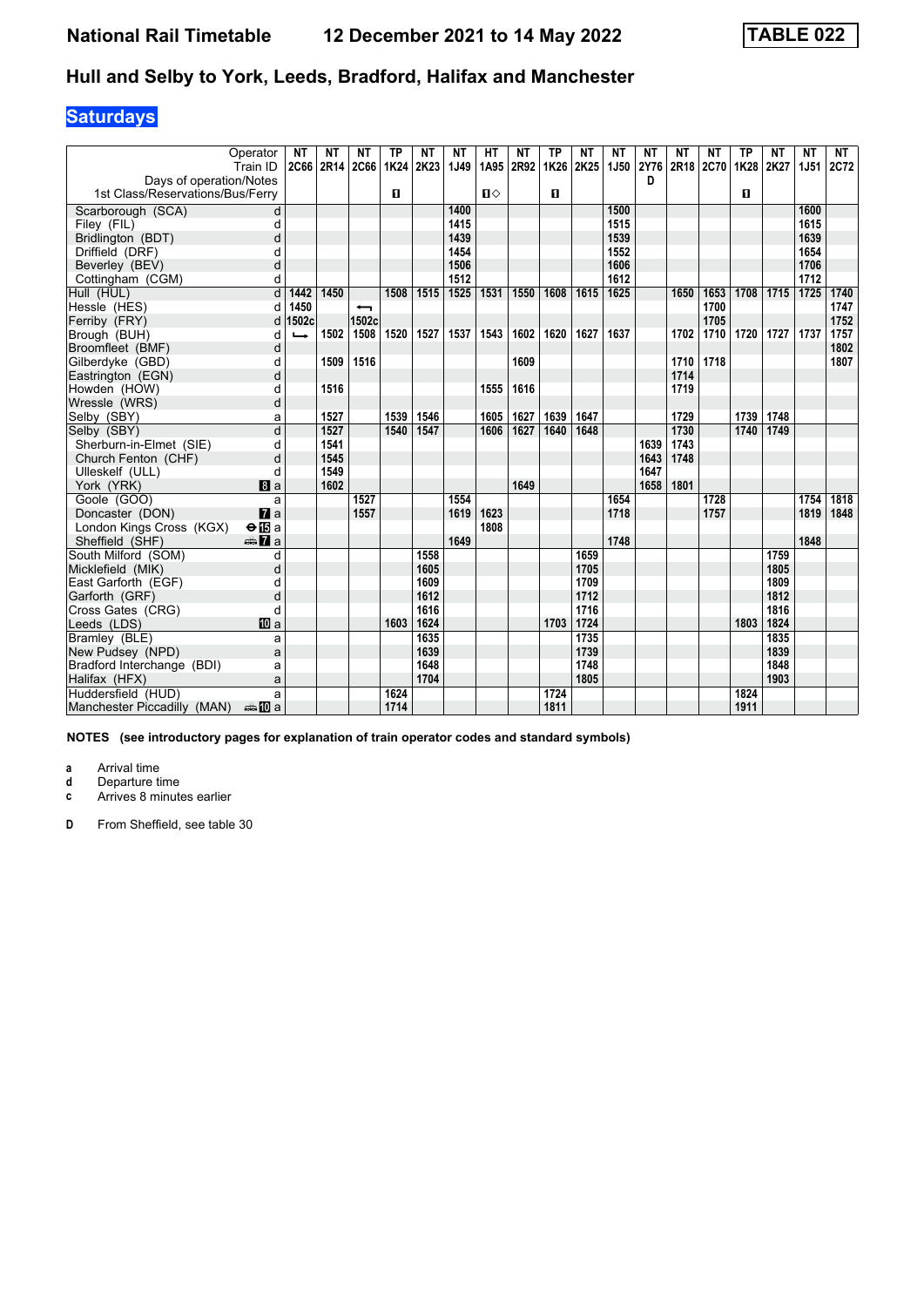# **Saturdays**

| Operator                         |                 | NΤ   | ΤP   | NΤ   | NΤ   | HТ   | NT   | <b>TP</b> | NΤ   | NΤ          | NT          | NΤ   | TP   | NΤ   | NT               | NΤ   | NT          | <b>TP</b> | NT   |
|----------------------------------|-----------------|------|------|------|------|------|------|-----------|------|-------------|-------------|------|------|------|------------------|------|-------------|-----------|------|
| Train ID                         |                 | 2R20 | 1K30 | 2K29 | 1J52 | 1A96 | 2R22 | 1K32      | 2K31 | <b>1J53</b> | <b>2R26</b> | 2C79 | 1K34 | 2K33 | 1H <sub>54</sub> | 2C78 | <b>2R28</b> | 1K36      | 2K35 |
| Days of operation/Notes          |                 |      |      |      |      |      |      |           |      |             |             |      | А    |      |                  |      |             | в         |      |
| 1st Class/Reservations/Bus/Ferry |                 |      | 0    |      |      | п⇔   |      | 0         |      |             |             |      | п    |      |                  |      |             | п         |      |
| Scarborough (SCA)                | d               |      |      |      | 1700 |      |      |           |      | 1800        |             |      |      |      | 1900             |      |             |           |      |
| Filey (FIL)                      | d               |      |      |      | 1715 |      |      |           |      | 1815        |             |      |      |      | 1915             |      |             |           |      |
| Bridlington (BDT)                | d               |      |      |      | 1740 |      |      |           |      | 1840        |             |      |      |      | 1939             |      |             |           |      |
| Driffield (DRF)                  | d               |      |      |      | 1753 |      |      |           |      | 1856        |             |      |      |      | 1953             |      |             |           |      |
| Beverley (BEV)                   | d               |      |      |      | 1807 |      |      |           |      | 1908        |             |      |      |      | 2006             |      |             |           |      |
| Cottingham (CGM)                 | d               |      |      |      | 1813 |      |      |           |      | 1914        |             |      |      |      | 2012             |      |             |           |      |
| Hull (HUL)                       | d               | 1750 | 1808 | 1815 | 1825 | 1836 | 1850 | 1903      | 1915 | 1925        | 1950        | 1955 | 2008 | 2015 | 2026             | 2042 | 2050        | 2107      | 2115 |
| Hessle (HES)                     | d               | 1757 |      |      |      |      |      |           |      |             |             | 2002 |      |      |                  | 2049 | 2057        |           |      |
| Ferriby (FRY)                    | d               | 1802 |      |      |      |      |      |           |      |             |             | 2007 |      |      |                  | 2053 | 2102        |           |      |
| Brough (BUH)                     | C               | 1807 | 1820 | 1827 | 1837 | 1848 | 1902 | 1915      | 1927 | 1937        | 2002        | 2012 | 2020 | 2027 | 2038             | 2058 | 2107        | 2120      | 2127 |
| Broomfleet (BMF)                 | d               |      |      |      |      |      |      |           |      |             |             |      |      |      |                  |      |             |           |      |
| Gilberdyke (GBD)                 | d               | 1814 |      |      |      |      | 1909 |           |      |             | 2009        | 2019 |      |      |                  | 2106 | 2114        |           |      |
| Eastrington (EGN)                | d               |      |      |      |      |      |      |           |      |             |             |      |      |      |                  |      |             |           |      |
| Howden (HOW)                     | C               | 1821 |      |      |      | 1900 | 1916 |           |      |             | 2016        |      |      |      |                  |      | 2121        |           |      |
| Wressle (WRS)                    | d               |      |      |      |      |      | 1921 |           |      |             |             |      |      |      |                  |      |             |           |      |
| Selby (SBY)                      | a               | 1832 | 1839 | 1847 |      | 1910 | 1929 | 1937      | 1949 |             | 2027        |      | 2040 | 2047 | 2059             |      | 2132        | 2139      | 2146 |
| Selby (SBY)                      | d               | 1832 | 1840 | 1848 |      | 1911 | 1931 | 1938      | 1950 |             | 2027        |      | 2041 | 2048 | 2100             |      | 2132        | 2140      | 2147 |
| Sherburn-in-Elmet (SIE)          | d               | 1846 |      |      |      |      | 1944 |           |      |             | 2041        |      |      |      |                  |      | 2146        |           |      |
| Church Fenton (CHF)              | d               | 1850 |      |      |      |      | 1949 |           |      |             | 2045        |      |      |      |                  |      | 2150        |           |      |
| Ulleskelf (ULL)                  | d               |      |      |      |      |      |      |           |      |             |             |      |      |      |                  |      |             |           |      |
| York (YRK)                       | 8a              | 1906 |      |      |      |      | 2001 |           |      |             | 2059        |      |      |      |                  |      | 2209        |           |      |
| Goole (GOO)                      | a               |      |      |      | 1854 |      |      |           |      | 1954        |             | 2029 |      |      |                  | 2115 |             |           |      |
| Doncaster (DON)                  | $\mathbf{z}$    |      |      |      | 1918 | 1927 |      |           |      | 2019        |             | 2058 |      |      | 2120             | 2144 |             |           |      |
| London Kings Cross (KGX)         | $\Theta$ is a   |      |      |      |      | 2115 |      |           |      |             |             |      |      |      |                  |      |             |           |      |
| Sheffield (SHF)                  | <del>⊯</del> ∎a |      |      |      | 1949 |      |      |           |      | 2049        |             |      |      |      | 2151             |      |             |           |      |
| South Milford (SOM)              | d               |      |      | 1859 |      |      |      |           | 1959 |             |             |      |      | 2059 |                  |      |             |           | 2158 |
| Micklefield (MIK)                | d               |      |      | 1905 |      |      |      |           | 2005 |             |             |      |      | 2105 |                  |      |             |           | 2203 |
| East Garforth (EGF)              | d               |      |      | 1909 |      |      |      |           | 2009 |             |             |      |      | 2109 |                  |      |             |           | 2208 |
| Garforth (GRF)                   | d               |      |      | 1912 |      |      |      |           | 2012 |             |             |      |      | 2112 |                  |      |             |           | 2210 |
| Cross Gates (CRG)                | d               |      |      | 1916 |      |      |      |           | 2016 |             |             |      |      | 2116 |                  |      |             |           | 2215 |
| Leeds (LDS)                      | 吅 a             |      | 1904 | 1924 |      |      |      | 2003      | 2024 |             |             |      | 2103 | 2124 |                  |      |             | 2203      | 2223 |
| Bramley (BLE)                    | a               |      |      | 1935 |      |      |      |           | 2035 |             |             |      |      | 2135 |                  |      |             |           | 2235 |
| New Pudsey (NPD)                 | a               |      |      | 1939 |      |      |      |           | 2039 |             |             |      |      | 2139 |                  |      |             |           | 2240 |
| Bradford Interchange (BDI)       | a               |      |      | 1948 |      |      |      |           | 2048 |             |             |      |      | 2148 |                  |      |             |           | 2249 |
| Halifax (HFX)                    | a               |      |      | 2003 |      |      |      |           | 2103 |             |             |      |      | 2203 |                  |      |             |           | 2304 |
| Huddersfield (HUD)               | a               |      | 1924 |      |      |      |      | 2024      |      |             |             |      | 2126 |      |                  |      |             | 2224      |      |
| Manchester Piccadilly (MAN)      | anna nDia       |      | 2012 |      |      |      |      | 2113      |      |             |             |      | 2212 |      |                  |      |             | 2308      |      |

**NOTES (see introductory pages for explanation of train operator codes and standard symbols)**

**a** Arrival time

**d** Departure time

**A** Also calls at Dewsbury 2117<br>**B** Also calls at Dewsbury 2215

**B** Also calls at Dewsbury 2215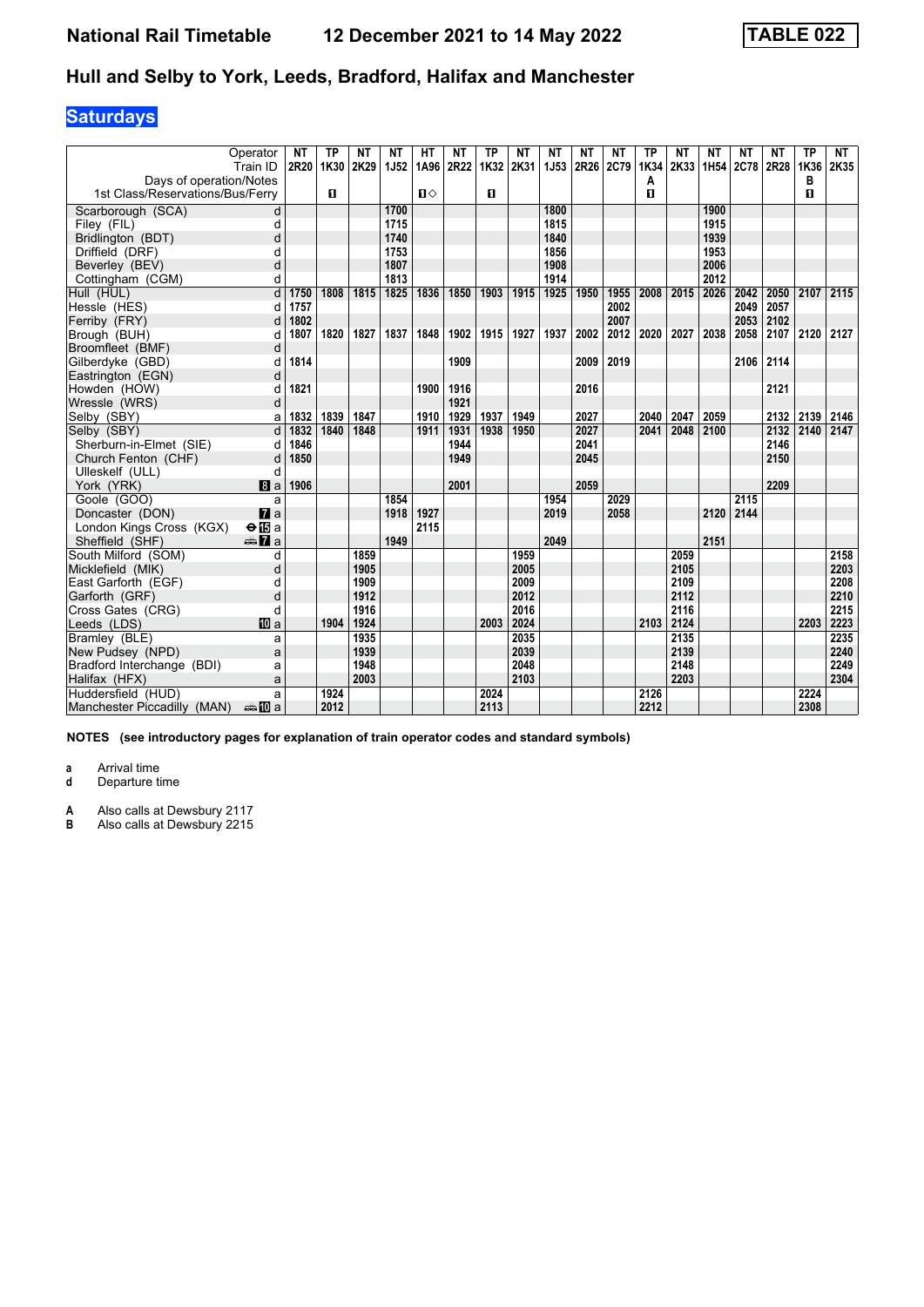# **Saturdays**

|                                  |                         | <b>NT</b> | <b>NT</b> | <b>TP</b> | <b>NT</b> | <b>NT</b> | <b>NT</b> | <b>NT</b>   |
|----------------------------------|-------------------------|-----------|-----------|-----------|-----------|-----------|-----------|-------------|
|                                  | Operator<br>Train ID    | 1J55      |           |           |           |           |           |             |
|                                  |                         |           | 2R30      | 1K38      | 2K37      | 2K93      | 1J96      | <b>2C80</b> |
| Days of operation/Notes          |                         |           |           | C         |           |           |           |             |
| 1st Class/Reservations/Bus/Ferry |                         |           |           | п         |           |           |           |             |
| Scarborough (SCA)                | d                       | 2000      |           |           |           |           |           |             |
| Filey (FIL)                      | d                       | 2015      |           |           |           |           |           |             |
| Bridlington (BDT)                | d l                     | 2040      |           |           |           |           |           |             |
| Driffield (DRF)                  | d                       | 2056      |           |           |           |           |           |             |
| Beverley (BEV)                   | d                       | 2108      |           |           |           |           |           |             |
| Cottingham (CGM)                 | d                       | 2114      |           |           |           |           |           |             |
| Hull (HUL)                       | d                       | 2126      | 2150      | 2208      | 2215      | 2231      | 2245      | 2251        |
| Hessle (HES)                     | d                       |           | 2157      |           |           |           |           | 2258        |
| Ferriby (FRY)                    | d                       |           | 2202      |           |           |           |           | 2302        |
| Brough (BUH)                     | d                       | 2138      | 2207      | 2220      | 2227      | 2243      | 2257      | 2307        |
| Broomfleet (BMF)                 | d                       |           |           |           |           |           |           |             |
| Gilberdyke (GBD)                 | d                       |           | 2214      |           |           |           | 2304      | 2314        |
| Eastrington (EGN)                | d                       |           |           |           |           |           |           |             |
| Howden (HOW)                     | d                       |           | 2221      |           |           | 2255      |           |             |
| Wressle (WRS)                    | d                       |           |           |           |           |           |           |             |
| Selby (SBY)                      | a                       |           | 2232      | 2239      | 2247      | 2306      |           |             |
| Selby (SBY)                      | d                       |           | 2232      | 2240      | 2248      | 2306      |           |             |
| Sherburn-in-Elmet (SIE)          | d                       |           | 2246      |           |           |           |           |             |
| Church Fenton (CHF)              | d                       |           | 2250      |           |           |           |           |             |
| Ulleskelf (ULL)                  | d                       |           |           |           |           |           |           |             |
| York (YRK)                       | 8a                      |           | 2304      |           |           |           |           |             |
| Goole (GOO)                      | a                       | 2153      |           |           |           |           | 2312      | 2322        |
| Doncaster (DON)                  | $\mathbf{z}$            | 2215      |           |           |           |           | 2339      | 2348        |
| London Kings Cross (KGX)         | $\Theta$ is a           |           |           |           |           |           |           |             |
| Sheffield (SHF)                  | <del>⊯</del> ∏a         | 2242      |           |           |           |           | 0017      |             |
| South Milford (SOM)              | d                       |           |           |           | 2259      | 2317      |           |             |
| Micklefield (MIK)                | d                       |           |           |           | 2305      | 2325      |           |             |
| East Garforth (EGF)              | d                       |           |           |           | 2309      | 2329      |           |             |
| Garforth (GRF)                   | d                       |           |           |           | 2312      | 2331      |           |             |
| Cross Gates (CRG)                | d                       |           |           |           | 2316      | 2336      |           |             |
| Leeds (LDS)                      | TO a                    |           |           | 2303      | 2324      | 2344      |           |             |
| Bramley (BLE)                    | a                       |           |           |           | 2335      |           |           |             |
| New Pudsey (NPD)                 | a                       |           |           |           | 2339      |           |           |             |
| Bradford Interchange (BDI)       | a                       |           |           |           | 2349      |           |           |             |
| Halifax (HFX)                    | a                       |           |           |           |           |           |           |             |
| Huddersfield (HUD)               | a                       |           |           | 2327      |           |           |           |             |
| Manchester Piccadilly (MAN)      | dana <mark>n</mark> 0 a |           |           | 0011      |           |           |           |             |

**NOTES (see introductory pages for explanation of train operator codes and standard symbols)**

**a** Arrival time

**d** Departure time

**&** Also calls at Dewsbury 231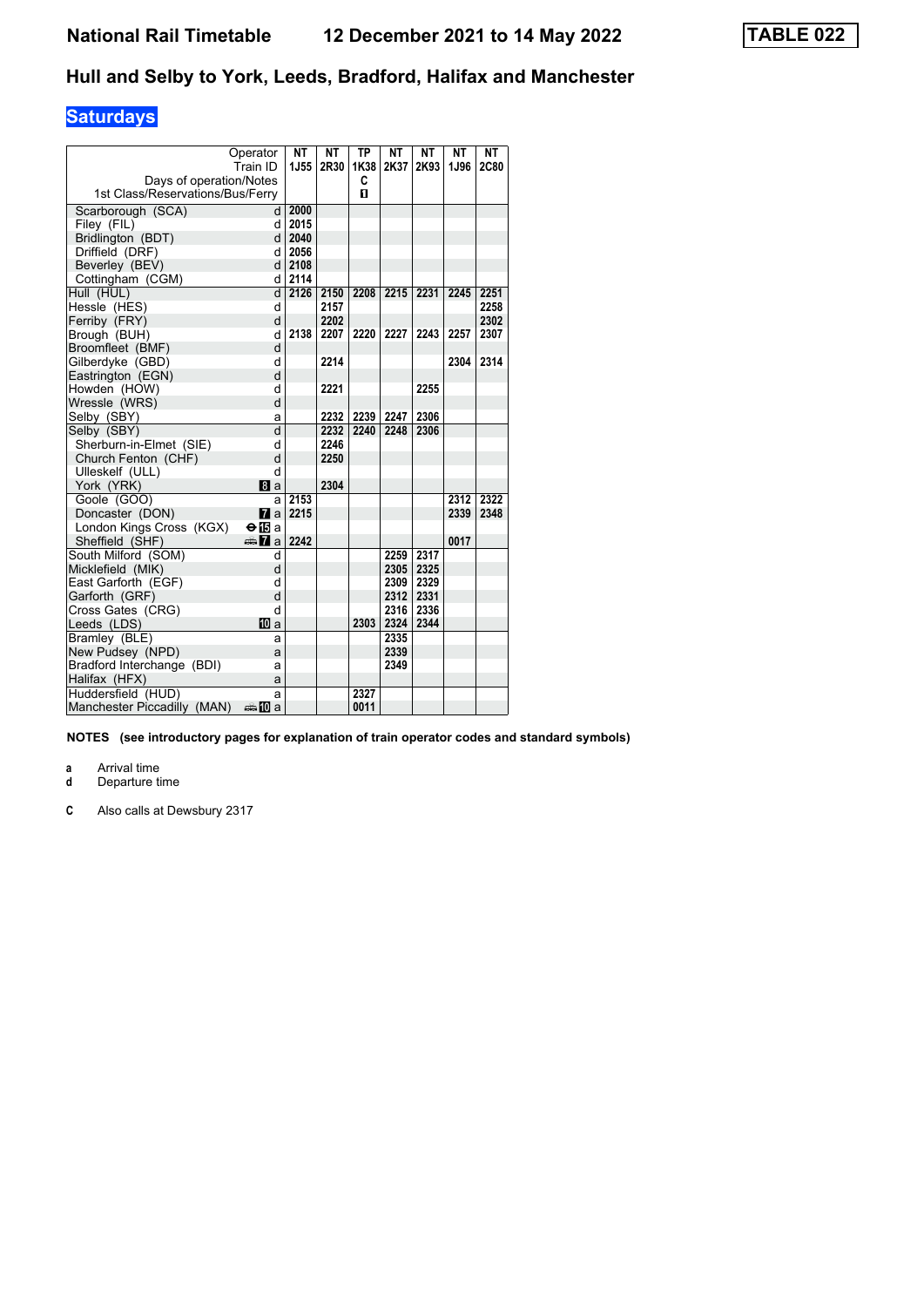# **Sundays** until 9 January 2022

|                                  | Operator<br>Train ID   | <b>NT</b><br>1R01 | ТP<br>1K10 | ΝT<br>2K03 | NΤ<br>1R07 | NΤ<br>2C19 | HТ<br>1A91 | <b>TP</b><br><b>1K12</b> | NΤ<br><b>1J01</b> | NΤ<br><b>2C21</b> | ΝT<br>2K05 | <b>TP</b><br>1K14 | NΤ<br>1J03 | <b>NT</b><br>2K09 | NΤ<br>1R09 | <b>TP</b><br>1K16 | NΤ<br><b>2C23</b> | <b>HT</b><br>1A92 | <b>NT</b><br>1J05 |
|----------------------------------|------------------------|-------------------|------------|------------|------------|------------|------------|--------------------------|-------------------|-------------------|------------|-------------------|------------|-------------------|------------|-------------------|-------------------|-------------------|-------------------|
| 1st Class/Reservations/Bus/Ferry |                        |                   | п          |            |            |            | п⇔         | 0                        |                   |                   |            | п                 |            |                   |            | п                 |                   | п⇔                |                   |
| Scarborough (SCA)                | d                      |                   |            |            |            |            |            |                          |                   |                   |            |                   |            |                   |            |                   |                   |                   |                   |
| Filey (FIL)                      | d                      |                   |            |            |            |            |            |                          |                   |                   |            |                   |            |                   |            |                   |                   |                   |                   |
| Bridlington (BDT)                | d                      |                   |            |            |            |            |            |                          |                   |                   |            |                   | 0941       |                   |            |                   |                   |                   |                   |
| Driffield (DRF)                  | d                      |                   |            |            |            |            |            |                          |                   |                   |            |                   | 0956       |                   |            |                   |                   |                   |                   |
| Beverley (BEV)                   | d                      |                   |            |            |            |            |            |                          |                   |                   |            |                   | 1013       |                   |            |                   |                   | 1050              |                   |
| Cottingham (CGM)                 | d                      |                   |            |            |            |            |            |                          |                   |                   |            |                   | 1019       |                   |            |                   |                   | 1056              |                   |
| Hull (HUL)                       | d                      |                   | 0808       |            | 0831       | 0845       | 0901       | 0908                     | 0927              | 0959              |            | 1009              | 1029       |                   | 1039       | 1049              | 1057              | 1110              | 1125              |
| Hessle (HES)                     | d                      |                   |            |            |            | 0852       |            |                          |                   | 1006              |            |                   |            |                   |            |                   | 1104              |                   |                   |
| Ferriby (FRY)                    | d                      |                   |            |            |            | 0857       |            |                          |                   | 1011              |            |                   |            |                   |            |                   | 1109              |                   |                   |
| Brough (BUH)                     | d                      |                   | 0820       |            | 0843       | 0902       | 0913       | 0920                     | 0939              | 1016              |            | 1021              | 1041       |                   | 1051       | 1101              | 1114              | 1122              | 1137              |
| Broomfleet (BMF)                 | d                      |                   |            |            |            |            |            |                          |                   |                   |            |                   |            |                   |            |                   |                   |                   |                   |
| Gilberdyke (GBD)                 | d                      |                   |            |            | 0850       | 0910       |            |                          |                   | 1024              |            |                   |            |                   |            |                   | 1122              |                   |                   |
| Eastrington (EGN)                | d                      |                   |            |            |            |            |            |                          |                   |                   |            |                   |            |                   |            |                   |                   |                   |                   |
| Howden (HOW)                     | d                      |                   |            |            | 0857       |            | 0925       |                          |                   |                   |            |                   |            |                   | 1103       |                   |                   | 1135              |                   |
| Wressle (WRS)                    | d                      |                   |            |            |            |            |            |                          |                   |                   |            |                   |            |                   |            |                   |                   |                   |                   |
| Selby (SBY)                      | a                      |                   | 0839       |            | 0908       |            | 0935       | 0939                     |                   |                   |            | 1041              |            |                   | 1113       | 1120              |                   | 1145              |                   |
| Selby (SBY)                      | d                      | 0815              | 0841       | 0847       | 0908       |            | 0936       | 0940                     |                   |                   | 0948       | 1041              |            | 1048              | 1114       | 1136              |                   | 1146              |                   |
| Sherburn-in-Elmet (SIE)          | d                      | 0827              |            |            | 0925       |            |            |                          |                   |                   |            |                   |            |                   | 1127       |                   |                   |                   |                   |
| Church Fenton (CHF)              | d                      | 0831              |            |            |            |            |            |                          |                   |                   |            |                   |            |                   | 1131       |                   |                   |                   |                   |
| Ulleskelf (ULL)                  | d                      |                   |            |            | 0931       |            |            |                          |                   |                   |            |                   |            |                   |            |                   |                   |                   |                   |
| York (YRK)                       | a                      | 0845              |            |            | 0942       |            |            |                          |                   |                   |            |                   |            |                   | 1145       |                   |                   |                   |                   |
| Goole (GOO)                      | a                      |                   |            |            |            | 0918       |            |                          | 0954              | 1032              |            |                   | 1056       |                   |            |                   | 1130              |                   | 1152              |
| Doncaster (DON)                  | $\mathbf{z}$ a         |                   |            |            |            | 0943       | 0956       |                          | 1019              | 1100              |            |                   | 1119       |                   |            |                   | 1158              | 1202              | 1217              |
| London Kings Cross (KGX)         | $\Theta$ is a          |                   |            |            |            |            | 1141       |                          |                   |                   |            |                   |            |                   |            |                   |                   | 1342              |                   |
| Sheffield (SHF)                  | <b><del>€</del></b> 7a |                   |            |            |            |            |            |                          | 1049              |                   |            |                   | 1151       |                   |            |                   |                   |                   | 1248              |
| South Milford (SOM)              | d                      |                   |            | 0858       |            |            |            |                          |                   |                   | 1000       |                   |            | 1100              |            |                   |                   |                   |                   |
| Micklefield (MIK)                | d                      |                   |            | 0904       |            |            |            |                          |                   |                   | 1005       |                   |            | 1105              |            |                   |                   |                   |                   |
| East Garforth (EGF)              | d                      |                   |            | 0908       |            |            |            |                          |                   |                   | 1009       |                   |            | 1109              |            |                   |                   |                   |                   |
| Garforth (GRF)                   | d                      |                   |            | 0910       |            |            |            |                          |                   |                   | 1012       |                   |            | 1112              |            |                   |                   |                   |                   |
| Cross Gates (CRG)                | d                      |                   |            | 0915       |            |            |            |                          |                   |                   | 1016       |                   |            | 1116              |            |                   |                   |                   |                   |
| Leeds (LDS)                      | <b>而</b> a             |                   | 0905       | 0923       |            |            |            | 1003                     |                   |                   | 1024       | 1103              |            | 1124              |            | 1203              |                   |                   |                   |
| Bramley (BLE)                    | a                      |                   |            |            |            |            |            |                          |                   |                   |            |                   |            |                   |            |                   |                   |                   |                   |
| New Pudsey (NPD)                 | a                      |                   |            |            |            |            |            |                          |                   |                   |            |                   |            |                   |            |                   |                   |                   |                   |
| Bradford Interchange (BDI)       | a                      |                   |            |            |            |            |            |                          |                   |                   |            |                   |            |                   |            |                   |                   |                   |                   |
| Halifax (HFX)                    | a                      |                   |            |            |            |            |            |                          |                   |                   |            |                   |            |                   |            |                   |                   |                   |                   |
| Huddersfield (HUD)               | a                      |                   | 0924       |            |            |            |            | 1024                     |                   |                   |            | 1124              |            |                   |            | 1224              |                   |                   |                   |
| Manchester Piccadilly (MAN)      | anna ma                |                   | 1010       |            |            |            |            | 1111                     |                   |                   |            | 1210              |            |                   |            | 1311              |                   |                   |                   |

**NOTES (see introductory pages for explanation of train operator codes and standard symbols)**

**a** Arrival time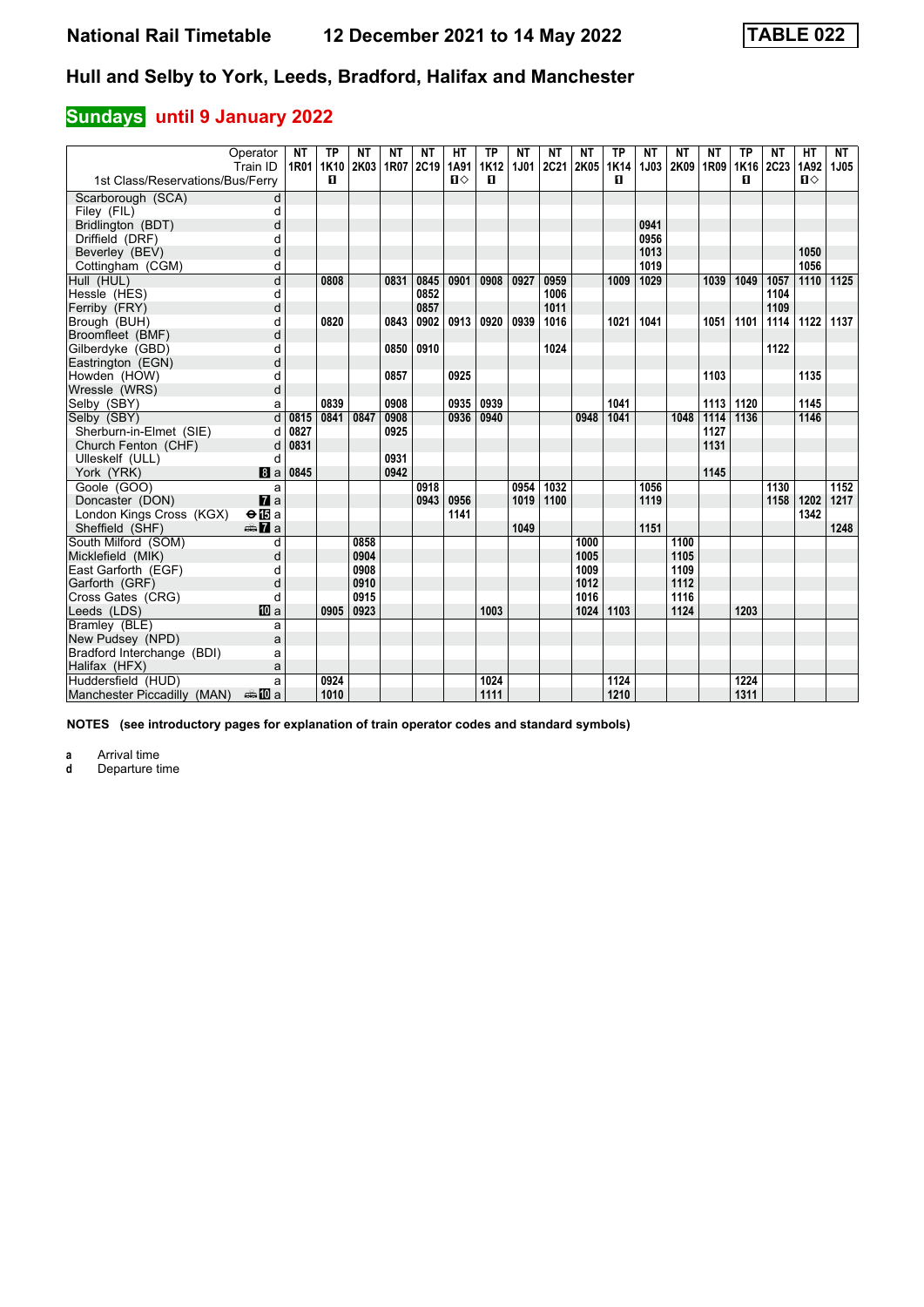# **Sundays** until 9 January 2022

|                                  | Operator<br>Train ID    | <b>NT</b><br>2K13 1R11 | <b>NT</b> | <b>NT</b><br><b>2C25</b> | ТP<br>1K18 | <b>NT</b><br>1J07 | ΝT<br>2K17 | <b>NT</b><br>1R13 | HТ<br>1A93 2C27 | <b>NT</b> | <b>TP</b><br>1K20 | <b>NT</b><br>1J09 | <b>NT</b><br>2K21 | <b>NT</b> | <b>NT</b><br>1R14 2C29 | <b>TP</b><br><b>1K22</b> | <b>NT</b><br>2K25 | <b>NT</b><br>1R15 | <b>NT</b><br><b>1J11</b> |
|----------------------------------|-------------------------|------------------------|-----------|--------------------------|------------|-------------------|------------|-------------------|-----------------|-----------|-------------------|-------------------|-------------------|-----------|------------------------|--------------------------|-------------------|-------------------|--------------------------|
| 1st Class/Reservations/Bus/Ferry |                         |                        |           |                          | п          |                   |            |                   | $\P$            |           | п                 |                   |                   |           |                        | п                        |                   |                   |                          |
| Scarborough (SCA)                | d                       |                        |           |                          |            |                   |            |                   |                 |           |                   | 1201              |                   |           |                        |                          |                   |                   | 1301                     |
| Filey (FIL)                      | d                       |                        |           |                          |            |                   |            |                   |                 |           |                   | 1216              |                   |           |                        |                          |                   |                   | 1316                     |
| Bridlington (BDT)                | d                       |                        |           |                          |            |                   |            |                   |                 |           |                   | 1240              |                   |           |                        |                          |                   |                   | 1340                     |
| Driffield (DRF)                  | d                       |                        |           |                          |            |                   |            |                   |                 |           |                   | 1255              |                   |           |                        |                          |                   |                   | 1355                     |
| Beverley (BEV)                   | d                       |                        |           |                          |            |                   |            |                   |                 |           |                   | 1310              |                   |           |                        |                          |                   |                   | 1410                     |
| Cottingham (CGM)                 | d                       |                        |           |                          |            |                   |            |                   |                 |           |                   | 1316              |                   |           |                        |                          |                   |                   | 1416                     |
| Hull (HUL)                       | $\overline{\mathsf{d}}$ |                        | 1131      | 1158                     | 1209       | 1229              |            | 1234              | 1250            | 1257      | 1309              | 1329              |                   | 1335      | 1357                   | 1408                     |                   | 1421              | 1429                     |
| Hessle (HES)                     | d                       |                        |           | 1205                     |            |                   |            |                   |                 | 1304      |                   |                   |                   |           | 1404                   |                          |                   |                   |                          |
| Ferriby (FRY)                    | d                       |                        |           | 1210                     |            |                   |            |                   |                 | 1309      |                   |                   |                   |           | 1409                   |                          |                   |                   |                          |
| Brough (BUH)                     | d                       |                        | 1143      | 1215                     | 1221       | 1241              |            | 1247              | 1302            | 1314      | 1321              | 1341              |                   | 1347      | 1414                   | 1420                     |                   | 1433              | 1441                     |
| Broomfleet (BMF)                 | d                       |                        |           |                          |            |                   |            |                   |                 |           |                   |                   |                   |           |                        |                          |                   |                   |                          |
| Gilberdyke (GBD)                 | d                       |                        | 1150      | 1223                     |            |                   |            |                   |                 | 1322      |                   |                   |                   |           | 1422                   |                          |                   |                   |                          |
| Eastrington (EGN)                | d                       |                        |           |                          |            |                   |            |                   |                 |           |                   |                   |                   |           |                        |                          |                   |                   |                          |
| Howden (HOW)                     | d                       |                        | 1157      |                          |            |                   |            | 1259              | 1314            |           |                   |                   |                   | 1359      |                        |                          |                   | 1445              |                          |
| Wressle (WRS)                    | d                       |                        |           |                          |            |                   |            |                   |                 |           |                   |                   |                   |           |                        |                          |                   |                   |                          |
| Selby (SBY)                      | a                       |                        | 1208      |                          | 1240       |                   |            | 1309              | 1324            |           | 1340              |                   |                   | 1409      |                        | 1439                     |                   | 1455              |                          |
| Selby (SBY)                      | d                       | 1149                   | 1208      |                          | 1241       |                   | 1247       | 1310              | 1325            |           | 1341              |                   | 1347              | 1410      |                        | 1440                     | 1447              | 1456              |                          |
| Sherburn-in-Elmet (SIE)          | d                       |                        |           |                          |            |                   |            | 1323              |                 |           |                   |                   |                   |           |                        |                          |                   | 1508              |                          |
| Church Fenton (CHF)              | d                       |                        |           |                          |            |                   |            |                   |                 |           |                   |                   |                   |           |                        |                          |                   | 1513              |                          |
| Ulleskelf (ULL)                  | d                       |                        |           |                          |            |                   |            | 1329              |                 |           |                   |                   |                   |           |                        |                          |                   |                   |                          |
| York (YRK)                       | a                       |                        | 1229      |                          |            |                   |            | 1341              |                 |           |                   |                   |                   | 1429      |                        |                          |                   | 1525              |                          |
| Goole (GOO)                      | a                       |                        |           | 1231                     |            | 1256              |            |                   |                 | 1330      |                   | 1356              |                   |           | 1430                   |                          |                   |                   | 1456                     |
| Doncaster (DON)                  | $\mathbf{z}$ a          |                        |           | 1259                     |            | 1321              |            |                   | 1341            | 1358      |                   | 1419              |                   |           | 1458                   |                          |                   |                   | 1519                     |
| London Kings Cross (KGX)         | $\Theta$ is a           |                        |           |                          |            |                   |            |                   | 1536            |           |                   |                   |                   |           |                        |                          |                   |                   |                          |
| Sheffield (SHF)                  | $\oplus \blacksquare$ a |                        |           |                          |            | 1348              |            |                   |                 |           |                   | 1448              |                   |           |                        |                          |                   |                   | 1549                     |
| South Milford (SOM)              | d                       | 1159                   |           |                          |            |                   | 1259       |                   |                 |           |                   |                   | 1359              |           |                        |                          | 1459              |                   |                          |
| Micklefield (MIK)                | d                       | 1205                   |           |                          |            |                   | 1306       |                   |                 |           |                   |                   | 1404              |           |                        |                          | 1504              |                   |                          |
| East Garforth (EGF)              | d                       | 1209                   |           |                          |            |                   | 1310       |                   |                 |           |                   |                   | 1408              |           |                        |                          | 1508              |                   |                          |
| Garforth (GRF)                   |                         | 1211                   |           |                          |            |                   | 1312       |                   |                 |           |                   |                   | 1411              |           |                        |                          | 1511              |                   |                          |
| Cross Gates (CRG)                | d                       | 1216                   |           |                          |            |                   | 1317       |                   |                 |           |                   |                   | 1415              |           |                        |                          | 1515              |                   |                          |
| Leeds (LDS)                      | <b>ID</b> a             | 1224                   |           |                          | 1303       |                   | 1325       |                   |                 |           | 1404              |                   | 1424              |           |                        | 1503                     | 1523              |                   |                          |
| Bramley (BLE)                    | a                       |                        |           |                          |            |                   |            |                   |                 |           |                   |                   |                   |           |                        |                          |                   |                   |                          |
| New Pudsey (NPD)                 | a                       |                        |           |                          |            |                   |            |                   |                 |           |                   |                   |                   |           |                        |                          |                   |                   |                          |
| Bradford Interchange (BDI)       | a                       |                        |           |                          |            |                   |            |                   |                 |           |                   |                   |                   |           |                        |                          |                   |                   |                          |
| Halifax (HFX)                    | a                       |                        |           |                          |            |                   |            |                   |                 |           |                   |                   |                   |           |                        |                          |                   |                   |                          |
| Huddersfield (HUD)               | a                       |                        |           |                          | 1324       |                   |            |                   |                 |           | 1424              |                   |                   |           |                        | 1524                     |                   |                   |                          |
| Manchester Piccadilly (MAN)      | anna nDia               |                        |           |                          | 1411       |                   |            |                   |                 |           | 1509              |                   |                   |           |                        | 1607                     |                   |                   |                          |

**NOTES (see introductory pages for explanation of train operator codes and standard symbols)**

**a** Arrival time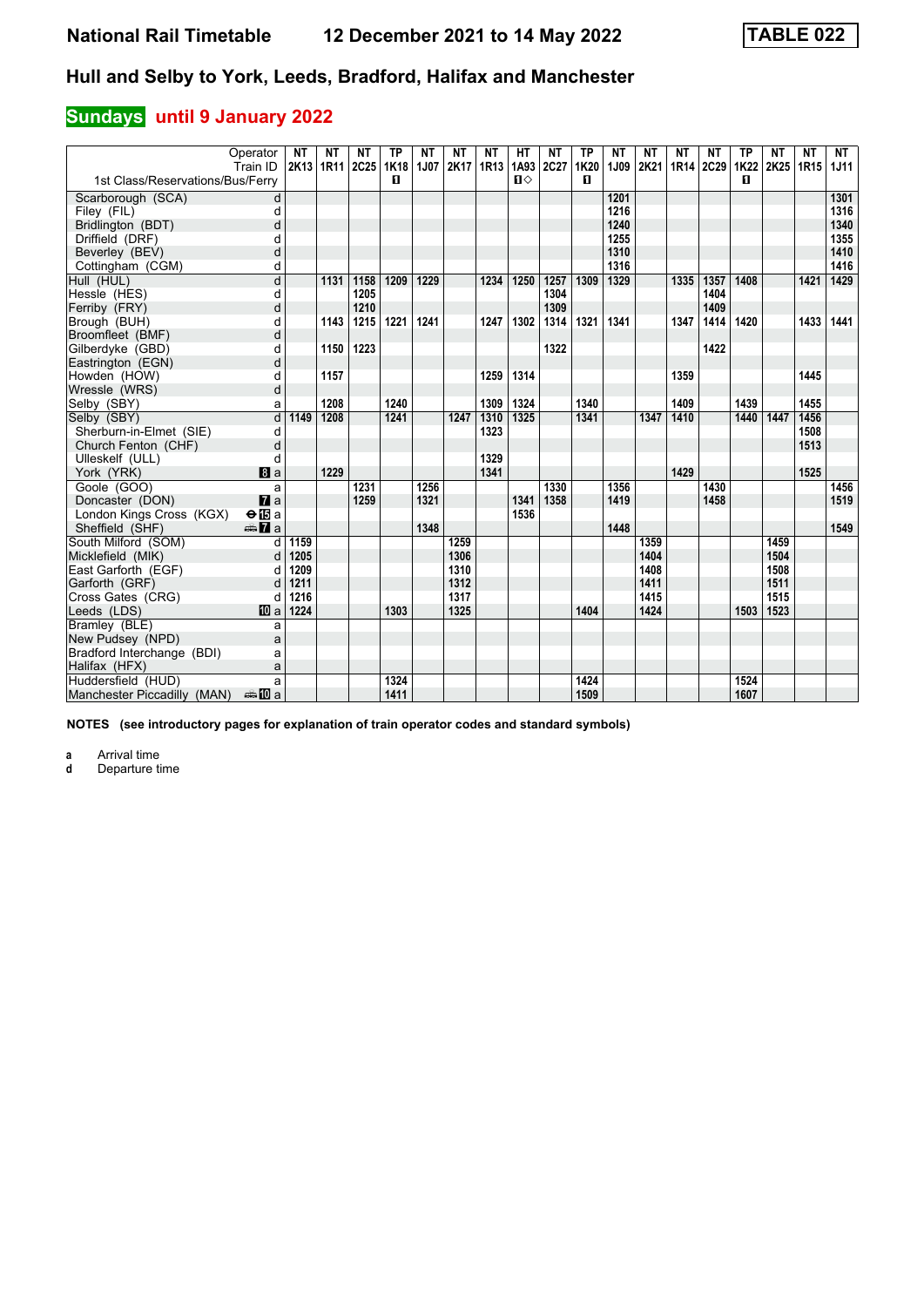### **Sundays** until 9 January 2022

| Operator<br>Train ID                      | <b>HT</b><br>1A94 | NΤ<br>2C31 | <b>TP</b><br>1K24 | NΤ<br>1J13 | NΤ<br>2K29 | NT<br>1R19 | NΤ<br>2C33 | <b>TP</b><br>1K26 | <b>NT</b><br>2K33 | HТ<br>1A95   | <b>NT</b><br>1J15 | NΤ<br><b>2Y00</b> | <b>NT</b><br>1R <sub>21</sub> | NΤ<br>2C35 | <b>TP</b><br>1K28 | NT<br><b>1J17</b> | NΤ<br>2K37 | NT<br>1R <sub>23</sub> |
|-------------------------------------------|-------------------|------------|-------------------|------------|------------|------------|------------|-------------------|-------------------|--------------|-------------------|-------------------|-------------------------------|------------|-------------------|-------------------|------------|------------------------|
| Davs of operation/Notes                   |                   |            |                   |            |            |            |            |                   |                   |              |                   | F                 |                               |            |                   |                   |            |                        |
| 1st Class/Reservations/Bus/Ferry          | $\mathbf{u}$      |            | п                 |            |            |            |            | п                 |                   | $\mathbf{u}$ |                   |                   |                               |            | $\mathbf{u}$      |                   |            |                        |
| Scarborough (SCA)<br>d                    |                   |            |                   | 1401       |            |            |            |                   |                   |              | 1501              |                   |                               |            |                   | 1601              |            |                        |
| Filey (FIL)<br>d                          |                   |            |                   | 1416       |            |            |            |                   |                   |              | 1516              |                   |                               |            |                   | 1616              |            |                        |
| Bridlington (BDT)<br>d                    |                   |            |                   | 1440       |            |            |            |                   |                   |              | 1540              |                   |                               |            |                   | 1640              |            |                        |
| Driffield (DRF)<br>d                      |                   |            |                   | 1455       |            |            |            |                   |                   |              | 1555              |                   |                               |            |                   | 1655              |            |                        |
| d<br>Beverley (BEV)                       |                   |            |                   | 1510       |            |            |            |                   |                   |              | 1610              |                   |                               |            |                   | 1710              |            |                        |
| Cottingham (CGM)<br>d                     |                   |            |                   | 1516       |            |            |            |                   |                   |              | 1616              |                   |                               |            |                   | 1716              |            |                        |
| d<br>Hull (HUL)                           | 1436              | 1455       | 1506              | 1529       |            | 1535       | 1555       | 1609              |                   | 1621         | 1629              |                   | 1635                          | 1655       | 1706              | 1729              |            | 1735                   |
| Hessle (HES)<br>d                         |                   | 1502       |                   |            |            |            | 1602       |                   |                   |              |                   |                   |                               | 1702       |                   |                   |            |                        |
| Ferriby (FRY)<br>d                        |                   | 1507       |                   |            |            |            | 1607       |                   |                   |              |                   |                   |                               | 1707       |                   |                   |            |                        |
| Brough (BUH)<br>d                         | 1448              | 1512       | 1518              | 1541       |            | 1547       | 1612       | 1621              |                   | 1634         | 1641              |                   | 1647                          | 1712       | 1718              | 1741              |            | 1747                   |
| Broomfleet (BMF)<br>d                     |                   |            |                   |            |            |            |            |                   |                   |              |                   |                   |                               |            |                   |                   |            |                        |
| Gilberdyke (GBD)<br>d                     |                   | 1520       |                   |            |            |            | 1620       |                   |                   |              |                   |                   |                               | 1720       |                   |                   |            |                        |
| Eastrington (EGN)<br>d                    |                   |            |                   |            |            |            |            |                   |                   |              |                   |                   |                               |            |                   |                   |            |                        |
| Howden (HOW)<br>d                         | 1500              |            |                   |            |            | 1559       |            |                   |                   | 1649         |                   |                   | 1659                          |            |                   |                   |            | 1759                   |
| Wressle (WRS)<br>d                        |                   |            |                   |            |            |            |            |                   |                   |              |                   |                   |                               |            |                   |                   |            |                        |
| Selby (SBY)<br>a                          | 1510              |            | 1537              |            |            | 1609       |            | 1640              |                   | 1702         |                   |                   | 1709                          |            | 1737              |                   |            | 1809                   |
| Selby (SBY)<br>d                          | 1511              |            | 1538              |            | 1547       | 1610       |            | 1641              | 1647              | 1704         |                   |                   | 1710                          |            | 1738              |                   | 1747       | 1810                   |
| Sherburn-in-Elmet (SIE)<br>d              |                   |            |                   |            |            | 1625       |            |                   |                   |              |                   | 1716              | 1725                          |            |                   |                   |            |                        |
| Church Fenton (CHF)<br>d                  |                   |            |                   |            |            |            |            |                   |                   |              |                   | 1721              | 1730                          |            |                   |                   |            |                        |
| Ulleskelf (ULL)<br>d                      |                   |            |                   |            |            | 1631       |            |                   |                   |              |                   | 1725              |                               |            |                   |                   |            |                        |
| York (YRK)<br>a                           |                   |            |                   |            |            | 1642       |            |                   |                   |              |                   | 1738              | 1743                          |            |                   |                   |            | 1837                   |
| Goole (GOO)<br>a                          |                   | 1528       |                   | 1556       |            |            | 1628       |                   |                   |              | 1656              |                   |                               | 1728       |                   | 1756              |            |                        |
| $\mathbf{z}$ a<br>Doncaster (DON)         | 1527              | 1558       |                   | 1619       |            |            | 1658       |                   |                   | 1725         | 1719              |                   |                               | 1758       |                   | 1819              |            |                        |
| London Kings Cross (KGX)<br>$\Theta$ is a | 1717              |            |                   |            |            |            |            |                   |                   | 1908         |                   |                   |                               |            |                   |                   |            |                        |
| <b>AZ</b> a<br>Sheffield (SHF)            |                   |            |                   | 1649       |            |            |            |                   |                   |              | 1748              |                   |                               |            |                   | 1849              |            |                        |
| South Milford (SOM)<br>d                  |                   |            |                   |            | 1559       |            |            |                   | 1659              |              |                   |                   |                               |            |                   |                   | 1759       |                        |
| Micklefield (MIK)<br>d                    |                   |            |                   |            | 1605       |            |            |                   | 1705              |              |                   |                   |                               |            |                   |                   | 1805       |                        |
| East Garforth (EGF)<br>d                  |                   |            |                   |            | 1609       |            |            |                   | 1709              |              |                   |                   |                               |            |                   |                   | 1809       |                        |
| d<br>Garforth (GRF)                       |                   |            |                   |            | 1612       |            |            |                   | 1712              |              |                   |                   |                               |            |                   |                   | 1812       |                        |
| Cross Gates (CRG)<br>d                    |                   |            |                   |            | 1616       |            |            |                   | 1716              |              |                   |                   |                               |            |                   |                   | 1816       |                        |
| Leeds (LDS)<br><b>ID</b> a                |                   |            | 1603              |            | 1624       |            |            | 1703              | 1724              |              |                   |                   |                               |            | 1803              |                   | 1824       |                        |
| Bramlev (BLE)<br>a                        |                   |            |                   |            |            |            |            |                   |                   |              |                   |                   |                               |            |                   |                   |            |                        |
| New Pudsey (NPD)<br>a                     |                   |            |                   |            |            |            |            |                   |                   |              |                   |                   |                               |            |                   |                   |            |                        |
| Bradford Interchange (BDI)<br>a           |                   |            |                   |            |            |            |            |                   |                   |              |                   |                   |                               |            |                   |                   |            |                        |
| Halifax (HFX)<br>a                        |                   |            |                   |            |            |            |            |                   |                   |              |                   |                   |                               |            |                   |                   |            |                        |
| Huddersfield (HUD)<br>a                   |                   |            | 1624              |            |            |            |            | 1724              |                   |              |                   |                   |                               |            | 1824              |                   |            |                        |
| Manchester Piccadilly (MAN)<br>anno ma    |                   |            | 1711              |            |            |            |            | 1811              |                   |              |                   |                   |                               |            | 1911              |                   |            |                        |

**NOTES (see introductory pages for explanation of train operator codes and standard symbols)**

**a** Arrival time

**d** Departure time

**)** From Sheffield, see table 30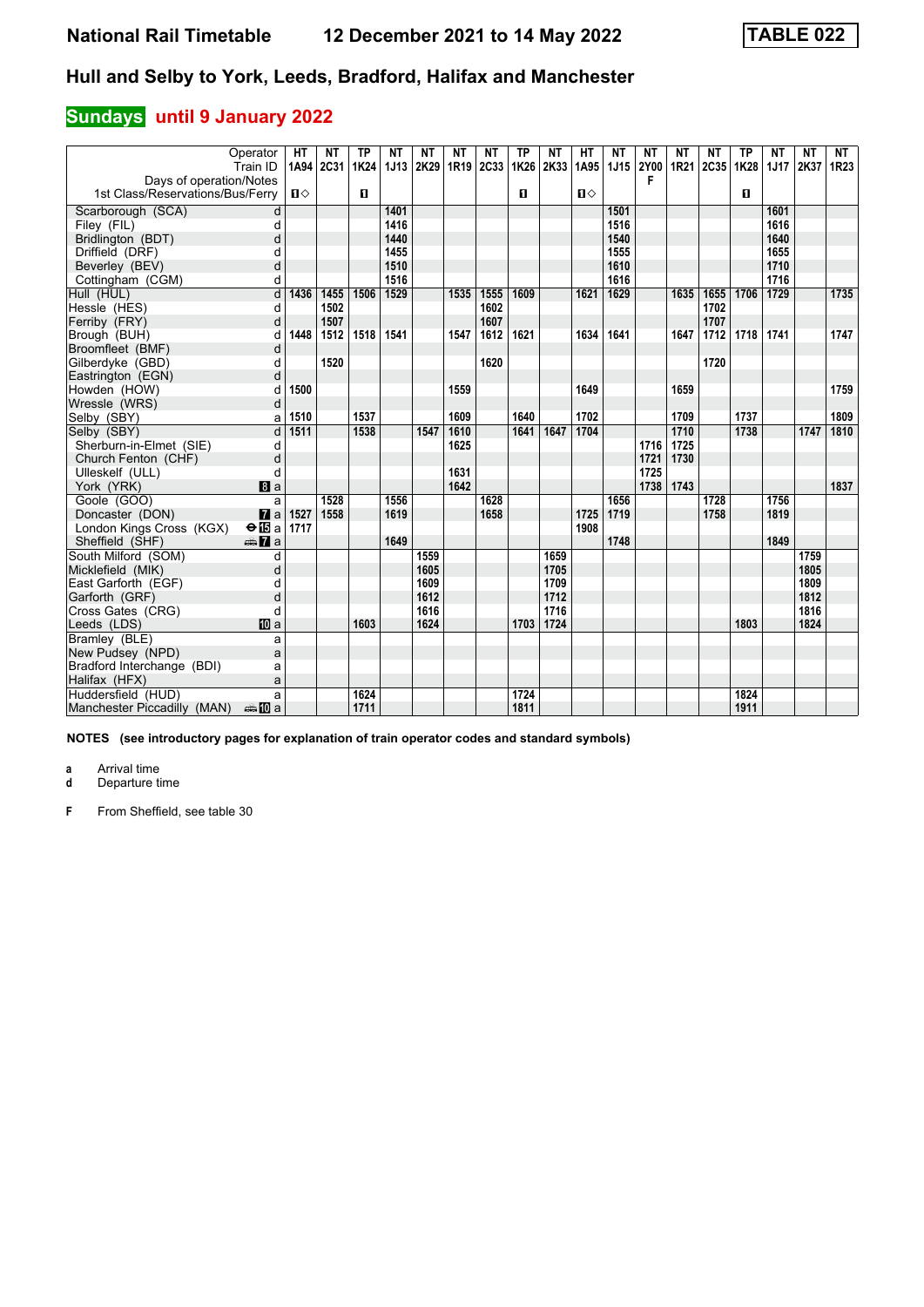#### **Sundays** until 9 January 2022

| Operator                                                    | <b>NT</b> | <b>TP</b>    | <b>NT</b> | NΤ          | <b>NT</b> | HT   | <b>NT</b> | <b>TP</b>    | <b>NT</b> | <b>NT</b> | <b>NT</b> | <b>NT</b> | <b>NT</b> | <b>NT</b> | <b>TP</b> | <b>NT</b> | <b>NT</b> | NT          |
|-------------------------------------------------------------|-----------|--------------|-----------|-------------|-----------|------|-----------|--------------|-----------|-----------|-----------|-----------|-----------|-----------|-----------|-----------|-----------|-------------|
| Train ID                                                    | 2C37      | 1K30         | 1J19      | <b>2K41</b> | 1R25      |      | 1A96 2C39 | 1K32         | 1J21      | 2Y04      | 2Y04      | 2K45      | 1R27      | 2C41      | 1K34      | 2K49      | 1R29      | <b>1J23</b> |
| Days of operation/Notes<br>1st Class/Reservations/Bus/Ferry |           | $\mathbf{u}$ |           |             |           | $\P$ |           | $\mathbf{u}$ |           | A         | в         |           |           |           | C<br>О    |           |           |             |
|                                                             |           |              |           |             |           |      |           |              |           |           |           |           |           |           |           |           |           |             |
| Scarborough (SCA)<br>d                                      |           |              | 1701      |             |           |      |           |              | 1801      |           |           |           |           |           |           |           |           | 1901        |
| Filey (FIL)<br>d                                            |           |              | 1716      |             |           |      |           |              | 1816      |           |           |           |           |           |           |           |           | 1916        |
| Bridlington (BDT)<br>d                                      |           |              | 1740      |             |           |      |           |              | 1840      |           |           |           |           |           |           |           |           | 1940        |
| Driffield (DRF)<br>d                                        |           |              | 1755      |             |           |      |           |              | 1855      |           |           |           |           |           |           |           |           | 1955        |
| Beverley (BEV)<br>d                                         |           |              | 1810      |             |           |      |           |              | 1910      |           |           |           |           |           |           |           |           | 2010        |
| Cottingham (CGM)<br>d                                       |           |              | 1816      |             |           |      |           |              | 1916      |           |           |           |           |           |           |           |           | 2016        |
| d<br>Hull (HUL)                                             | 1757      | 1809         | 1829      |             | 1835      | 1847 | 1857      | 1908         | 1929      |           |           |           | 1935      | 1954      | 2009      |           | 2021      | 2029        |
| Hessle (HES)<br>d                                           | 1804      |              |           |             |           |      | 1904      |              |           |           |           |           |           | 2001      |           |           |           |             |
| Ferriby (FRY)<br>d                                          | 1809      |              |           |             |           |      | 1909      |              |           |           |           |           |           | 2006      |           |           |           |             |
| Brough (BUH)<br>d                                           | 1814      | 1821         | 1841      |             | 1847      | 1859 | 1914      | 1920         | 1941      |           |           |           | 1947      | 2011      | 2021      |           | 2033      | 2041        |
| Broomfleet (BMF)<br>d                                       |           |              |           |             |           |      |           |              |           |           |           |           |           |           |           |           |           |             |
| Gilberdyke (GBD)                                            | 1822      |              |           |             |           |      | 1922      |              |           |           |           |           |           | 2019      |           |           |           |             |
| Eastrington (EGN)<br>d                                      |           |              |           |             |           |      |           |              |           |           |           |           |           |           |           |           |           |             |
| Howden (HOW)<br>d                                           |           |              |           |             | 1859      | 1911 |           |              |           |           |           |           | 1959      |           |           |           | 2045      |             |
| d<br>Wressle (WRS)                                          |           |              |           |             |           |      |           |              |           |           |           |           |           |           |           |           |           |             |
| Selby (SBY)<br>a                                            |           | 1840         |           |             | 1909      | 1921 |           | 1939         |           |           |           |           | 2009      |           | 2040      |           | 2055      |             |
| d<br>Selby (SBY)                                            |           | 1841         |           | 1847        | 1910      | 1922 |           | 1940         |           |           |           | 1947      | 2010      |           | 2041      | 2047      | 2101      |             |
| Sherburn-in-Elmet (SIE)<br>d                                |           |              |           |             | 1926      |      |           |              |           | 1952      | 2000      |           | 2023      |           |           |           |           |             |
| d<br>Church Fenton (CHF)                                    |           |              |           |             |           |      |           |              |           | 1956      | 2007c     |           | 2028      |           |           |           |           |             |
| d<br>Ulleskelf (ULL)                                        |           |              |           |             | 1932      |      |           |              |           | 2000      | 2012      |           |           |           |           |           |           |             |
| York (YRK)<br>a                                             |           |              |           |             | 1943      |      |           |              |           | 2015      | 2022      |           | 2040      |           |           |           | 2126      |             |
| Goole (GOO)<br>a                                            | 1830      |              | 1856      |             |           |      | 1930      |              | 1956      |           |           |           |           | 2027      |           |           |           | 2056        |
| $\mathbf{z}$ a<br>Doncaster (DON)                           | 1858      |              | 1920      |             |           | 1938 | 1958      |              | 2019      |           |           |           |           | 2057      |           |           |           | 2119        |
| London Kings Cross (KGX)<br>$\Theta$ is a                   |           |              |           |             |           | 2119 |           |              |           |           |           |           |           |           |           |           |           |             |
| $\oplus \blacksquare$ a<br>Sheffield (SHF)                  |           |              | 1948      |             |           |      |           |              | 2048      |           |           |           |           |           |           |           |           | 2149        |
| South Milford (SOM)<br>d                                    |           |              |           | 1859        |           |      |           |              |           |           |           | 1959      |           |           |           | 2059      |           |             |
| Micklefield (MIK)<br>d                                      |           |              |           | 1905        |           |      |           |              |           |           |           | 2007      |           |           |           | 2104      |           |             |
| East Garforth (EGF)<br>d                                    |           |              |           |             |           |      |           |              |           |           |           | 2011      |           |           |           | 2108      |           |             |
| d<br>Garforth (GRF)                                         |           |              |           | 1910        |           |      |           |              |           |           |           | 2013      |           |           |           | 2111      |           |             |
| Cross Gates (CRG)<br>d                                      |           |              |           | 1915        |           |      |           |              |           |           |           | 2018      |           |           |           | 2115      |           |             |
| Leeds (LDS)<br><b>ID</b> a                                  |           | 1903         |           | 1923        |           |      |           | 2002         |           |           |           | 2026      |           |           | 2103 2124 |           |           |             |
| Bramley (BLE)<br>a                                          |           |              |           |             |           |      |           |              |           |           |           |           |           |           |           |           |           |             |
| New Pudsey (NPD)<br>a                                       |           |              |           |             |           |      |           |              |           |           |           |           |           |           |           |           |           |             |
| Bradford Interchange (BDI)<br>a                             |           |              |           |             |           |      |           |              |           |           |           |           |           |           |           |           |           |             |
| Halifax (HFX)<br>a                                          |           |              |           |             |           |      |           |              |           |           |           |           |           |           |           |           |           |             |
| Huddersfield (HUD)<br>a                                     |           | 1924         |           |             |           |      |           | 2024         |           |           |           |           |           |           | 2126      |           |           |             |
| Manchester Piccadilly (MAN)<br>anna nDia                    |           | 2011         |           |             |           |      |           | 2109         |           |           |           |           |           |           | 2211      |           |           |             |

**NOTES (see introductory pages for explanation of train operator codes and standard symbols)**

**a** Arrival time

**d** Departure time

**c** Arrives 3 minutes earlier

**A** Runs until 2 January From Sheffield, see table 30

**B** Runs 9 January only From Sheffield, see table 30

**&** Also calls at Dewsbury 211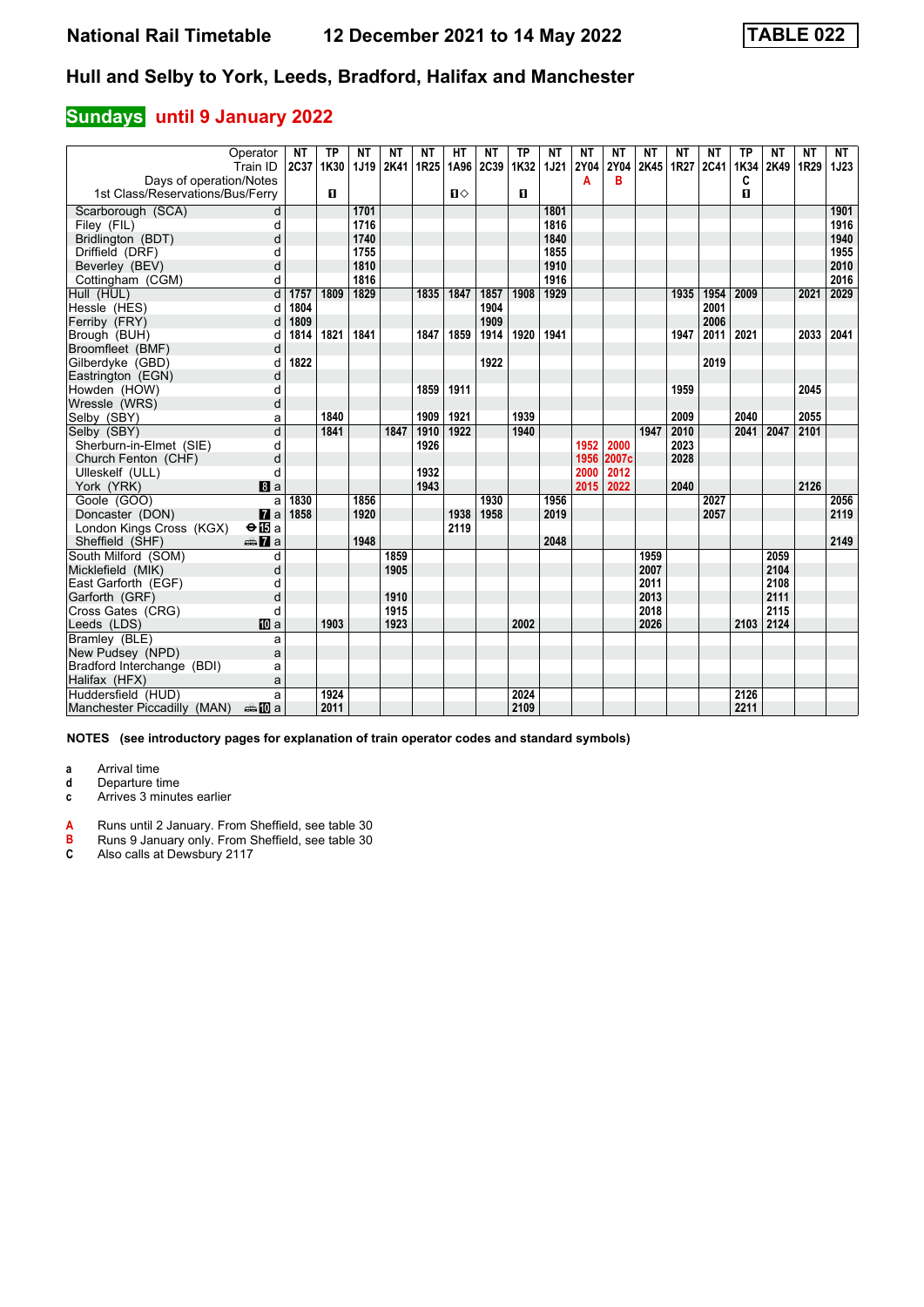### **Sundays** until 9 January 2022

| Days of operation/Notes<br>1st Class/Reservations/Bus/Ferry | Operator<br>Train ID   | <b>TP</b><br>1K36<br>D<br>$\mathbf{u}$ | <b>NT</b><br><b>1J25</b> | NΤ<br>2K53 | <b>NT</b><br>2C45 | <b>TP</b><br>1K38<br>E<br>$\mathbf{u}$ | <b>NT</b><br>1R37 | NΤ<br>2K57 | <b>NT</b><br>2C47 |
|-------------------------------------------------------------|------------------------|----------------------------------------|--------------------------|------------|-------------------|----------------------------------------|-------------------|------------|-------------------|
|                                                             |                        |                                        |                          |            |                   |                                        |                   |            |                   |
| Scarborough (SCA)                                           | d                      |                                        | 2001                     |            |                   |                                        |                   |            |                   |
| Filey (FIL)                                                 | d                      |                                        | 2016                     |            |                   |                                        |                   |            |                   |
| Bridlington (BDT)                                           | d                      |                                        | 2040                     |            |                   |                                        |                   |            |                   |
| Driffield (DRF)                                             | d                      |                                        | 2055                     |            |                   |                                        |                   |            |                   |
| Beverley (BEV)                                              | d                      |                                        | 2110                     |            |                   |                                        |                   |            |                   |
| Cottingham (CGM)                                            | d                      |                                        | 2116                     |            |                   |                                        |                   |            |                   |
| Hull (HUL)                                                  | $\overline{d}$         | 2106                                   | 2129                     |            | 2157              | 2208                                   |                   |            | 2253              |
| Hessle (HES)                                                | d                      |                                        |                          |            | 2204              |                                        |                   |            | 2300              |
| Ferriby (FRY)                                               | d                      |                                        |                          |            | 2209              |                                        |                   |            | 2305              |
| Brough (BUH)                                                | d                      | 2118                                   | 2141                     |            | 2214              | 2220                                   |                   |            | 2310              |
| Broomfleet (BMF)                                            | d                      |                                        |                          |            |                   |                                        |                   |            |                   |
| Gilberdyke (GBD)                                            | d                      |                                        |                          |            | 2222              |                                        |                   |            | 2318              |
| Eastrington (EGN)                                           | d                      |                                        |                          |            |                   |                                        |                   |            |                   |
| Howden (HOW)                                                | d                      |                                        |                          |            |                   |                                        |                   |            |                   |
| Wressle (WRS)                                               | d                      |                                        |                          |            |                   |                                        |                   |            |                   |
| Selby (SBY)                                                 | a                      | 2137                                   |                          |            |                   | 2239                                   |                   |            |                   |
| Selby (SBY)                                                 | d                      | 2138                                   |                          | 2147       |                   | 2240                                   | 2244              | 2251       |                   |
| Sherburn-in-Elmet (SIE)                                     | d                      |                                        |                          |            |                   |                                        | 2256              |            |                   |
| Church Fenton (CHF)                                         | d                      |                                        |                          |            |                   |                                        | 2300              |            |                   |
| Ulleskelf (ULL)                                             | d                      |                                        |                          |            |                   |                                        |                   |            |                   |
| York (YRK)                                                  | <b>B</b> a             |                                        |                          |            |                   |                                        | 2315              |            |                   |
| Goole (GOO)                                                 | a                      |                                        | 2156                     |            | 2230              |                                        |                   |            | 2326              |
| Doncaster (DON)                                             | $\mathbf{z}$           |                                        | 2219                     |            | 2258              |                                        |                   |            | 2356              |
| London Kings Cross (KGX)                                    | $\Theta$ is a          |                                        |                          |            |                   |                                        |                   |            |                   |
| Sheffield (SHF)                                             | <del>⊯</del> 7aa       |                                        | 2250                     |            |                   |                                        |                   |            |                   |
| South Milford (SOM)                                         | d                      |                                        |                          | 2159       |                   |                                        |                   | 2302       |                   |
| Micklefield (MIK)                                           | d                      |                                        |                          | 2205       |                   |                                        |                   |            |                   |
| East Garforth (EGF)                                         | d                      |                                        |                          | 2209       |                   |                                        |                   |            |                   |
| Garforth (GRF)                                              | d                      |                                        |                          | 2211       |                   |                                        |                   |            |                   |
| Cross Gates (CRG)                                           | d                      |                                        |                          | 2216       |                   |                                        |                   |            |                   |
| Leeds (LDS)                                                 | <b>M</b> a             | 2203                                   |                          | 2224       |                   | 2303                                   |                   | 2319       |                   |
| Bramley (BLE)                                               | a                      |                                        |                          |            |                   |                                        |                   |            |                   |
| New Pudsey (NPD)                                            | a                      |                                        |                          |            |                   |                                        |                   |            |                   |
| Bradford Interchange (BDI)                                  | a                      |                                        |                          |            |                   |                                        |                   |            |                   |
| Halifax (HFX)                                               | a                      |                                        |                          |            |                   |                                        |                   |            |                   |
| Huddersfield (HUD)                                          | a                      | 2226                                   |                          |            |                   | 2325                                   |                   |            |                   |
| Manchester Piccadilly (MAN)                                 | den <mark>n</mark> Dia | 2311                                   |                          |            |                   | 0007                                   |                   |            |                   |

**NOTES (see introductory pages for explanation of train operator codes and standard symbols)**

**a** Arrival time

**d** Departure time

**D** Also calls at Dewsbury 221

**E** Also calls at Dewsbury 2315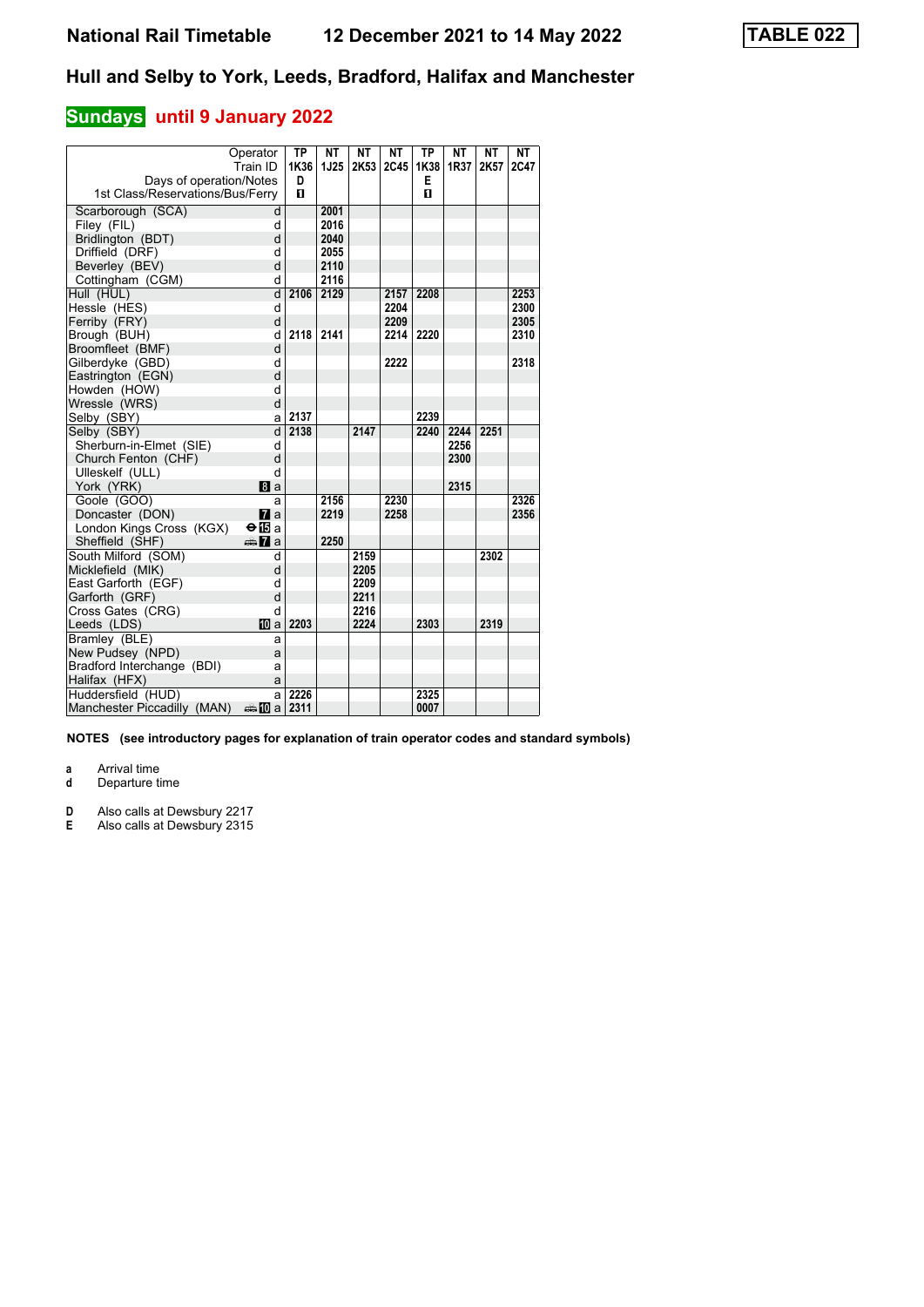# **Sundays** from 16 January

|                                  | Operator<br>Train ID | <b>NT</b><br>1R01 | <b>TP</b><br>1K10 | <b>NT</b><br>2K03 1R07 | <b>NT</b> | <b>NT</b><br>2C19 | <b>NT</b> | <b>HT</b><br>1A91 | <b>TP</b><br><b>1K12</b> | <b>NT</b><br><b>1J01</b> | <b>NT</b><br><b>2C21</b> | <b>NT</b><br>2K05 2K07 | <b>NT</b> | <b>TP</b><br>1K14 | <b>NT</b> | <b>NT</b><br>1J03 2K09 2K11 | <b>NT</b> | <b>NT</b><br>1R09 | <b>NT</b> |
|----------------------------------|----------------------|-------------------|-------------------|------------------------|-----------|-------------------|-----------|-------------------|--------------------------|--------------------------|--------------------------|------------------------|-----------|-------------------|-----------|-----------------------------|-----------|-------------------|-----------|
| 1st Class/Reservations/Bus/Ferry |                      |                   | 0                 |                        |           |                   | 罒         | $\mathbf{u}$      | $\mathbf{u}$             |                          |                          |                        |           | п                 |           |                             |           |                   | 四         |
| Scarborough (SCA)                | d                    |                   |                   |                        |           |                   |           |                   |                          |                          |                          |                        |           |                   |           |                             |           |                   |           |
| Filey (FIL)                      | d                    |                   |                   |                        |           |                   |           |                   |                          |                          |                          |                        |           |                   |           |                             |           |                   |           |
| Bridlington (BDT)                | d                    |                   |                   |                        |           |                   |           |                   |                          |                          |                          |                        |           |                   | 0941      |                             |           |                   |           |
| Driffield (DRF)                  | d                    |                   |                   |                        |           |                   |           |                   |                          |                          |                          |                        |           |                   | 0956      |                             |           |                   |           |
| Beverley (BEV)                   | d                    |                   |                   |                        |           |                   |           |                   |                          |                          |                          |                        |           |                   | 1013      |                             |           |                   |           |
| Cottingham (CGM)                 | d                    |                   |                   |                        |           |                   |           |                   |                          |                          |                          |                        |           |                   | 1019      |                             |           |                   |           |
| Hull (HUL)                       | d                    |                   | 0808              |                        | 0831      | 0845              |           | 0901              | 0908                     | 0927                     | 0959                     |                        |           | 1009              | 1029      |                             |           | 1039              |           |
| Hessle (HES)                     | d                    |                   |                   |                        |           | 0852              |           |                   |                          |                          | 1006                     |                        |           |                   |           |                             |           |                   |           |
| Ferriby (FRY)                    | d                    |                   |                   |                        |           | 0857              |           |                   |                          |                          | 1011                     |                        |           |                   |           |                             |           |                   |           |
| Brough (BUH)                     | d                    |                   | 0820              |                        | 0843      | 0902              |           | 0913              | 0920                     | 0939                     | 1016                     |                        |           | 1021              | 1041      |                             |           | 1051              |           |
| Broomfleet (BMF)                 | d                    |                   |                   |                        |           |                   |           |                   |                          |                          |                          |                        |           |                   |           |                             |           |                   |           |
| Gilberdyke (GBD)                 | d                    |                   |                   |                        | 0850      | 0910              |           |                   |                          |                          | 1024                     |                        |           |                   |           |                             |           |                   |           |
| Eastrington (EGN)                | d                    |                   |                   |                        |           |                   |           |                   |                          |                          |                          |                        |           |                   |           |                             |           |                   |           |
| Howden (HOW)                     | d                    |                   |                   |                        | 0857      |                   |           | 0925              |                          |                          |                          |                        |           |                   |           |                             |           | 1103              |           |
| Wressle (WRS)                    | d                    |                   |                   |                        |           |                   |           |                   |                          |                          |                          |                        |           |                   |           |                             |           |                   |           |
| Selby (SBY)                      | a                    |                   | 0839              |                        | 0908      |                   |           | 0935              | 0939                     |                          |                          |                        |           | 1041              |           |                             |           | 1113              |           |
| Selby (SBY)                      | d                    | 0815              | 0841              | 0847                   | 0913      |                   | 0923      | 0936              | 0940                     |                          |                          | 0951                   | 1010      | 1041              |           | 1048                        | 1110      | 1114              | 1124      |
| Sherburn-in-Elmet (SIE)          | d                    | 0827              |                   |                        |           |                   | 0953      |                   |                          |                          |                          |                        |           |                   |           |                             |           |                   | 1154      |
| Church Fenton (CHF)              | d                    | 0831              |                   |                        |           |                   |           |                   |                          |                          |                          |                        |           |                   |           |                             |           |                   | 1201      |
| Ulleskelf (ULL)                  | d                    |                   |                   |                        |           |                   | 1008      |                   |                          |                          |                          |                        |           |                   |           |                             |           |                   |           |
| York (YRK)                       | a                    | 0845              |                   |                        | 0940      |                   | 1033      |                   |                          |                          |                          |                        |           |                   |           |                             |           | 1139              | 1231      |
| Goole (GOO)                      | a                    |                   |                   |                        |           | 0918              |           |                   |                          | 0954                     | 1032                     |                        |           |                   | 1056      |                             |           |                   |           |
| Doncaster (DON)                  | $\mathbf{z}$ a       |                   |                   |                        |           | 0943              |           | 0956              |                          | 1019                     | 1100                     |                        |           |                   | 1119      |                             |           |                   |           |
| London Kings Cross (KGX)         | $\Theta$ is a        |                   |                   |                        |           |                   |           | 1141              |                          |                          |                          |                        |           |                   |           |                             |           |                   |           |
| Sheffield (SHF)                  | <del>⊯</del> ∎a      |                   |                   |                        |           |                   |           |                   |                          | 1049                     |                          |                        |           |                   | 1151      |                             |           |                   |           |
| South Milford (SOM)              | d                    |                   |                   | 0901                   |           |                   |           |                   |                          |                          |                          | 1003                   |           |                   |           | 1100                        |           |                   |           |
| Micklefield (MIK)                | d                    |                   |                   | 0908                   |           |                   |           |                   |                          |                          |                          | 1008                   | 1022      |                   |           | 1105                        | 1122      |                   |           |
| East Garforth (EGF)              | d                    |                   |                   | 0912                   |           |                   |           |                   |                          |                          |                          | 1012                   | 1026      |                   |           | 1109                        | 1126      |                   |           |
| Garforth (GRF)                   | d                    |                   |                   | 0914                   |           |                   |           |                   |                          |                          |                          | 1015                   | 1028      |                   |           | 1112                        | 1128      |                   |           |
| Cross Gates (CRG)                | d                    |                   |                   | 0919                   |           |                   |           |                   |                          |                          |                          | 1019                   | 1033      |                   |           | 1116                        | 1132      |                   |           |
| Leeds (LDS)                      | <b>ID</b> a          |                   | 0905              | 0927                   |           |                   |           |                   | 1003                     |                          |                          | 1027                   | 1041      | 1103              |           | 1124                        | 1140      |                   |           |
| Bramley (BLE)                    | a                    |                   |                   |                        |           |                   |           |                   |                          |                          |                          |                        |           |                   |           |                             |           |                   |           |
| New Pudsey (NPD)                 | a                    |                   |                   |                        |           |                   |           |                   |                          |                          |                          |                        |           |                   |           |                             |           |                   |           |
| Bradford Interchange (BDI)       | a                    |                   |                   |                        |           |                   |           |                   |                          |                          |                          |                        |           |                   |           |                             |           |                   |           |
| Halifax (HFX)                    | a                    |                   |                   |                        |           |                   |           |                   |                          |                          |                          |                        |           |                   |           |                             |           |                   |           |
| Huddersfield (HUD)               | a                    |                   | 0924              |                        |           |                   |           |                   | 1024                     |                          |                          |                        |           | 1124              |           |                             |           |                   |           |
| Manchester Piccadilly (MAN)      | ⊯ 100 a              |                   | 1010              |                        |           |                   |           |                   | 1112                     |                          |                          |                        |           | 1211              |           |                             |           |                   |           |

**NOTES (see introductory pages for explanation of train operator codes and standard symbols)**

**a** Arrival time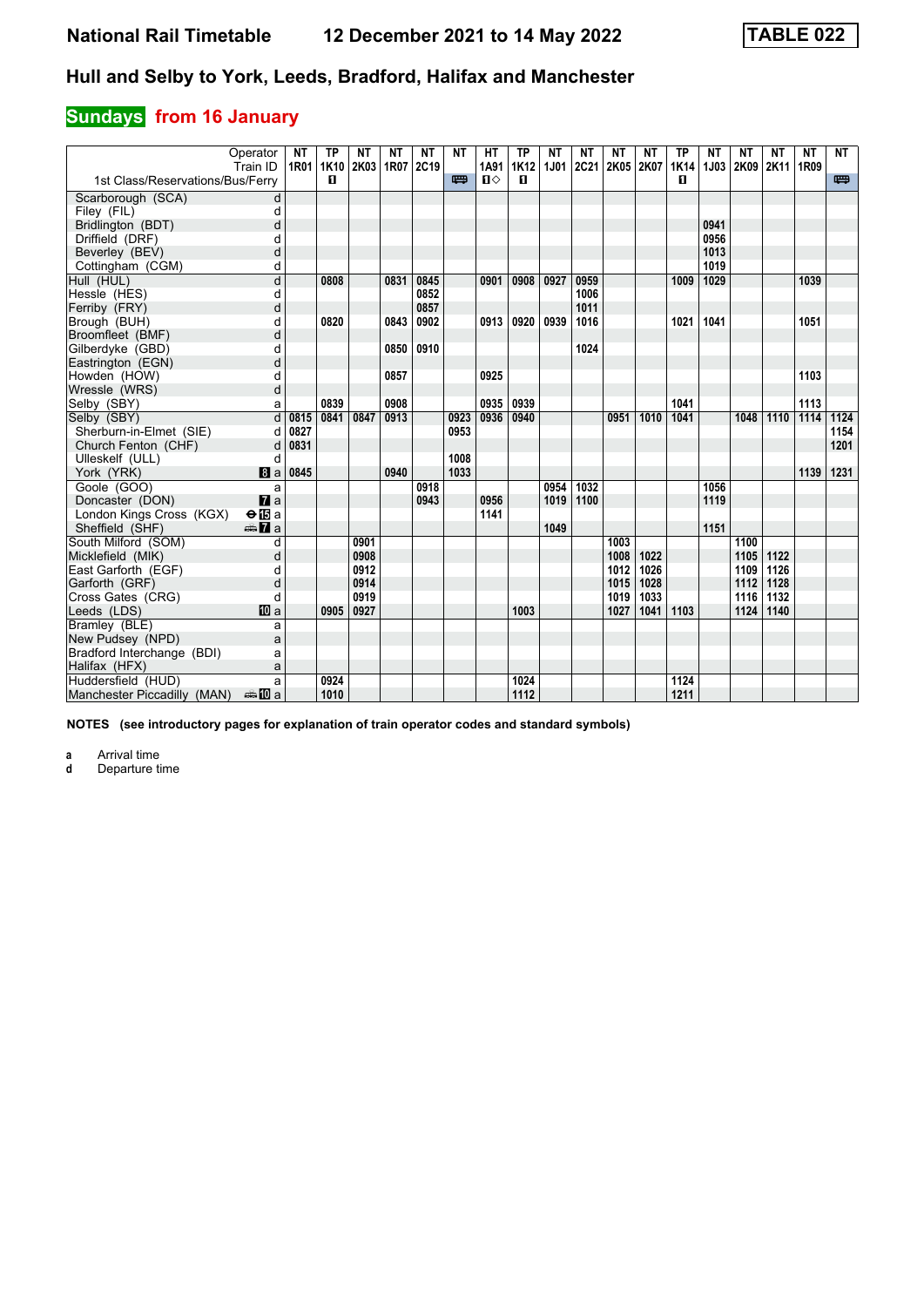# **Sundays** from 16 January

|                                  | Operator<br>Train ID | <b>TP</b> | NΤ<br>1K16 2C23 | HТ<br>1A92   | NΤ<br>1J05 | NΤ   | ΝT<br>2K13 2K15 1R11 | NΤ   | NΤ<br>2C25 1K18 | <b>TP</b> | NΤ<br>1J07 | NΤ<br>2K17 | NΤ<br>2K19 1R13 | ΝT   | HТ<br>1A93 | <b>NT</b><br>2C27 | ΤP<br>1K20 | <b>NT</b><br>1J09 | NT<br>2K21 |
|----------------------------------|----------------------|-----------|-----------------|--------------|------------|------|----------------------|------|-----------------|-----------|------------|------------|-----------------|------|------------|-------------------|------------|-------------------|------------|
| 1st Class/Reservations/Bus/Ferry |                      | п         |                 | $\mathbf{u}$ |            |      |                      |      |                 | п         |            |            |                 |      | $\Pi$      |                   | п          |                   |            |
| Scarborough (SCA)                | d                    |           |                 |              |            |      |                      |      |                 |           |            |            |                 |      |            |                   |            | 1201              |            |
| Filey (FIL)                      | d                    |           |                 |              |            |      |                      |      |                 |           |            |            |                 |      |            |                   |            | 1216              |            |
| Bridlington (BDT)                | d                    |           |                 |              |            |      |                      |      |                 |           |            |            |                 |      |            |                   |            | 1240              |            |
| Driffield (DRF)                  | d                    |           |                 |              |            |      |                      |      |                 |           |            |            |                 |      |            |                   |            | 1255              |            |
| Beverley (BEV)                   | d                    |           |                 | 1050         |            |      |                      |      |                 |           |            |            |                 |      |            |                   |            | 1310              |            |
| Cottingham (CGM)                 | d                    |           |                 | 1056         |            |      |                      |      |                 |           |            |            |                 |      |            |                   |            | 1316              |            |
| Hull (HUL)                       | d                    | 1049      | 1057            | 1110         | 1125       |      |                      | 1134 | 1158            | 1209      | 1229       |            |                 | 1234 | 1250       | 1257              | 1309       | 1329              |            |
| Hessle (HES)                     | d                    |           | 1104            |              |            |      |                      |      | 1205            |           |            |            |                 |      |            | 1304              |            |                   |            |
| Ferriby (FRY)                    | d                    |           | 1109            |              |            |      |                      |      | 1210            |           |            |            |                 |      |            | 1309              |            |                   |            |
| Brough (BUH)                     | d                    | 1101      | 1114            | 1122         | 1137       |      |                      | 1146 | 1215            | 1221      | 1241       |            |                 | 1247 | 1302       | 1314              | 1321       | 1341              |            |
| Broomfleet (BMF)                 | d                    |           |                 |              |            |      |                      |      |                 |           |            |            |                 |      |            |                   |            |                   |            |
| Gilberdyke (GBD)                 | d                    |           | 1122            |              |            |      |                      | 1153 | 1223            |           |            |            |                 |      |            | 1322              |            |                   |            |
| Eastrington (EGN)                | d                    |           |                 |              |            |      |                      |      |                 |           |            |            |                 |      |            |                   |            |                   |            |
| Howden (HOW)                     | d                    |           |                 | 1135         |            |      |                      | 1200 |                 |           |            |            |                 | 1259 | 1314       |                   |            |                   |            |
| Wressle (WRS)                    | d                    |           |                 |              |            |      |                      |      |                 |           |            |            |                 |      |            |                   |            |                   |            |
| Selby (SBY)                      | a                    | 1120      |                 | 1145         |            |      |                      | 1212 |                 | 1240      |            |            |                 | 1312 | 1324       |                   | 1340       |                   |            |
| Selby (SBY)                      | d                    | 1136      |                 | 1146         |            | 1149 | 1209                 | 1213 |                 | 1241      |            | 1247       | 1308            | 1312 | 1325       |                   | 1341       |                   | 1347       |
| Sherburn-in-Elmet (SIE)          | d                    |           |                 |              |            |      |                      | 1227 |                 |           |            |            |                 | 1325 |            |                   |            |                   |            |
| Church Fenton (CHF)              | d                    |           |                 |              |            |      |                      | 1231 |                 |           |            |            |                 | 1330 |            |                   |            |                   |            |
| Ulleskelf (ULL)                  | d                    |           |                 |              |            |      |                      | 1236 |                 |           |            |            |                 | 1334 |            |                   |            |                   |            |
| York (YRK)                       | 8a                   |           |                 |              |            |      |                      | 1250 |                 |           |            |            |                 | 1346 |            |                   |            |                   |            |
| Goole (GOO)                      | a                    |           | 1130            |              | 1152       |      |                      |      | 1231            |           | 1256       |            |                 |      |            | 1330              |            | 1356              |            |
| Doncaster (DON)                  | $\mathbf{z}$         |           | 1158            | 1202         | 1217       |      |                      |      | 1259            |           | 1321       |            |                 |      | 1341       | 1358              |            | 1419              |            |
| London Kings Cross (KGX)         | $\Theta$ is a        |           |                 | 1342         |            |      |                      |      |                 |           |            |            |                 |      | 1536       |                   |            |                   |            |
| Sheffield (SHF)                  | <b>⊯Ma</b>           |           |                 |              | 1248       |      |                      |      |                 |           | 1348       |            |                 |      |            |                   |            | 1448              |            |
| South Milford (SOM)              | d                    |           |                 |              |            | 1159 |                      |      |                 |           |            | 1259       |                 |      |            |                   |            |                   | 1359       |
| Micklefield (MIK)                | d                    |           |                 |              |            | 1205 | 1222                 |      |                 |           |            | 1306       | 1323            |      |            |                   |            |                   | 1404       |
| East Garforth (EGF)              | d                    |           |                 |              |            | 1209 | 1225                 |      |                 |           |            | 1310       | 1326            |      |            |                   |            |                   | 1408       |
| Garforth (GRF)                   | d                    |           |                 |              |            | 1211 | 1228                 |      |                 |           |            | 1312       | 1329            |      |            |                   |            |                   | 1411       |
| Cross Gates (CRG)                | d                    |           |                 |              |            | 1216 | 1232                 |      |                 |           |            | 1317       | 1333            |      |            |                   |            |                   | 1415       |
| Leeds (LDS)                      | <b>10</b> a          | 1203      |                 |              |            | 1224 | 1239                 |      |                 | 1303      |            | 1325       | 1340            |      |            |                   | 1404       |                   | 1424       |
| Bramley (BLE)                    | a                    |           |                 |              |            |      |                      |      |                 |           |            |            |                 |      |            |                   |            |                   |            |
| New Pudsey (NPD)                 | a                    |           |                 |              |            |      |                      |      |                 |           |            |            |                 |      |            |                   |            |                   |            |
| Bradford Interchange (BDI)       | a                    |           |                 |              |            |      |                      |      |                 |           |            |            |                 |      |            |                   |            |                   |            |
| Halifax (HFX)                    | a                    |           |                 |              |            |      |                      |      |                 |           |            |            |                 |      |            |                   |            |                   |            |
| Huddersfield (HUD)               | a                    | 1224      |                 |              |            |      |                      |      |                 | 1324      |            |            |                 |      |            |                   | 1424       |                   |            |
| Manchester Piccadilly (MAN)      | anno ma              | 1311      |                 |              |            |      |                      |      |                 | 1411      |            |            |                 |      |            |                   | 1509       |                   |            |

**NOTES (see introductory pages for explanation of train operator codes and standard symbols)**

**a** Arrival time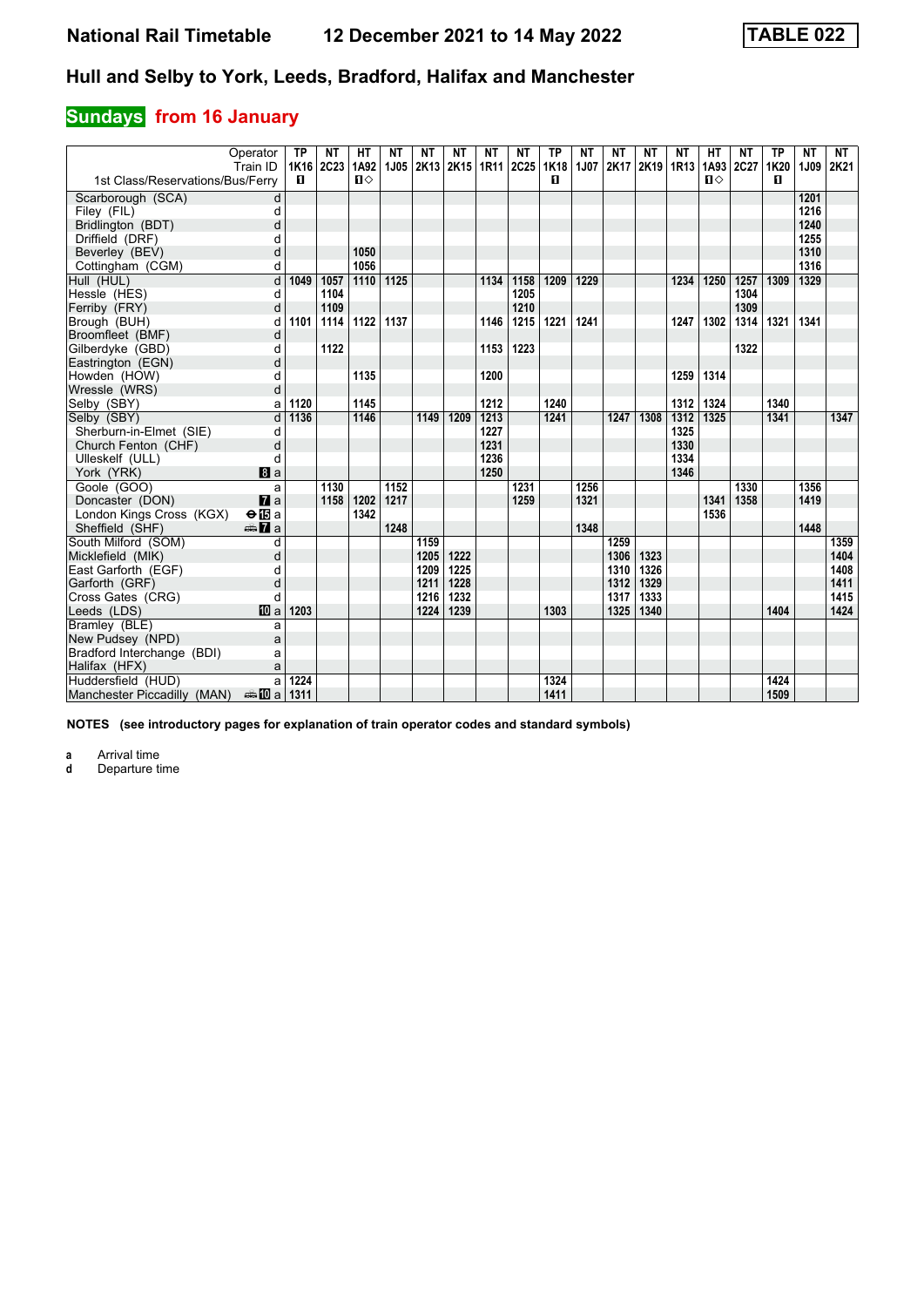# **Sundays** from 16 January

|                                  | Operator<br>Train ID    | <b>NT</b> | <b>NT</b><br>2K23   1R14   2C29 | <b>NT</b> | <b>TP</b><br>1K22 | <b>NT</b><br>2K25 1R15 | <b>NT</b> | <b>NT</b><br><b>1J11</b> | <b>NT</b><br>2K27 | HT<br>1A94   | <b>NT</b><br>2C31 | <b>TP</b><br>1K24 | <b>NT</b><br>2K29 | <b>NT</b><br>1R <sub>19</sub> | <b>NT</b><br>1J13 | <b>NT</b><br>2C33 | <b>NT</b> | <b>NT</b><br>2K31 | <b>TP</b><br>1K26 |
|----------------------------------|-------------------------|-----------|---------------------------------|-----------|-------------------|------------------------|-----------|--------------------------|-------------------|--------------|-------------------|-------------------|-------------------|-------------------------------|-------------------|-------------------|-----------|-------------------|-------------------|
| 1st Class/Reservations/Bus/Ferry |                         |           |                                 |           | п                 |                        |           |                          |                   | $\mathbf{u}$ |                   | п                 |                   |                               |                   |                   | 罒         |                   | П.                |
| Scarborough (SCA)                | d                       |           |                                 |           |                   |                        |           | 1301                     |                   |              |                   |                   |                   |                               | 1401              |                   |           |                   |                   |
| Filey (FIL)                      | d                       |           |                                 |           |                   |                        |           | 1316                     |                   |              |                   |                   |                   |                               | 1416              |                   |           |                   |                   |
| Bridlington (BDT)                | d                       |           |                                 |           |                   |                        |           | 1340                     |                   |              |                   |                   |                   |                               | 1440              |                   |           |                   |                   |
| Driffield (DRF)                  | d                       |           |                                 |           |                   |                        |           | 1355                     |                   |              |                   |                   |                   |                               | 1455              |                   |           |                   |                   |
| Beverley (BEV)                   | d                       |           |                                 |           |                   |                        |           | 1410                     |                   |              |                   |                   |                   |                               | 1510              |                   |           |                   |                   |
| Cottingham (CGM)                 | d                       |           |                                 |           |                   |                        |           | 1416                     |                   |              |                   |                   |                   |                               | 1516              |                   |           |                   |                   |
| Hull (HUL)                       | $\overline{\mathsf{d}}$ |           | 1335                            | 1357      | 1408              |                        | 1421      | 1429                     |                   | 1436         | 1455              | 1506              |                   | 1520                          | 1529              | 1555              |           |                   | 1609              |
| Hessle (HES)                     | d                       |           |                                 | 1404      |                   |                        |           |                          |                   |              | 1502              |                   |                   |                               |                   | 1602              |           |                   |                   |
| Ferriby (FRY)                    | d                       |           |                                 | 1409      |                   |                        |           |                          |                   |              | 1507              |                   |                   |                               |                   | 1607              |           |                   |                   |
| Brough (BUH)                     | d                       |           | 1347                            | 1414      | 1420              |                        | 1433      | 1441                     |                   | 1448         | 1512              | 1518              |                   | 1532                          | 1541              | 1612              |           |                   | 1621              |
| Broomfleet (BMF)                 | d                       |           |                                 |           |                   |                        |           |                          |                   |              |                   |                   |                   |                               |                   |                   |           |                   |                   |
| Gilberdyke (GBD)                 | d                       |           |                                 | 1422      |                   |                        |           |                          |                   |              | 1520              |                   |                   |                               |                   | 1620              |           |                   |                   |
| Eastrington (EGN)                | d                       |           |                                 |           |                   |                        |           |                          |                   |              |                   |                   |                   |                               |                   |                   |           |                   |                   |
| Howden (HOW)                     | d                       |           | 1359                            |           |                   |                        | 1445      |                          |                   | 1500         |                   |                   |                   | 1544                          |                   |                   |           |                   |                   |
| Wressle (WRS)                    | d                       |           |                                 |           |                   |                        |           |                          |                   |              |                   |                   |                   |                               |                   |                   |           |                   |                   |
| Selby (SBY)                      | a                       |           | 1409                            |           | 1439              |                        | 1455      |                          |                   | 1510         |                   | 1537              |                   | 1554                          |                   |                   |           |                   | 1640              |
| Selby (SBY)                      | d                       | 1406      | 1410                            |           | 1440              | 1447                   | 1456      |                          | 1506              | 1511         |                   | 1538              | 1544              | 1555                          |                   |                   | 1605      | 1610              | 1641              |
| Sherburn-in-Elmet (SIE)          | d                       |           | 1428                            |           |                   |                        | 1508      |                          |                   |              |                   |                   |                   |                               |                   |                   | 1635      |                   |                   |
| Church Fenton (CHF)              | d                       |           | 1432                            |           |                   |                        | 1512      |                          |                   |              |                   |                   |                   |                               |                   |                   | 1642      |                   |                   |
| Ulleskelf (ULL)                  | d                       |           | 1436                            |           |                   |                        |           |                          |                   |              |                   |                   |                   |                               |                   |                   | 1652      |                   |                   |
| York (YRK)                       | 8a                      |           | 1447                            |           |                   |                        | 1528      |                          |                   |              |                   |                   |                   | 1623                          |                   |                   | 1717      |                   |                   |
| Goole (GOO)                      | a                       |           |                                 | 1430      |                   |                        |           | 1456                     |                   |              | 1528              |                   |                   |                               | 1556              | 1628              |           |                   |                   |
| Doncaster (DON)                  | $\mathbf{z}$            |           |                                 | 1458      |                   |                        |           | 1519                     |                   | 1527         | 1558              |                   |                   |                               | 1619              | 1658              |           |                   |                   |
| London Kings Cross (KGX)         | $\Theta$ is a           |           |                                 |           |                   |                        |           |                          |                   | 1717         |                   |                   |                   |                               |                   |                   |           |                   |                   |
| Sheffield (SHF)                  | dan <b>7</b> a          |           |                                 |           |                   |                        |           | 1549                     |                   |              |                   |                   |                   |                               | 1649              |                   |           |                   |                   |
| South Milford (SOM)              | q                       |           |                                 |           |                   | 1459                   |           |                          |                   |              |                   |                   | 1559              |                               |                   |                   |           |                   |                   |
| Micklefield (MIK)                | d                       | 1421      |                                 |           |                   | 1504                   |           |                          | 1519              |              |                   |                   | 1606              |                               |                   |                   |           | 1622              |                   |
| East Garforth (EGF)              | d                       | 1424      |                                 |           |                   | 1508                   |           |                          | 1523              |              |                   |                   | 1610              |                               |                   |                   |           | 1626              |                   |
| Garforth (GRF)                   | d                       | 1427      |                                 |           |                   | 1511                   |           |                          | 1525              |              |                   |                   | 1613              |                               |                   |                   |           | 1628              |                   |
| Cross Gates (CRG)                | d                       | 1431      |                                 |           |                   | 1515                   |           |                          | 1529              |              |                   |                   | 1617              |                               |                   |                   |           | 1632              |                   |
| Leeds (LDS)                      | <b>10</b> a             | 1438      |                                 |           | 1503              | 1523                   |           |                          | 1538              |              |                   | 1603              | 1625              |                               |                   |                   |           | 1640              | 1703              |
| Bramley (BLE)                    | a                       |           |                                 |           |                   |                        |           |                          |                   |              |                   |                   |                   |                               |                   |                   |           |                   |                   |
| New Pudsey (NPD)                 | a                       |           |                                 |           |                   |                        |           |                          |                   |              |                   |                   |                   |                               |                   |                   |           |                   |                   |
| Bradford Interchange (BDI)       | a                       |           |                                 |           |                   |                        |           |                          |                   |              |                   |                   |                   |                               |                   |                   |           |                   |                   |
| Halifax (HFX)                    | a                       |           |                                 |           |                   |                        |           |                          |                   |              |                   |                   |                   |                               |                   |                   |           |                   |                   |
| Huddersfield (HUD)               | a                       |           |                                 |           | 1524              |                        |           |                          |                   |              |                   | 1624              |                   |                               |                   |                   |           |                   | 1724              |
| Manchester Piccadilly (MAN)      | anna nDia               |           |                                 |           | 1607              |                        |           |                          |                   |              |                   | 1711              |                   |                               |                   |                   |           |                   | 1811              |

**NOTES (see introductory pages for explanation of train operator codes and standard symbols)**

**a** Arrival time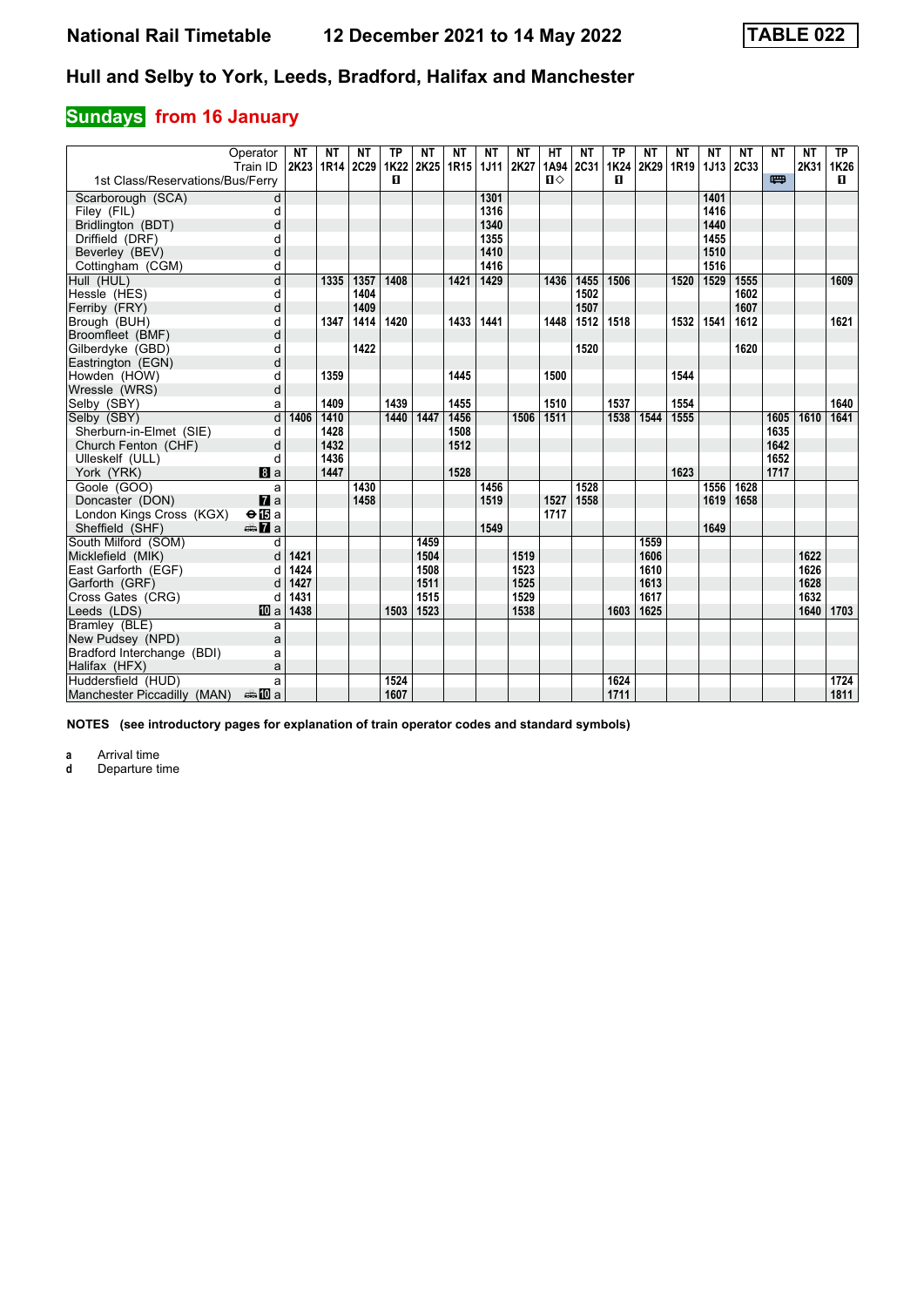# **Sundays** from 16 January

|                                  | Operator<br>Train ID | NΤ<br>2K33 | HТ<br>1A95 | NΤ<br>1J15 | NΤ<br>2K35 | NΤ<br>1R21 | ΝT<br> 2C35 | <b>TP</b><br>1K28 | ΝT<br>2K37 | ΝT<br>1R23 | ΝT<br><b>1J17</b> | <b>NT</b><br>2C37 | ΝT<br>2K39 | <b>TP</b><br>1K30 | ΝT<br>1J19 | <b>NT</b><br>2K41 | NΤ<br>2K43 | <b>NT</b><br>1R <sub>25</sub> | HT.<br>1A96  |
|----------------------------------|----------------------|------------|------------|------------|------------|------------|-------------|-------------------|------------|------------|-------------------|-------------------|------------|-------------------|------------|-------------------|------------|-------------------------------|--------------|
| 1st Class/Reservations/Bus/Ferry |                      |            | $\Pi$      |            |            |            |             | п                 |            |            |                   |                   |            | п                 |            |                   |            |                               | $\mathbf{u}$ |
| Scarborough (SCA)                | d                    |            |            | 1501       |            |            |             |                   |            |            | 1601              |                   |            |                   | 1701       |                   |            |                               |              |
| Filey (FIL)                      | d                    |            |            | 1516       |            |            |             |                   |            |            | 1616              |                   |            |                   | 1716       |                   |            |                               |              |
| Bridlington (BDT)                | d                    |            |            | 1540       |            |            |             |                   |            |            | 1640              |                   |            |                   | 1740       |                   |            |                               |              |
| Driffield (DRF)                  | d                    |            |            | 1555       |            |            |             |                   |            |            | 1655              |                   |            |                   | 1755       |                   |            |                               |              |
| Beverley (BEV)                   | d                    |            |            | 1610       |            |            |             |                   |            |            | 1710              |                   |            |                   | 1810       |                   |            |                               |              |
| Cottingham (CGM)                 | q                    |            |            | 1616       |            |            |             |                   |            |            | 1716              |                   |            |                   | 1816       |                   |            |                               |              |
| Hull (HUL)                       | d                    |            | 1621       | 1629       |            | 1635       | 1655        | 1706              |            | 1725       | 1729              | 1757              |            | 1809              | 1829       |                   |            | 1840                          | 1847         |
| Hessle (HES)                     | d                    |            |            |            |            |            | 1702        |                   |            |            |                   | 1804              |            |                   |            |                   |            |                               |              |
| Ferriby (FRY)                    | d                    |            |            |            |            |            | 1707        |                   |            |            |                   | 1809              |            |                   |            |                   |            |                               |              |
| Brough (BUH)                     | d                    |            | 1634       | 1641       |            | 1647       | 1712        | 1718              |            | 1737       | 1741              | 1814              |            | 1821              | 1841       |                   |            | 1852                          | 1859         |
| Broomfleet (BMF)                 | d                    |            |            |            |            |            |             |                   |            |            |                   |                   |            |                   |            |                   |            |                               |              |
| Gilberdyke (GBD)                 | d                    |            |            |            |            |            | 1720        |                   |            |            |                   | 1822              |            |                   |            |                   |            |                               |              |
| Eastrington (EGN)                | d                    |            |            |            |            |            |             |                   |            |            |                   |                   |            |                   |            |                   |            |                               |              |
| Howden (HOW)                     | d                    |            | 1649       |            |            | 1659       |             |                   |            | 1749       |                   |                   |            |                   |            |                   |            | 1904                          | 1911         |
| Wressle (WRS)                    | d                    |            |            |            |            |            |             |                   |            |            |                   |                   |            |                   |            |                   |            |                               |              |
| Selby (SBY)                      | ă                    |            | 1702       |            |            | 1709       |             | 1737              |            | 1759       |                   |                   |            | 1840              |            |                   |            | 1914                          | 1921         |
| Selby (SBY)                      | d                    | 1647       | 1704       |            | 1706       | 1710       |             | 1738              | 1747       | 1800       |                   |                   | 1806       | 1841              |            | 1847              | 1911       | 1916                          | 1922         |
| Sherburn-in-Elmet (SIE)          | d                    |            |            |            |            | 1726       |             |                   |            |            |                   |                   |            |                   |            |                   |            |                               |              |
| Church Fenton (CHF)              | d                    |            |            |            |            | 1731       |             |                   |            |            |                   |                   |            |                   |            |                   |            |                               |              |
| Ulleskelf (ULL)                  | d                    |            |            |            |            | 1736       |             |                   |            |            |                   |                   |            |                   |            |                   |            |                               |              |
| York (YRK)                       | 8a                   |            |            |            |            | 1748       |             |                   |            | 1823       |                   |                   |            |                   |            |                   |            | 1941                          |              |
| Goole (GOO)                      | a                    |            |            | 1656       |            |            | 1728        |                   |            |            | 1756              | 1830              |            |                   | 1856       |                   |            |                               |              |
| Doncaster (DON)                  | $\mathbf{z}$ a       |            | 1725       | 1719       |            |            | 1758        |                   |            |            | 1819              | 1858              |            |                   | 1920       |                   |            |                               | 1938         |
| London Kings Cross (KGX)         | $\Theta$ is a        |            | 1908       |            |            |            |             |                   |            |            |                   |                   |            |                   |            |                   |            |                               | 2119         |
| Sheffield (SHF)                  | <b>⊯Ma</b>           |            |            | 1748       |            |            |             |                   |            |            | 1849              |                   |            |                   | 1948       |                   |            |                               |              |
| South Milford (SOM)              | d                    | 1659       |            |            |            |            |             |                   | 1759       |            |                   |                   |            |                   |            | 1859              |            |                               |              |
| Micklefield (MIK)                | d                    | 1707       |            |            | 1719       |            |             |                   | 1807       |            |                   |                   | 1821       |                   |            | 1905              | 1923       |                               |              |
| East Garforth (EGF)              | d                    | 1711       |            |            | 1723       |            |             |                   | 1811       |            |                   |                   | 1825       |                   |            |                   | 1927       |                               |              |
| Garforth (GRF)                   |                      | 1714       |            |            | 1725       |            |             |                   | 1814       |            |                   |                   | 1827       |                   |            | 1910              | 1929       |                               |              |
| Cross Gates (CRG)                |                      | 1718       |            |            | 1730       |            |             |                   | 1818       |            |                   |                   | 1831       |                   |            | 1915              | 1933       |                               |              |
| Leeds (LDS)                      | <b>ID</b> a          | 1726       |            |            | 1739       |            |             | 1803              | 1826       |            |                   |                   | 1839       | 1903              |            | 1923              | 1941       |                               |              |
| Bramley (BLE)                    | a                    |            |            |            |            |            |             |                   |            |            |                   |                   |            |                   |            |                   |            |                               |              |
| New Pudsey (NPD)                 | a                    |            |            |            |            |            |             |                   |            |            |                   |                   |            |                   |            |                   |            |                               |              |
| Bradford Interchange (BDI)       | a                    |            |            |            |            |            |             |                   |            |            |                   |                   |            |                   |            |                   |            |                               |              |
| Halifax (HFX)                    | a                    |            |            |            |            |            |             |                   |            |            |                   |                   |            |                   |            |                   |            |                               |              |
| Huddersfield (HUD)               | a                    |            |            |            |            |            |             | 1824              |            |            |                   |                   |            | 1924              |            |                   |            |                               |              |
| Manchester Piccadilly (MAN)      | dannan mann          |            |            |            |            |            |             | 1911              |            |            |                   |                   |            | 2011              |            |                   |            |                               |              |

**NOTES (see introductory pages for explanation of train operator codes and standard symbols)**

**a** Arrival time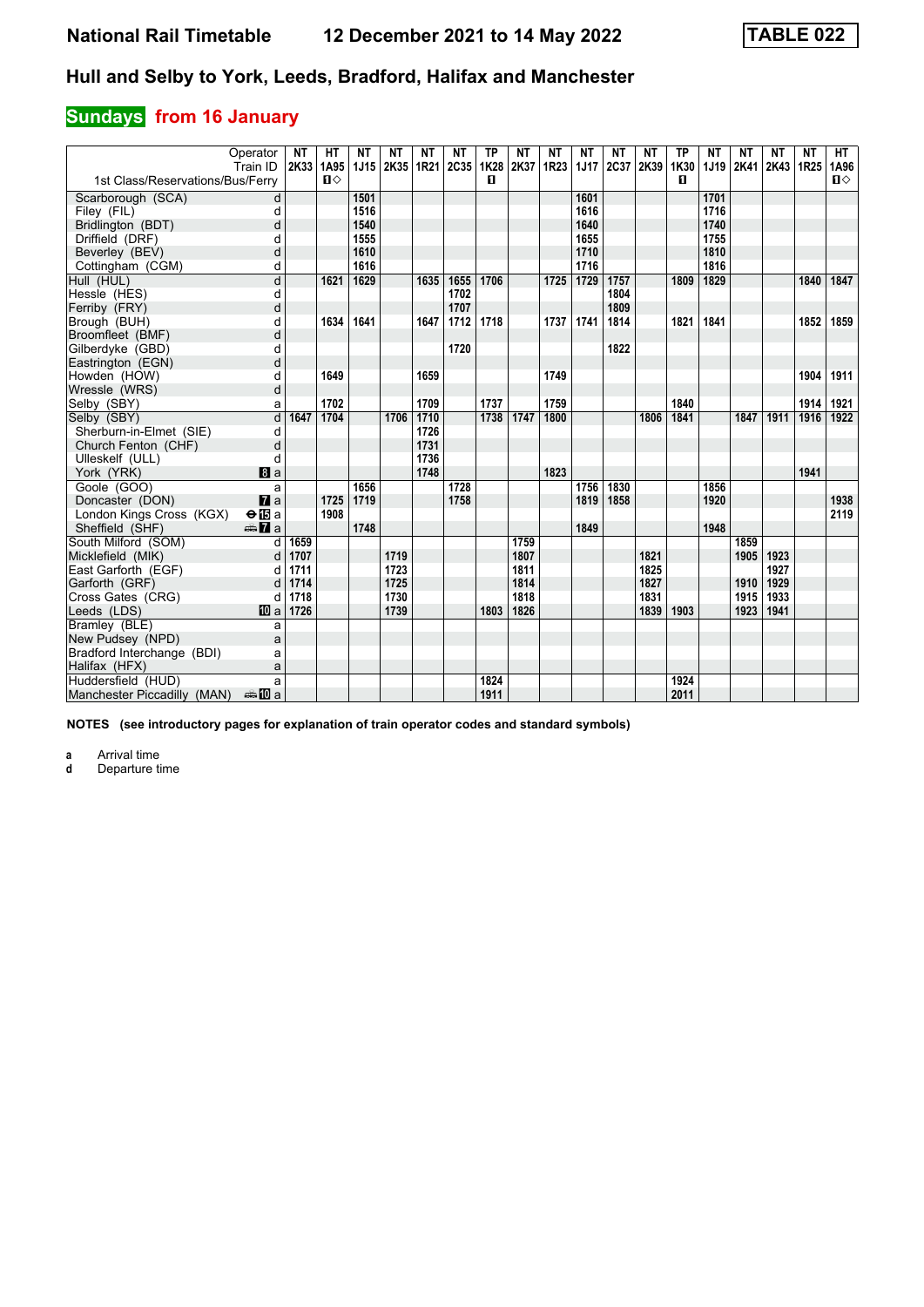### **Sundays** from 16 January

| Days of operation/Notes          | Operator<br>Train ID     | <b>NT</b><br>2C39 | ΝT<br>2Y04<br>D | <b>NT</b> | <b>TP</b><br>1K32 | <b>NT</b><br>2K45 1R27 | ΝT   | <b>NT</b><br>1J21 | NΤ<br><b>2C41</b> | <b>NT</b><br>2K47 | <b>TP</b><br>1K34 | <b>NT</b><br>2K49 | <b>NT</b><br>1R29 | <b>NT</b><br><b>1J23</b> | <b>NT</b><br>2K51 | <b>TP</b><br>1K36<br>в | <b>NT</b><br><b>1J25</b> | <b>NT</b><br>2K53 | <b>NT</b><br> 2C45 |
|----------------------------------|--------------------------|-------------------|-----------------|-----------|-------------------|------------------------|------|-------------------|-------------------|-------------------|-------------------|-------------------|-------------------|--------------------------|-------------------|------------------------|--------------------------|-------------------|--------------------|
| 1st Class/Reservations/Bus/Ferry |                          |                   |                 | 罒         | п                 |                        |      |                   |                   |                   | А<br>п            |                   |                   |                          |                   | п                      |                          |                   |                    |
| Scarborough (SCA)                | d                        |                   |                 |           |                   |                        |      | 1801              |                   |                   |                   |                   |                   | 1901                     |                   |                        | 2001                     |                   |                    |
| Filey (FIL)                      | d                        |                   |                 |           |                   |                        |      | 1816              |                   |                   |                   |                   |                   | 1916                     |                   |                        | 2016                     |                   |                    |
| Bridlington (BDT)                | d                        |                   |                 |           |                   |                        |      | 1840              |                   |                   |                   |                   |                   | 1940                     |                   |                        | 2040                     |                   |                    |
| Driffield (DRF)                  | d                        |                   |                 |           |                   |                        |      | 1855              |                   |                   |                   |                   |                   | 1955                     |                   |                        | 2055                     |                   |                    |
| Beverley (BEV)                   | d                        |                   |                 |           |                   |                        |      | 1910              |                   |                   |                   |                   |                   | 2010                     |                   |                        | 2110                     |                   |                    |
| Cottingham (CGM)                 | d                        |                   |                 |           |                   |                        |      | 1916              |                   |                   |                   |                   |                   | 2016                     |                   |                        | 2116                     |                   |                    |
| Hull (HUL)                       | d                        | 1857              |                 |           | 1908              |                        | 1920 | 1929              | 1954              |                   | 2009              |                   | 2021              | 2029                     |                   | 2106                   | 2129                     |                   | 2157               |
| Hessle (HES)                     | d                        | 1904              |                 |           |                   |                        |      |                   | 2001              |                   |                   |                   |                   |                          |                   |                        |                          |                   | 2204               |
| Ferriby (FRY)                    |                          | 1909              |                 |           |                   |                        |      |                   | 2006              |                   |                   |                   |                   |                          |                   |                        |                          |                   | 2209               |
| Brough (BUH)                     | d                        | 1914              |                 |           | 1920              |                        | 1932 | 1941              | 2011              |                   | 2021              |                   | 2033              | 2041                     |                   | 2118                   | 2141                     |                   | 2214               |
| Broomfleet (BMF)                 | d                        |                   |                 |           |                   |                        |      |                   |                   |                   |                   |                   |                   |                          |                   |                        |                          |                   |                    |
| Gilberdyke (GBD)                 | d                        | 1922              |                 |           |                   |                        |      |                   | 2019              |                   |                   |                   |                   |                          |                   |                        |                          |                   | 2222               |
| Eastrington (EGN)                | d                        |                   |                 |           |                   |                        |      |                   |                   |                   |                   |                   |                   |                          |                   |                        |                          |                   |                    |
| Howden (HOW)                     | d                        |                   |                 |           |                   |                        | 1944 |                   |                   |                   |                   |                   | 2045              |                          |                   |                        |                          |                   |                    |
| Wressle (WRS)                    | d                        |                   |                 |           |                   |                        |      |                   |                   |                   |                   |                   |                   |                          |                   |                        |                          |                   |                    |
| Selby (SBY)                      | a                        |                   |                 |           | 1939              |                        | 1954 |                   |                   |                   | 2040              |                   | 2058              |                          |                   | 2137                   |                          |                   |                    |
| Selby (SBY)                      | d                        |                   |                 | 1926      | 1940              | 1947                   | 1956 |                   |                   | 2006              | 2041              | 2047              | 2101              |                          | 2110              | 2138                   |                          | 2147              |                    |
| Sherburn-in-Elmet (SIE)          | d                        |                   | 2000            | 1956      |                   |                        | 2010 |                   |                   |                   |                   |                   |                   |                          |                   |                        |                          |                   |                    |
| Church Fenton (CHF)              | d                        |                   | 2007c           |           |                   |                        | 2014 |                   |                   |                   |                   |                   |                   |                          |                   |                        |                          |                   |                    |
| Ulleskelf (ULL)                  | d                        |                   | 2012            | 2011      |                   |                        |      |                   |                   |                   |                   |                   |                   |                          |                   |                        |                          |                   |                    |
| York (YRK)                       | a                        |                   | 2022            | 2036      |                   |                        | 2029 |                   |                   |                   |                   |                   | 2127              |                          |                   |                        |                          |                   |                    |
| Goole (GOO)                      | a                        | 1930              |                 |           |                   |                        |      | 1956              | 2027              |                   |                   |                   |                   | 2056                     |                   |                        | 2156                     |                   | 2230               |
| Doncaster (DON)                  | $\mathbf{z}$             | 1958              |                 |           |                   |                        |      | 2019              | 2057              |                   |                   |                   |                   | 2119                     |                   |                        | 2219                     |                   | 2258               |
| London Kings Cross (KGX)         | $\Theta$ is a            |                   |                 |           |                   |                        |      |                   |                   |                   |                   |                   |                   |                          |                   |                        |                          |                   |                    |
| Sheffield (SHF)                  | $\triangle \mathbf{Z}$ a |                   |                 |           |                   |                        |      | 2048              |                   |                   |                   |                   |                   | 2149                     |                   |                        | 2250                     |                   |                    |
| South Milford (SOM)              | d                        |                   |                 |           |                   | 1959                   |      |                   |                   |                   |                   | 2059              |                   |                          |                   |                        |                          | 2159              |                    |
| Micklefield (MIK)                | d                        |                   |                 |           |                   | 2007                   |      |                   |                   | 2021              |                   | 2104              |                   |                          | 2122              |                        |                          | 2205              |                    |
| East Garforth (EGF)              | d                        |                   |                 |           |                   | 2011                   |      |                   |                   | 2025              |                   | 2108              |                   |                          | 2126              |                        |                          | 2209              |                    |
| Garforth (GRF)                   | d                        |                   |                 |           |                   | 2014                   |      |                   |                   | 2027              |                   | 2111              |                   |                          | 2128              |                        |                          | 2211              |                    |
| Cross Gates (CRG)                | d                        |                   |                 |           |                   | 2018                   |      |                   |                   | 2031              |                   | 2115              |                   |                          | 2132              |                        |                          | 2216              |                    |
| Leeds (LDS)                      | <b>ID</b> a              |                   |                 |           | 2002              | 2026                   |      |                   |                   | 2039              | 2103              | 2124              |                   |                          | 2140              | 2203                   |                          | 2224              |                    |
| Bramlev (BLE)                    | a                        |                   |                 |           |                   |                        |      |                   |                   |                   |                   |                   |                   |                          |                   |                        |                          |                   |                    |
| New Pudsey (NPD)                 | a                        |                   |                 |           |                   |                        |      |                   |                   |                   |                   |                   |                   |                          |                   |                        |                          |                   |                    |
| Bradford Interchange (BDI)       | a                        |                   |                 |           |                   |                        |      |                   |                   |                   |                   |                   |                   |                          |                   |                        |                          |                   |                    |
| Halifax (HFX)                    | a                        |                   |                 |           |                   |                        |      |                   |                   |                   |                   |                   |                   |                          |                   |                        |                          |                   |                    |
| Huddersfield (HUD)               | a                        |                   |                 |           | 2024              |                        |      |                   |                   |                   | 2126              |                   |                   |                          |                   | 2226                   |                          |                   |                    |
| Manchester Piccadilly (MAN)      | anna mainm               |                   |                 |           | 2109              |                        |      |                   |                   |                   | 2211              |                   |                   |                          |                   | 2311                   |                          |                   |                    |

**NOTES (see introductory pages for explanation of train operator codes and standard symbols)**

**a** Arrival time<br>**d** Departure time

**d** Departure time

**c** Arrives 3 minutes earlier

**A** Also calls at Dewsbury 2117<br>**B** Also calls at Dewsbury 2217 **B** Also calls at Dewsbury 2217<br>**D** From Sheffield, see table 30

From Sheffield, see table 30